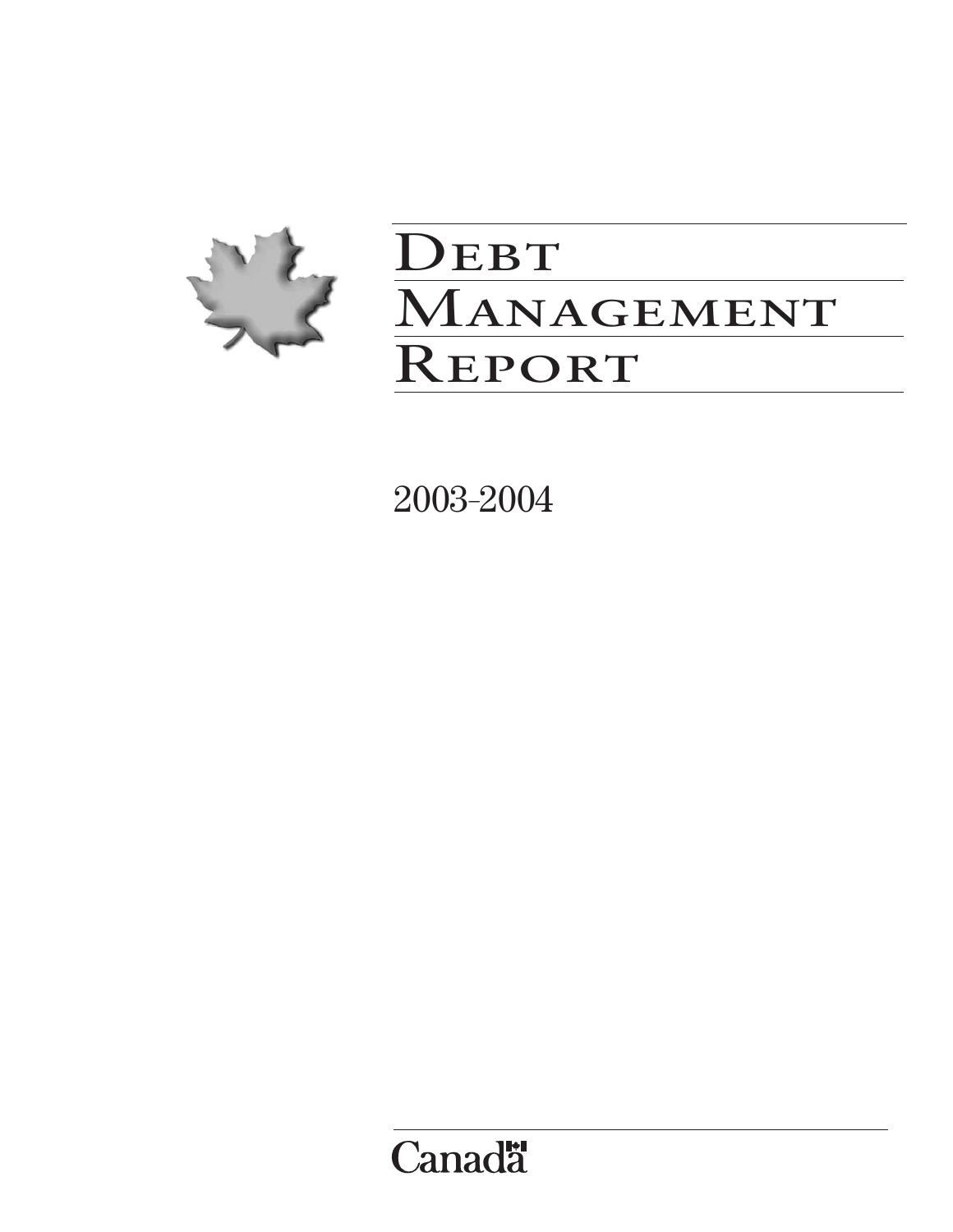

# DEBT MANAGEMENT REPORT

2003–2004

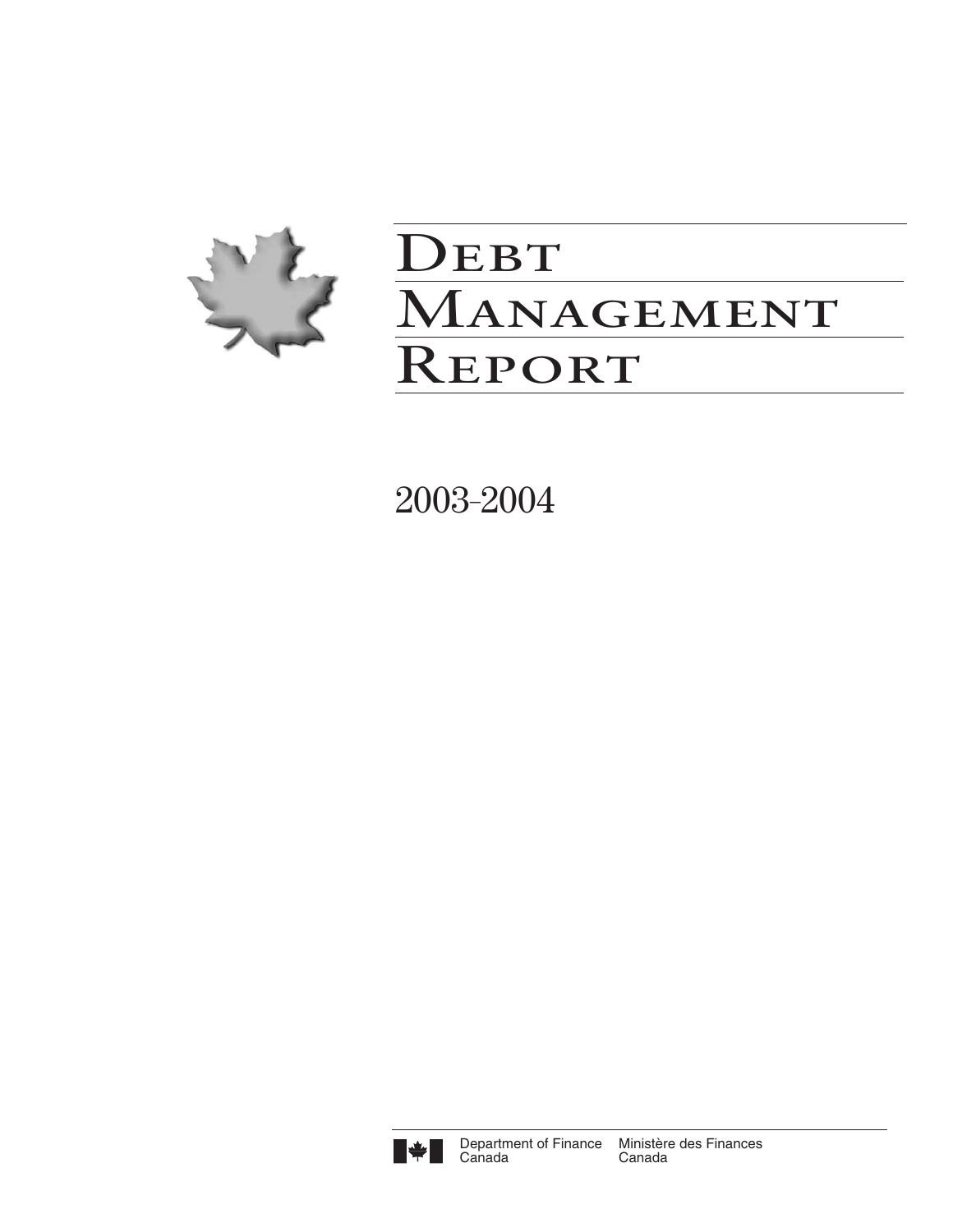# © Her Majesty the Queen in Right of Canada (2004) All rights reserved

All requests for permission to reproduce this document or any part thereof shall be addressed to Public Works and Government Services Canada.

Available from the

Distribution Centre Department of Finance Canada Room P-135, West Tower 300 Laurier Avenue West Ottawa, Ontario K1A 0G5 Tel: (613) 943-8665 Fax: (613) 996-0901

## Price: \$10.70 including GST

This document is available free on the Internet at www.fin.gc.ca

*Cette publication est également disponible en français.*

Cat. No.: F1-33/2004E ISBN 0-660-19395-7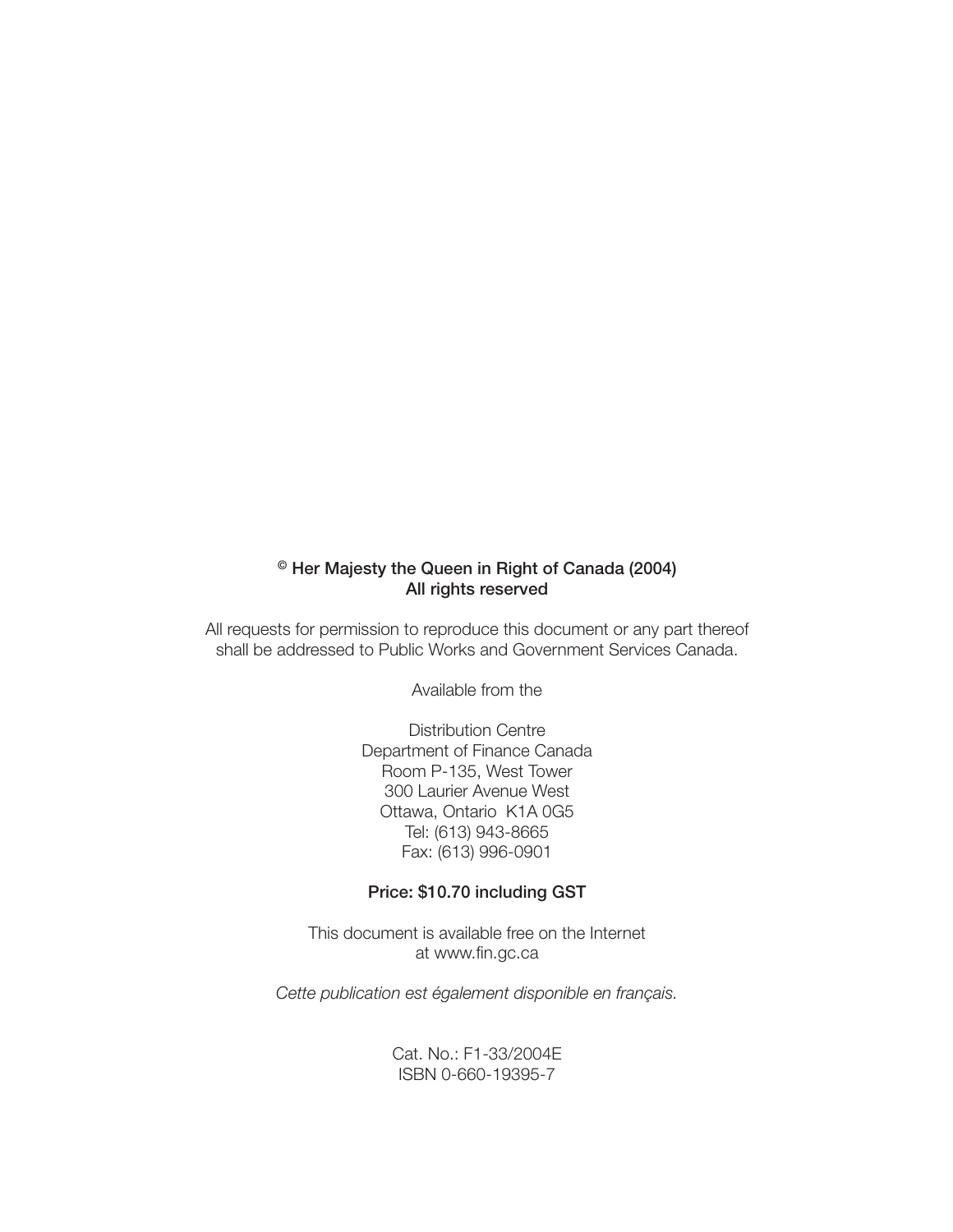# *Table of Contents*

|                                                                 | $\overline{7}$                   |
|-----------------------------------------------------------------|----------------------------------|
|                                                                 | 9                                |
|                                                                 | 11<br>11                         |
|                                                                 | 13                               |
|                                                                 | 16<br>16<br>20<br>21<br>23<br>25 |
|                                                                 | 30                               |
| External Evaluations of Debt Management Policies and Activities | 30<br>41<br>45<br>46<br>47       |
|                                                                 | 49                               |
| Annex 2—Managing the Risks of Holding Cash and Reserves         | 51                               |
|                                                                 | 53                               |
|                                                                 | 55                               |
|                                                                 | 57                               |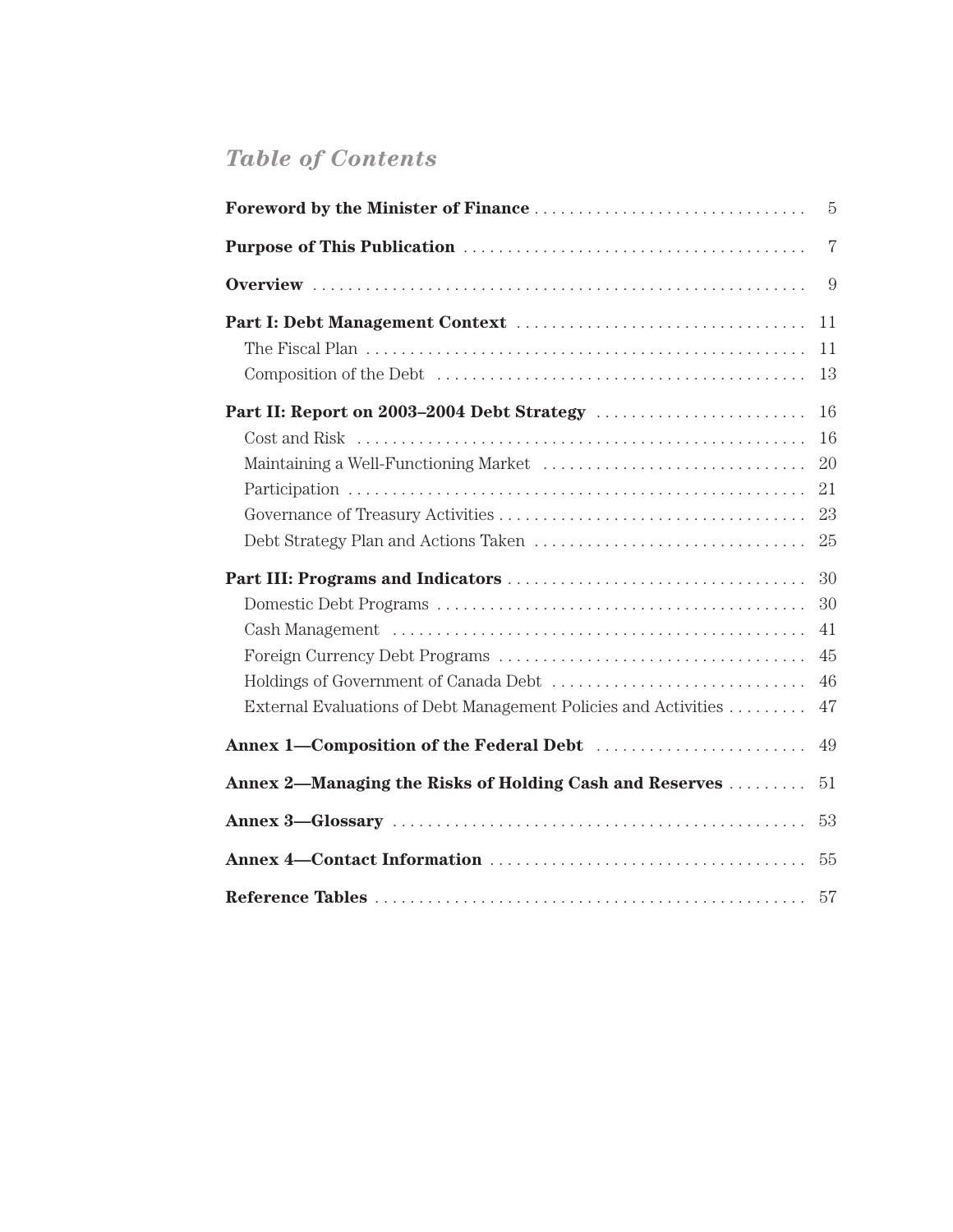# *Foreword by the Minister of Finance*

I am pleased to table before Parliament the Government of Canada's *Debt Management Report* for fiscal year 2003–04. It provides accountability by outlining in detail the financial management of Canada's debt.

Canadians today are reaping the rewards of sustained fiscal responsibility. The previous "vicious cycle" of annual deficits, rising debt, higher interest rates and high taxes has been replaced by a "virtuous circle" of seven consecutive budget surpluses, a declining debt burden, rising consumer and business confidence, the largest tax reductions in Canadian history, low interest rates and consistently strong economic performance. This has enabled us to reduce the federal debt by more than \$61 billion since we balanced the budget in 1997–98, while maintaining the resources needed to deal with recent security threats, health emergencies like severe acute respiratory syndrome (SARS) and the impact of bovine spongiform encephalopathy (BSE). This fiscal responsibility also enabled the Government to provide \$36.8 billion in funding over five years under the 2003 First Ministers' Accord on Health Care Renewal—funding that will be key to ensuring timely access to quality health services for all Canadians.

Such prudence with a purpose means our debt-to-GDP (gross domestic product) ratio today stands at 41.1 per cent, its lowest level since 1983–84. In the process we have freed up \$3 billion in reduced interest charges every year that can now be invested in national priorities. As I indicated in the 2004 budget, we will maintain this responsible, prudent approach with a goal of reducing Canada's debt-to-GDP ratio to 25 per cent within 10 years.

This year's *Debt Management Report* highlights ongoing efforts to improve the management of our debt. Examples over the past year include:

- Reducing debt costs by beginning to gradually lower the fixed-rate debt component from two-thirds to 60 per cent.
- Maintaining an efficient, well-functioning market for Government of Canada securities through such measures as a bond buyback program.
- Encouraging a broad group of market investors in Government of Canada securities.
- Continually ensuring the federal debt program is well managed.

By never wavering from the "bottom line" of balanced budgets, the hard-earned rewards of fiscal responsibility will continue to ensure a prosperous future for our country.

The Honourable Ralph Goodale, P.C., M.P. Minister of Finance Ottawa, December 2004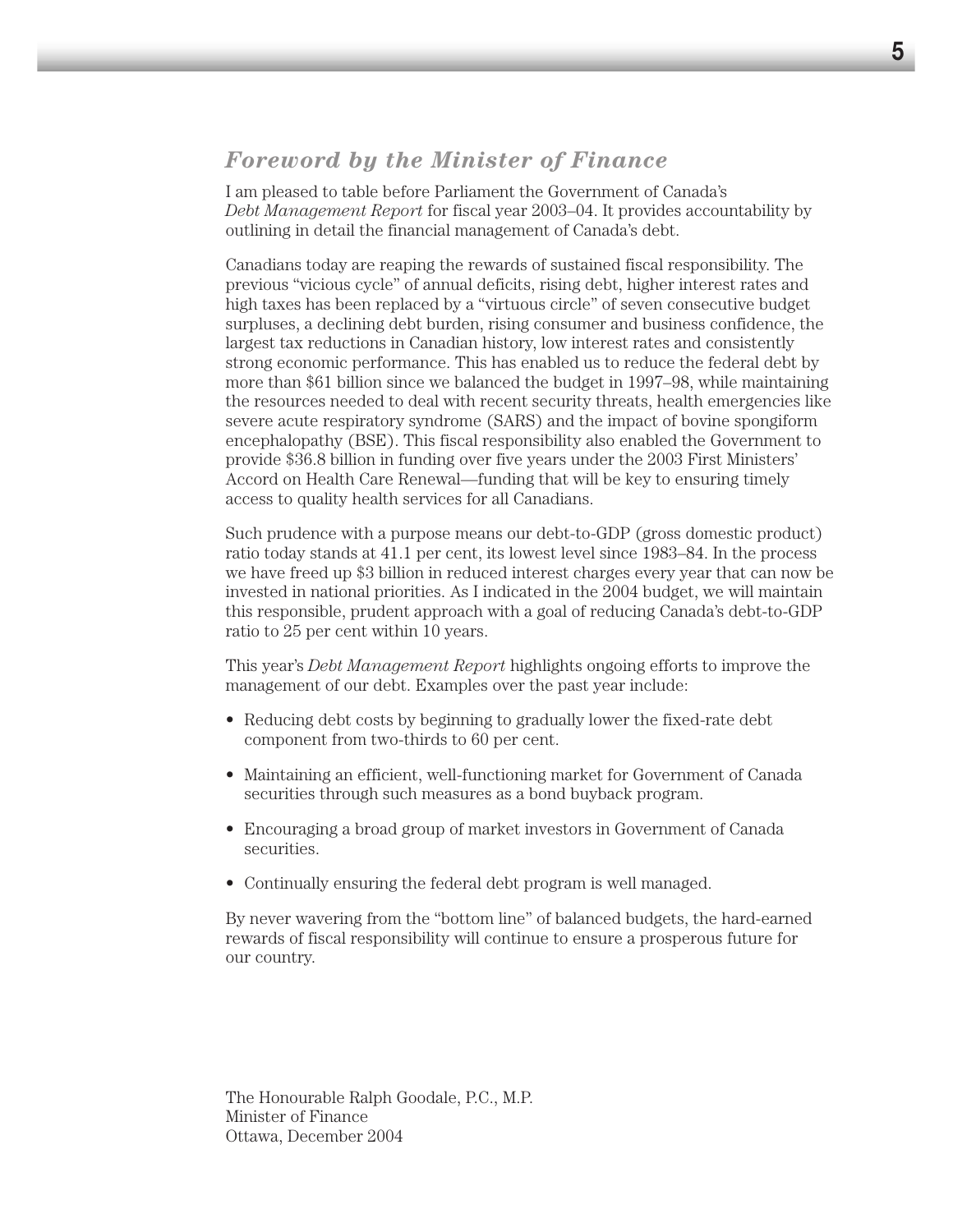# *Purpose of This Publication*

The *Debt Management Report* provides a detailed account of the Government of Canada's borrowing, cash and foreign exchange reserves management operations over the fiscal year from April 1, 2003 to March 31, 2004.

It provides a comprehensive report on the environment in which the debt is managed, its composition and changes during the year, and strategic plans set out in the 2003–04 *Debt Management Strategy*, published in March 2003. A set of reference tables containing statistics on the operation of debt programs is also provided.

The information contained in this report is designed for a range of interested parties to ensure transparency and public accountability in the Government's borrowing and cash management activities. The *Debt Management Strategy* and the *Debt Management Report* are tabled annually in Parliament and are available on the Department of Finance Web site at www.fin.gc.ca.

# **Federal Debt Management**

Strategic management of the federal debt focuses on two key elements: market debt, and liquid financial assets of the Government of Canada. As of March 31, 2004, the Government had \$440.2 billion of market debt composed of marketable bonds, Treasury bills, retail debt, foreign currency debt, Canada Pension Plan (CPP) bonds and obligations related to capital leases, and \$61.7 billion of liquid financial assets composed of domestic cash balances and foreign exchange assets.

|                                                                                                                                 | (C\$ billions) |
|---------------------------------------------------------------------------------------------------------------------------------|----------------|
| Market Debt                                                                                                                     |                |
| Payable in Canadian currency                                                                                                    |                |
| Marketable bonds<br>(fixed-rate bonds with 2-, 5-, 10- and 30-year maturities<br>and real return bonds with 30-year maturities) | 278.8          |
| Treasury bills<br>(zero-coupon securities with 3-, 6- and 12-month maturities)                                                  | 113.4          |
| Retail debt<br>(Canada Savings Bonds and Canada Premium Bonds)                                                                  | 21.3           |
| CPP bonds                                                                                                                       | 3.4            |
| Obligations related to capital leases                                                                                           | 2.8            |
| Payable in foreign currency                                                                                                     |                |
| Marketable bonds and foreign currency notes<br>(fixed-rate bonds, Canada notes and Euro Medium-Term Notes)                      | 17.1           |
| Canada bills<br>(zero-coupon securities with 1- to 9-month maturities)                                                          | 3.4            |
| <b>Liquid Financial Assets</b>                                                                                                  |                |
| Cash                                                                                                                            | 20.5           |
| Foreign exchange reserves                                                                                                       | 412            |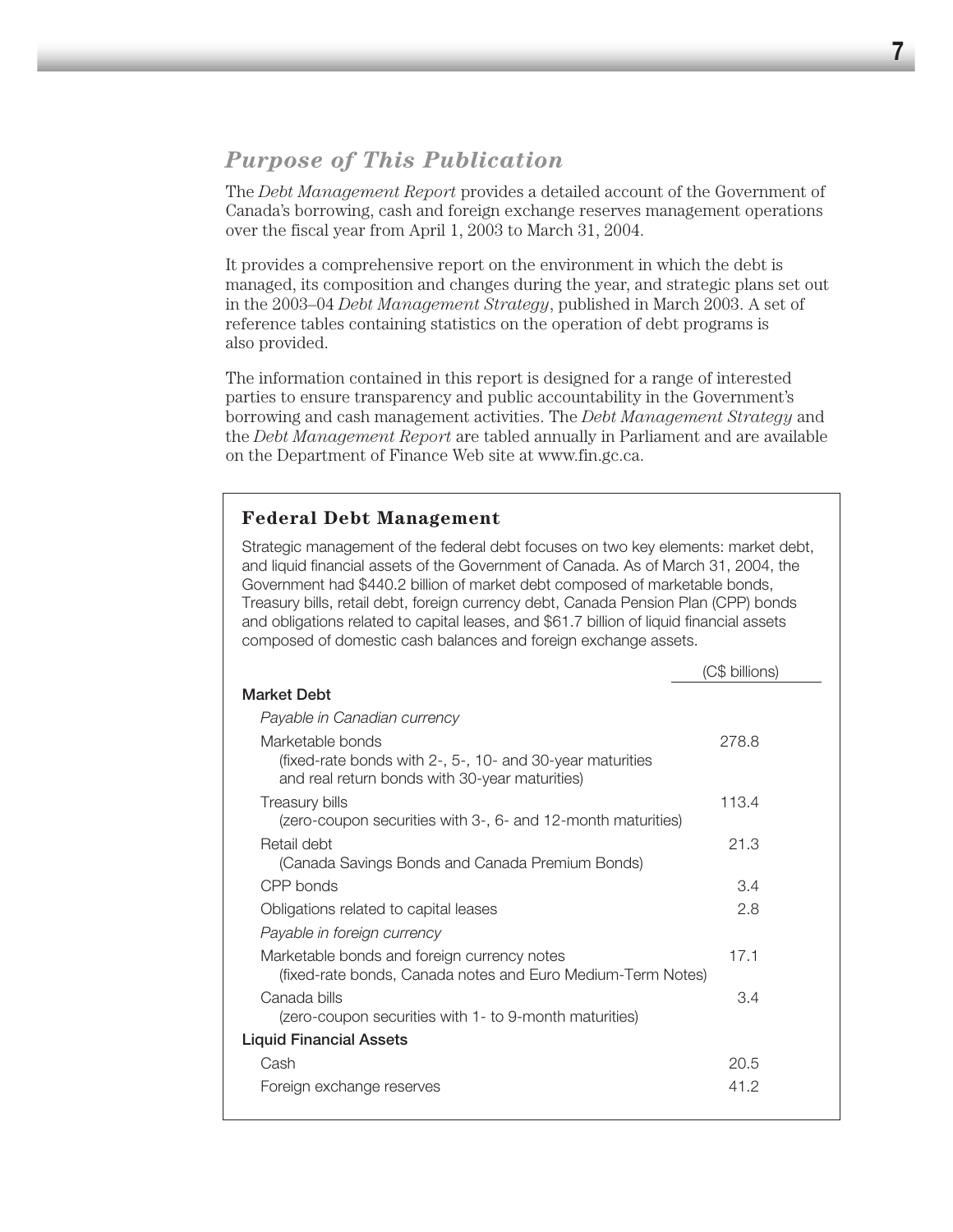This document is structured as follows:

- Part I describes the fiscal environment in which the debt is managed and the composition of market debt, which the Government strategically manages.
- $\Box$  Part II reports on the 2003–04 debt strategy by major theme: risk/cost, liquidity, participation and governance.
- Part III provides details on activity in the individual domestic and foreign debt programs during 2003–04.
- Annexes explain the composition of the federal debt and the Government's framework for managing financial risk.
- Reference tables provide historical information on the funding activities of the Government.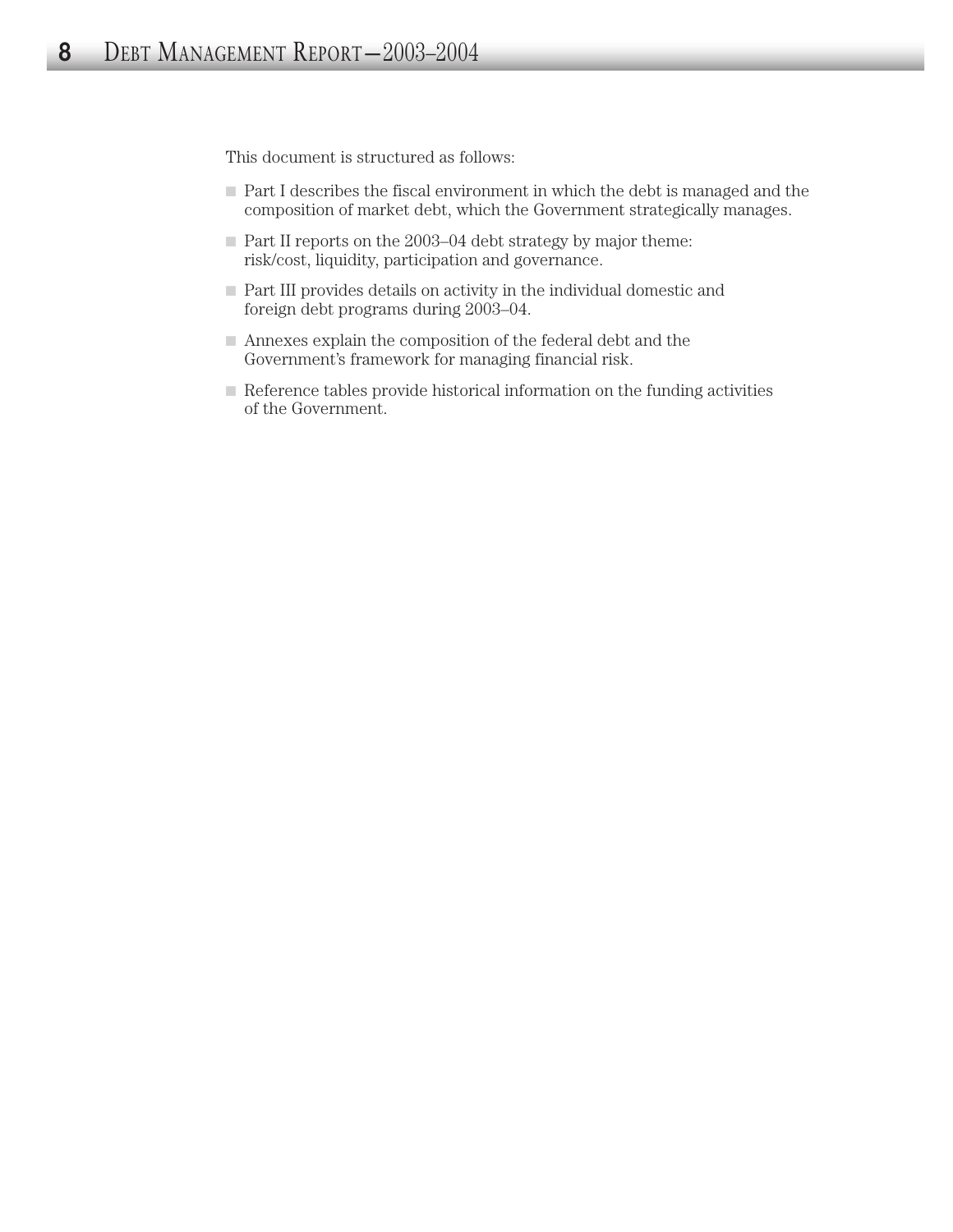# *Overview*

In 2003–04 the Government continued to reduce its level of indebtedness. On a full accrual basis of accounting the federal debt was reduced to \$501.5 billion, down \$61.4 billion from its peak in 1996–97. The 2003–04 budgetary surplus of \$9.1 billion was used primarily to increase financial assets, which rose by \$9.5 billion. Market debt declined by \$2.2 billion while obligations to pensions and other accounts increased by \$2.6 billion. Both other liabilities and non-financial assets increased by \$0.6 billion. Debt-servicing charges were down \$1.5 billion from fiscal year 2002–03 as a result of a 20-basis-point reduction in the average interest rate paid on the public debt. Since 1996–97 the cumulative reduction in indebtedness and reduction in the average interest rate have reduced debt charges by \$11.5 billion. Lower debt-servicing charges benefit all Canadians.

The advent of a period of federal budgetary surpluses in the second half of the 1990s ushered in a new area in federal debt management—one focused on maintaining a well-functioning market for debt or fixed-income securities in an environment of declining borrowing needs. Over the past several years the primary focus of adjustments to government borrowing programs has been in this domain.

Debt, cash and reserve management actions in 2003–04 included the beginning of the orderly reduction in the fixed-rate share of the debt from a target of two-thirds to 60 per cent by 2007–08, with resulting adjustments to the sizes of the Treasury bill and bond programs. The fixed-rate share fell from 66 per cent to 64 per cent over the course of the year. The stock of Treasury bills increased by \$9.0 billion to \$113.4 billion, while the stock of bonds declined by \$10.9 billion to \$258.2 billion. Bond repurchases totalled \$10.7 billion.

Operational refinements continued to be made to the debt program to improve its functioning, including moving the time of Treasury bill auctions to the morning (when the market is most active) and reducing the target size for the 10-year benchmark bond to maintain an annual benchmark cycle.

As part of good governance and management, different aspects of the debt program are reviewed periodically. These reviews are conducted internally at the Department of Finance and Bank of Canada or by external specialists. In 2003–04 reviews were undertaken on the governance framework, the retail debt program and the real return bond program.

This report also features indicators that are intended to provide interested parties with an understanding of some of the key measures that debt managers follow with respect to debt management programs and well-functioning securities markets.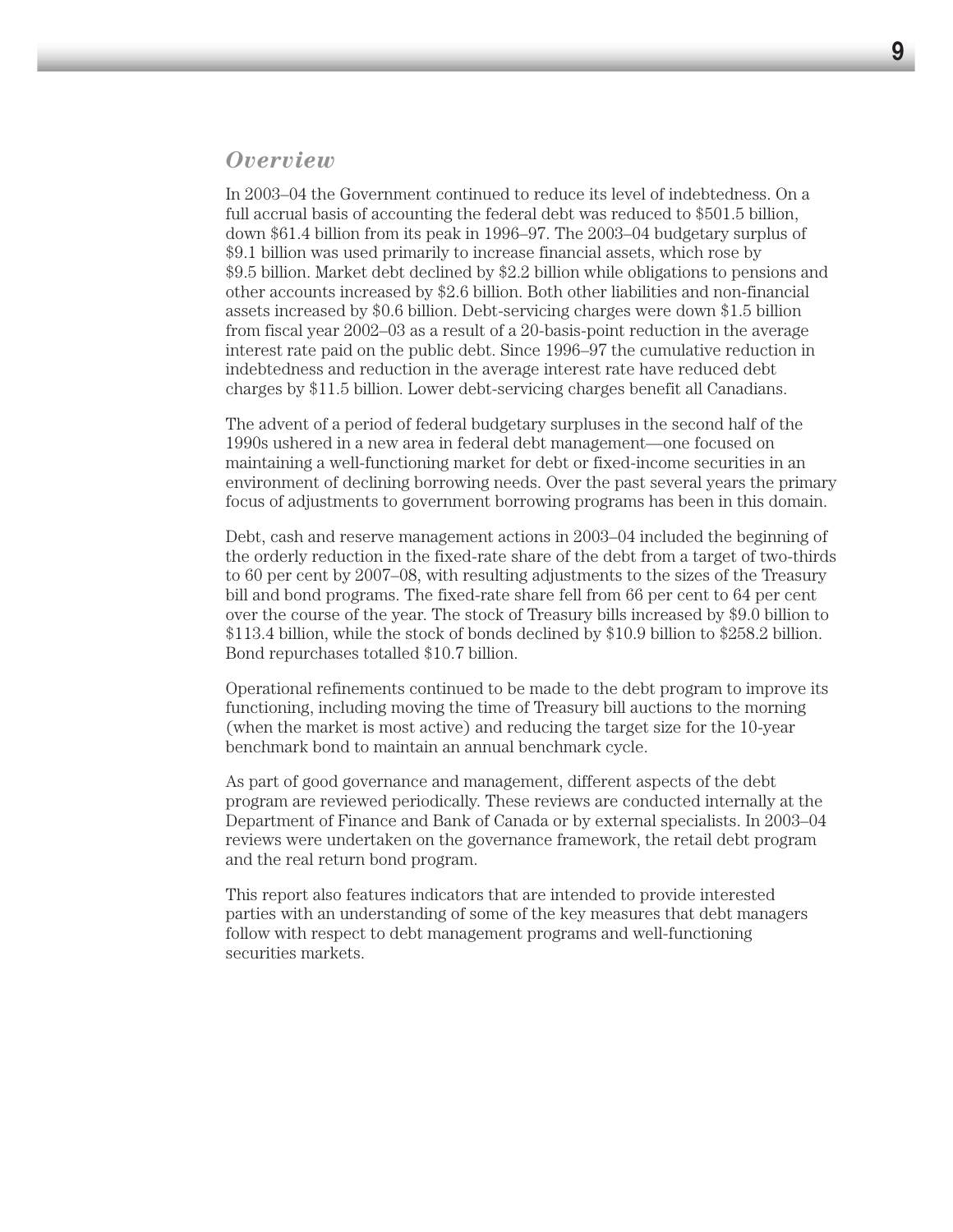# **Debt Strategy Framework**

#### *Purpose*

Raise stable, low-cost funding for the Government of Canada.

## *Principles and Objectives*

#### Well-functioning market

- Emphasize transparency, liquidity and regularity in the design and implementation of domestic debt programs in order to maintain a well-functioning domestic government securities market.
- $\Box$  Work with market participants and regulators to enhance the integrity and attractiveness to investors of the market for Government of Canada securities.

#### Cost-effectiveness

- Manage the structure of the debt by balancing cost and risk to help protect the Government's fiscal position from unexpected increases in interest rates.
- Minimize the cost of carrying reserves (i.e. the difference between interest paid on foreign currency liabilities and interest earned on reserve assets).

#### Prudence

- Raise funding for domestic operational needs in Canadian dollars, and immunize currency and interest rate risks arising from the management of the foreign reserves by matching foreign liabilities to reserve assets.
- Manage the Receiver General cash position to ensure that cash balances are maintained at reasonable cost to the Government.
- Control credit risks through diversification.
- Borrow using a variety of instruments, a range of maturities and a diversified investor base.

#### **Consultations**

 $\Box$  Seek input from market participants on major adjustments to the federal debt, cash and reserves management programs.

#### Best practices

 $\Box$  Ensure that the operational framework and practices are in line with the best practices of other comparable sovereign borrowers and the private sector.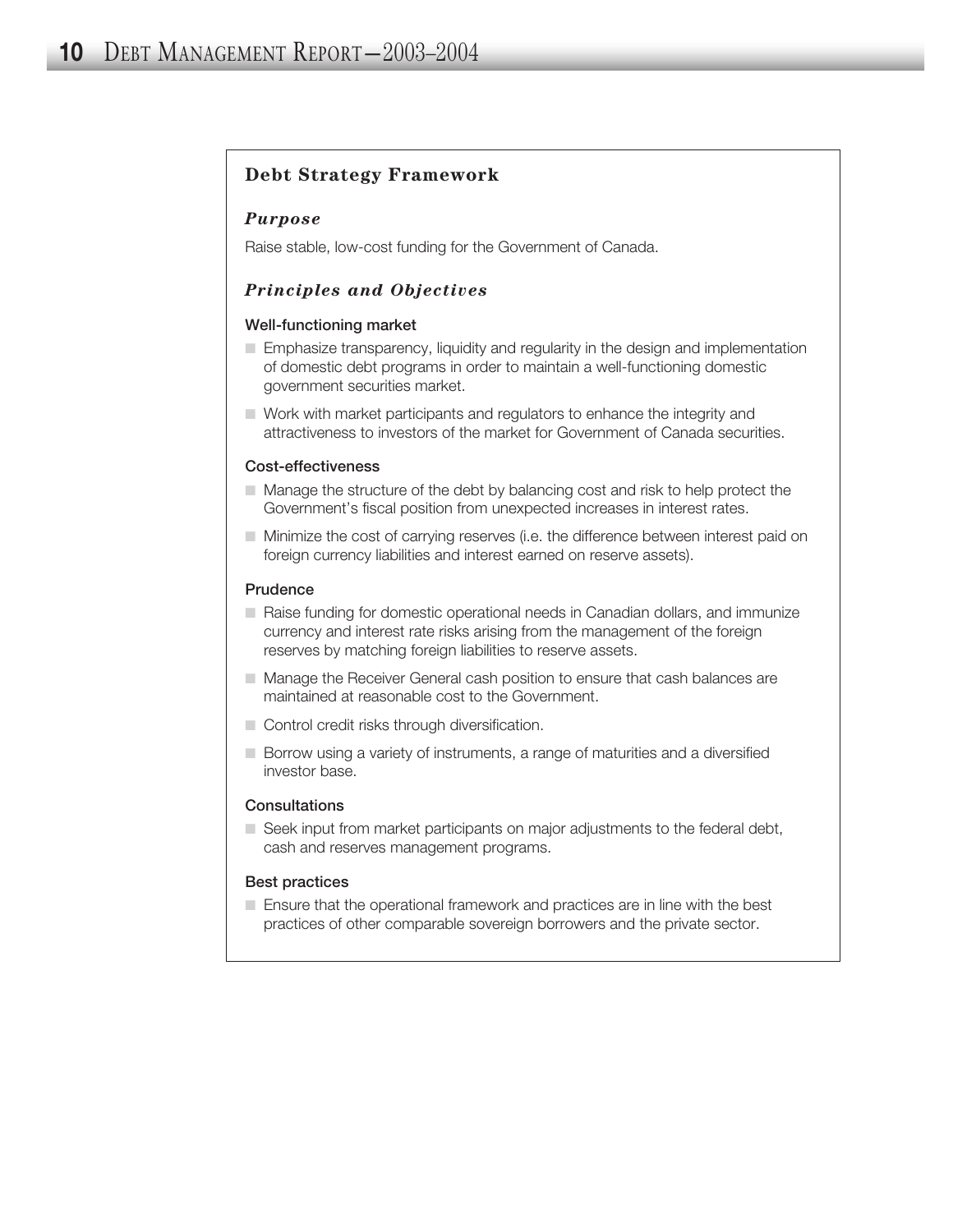# *Part I: Debt Management Context*

Since the annual debt-servicing cost is the largest single budget expense of the Government, effective management of the federal debt is especially important for all Canadians. This section provides an overview of the Government's fiscal plan and the composition of the debt stock. The Government's fiscal position sets the context within which debt management decisions are taken. One of the key decisions of debt management relates to the composition of the debt stock, which directly affects debt costs.

# **The Fiscal Plan**

# **Budgetary Outcome**

Canada has experienced a remarkable turnaround in its fiscal position in recent years: the Government recorded a budgetary surplus of \$9.1 billion in 2003–04, its seventh consecutive budgetary surplus; the federal debt has been reduced by \$61.4 billion from its peak in 1996–97; the federal debt-to-GDP ratio has fallen 27.3 percentage points from its peak of 68.4 per cent in 1995–96 to 41.1 per cent in 2003–04, its lowest level since 1983–84 (see Chart 1); and fiscal and monetary policy credibility have contributed to lower interest rates. For detailed information, see the 2003–04 *Annual Financial Report of the Government of Canada* at www.fin.gc.ca/toce/2004/afr\_e.html.



## Chart 1 **Federal Debt–to–GDP Ratio**

Source: Department of Finance.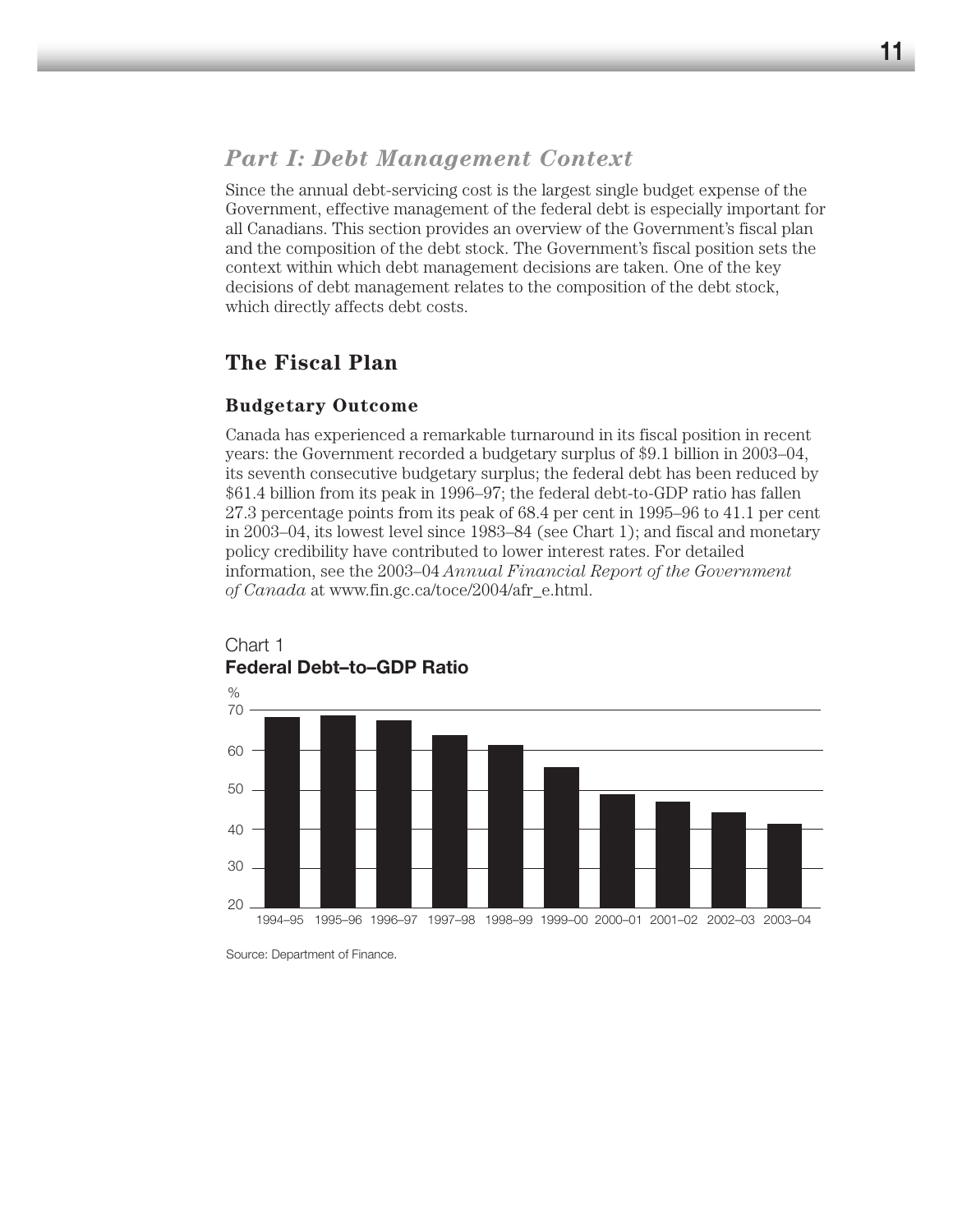## **Financial Source/Requirement**

The key budgetary measure for market debt management is the financial source/requirement. While the budgetary balance is presented on a full accrual basis, recognizing revenues and expenses when they are incurred, the financial source/requirement is a cash flow measurement that captures the current- and prior-year budgetary items, as well as the cash implications of non-budgetary transactions. As such, the financial source/requirement determines the changes in the market debt and in the level of financial assets.

The budgetary surplus of \$9.1 billion and a net requirement of funds from non-budgetary transactions of \$2.8 billion produced a financial source of \$6.2 billion in 2003–04. This compares to a financial source of \$7.6 billion in 2002–03 and a requirement of \$0.3 billion in 2001–02.

The Government has recorded a financial source in six of the past seven years (see Chart 2). The financial source in 2003–04 was used to increase cash balances by \$4.1 billion and to reduce market debt by \$2.2 billion.





Sources: Public Accounts of Canada and Statistics Canada.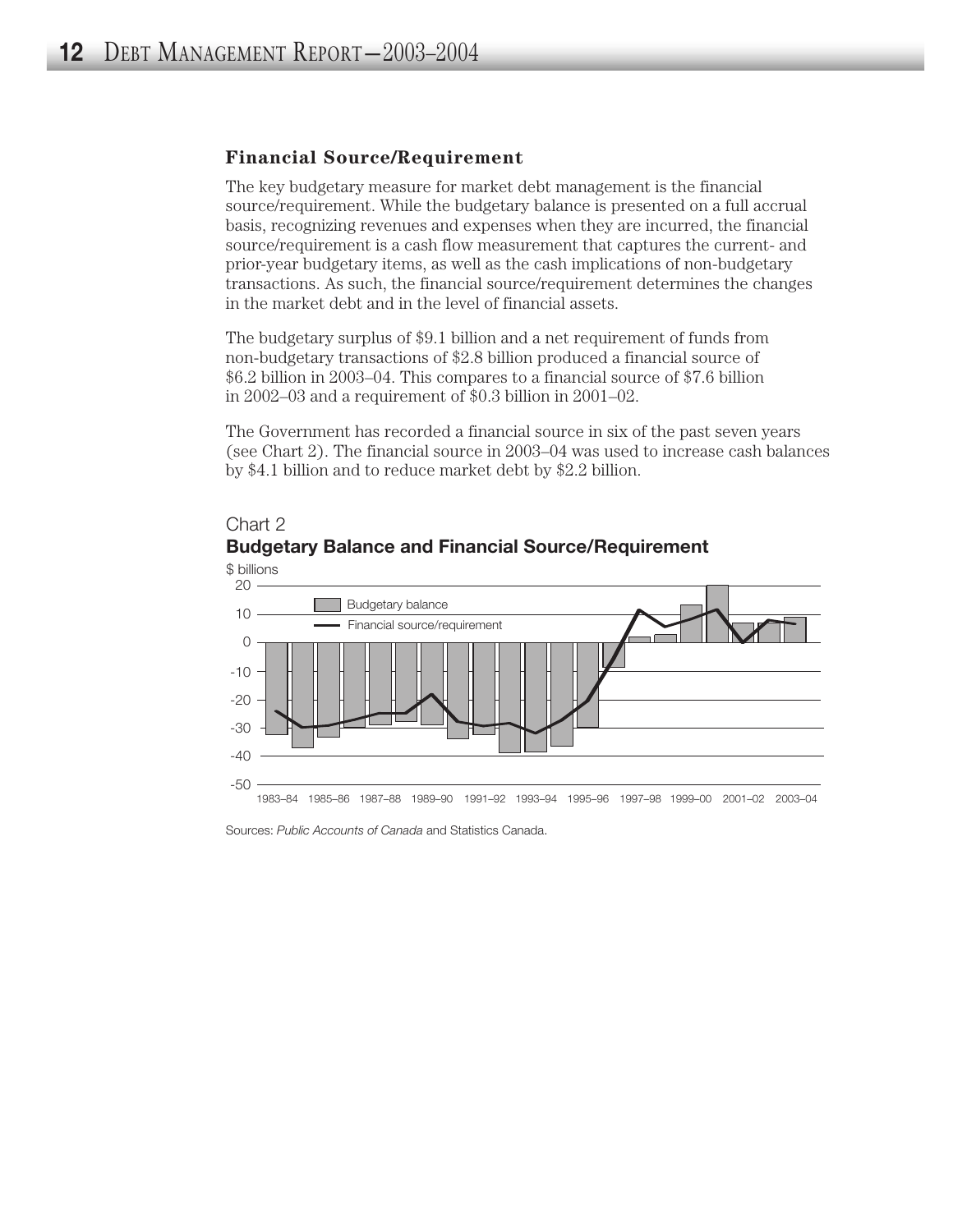## **Public Debt Costs**

In 2003–04 the Government spent 19 cents of every dollar of revenue to pay interest on the public debt, down from a peak of almost 39 cents in 1990–91. Public debt charges as a percentage of GDP declined to 2.9 per cent in 2003–04 from 3.2 per cent in 2002–03 (see Chart 3). In 2003–04 the average interest rate paid on the public debt declined to 5.8 per cent from 6.0 per cent in 2002–03.



Chart 3

Source: *Public Accounts of Canada.*

# **Composition of the Debt**

The Government's gross debt is made up of market debt and non-market debt. Market debt is funded in the capital markets and is strategically managed by the Government. Non-market debt comprises liabilities held by the Government outside capital markets. The chart on the next page illustrates the relationships between the components of government debt, based on the 2003–04 fiscal year. See Annex 1 for a more detailed description of the composition of the federal debt.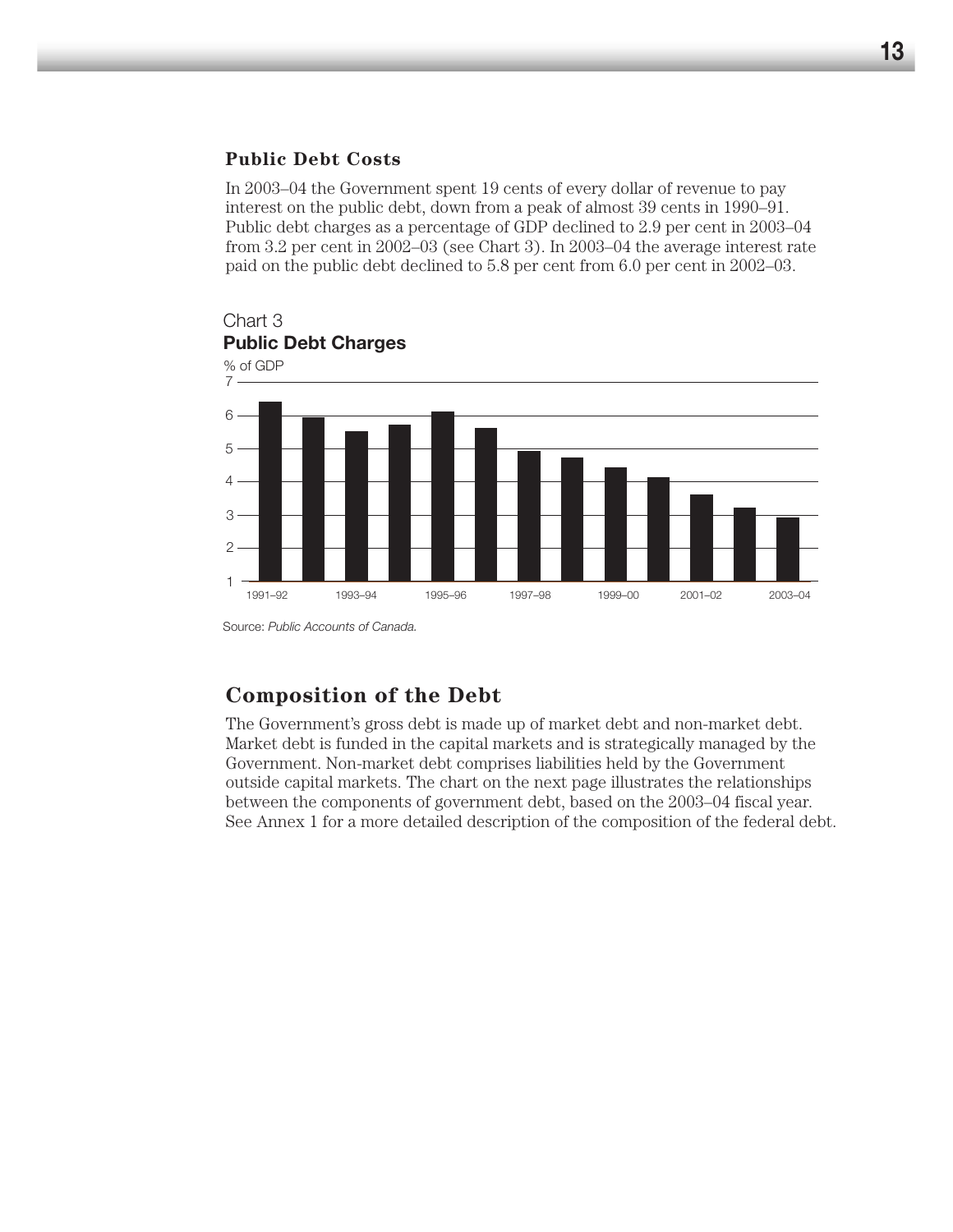

# **Total Public Debt as at March 31, 2004**

Source: *Public Accounts of Canada.*

There are two types of market debt: domestic debt, which is denominated in Canadian dollars, and foreign currency debt (see Chart 4). (See www.fin.gc.ca/invest/instru-e.html for a detailed description of the Government of Canada's market debt instruments.) The Government borrows in Canadian dollars using wholesale and retail funding. Wholesale funding is conducted through issuance of marketable securities, which include nominal bonds, real return bonds and Treasury bills. These securities are sold via auctions to Government of Canada securities distributors and end-investors. (The names of and details on the framework for government securities distributors and primary dealers can be found at www.bankofcanada.ca/en/auct.htm.) Retail funding is raised through sales of Canada Savings Bond products to individuals who are Canadian residents.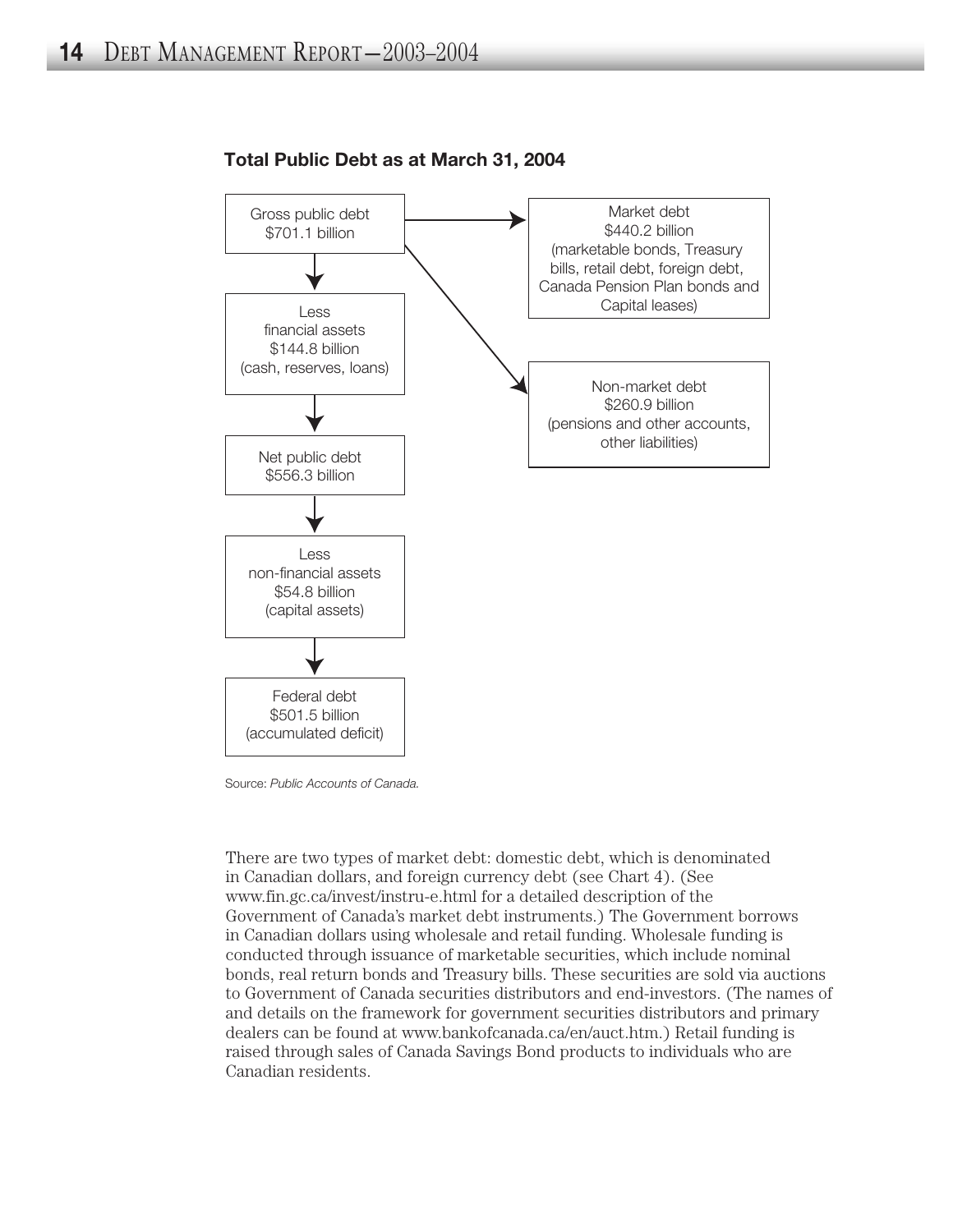

Sources: *Public Accounts of Canada* and *Annual Financial Review*

Funds raised in Canadian dollars are used primarily to meet the Government's operational requirements. A small portion of Canadian-dollar wholesale debt is swapped to foreign currencies to fund the Government's foreign exchange reserves. The Government also borrows in foreign currencies for the reserves, which are held in the Exchange Fund Account (EFA). The EFA provides a source of foreign currency liquidity and is used to promote orderly conditions in the foreign exchange market for the Canadian dollar. Details on the operations of the EFA can be found in the 2003 *Report on the Management of Canada's Official International Reserves*, located at www.fin.gc.ca/toce/2004/oir04\_e.html.

Table 1 shows the change in the composition of federal market debt in 2003–04 by domestic and foreign debt programs. Further details of the changes in programs and indicators of debt management operations and activities can be found in Part III. Total domestic debt was reduced by \$1.7 billion while foreign currency debt declined by \$0.6 billion.

|                                       | April 1, 2003<br>Outstanding | March 31, 2004<br>Outstanding | Change |
|---------------------------------------|------------------------------|-------------------------------|--------|
|                                       |                              | (\$ billions)                 |        |
| Domestic debt                         | 415.2                        | 413.5                         | $-1.7$ |
| Foreign currency debt <sup>1</sup>    | 21.1                         | 20.5                          | $-0.6$ |
| CPP bonds and notes                   | 3.4                          | 3.4                           | 0.0    |
| Obligations related to capital leases | 2.7                          | 2.8                           | 0.1    |
| Total market debt                     | 442.4                        | 440.2                         | $-2.2$ |

Table 1 *Change in Composition of Federal Market Debt, 2003–04*

Note: As at March 31, 2004, the total amount of interest rate (\$1.6 billion) and cross-currency (\$24.6 billion) swaps outstanding stood at \$26.2 billion. Cross-currency swaps convert C\$-denominated government debt into foreign currency obligations for the purpose of funding the foreign reserves portfolio.

<sup>1</sup> Liabilities are stated at par value at the March 31 exchange rate.

Source: *Public Accounts of Canada.*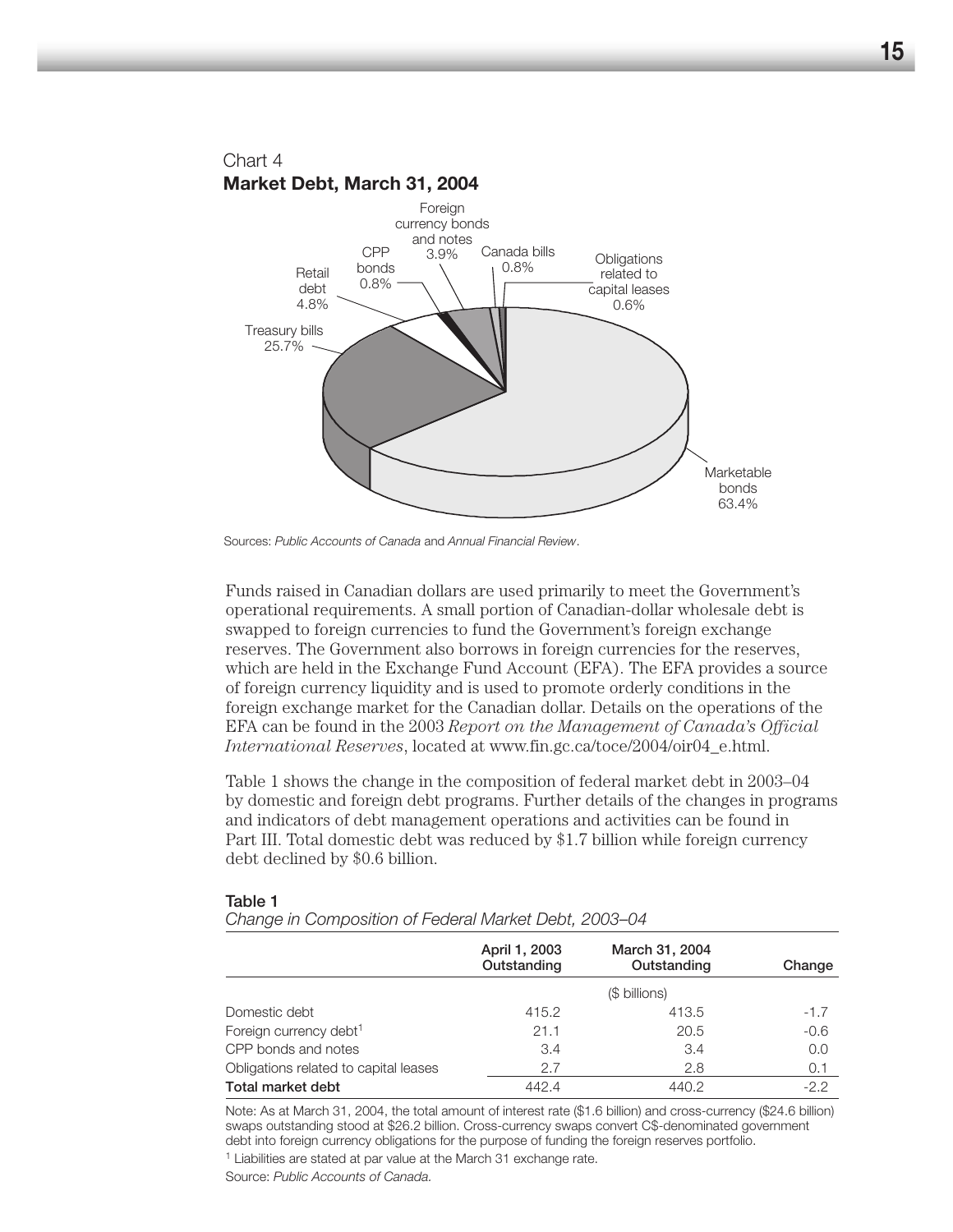# *Part II: Report on 2003–2004 Debt Strategy*

The federal debt strategy covers the management of federal market debt and operational activities related to it, including the management of Canadian-dollar cash balances and the funding and investment of Canada's foreign exchange reserves. Annual debt strategy planning sets out the objectives for the year in each of these domains and provides for a series of initiatives.

A well-functioning wholesale market in Government of Canada securities benefits the Government as well as a wide range of market participants. For the Government as a debt issuer, a well-functioning market attracts investors and ensures that funding costs are kept low. For market participants, a liquid and active secondary market in government debt provides credit-risk-free assets for investment portfolios, a pricing benchmark for other debt issues and swaps, and a primary tool for hedging risk.

In 2003–04 a large number of initiatives were undertaken to enhance the effectiveness of the Government of Canada's debt management. This document reports on these initiatives organized around four key themes: cost and risk; maintaining a well-functioning government securities market; encouraging participation in the government securities market; and enhancing governance.

# **Cost and Risk**

The Government's objective of maintaining stable, low-cost financing involves managing an exposure to a range of financial risks and managing the balance between lower cost and lower risk. The Government has implemented a comprehensive financial risk management framework related to the debt program in line with the increased attention paid to risk management by financial market participants in recent years. The key risk for the Government relates to changes in interest rates and their effect on domestic borrowing costs (interest rate risk). A lesser risk is the Government's credit exposure to financial institution counterparties with which it transacts (credit risk). There are also exposures to other types of risk, such as operational risks like the August 2003 blackout.

On August 14, 2003, the Bank of Canada took steps to ensure that the Government's cash and debt operations would continue to function throughout the period of the blackout. The Bank conducted several Government of Canada term deposit and debt operations from its backup facility operating on emergency generators. All operations were conducted smoothly from the Bank of Canada's backup facility.

This section provides an overview of the main considerations in balancing interest rate risk and cost. See Annex 2 for information on the management of the credit risk associated with the management of cash balances and international reserves.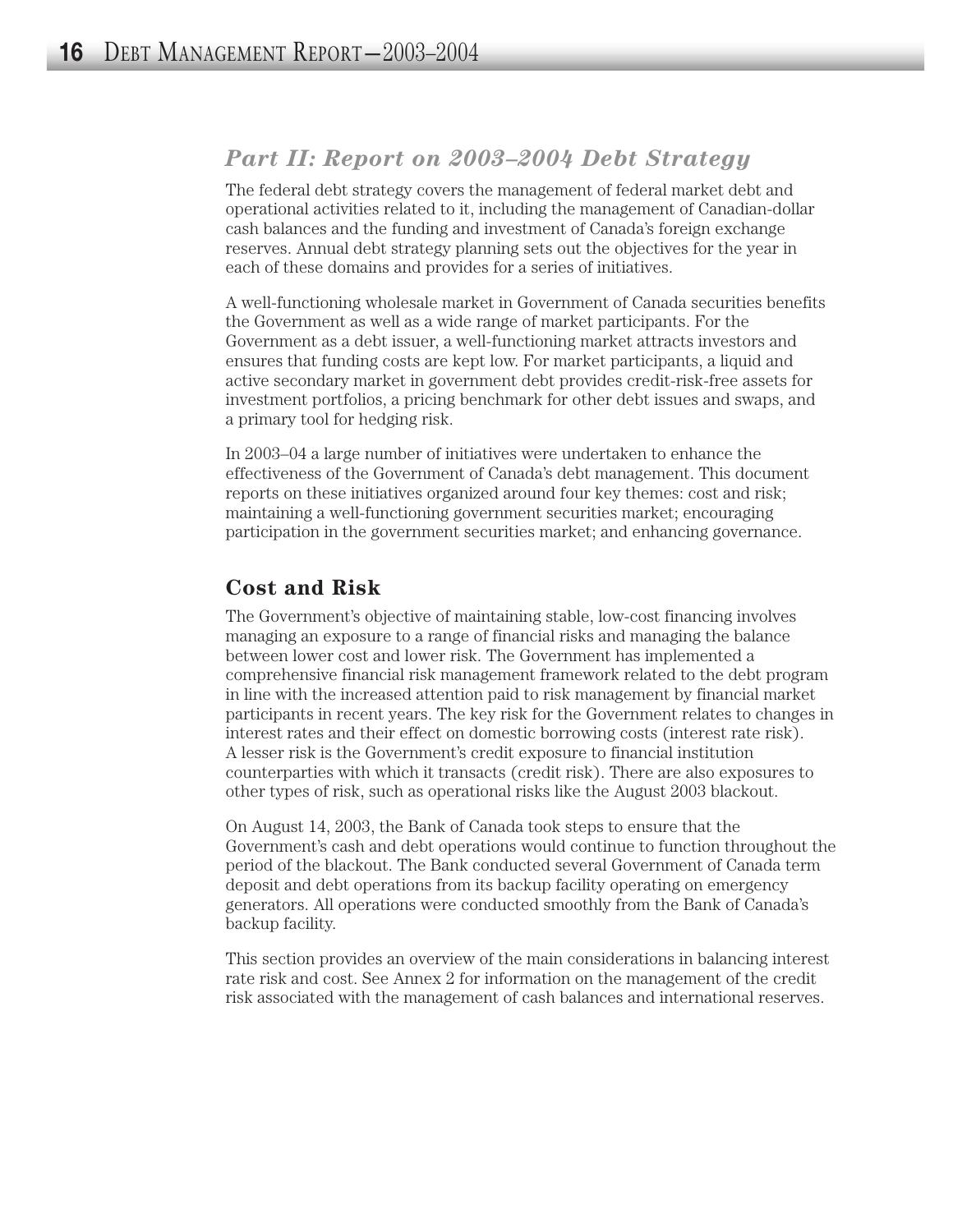#### **Debt Structure**

The Government has access to a variety of instruments to fund its debt, with maturities ranging from 3 months to over 30 years. As does any other borrower in the financial markets, the Government generally faces a trade-off between cost and risk when selecting the instruments it issues. Borrowing costs of longer-term instruments tend to be higher, but are fixed for long periods. On the other hand, borrowing costs of shorter-term instruments tend to be lower on average, but more volatile. By choosing the proportion of each instrument it issues, the Government can establish a debt structure that strikes an appropriate balance between keeping costs stable and low.

The main operational target used to manage the debt structure is the fixed-rate share, which measures the proportion of interest-bearing debt having fixed rates debt that does not mature or need to be repriced within one year—relative to total interest-bearing debt. In the February 2003 budget, the Government announced its intention to reduce the fixed-rate share target from two-thirds to 60 per cent by 2007–08 (see Chart 5).



# Chart 5 **Target Fixed-Rate Share of the Debt**

The decision to lower the fixed-rate share is based on positive economic and fiscal developments in Canada in recent years. Financial simulation modelling indicates that a 60-per-cent fixed-rate share would result in lower borrowing costs under a large number of interest rate scenarios without compromising debt cost stability.

In 2003–04 the Government began to reduce the fixed-rate share, with the share declining from 65.8 per cent to 63.8 per cent over the fiscal year. The change in debt structure will continue to be implemented gradually, in an orderly and transparent manner, over the next few years.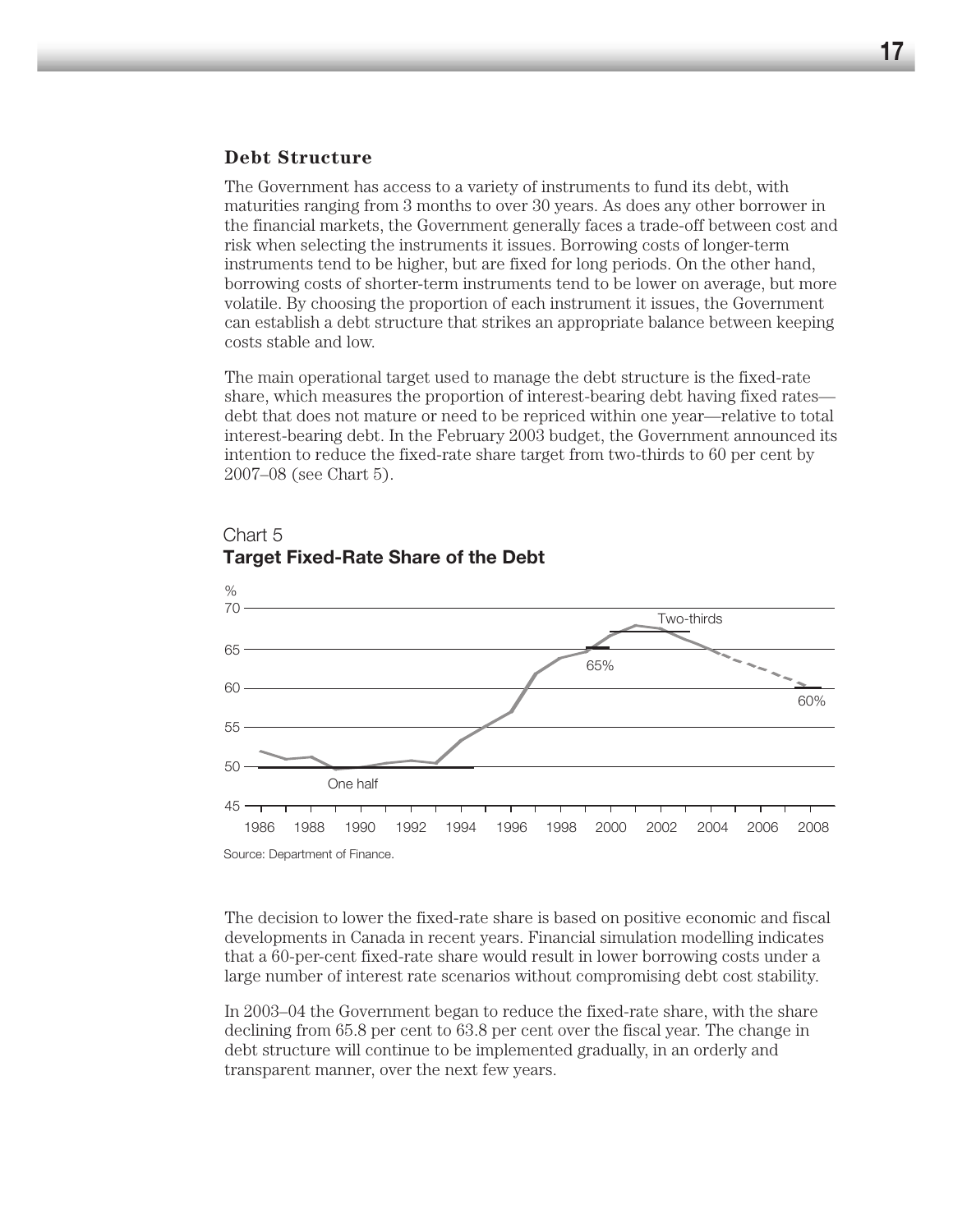As a consequence of the adjustment in the fixed-rate share, the stock of outstanding Treasury bills and cash management bills increased from \$104.4 billion to \$113.4 billion in 2003–04, while the stock of outstanding bonds declined from \$269.1 billion to \$258.2 billion, increasing the share of floating-rate debt in the debt structure by 2.0 per cent. See Part III for more details on Treasury bill and bond program changes.

In addition to the fixed-rate share, the Government uses other indicators to track the exposure to risk inherent in the debt stock. The average term to maturity (ATM) represents the average length of time before debt instruments mature and become subject to refinancing risk. The ATM of marketable debt has stabilized at around 61 ⁄2 years in recent years, having increased from roughly 4 years in 1990 (see Chart 6). A longer ATM means that debt instruments are rolled over less frequently, which implies less uncertainty regarding future debt costs.



# Chart 6 **Average Term to Maturity of Marketable Debt**

Source: Bank of Canada.

Duration, which is often used by other sovereign issuers, is another measure of the average length of time before refinancing risk occurs. Duration considers the time value of all cash flows (coupon payments and principal repayments) through the life of debt instruments. From an issuer's perspective, a longer duration is associated with lower refinancing risk. At the end of March 2004, the Government's marketable debt had a duration of  $4.8$  years,<sup>1</sup> up from  $4.5$  years at the end of March 2003.

<sup>&</sup>lt;sup>1</sup> Duration is calculated according to the modified duration formula, and includes the effect of cross-currency and interest rate swaps.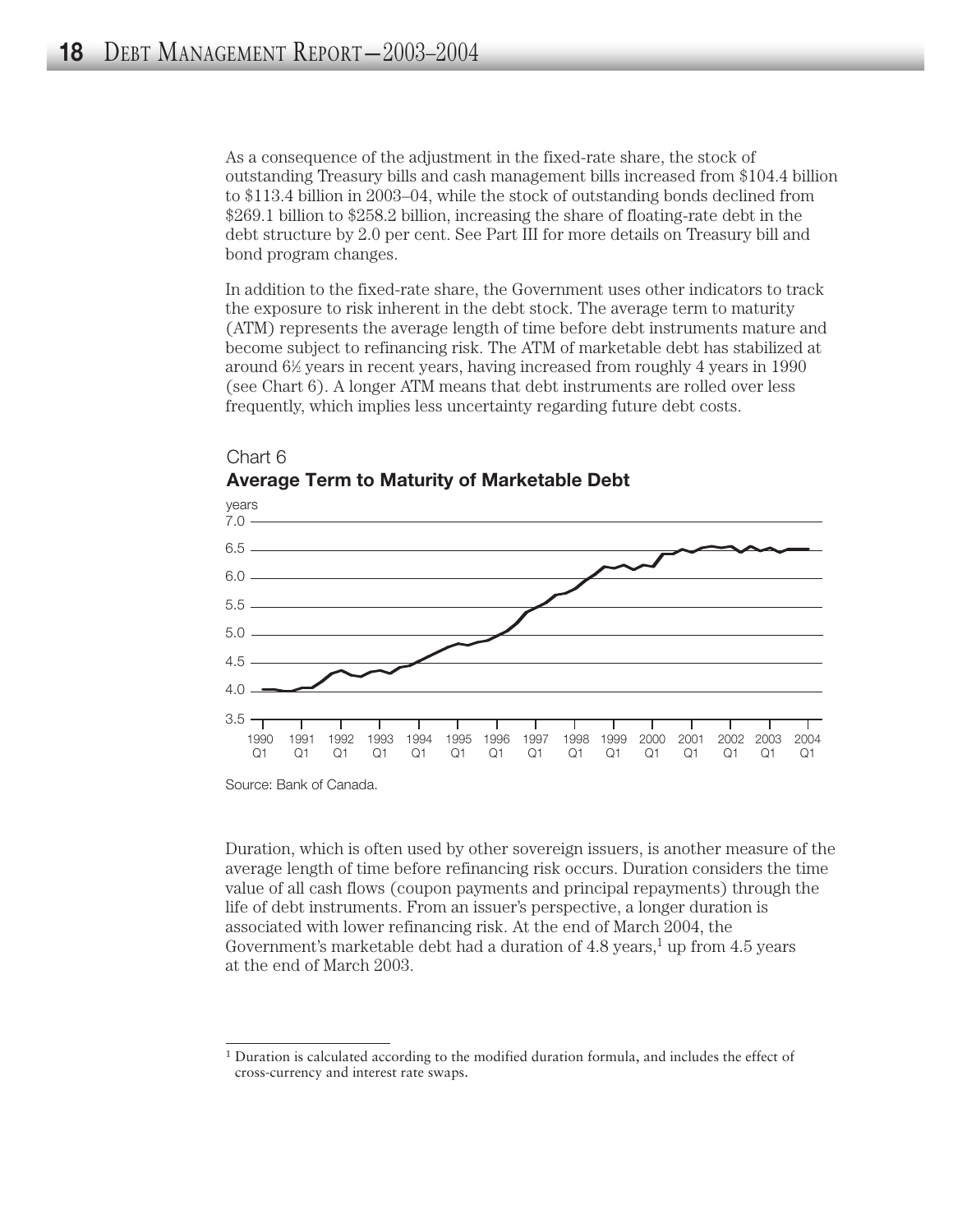## **Maturity Profile**

A related strategy to reduce the risk of higher borrowing costs is the maintenance of a stable maturity profile. A well-distributed maturity profile limits the need to refinance a large portion of the debt in any given period when borrowing conditions may be unfavourable.

One instrument used by the Government to help stabilize the maturity profile within the upcoming year is the cash management bond buyback (CMBB) program, introduced in 2001 on a trial basis. Given its success at reducing peaks in bond maturities, the CMBB program was implemented in 2003–04 on an ongoing basis. By reducing the need to accumulate high cash balances leading up to large bond maturities, the CMBB program also smoothes out seasonal fluctuations in Treasury bill issuance (see Part III for activity in 2003–04).

Also to facilitate the management of risk around peaks in maturities, the size of 2-year auctions was reduced in 2003–04 when the bond being issued was fungible (i.e. having the same maturity date) with another large bond issue. These initiatives, in addition to the emphasis on the regularity of its debt operations, have helped the Government to maintain a stable maturity profile and manage cash balances effectively around large maturity dates.

## **Funding the Foreign Reserves**

Foreign currency debt is issued to fund foreign currency assets. In 2003–04 foreign currency funding requirements were lower than in previous years due to the strength of the euro versus the US dollar (foreign currency assets, of which about half are composed of securities denominated in euros, are reported on a market value basis in US dollars). Funding requirements were met entirely through cross-currency swaps, which are particularly cost-effective compared to other funding sources. The Government has in place a collateral management framework to control the credit risk to financial institutions with which it executes swaps (see Annex 2 and the 2002–03 *Debt Management Report* at www.fin.gc.ca/toce/2003/dmr03\_e.html). In addition to cross-currency swaps of domestic obligations, the Government has access to a short-term US-dollar paper program, medium-term note issuance in various markets, international bond issues, and purchases of US dollars in foreign exchange markets.

The Government holds foreign exchange reserve assets in the Exchange Fund Account to provide foreign currency liquidity and to provide the funds needed to help promote orderly conditions for the Canadian dollar in the foreign exchange markets. Further details on the management of international reserves are available in the 2003 *Report on the Management of Canada's Official International Reserves* at www.fin.gc.ca/toce/2004/oir04\_e.html.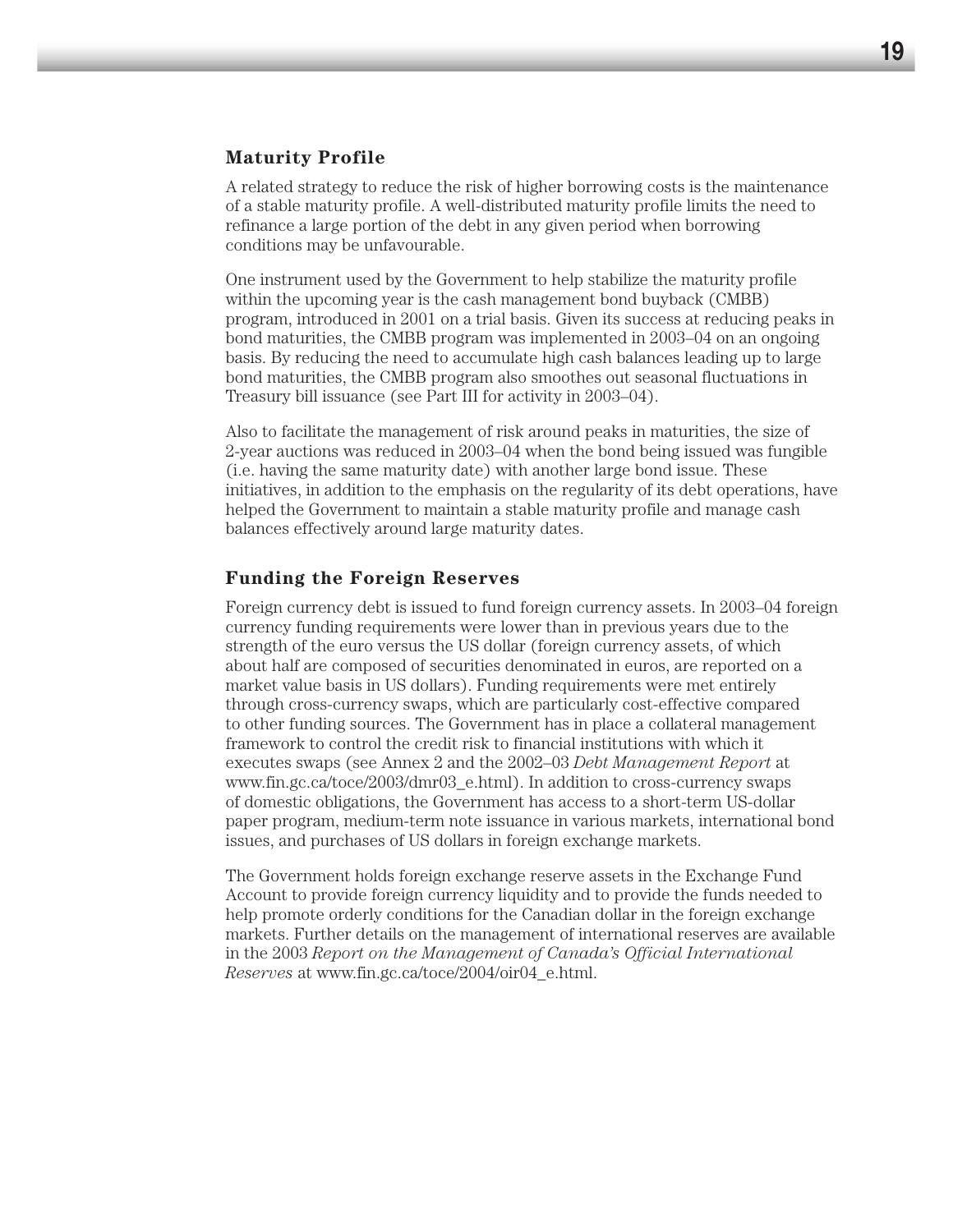# **Maintaining a Well-Functioning Market**

The Government supports the maintenance of a liquid well-functioning market for its marketable securities in order to help maintain low funding costs. One way the Government achieves this goal is by building large liquid benchmark bonds and Treasury bills in various maturity sectors on a regular, predictable basis. The use of multiple maturities attracts a wide array of investors, while regular and transparent issuance ensures that there is no uncertainty as to the Government's plans. Initiatives outlined in the 2003–04 *Debt Management Strategy* to promote liquidity in the Government of Canada securities market were:

- **Benchmark Target Sizes**: The targeted new benchmark sizes for nominal coupon-bearing bonds were maintained from the previous year, except in the 10-year sector. After consulting with market participants, the Government adjusted the 10-year target benchmark size from \$12 billion-\$15 billion to \$10 billion-\$14 billion and to a one-year cycle. The new target size and one-year cycle ensure that 10-year benchmark bonds will continue to be a key instrument for the swap and futures markets. During 2003–04 the June 2013 10-year benchmark ended its benchmark building cycle with an amount outstanding of \$12 billion, within the new target benchmark size range.
- **Diversified and Regular Issuance**: The Government continued its practice of issuing and building large liquid benchmarks in a variety of instruments and terms to maturity to target a diverse investor base. These instruments include four bond maturity sectors (quarterly 2-, 5- and 10-year auctions and semi-annual 30-year auctions); three Treasury bill maturity sectors (3-, 6- and 12-month maturities with auctions every two weeks); a long-term inflationindexed bond (quarterly issuance); and debt issued as part of the retail debt program. Regular issuance helps provide certainty for dealers and investors in their preparations for auctions.
- **Buybacks**: Against the backdrop of debt paydown in recent years, the Government has been using a bond buyback program on both a switch and cash basis to repurchase off-the-run bonds (i.e. securities that are no longer the current market benchmark or the current building benchmark), thereby helping to maintain gross bond issuance at desirable levels and maintain benchmark bond sizes. Unlike buybacks on a cash basis, where bonds offered are exchanged for cash, bonds repurchased on a switch basis are exchanged for the current building benchmark on a duration neutral basis. The 2003–04 *Debt Management Strategy* outlined the Government's buyback target of about \$13 billion. During the year the Government issued \$10.7 billion in new benchmark bonds through the repurchase of \$10.2 billion in off-the-run bonds. Steps were taken to maintain the success of buyback operations, which included increasing the range of maturities in some buyback baskets of eligible bonds.

The scale of switch buyback operations was increased while buybacks on a cash basis were decreased, as the scope of the switch buyback program began to include more maturity sectors. Switch operations are more attractive for market participants as their market risk is lower than for cash buybacks. In 2003–04 the Government repurchased \$5.0 billion in bonds through the switch program (in line with the previous year), and \$5.2 billion through the cash buyback program (a decrease of \$1.9 billion.)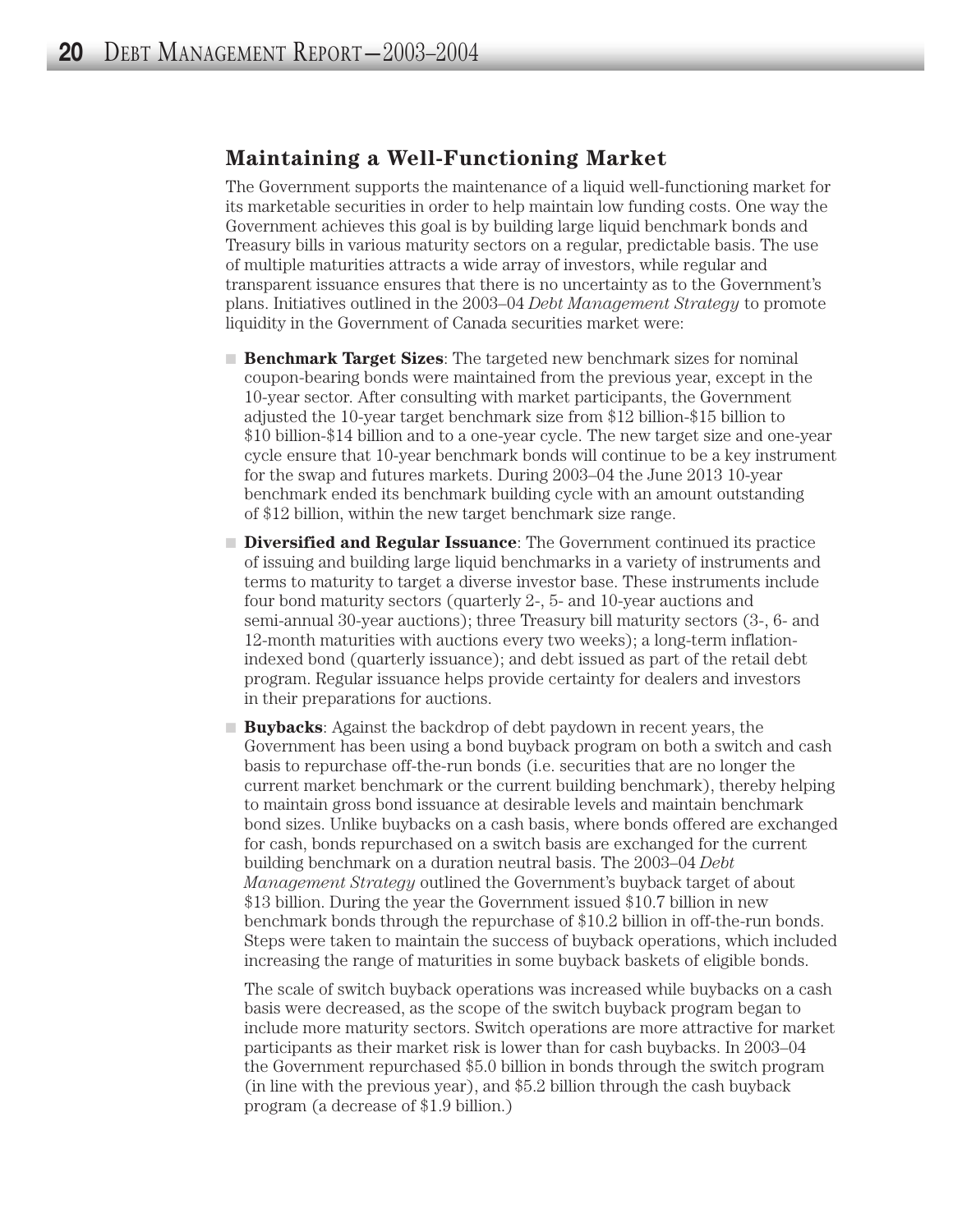# **Participation**

Active participation at auction and buyback operations from a diverse group of market participants also helps the Government to achieve its key objective of stable, low-cost funding. Over the past few years initiatives to enhance transparency and the bidding process have been undertaken to broaden participation. Initiatives undertaken in 2003–04 include:

- **Timing of Treasury Bill Auctions**: Beginning June 17, 2003, Treasury bill auctions were moved from 12:30 p.m. to 10:30 a.m., with cash management buyback operations following the auctions at 11:15 a.m. The change was made to coincide with the time of day when the Treasury bill market is most active in order to attract more participants to the auctions. Investors supported the change.
- **Participation at AM Receiver General Auctions**: In 2002–03 the Government introduced a collateralized framework for the AM Receiver General auctions of cash balances to reduce the exposure to counterparty credit risk and encourage more competitive bidding at cash management auctions. In 2003–04 the Government increased the list of financial institutions eligible to participate at AM auctions by 1 to 21; work is ongoing to further increase the number of participants.
- **Turnaround Time**: In order to reduce market risk for participants and enhance the efficiency of its operations, the Government took steps in the fiscal year to streamline these operations to further reduce turnaround times. The Government announced that, starting on April 1, 2004, the turnaround time for auctions and buyback operations would be released on a "best efforts basis" (i.e. when ready rather than waiting to release results at the maximum times of 10 minutes for bills and bonds and 15 minutes for buybacks).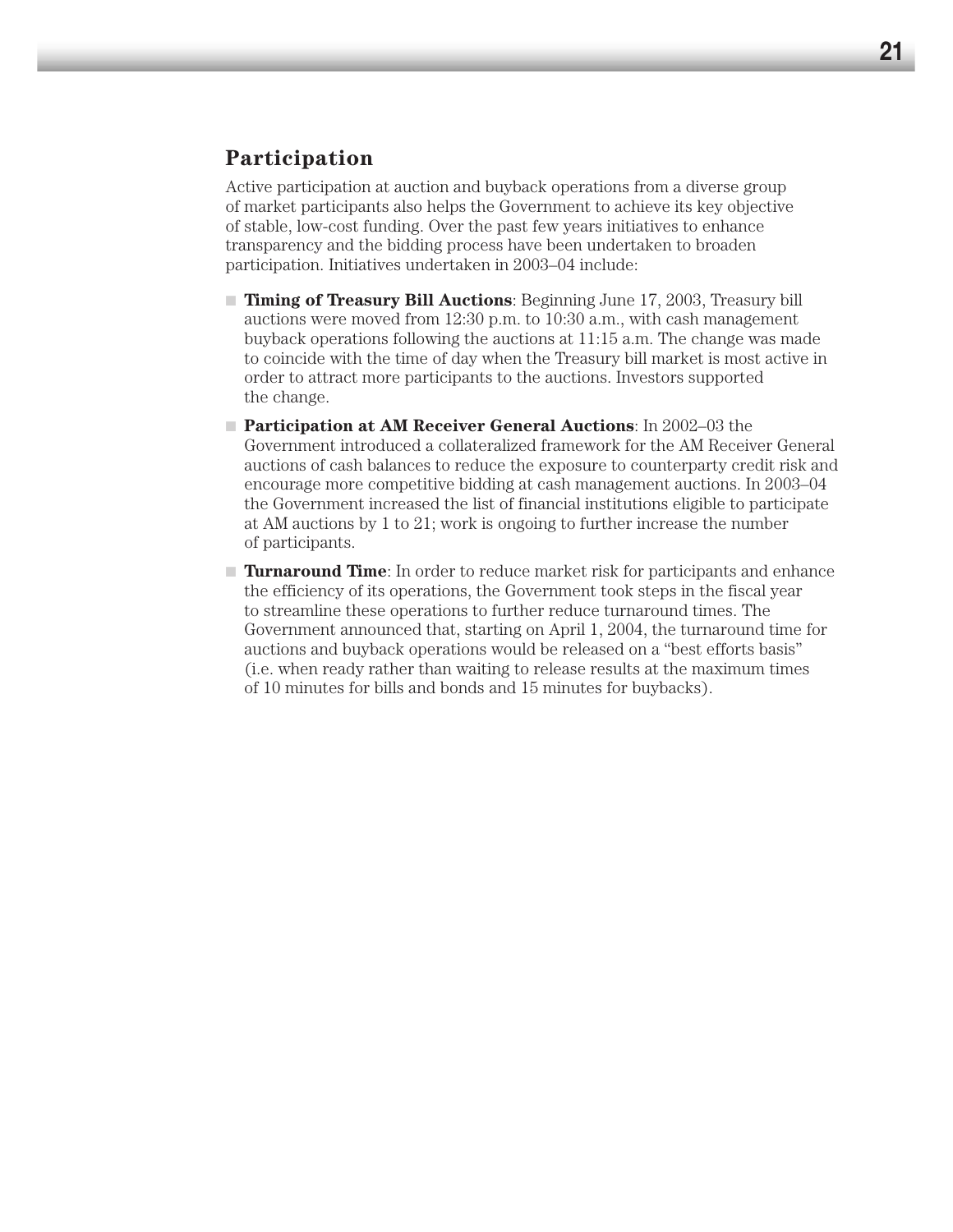Charts 7 and 8 show the dramatic reduction in turnaround times in recent years, from 45 minutes at the end of 1998 to 10 minutes for Treasury bill and bond auctions and 15 minutes for buyback operations starting in 2002.

# Chart 7 **Turnaround Times for the Release of the Results of Treasury Bill and Bond Auctions, 1998–2004**



Source: Bank of Canada.

# Chart 8 **Turnaround Times for the Release of the Results of Buyback Operations, 1998–2004**



Source: Bank of Canada.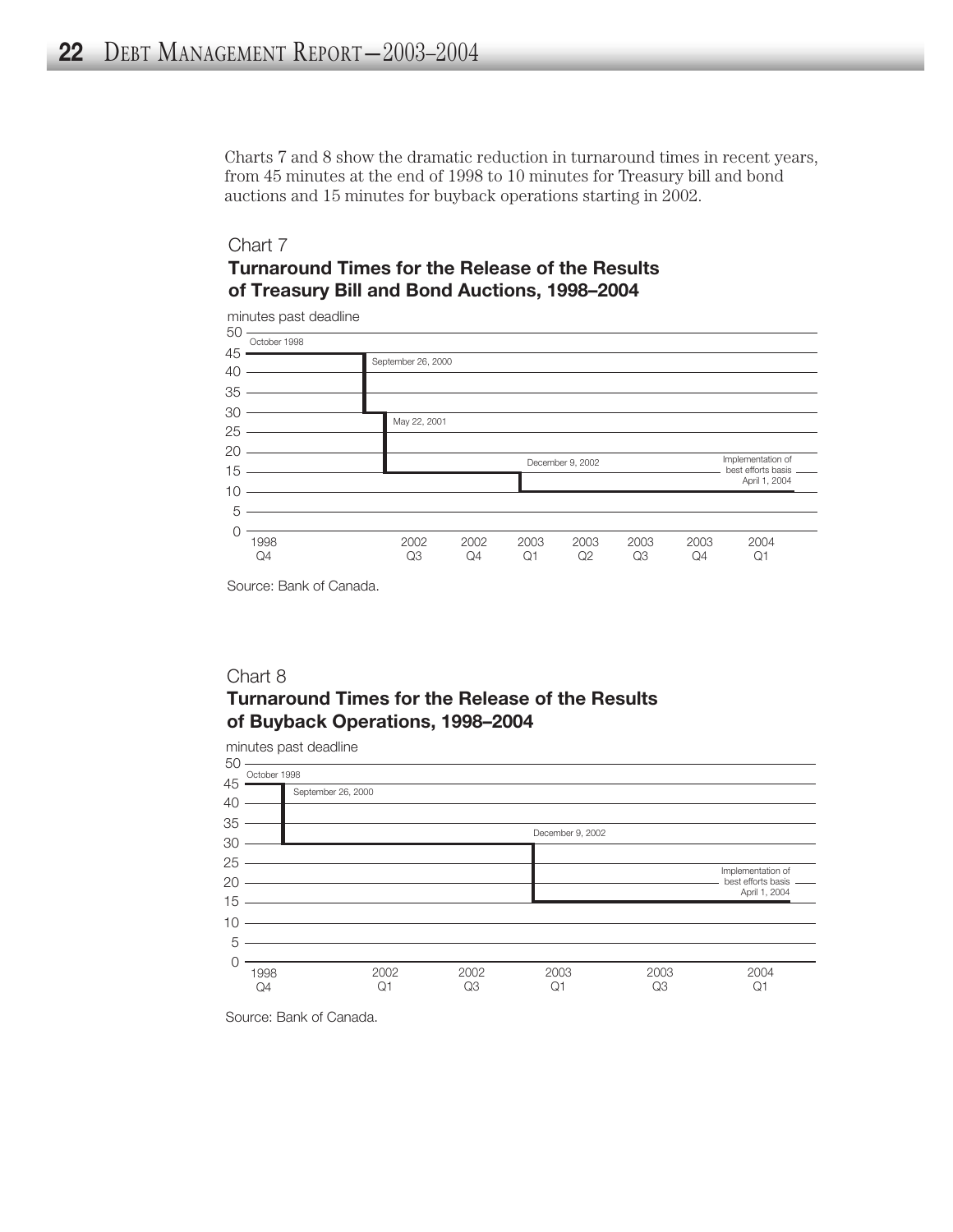# **Governance of Treasury Activities**

The Government regularly assesses its treasury management policies and programs as part of good governance and management of the debt program. These reviews are conducted internally at the Department of Finance and Bank of Canada or by external specialists. In 2003–04 the Government conducted four reviews: an internal evaluation of the Government's governance framework for managing treasury activities; an external evaluation of the effectiveness of the governance system over the past five years and design of a modified framework; a review of the retail debt program, which has included an external assessment as well as internal analysis; and an internal review of the real return bond program.

## **Internal Evaluation of the Governance Framework**

In 2003 the Government of Canada reviewed and enhanced the governance framework for its debt management activities, with the result codified in the *Treasury Management Governance Framework* document. The report on governance, *Governance Evaluation: Debt and Reserves Management*, is available at www.fin.gc.ca/activty/goveval-e.html. The new governance framework is designed to enhance the efficiency of debt management policy implementation; ensure accountability through appropriate performance measurement and reporting; clarify and strengthen the framework for risk management monitoring and control; and enhance operational efficiency and effectiveness.

The framework describes the objectives and operating principles that the Government pursues in managing its financial assets and liabilities. These objectives appear in this document as well as the *Report on the Management of Canada's Official International Reserves* and the Canada Investment and Savings annual report. In addition, the framework describes the authorities, roles and responsibilities, coordination and control systems, and performance evaluation systems for managing the Government's treasury activities.

The governance framework outlines the organizational committees established to govern debt management activities. While the ultimate decision-making authority rests with the Minister of Finance, the design of key strategies, policies and operations and the coordination of funding, investing and liquidity management activities are accomplished through several key committees and working groups. A detailed description of the composition of these committees and their roles and responsibilities is contained in the *Treasury Management Governance Framework* document.

## **External Study of the Governance Framework**

A study was commissioned in 2003–04 to evaluate the Government's policies, practices and procedures for managing its debt and reserves, with three objectives: assess how the governance of debt and reserves management has evolved over the past five years; develop a framework for the evaluation of debt and reserves management governance; and test the effectiveness of this framework by using it to evaluate the current governance structure, practices and policies.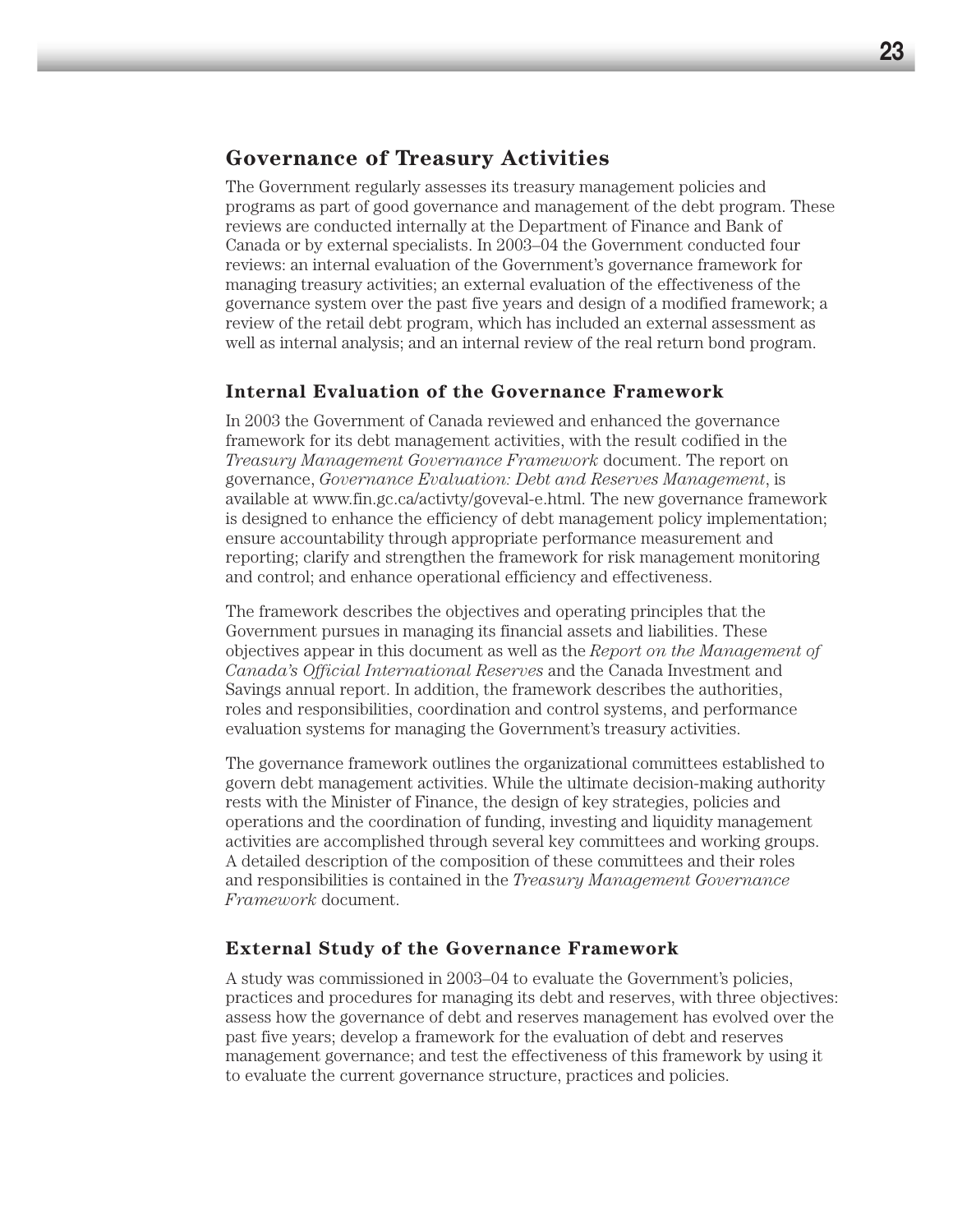The study was delivered in February 2004 and is available at www.fin.gc.ca/treas/goveev/govevrepvol1-e.html. At the end of 2003–04 the Department of Finance was evaluating the study's recommendations; its response can be found at www.fin.gc.ca/treas/goveev/govevres-e.html.

## **Review of the Retail Debt Program**

The delivery of the Government's retail debt program is a collaborative effort between Canada Investment and Savings (a special operating agency of the Department of Finance), the Financial Sector Policy Branch of the Department of Finance and the Bank of Canada.

As part of the Treasury Evaluation Program, the Department of Finance hired Cap Gemini Ernst & Young (CGEY) in September 2003 to assess the retail debt program and to provide advice on strategic options for the future. The CGEY report was delivered in January 2004. This report, along with the departmental response, is available at www.fin.gc.ca/activty/goveval-e.html. At the end of 2003–04 the Department was initiating public opinion research to assess the attitudes of Canadians towards the program and potential changes to it. The Department was also undertaking analysis of expected future costs and benefits of the program under a number of different program designs.

Further information on the retail debt program and a report of 2003–04 activities is available at www.csb.gc.ca.

## **Review of the Real Return Bond Program**

In light of the evolution in the macroeconomic environment and the change in the target debt structure to a lower fixed-rate share, the Government announced in the 2003–04 *Debt Management Strategy* that it would assess the real return bond (RRB) program. Work was conducted within the Department of Finance and the Bank of Canada to evaluate the RRB program relative to its stated objectives and to other borrowing programs. The report, *Real Return Bond Funding Review*, is available at www.bankofcanada.ca/en/notices\_fmd/rrb2003.htm.

The review found that the program has generally fulfilled its stated objectives. Global issuance of inflation-indexed securities has increased in recent years and is expected to continue to grow. In the context of the overall debt program, continued RRB issuance levels at around current levels should not be an immediate constraint in maintaining issuance levels of nominal bonds and would have little effect on the move to a lower fixed-rate share.

In the 2004–05 *Debt Management Strategy*, the Government announced that RRBs would remain a part of its debt program, with expected issuance equal to or marginally higher than the \$1.4 billion issued in 2003–04.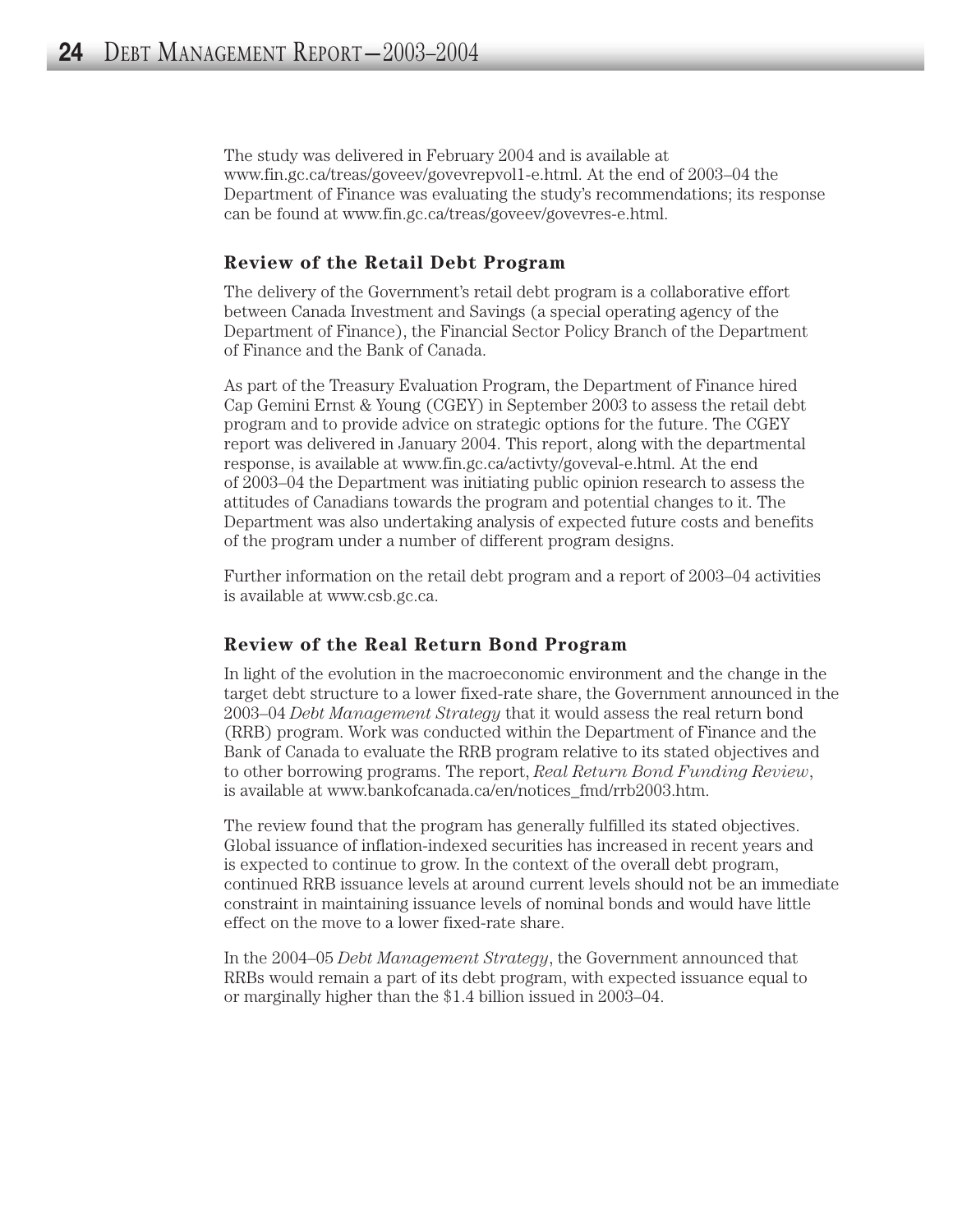# **Debt Strategy Plan and Actions Taken**

The following summary chart reports on the 2003–04 debt strategy plan initiatives, their purpose and actions taken. All of the strategic objectives for the management of the Government's debt, cash and reserves were achieved over the course of the year. In addition, complementary initiatives were identified based on consultations with market participants and acted upon.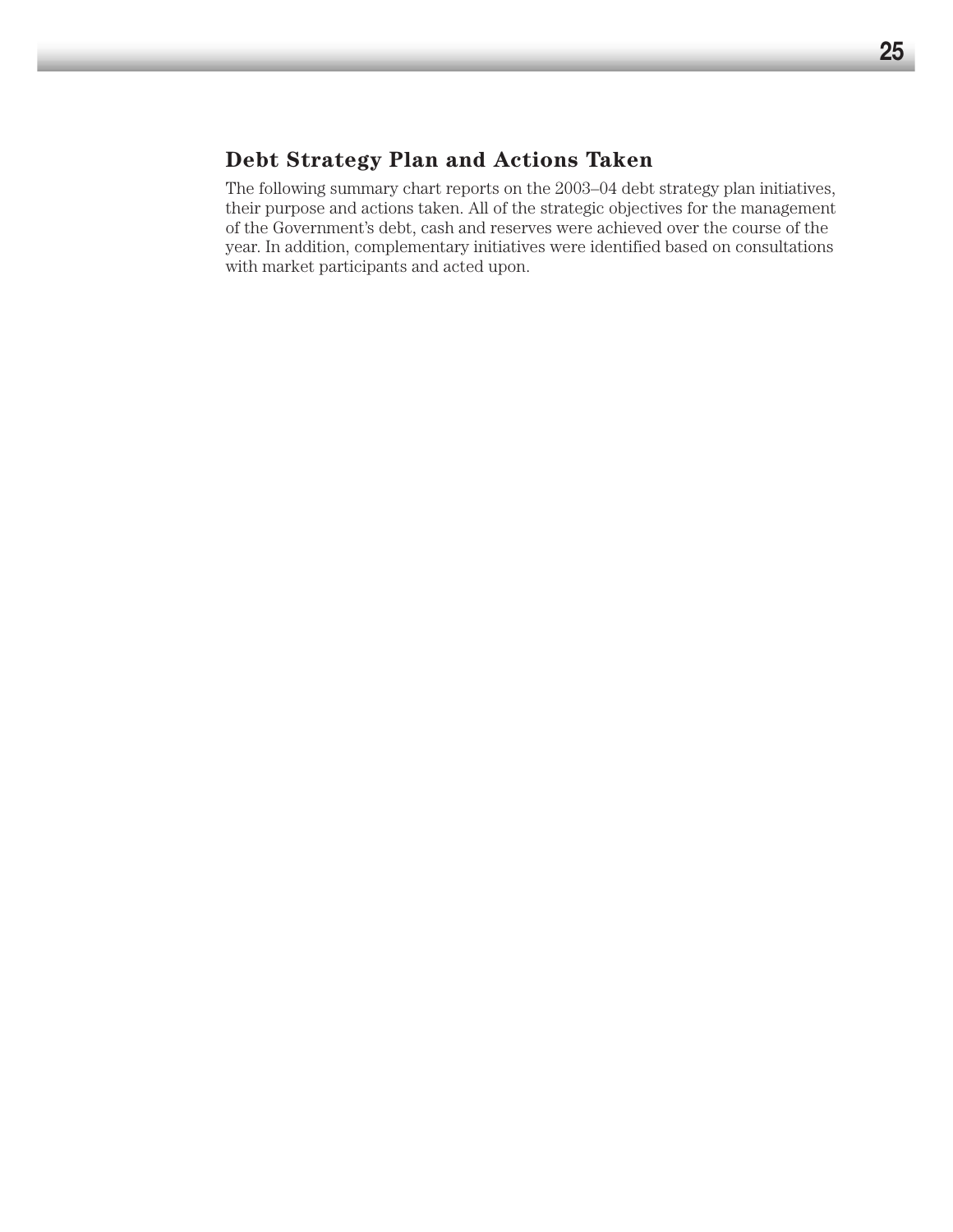|                                         | Plan<br>(including initiatives<br>identified through<br>mid-year consultations)                                                                                               | Purpose                                                                                                                     | <b>Actions Taken</b>                                                                                                                                                          |
|-----------------------------------------|-------------------------------------------------------------------------------------------------------------------------------------------------------------------------------|-----------------------------------------------------------------------------------------------------------------------------|-------------------------------------------------------------------------------------------------------------------------------------------------------------------------------|
| <b>Cost</b><br>and Risk                 | Gradually reduce the<br>fixed-rate share of<br>debt from a target of<br>two-thirds to a target of<br>60 per cent over 5 years.<br>Implement a gradual<br>reduction to the new | Achieve lower debt<br>charges, while continuing<br>to prudently mitigate the<br>risk to the budget<br>framework.            | The fixed-rate share was<br>reduced from 66 per cent<br>to 64 per cent over the<br>$2003-04$ fiscal year.                                                                     |
|                                         | fixed-rate target:<br>(a) Increase the size of<br>the Treasury bill program<br>from about \$105 billion in<br>2002-03 to approximately<br>\$120 billion in 2003-04.           |                                                                                                                             | The stock of Treasury<br>bills outstanding<br>increased by about<br>\$9.0 billion to<br>\$113.4 billion.                                                                      |
| (b) Issue roughly<br>amount in 2002-03. | \$40 billion of bonds in<br>$2003-04$ , similar to the                                                                                                                        |                                                                                                                             | \$39.4 billion of bonds<br>were issued. The stock<br>of outstanding bonds<br>declined by \$10.9 billion<br>to \$258.2 billion due to<br>maturities and buyback<br>operations. |
|                                         | Implement the cash<br>management bond<br>buyback (CMBB)<br>program on a regular<br>basis.                                                                                     | Smooth cash<br>requirements by<br>reducing peak cash<br>balances needed to<br>redeem upcoming<br>large maturities.          | The CMBB program and<br>the reduction in<br>issuance of 2-year                                                                                                                |
|                                         | Reduce the 2-year<br>auction size to a<br>minimum of \$2.5 billion<br>when the benchmark is<br>fungible with a large<br>outstanding bond.                                     | Limit the need to<br>refinance a large portion<br>of debt in any given<br>period and maintain a<br>stable maturity profile. | bonds helped to reduce<br>peaks in maturities and<br>maintain a stable<br>maturity profile.                                                                                   |
|                                         | Continue to use cross-<br>currency swaps to fund<br>the reserves.                                                                                                             | Maintain a low cost<br>of funding for<br>reserve assets.                                                                    | Three cross-currency<br>swaps were executed in<br>$2003-04$ , totalling<br>\$0.1 billion.                                                                                     |

# **Debt Strategy Plan and Actions Taken**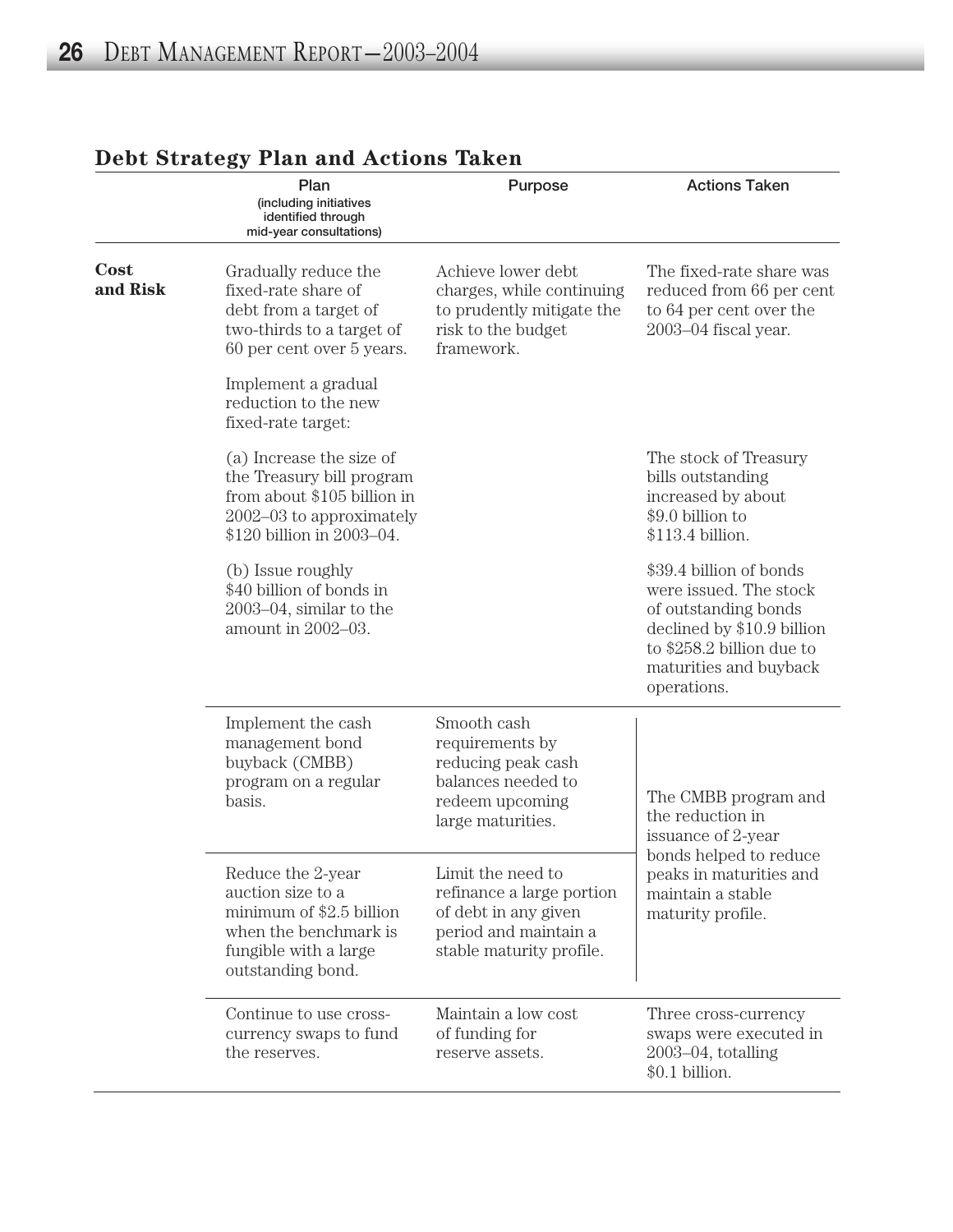| 27 |
|----|
|    |
|    |

|                                                                      | Plan<br>(including initiatives<br>identified through<br>mid-year consultations)                                                                                                    | Purpose                                                                                                                                  | <b>Actions Taken</b>                                                                                                                                                                                                           |
|----------------------------------------------------------------------|------------------------------------------------------------------------------------------------------------------------------------------------------------------------------------|------------------------------------------------------------------------------------------------------------------------------------------|--------------------------------------------------------------------------------------------------------------------------------------------------------------------------------------------------------------------------------|
| <b>Maintaining</b><br>a Well-<br><b>Functioning</b><br><b>Market</b> | Maintain current<br>benchmark target sizes for<br>$2$ -, 5- and 30-year bonds.                                                                                                     | Maintain a liquid market<br>for on-the-run issues.                                                                                       | Benchmark bond sizes<br>were maintained.                                                                                                                                                                                       |
|                                                                      | Continue regular issues of<br>marketable bonds in four<br>maturity sectors, Treasury<br>bills in three maturity<br>sectors and inflation-<br>linked bonds in wholesale<br>markets. | Provide liquidity across<br>investor segments,<br>instruments and<br>maturities, which<br>contributes to managing<br>both cost and risk. | Issuance schedule and<br>maturities of past years<br>were maintained in<br>Treasury bills, bonds and<br>real return bonds.                                                                                                     |
|                                                                      | Maintain an annual<br>benchmark cycle.                                                                                                                                             | Support liquidity in the<br>swap and futures market<br>and satisfy international<br>demand.                                              | Target ranges for the new<br>10-year benchmark bond<br>size were lowered from<br>\$12 billion-\$15 billion to<br>\$10 billion-\$14 billion to<br>maintain an annual<br>benchmark.                                              |
|                                                                      | Continue a similar level<br>of bond buybacks as in<br>$2002 - 03$ of about<br>\$13 billion.                                                                                        | Maintain bond auction<br>sizes and facilitate market<br>adjustment to changes in<br>the bond stock.                                      | Buybacks of $2$ -, $5$ -, $10$ - and<br>30-year bonds totalled<br>\$10.2 billion.                                                                                                                                              |
|                                                                      | Modestly increase the<br>amount of buybacks on a<br>switch basis and slightly<br>lower the amount of bonds<br>repurchased on a<br>cash basis.                                      | Support effective<br>operation of the buyback<br>program and total bond<br>issuance.                                                     | Bond repurchases through<br>the switch program were<br>in line with the previous<br>year's amount of<br>\$5.0 billion, while<br>repurchases through the<br>cash buyback program<br>fell by $$1.9$ billion to<br>\$5.2 billion. |

# **Debt Strategy Plan and Actions Taken** *(cont'd)*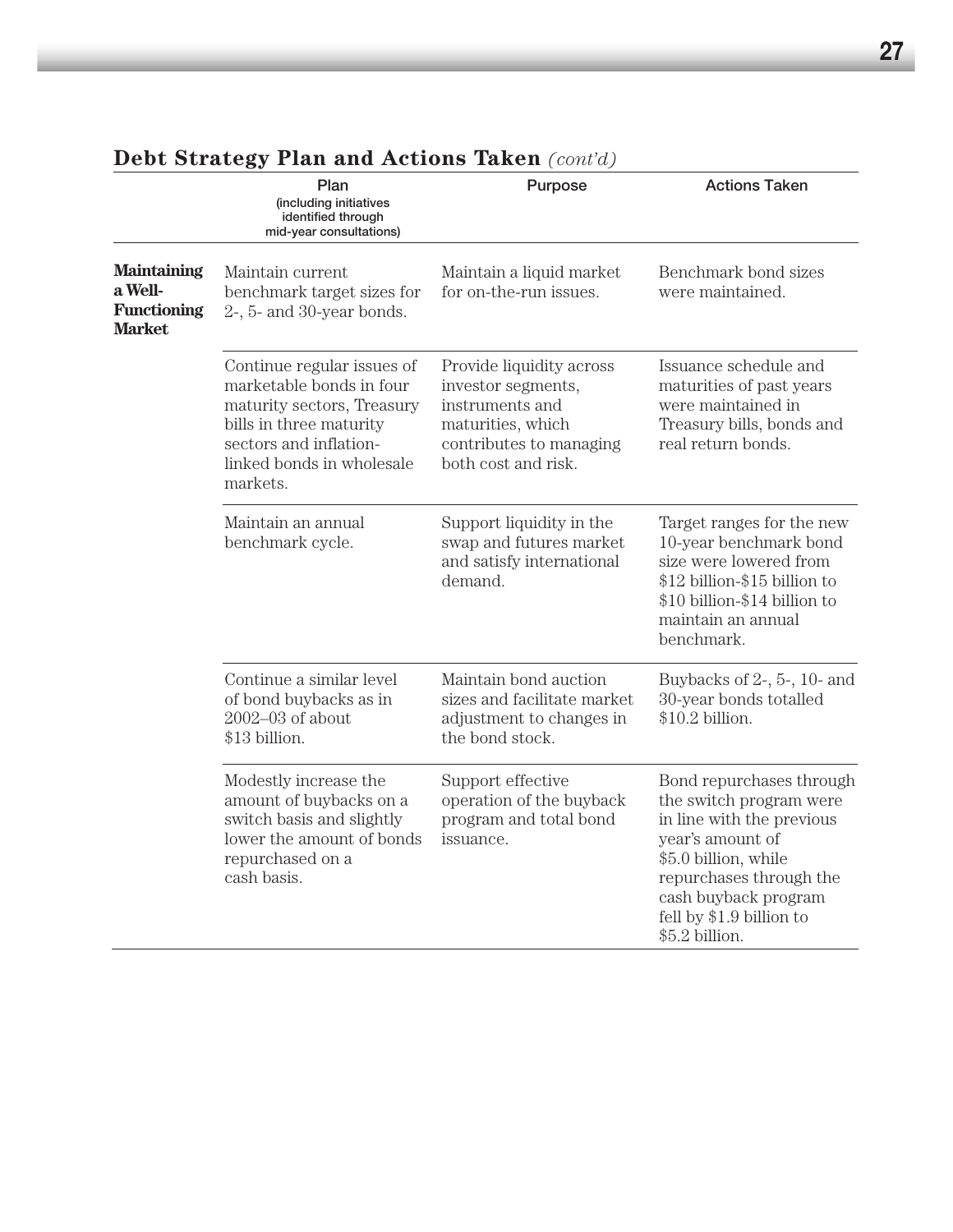|               | Plan<br>(including initiatives<br>identified through<br>mid-year consultations)                                                                                                                    | Purpose                                                                                                                        | <b>Actions Taken</b>                                                                                                                                                                                          |
|---------------|----------------------------------------------------------------------------------------------------------------------------------------------------------------------------------------------------|--------------------------------------------------------------------------------------------------------------------------------|---------------------------------------------------------------------------------------------------------------------------------------------------------------------------------------------------------------|
| Participation | Continue to borrow on a<br>pre-announced basis,<br>seek input from market<br>participants on major<br>adjustments to programs,<br>and provide timely<br>notices of government<br>policy decisions. | Maintain transparency<br>and efficiency to<br>encourage participation.                                                         | The Government's policy<br>of transparency in debt<br>management activities<br>was maintained with<br>market participants.                                                                                    |
|               | Move Treasury bill<br>auctions from 12:30 p.m.<br>to 10:30 a.m. on a trial<br>basis. Schedule CMBB<br>operations after Treasury<br>bill auctions.                                                  | Enhance bidding and<br>participation.                                                                                          | Beginning June 17, 2003,<br>Treasury bill auctions<br>were moved to 10:30 a.m.<br>and CMBB operations<br>were moved to follow<br>Treasury bill auctions at<br>11:15 a.m.                                      |
|               | Broaden the list of<br>participants in<br>collateralized Receiver<br>General cash<br>management operations.                                                                                        | Reduce exposure to<br>counterparty credit risk<br>and encourage more<br>competitive bidding at<br>cash management<br>auctions. | The number of<br>participants increased<br>by 1 to 21 financial<br>institutions. Work is<br>ongoing to increase<br>further the number of<br>participants.                                                     |
|               | Consider further<br>reductions in turnaround<br>times for the publication<br>of the results of<br>operations.                                                                                      | Reduce market<br>participants' risk.                                                                                           | Following internal work,<br>it was announced in<br>$2003 - 04$ that as of<br>April 1, 2004, turnaround<br>time for auctions and<br>buybacks would be<br>changed to a best efforts<br>basis (i.e. when ready). |

# **Debt Strategy Plan and Actions Taken** *(cont'd)*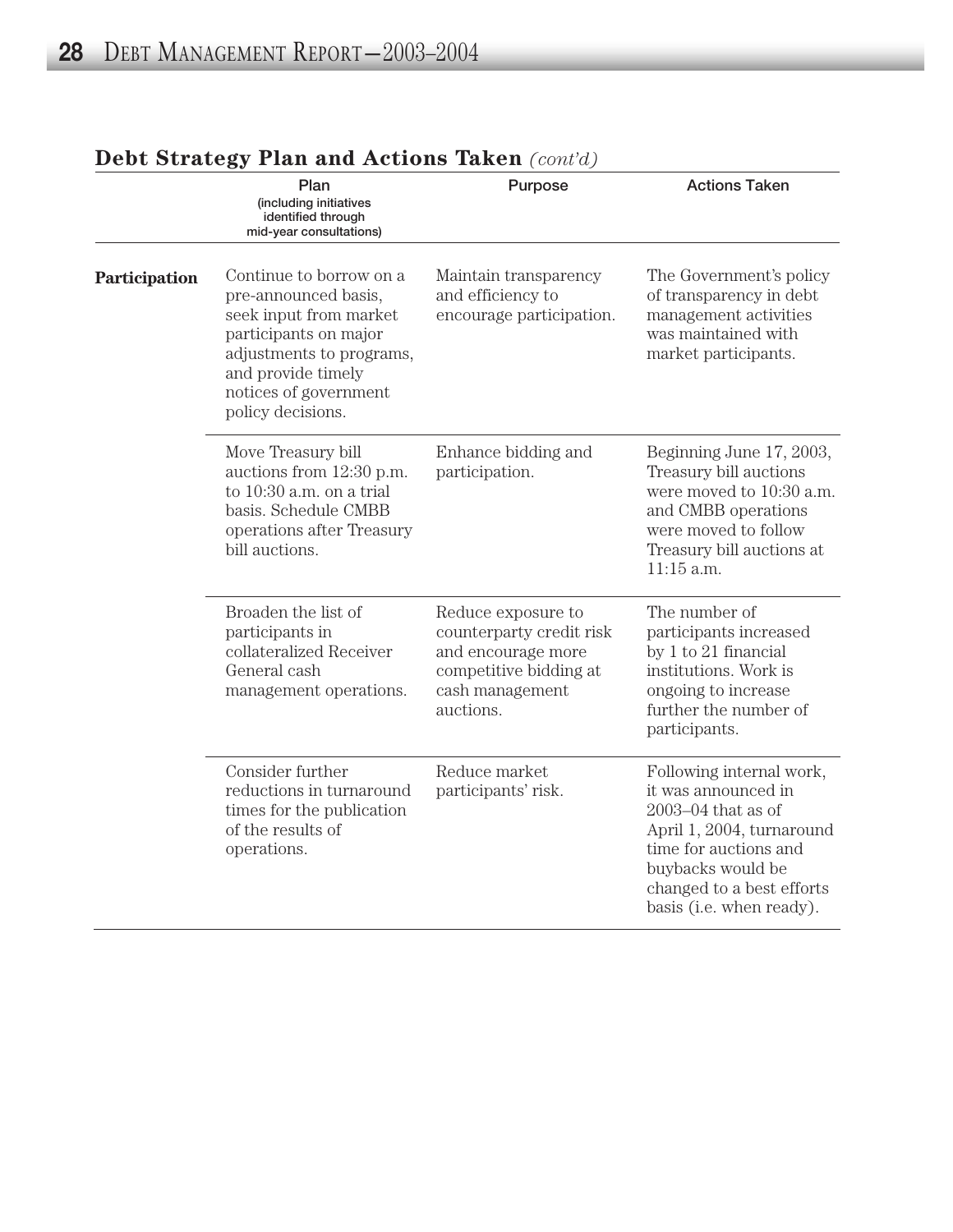|                                                | Plan<br>(including initiatives<br>identified through<br>mid-year consultations) | Purpose                                                                                         | <b>Actions Taken</b>                                                                                                                                                                                                                                          |
|------------------------------------------------|---------------------------------------------------------------------------------|-------------------------------------------------------------------------------------------------|---------------------------------------------------------------------------------------------------------------------------------------------------------------------------------------------------------------------------------------------------------------|
| Governance<br>of Treasury<br><b>Activities</b> | Review the governance<br>framework for funds<br>management.                     | Streamline decision-<br>making processes, and<br>ensure effectiveness and<br>accountability.    | Two reviews were<br>undertaken:<br>Internal Review: The<br>framework was revised<br>to clarify roles and<br>responsibilities and<br>report on performance.                                                                                                    |
|                                                |                                                                                 |                                                                                                 | External Review: A study<br>has been made available<br>to the public on the<br>Department's Web site<br>and recommendations are<br>being acted upon.                                                                                                          |
|                                                | Review the retail<br>debt program.                                              | Assess the performance<br>of the retail debt program<br>and strategic options<br>going forward. | An external review was<br>completed in January<br>2004; the full report,<br>including supporting<br>documentation, has<br>been made available to<br>the public on the<br>Department's Web site.<br>An internal review of<br>recommendations is<br>continuing. |
|                                                | Review the real return<br>bond (RRB) program.                                   | Assess effectiveness and<br>fit in the bond program.                                            | The program was<br>reviewed and the report<br>is available to the public<br>on the Department's<br>Web site. The decision to<br>maintain the RRB<br>program was announced<br>during 2003-04.                                                                  |

# **Debt Strategy Plan and Actions Taken** *(cont'd)*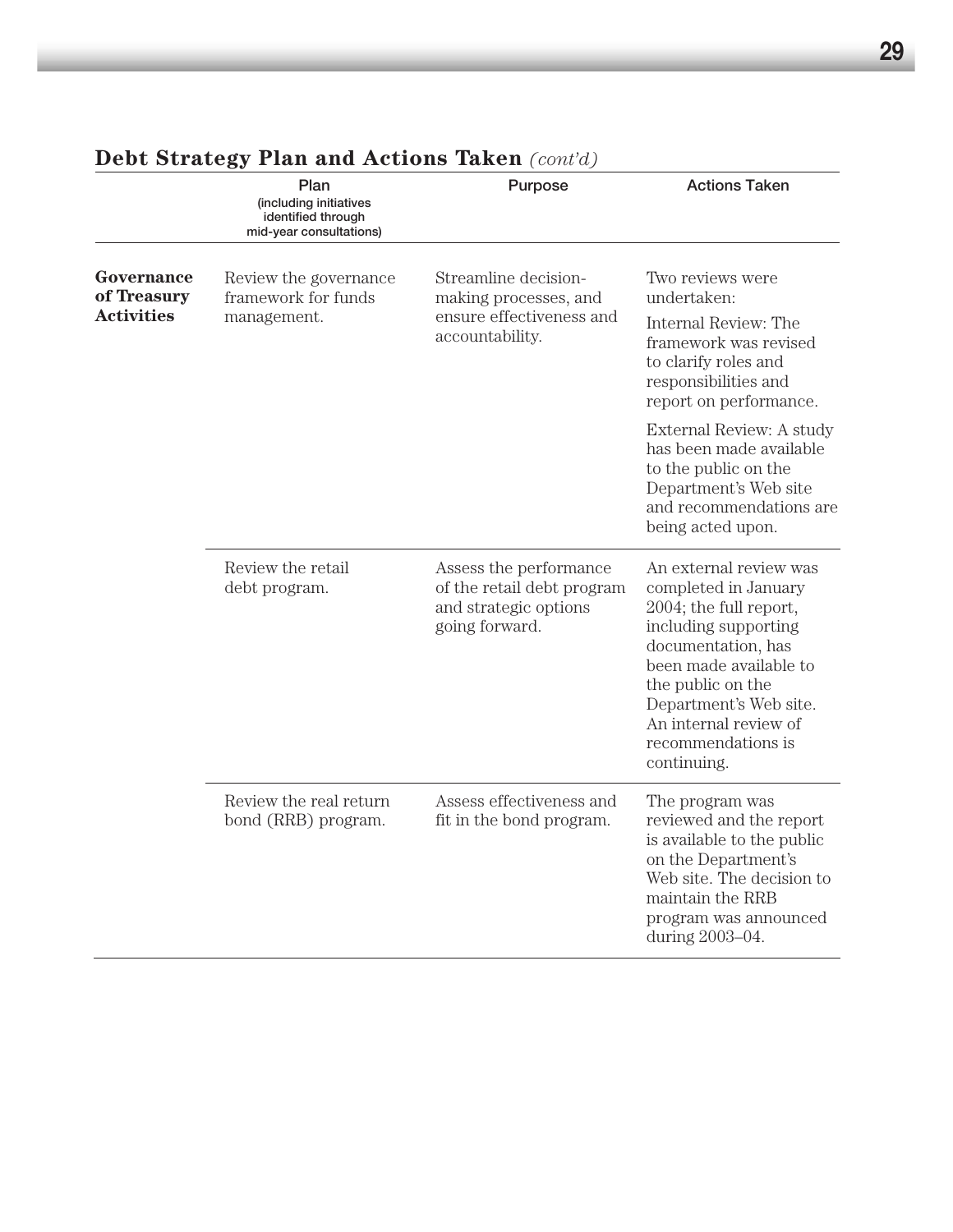# *Part III: Programs and Indicators*

Part III of this report is divided into three main sections: the outcome of operations and activity with respect to the domestic debt programs; indicators of cash management performance; and measures of reserves funding and investment. It also provides information on the Government's investor base and reports on external evaluations of the debt program.

The indicators are intended to provide information on the key measures used by government debt managers. As outcomes in virtually all cases are the product of many factors, the measures do not reflect the impact of specific government debt management policies. However, they serve as useful guideposts in helping to understand the results and context of the Government's debt management initiatives.

# **Domestic Debt Programs**

There are a number of measures of outcomes in the area of domestic debt management. They can be divided into two groups: those associated with the debt issuance process (the primary market) and those dealing with post-issuance trade (the secondary market).

Measures of a well-functioning securities market include the degree to which auctions in the primary market are well bid and the level of liquidity and trading in the secondary market. In 2003–04 the Government's Treasury bill and bond auctions continued to be well bid. Primary dealers play the major role at auctions except in the case of RRB auctions, where customers' winnings exceed that of primary dealers. The secondary market for Government of Canada securities continues to experience healthy trading volumes and turnover ratios that compare favourably to those of other countries. Primary dealers also play a major role in secondary markets, with the top 10 participants accounting for about 90 per cent of turnover of Treasury bills and bonds.

The bond buyback program continues to be effective in helping to maintain a liquid issuance program and build new benchmarks within a reasonable time frame.

## **Primary Market**

#### *Program Activity*

#### *Nominal Bonds*

Gross bond program issuance in 2003–04 was \$39.4 billion (see Table 2), lower than the \$42.3 billion in 2002–03. Gross issuance consisted of \$13.0 billion in 2-year bonds, \$10.7 billion in 5-year bonds, \$11.5 billion in 10-year bonds and \$4.2 billion in 30-year bonds (see Reference Table IX for more information on bond auctions). In 2003–04, \$31.7 billion of bonds matured. Taking into account buybacks and maturities, net new issuance declined by \$10.9 billion during the year, reducing the stock of outstanding bonds to \$258.2 billion as at March 31, 2004.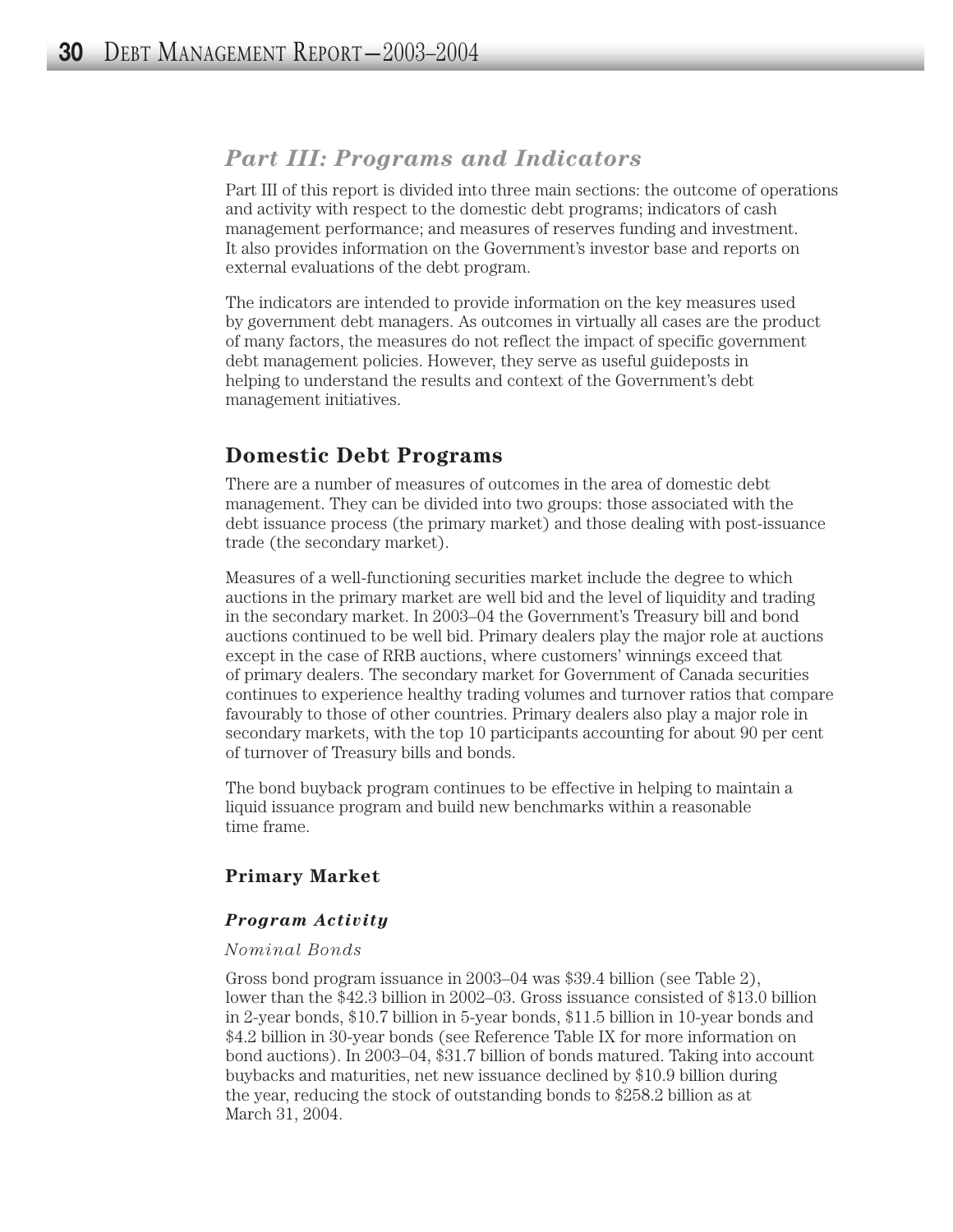#### *Regular Bond Buyback Program*

The objectives of the bond buyback program are to enhance liquidity and maintain active new issuance in the primary market for Government of Canada securities.

Under cash buybacks, off-the-run bonds are repurchased with cash to sustain larger auction sizes. Buybacks on a switch basis exchange off-the-run bonds with new building benchmark securities, thereby adding to the overall liquidity of the issues.

Bond buyback operations totalled \$10.2 billion in 2003–04, consisting of \$6.2 billion in 2- and 5-year bonds, \$2.5 billion in 10-year bonds, and \$1.5 billion in 30-year bonds (see Reference Table XII for more information on buyback operations).

On average, buybacks on a cash basis helped to increase sizes of new benchmarks in 2003–04 by \$369 million per auction (see Chart 9). Switch buyback operations in 2003–04 exchanged \$5.0 billion of off-the-run bonds for \$5.5 billion of new building benchmarks.

#### Chart 9

#### **Impact of Regular Buyback Program on Benchmark Sizes**  As of March 31, 2003



#### *Real Return Bonds*

RRB issuance in 2003–04 was in line with the previous year's issuance of \$1.4 billion, increasing the level of outstanding RRBs from \$19.1 billion (which includes the Consumer Price Index [CPI] adjustment) to \$20.6 billion as at March 31, 2004 (see Table 2). In 2003–04 the Government issued its fourth RRB, a December 1, 2036, maturity. (See Reference Table X for more information on RRB auctions.)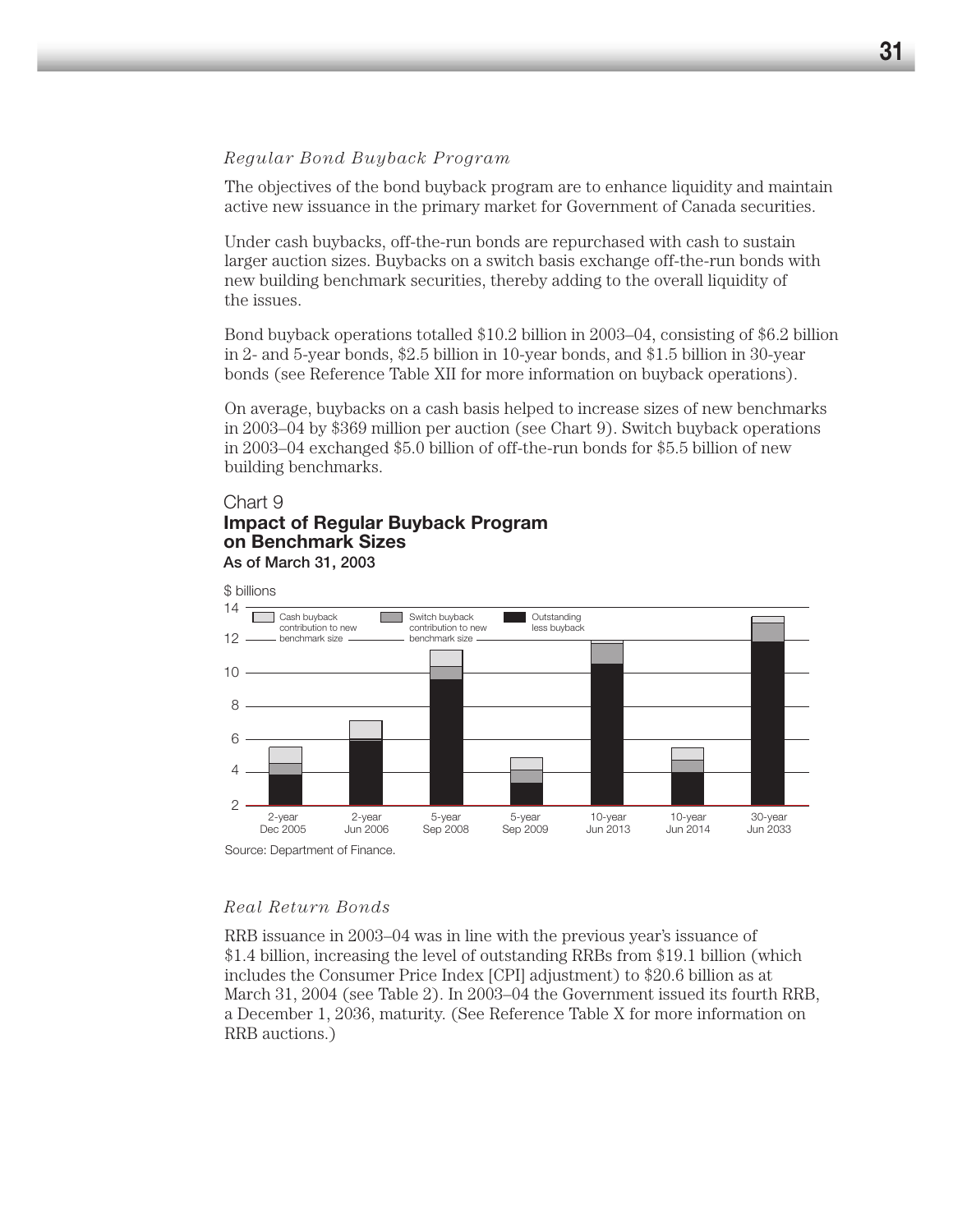#### Table 2

*Change in Composition of Federal Market Debt, 2003–04*

|                                    | April 1, 2003<br>Outstanding | <b>New Issues</b> | Maturing | Repurchase        | March 31, 2004<br>Outstanding | Change    |
|------------------------------------|------------------------------|-------------------|----------|-------------------|-------------------------------|-----------|
|                                    |                              |                   |          | (\$ billions)     |                               |           |
| Domestic debt                      |                              |                   |          |                   |                               |           |
| Nominal bonds                      | 269.1                        | 39.4              | 31.7     | 25.8 <sup>1</sup> | 258.2                         | $-10.9$   |
| Real return bonds                  | 19.1 <sup>2</sup>            | 1.4               | 0.0      |                   | 20.6                          | $1.5^{3}$ |
| Treasury bills <sup>4</sup>        | 104.4                        | 262.4             | 253.4    |                   | 113.4                         | 9.0       |
| Retail debt                        | 22.6                         | 2.0               | 3.2      |                   | 21.3                          | $-1.3$    |
| Total domestic debt                | 415.2                        |                   |          |                   | 413.5                         | $-1.7$    |
| Foreign currency debt <sup>5</sup> |                              |                   |          |                   |                               |           |
| Canada bills                       | 2.6                          | 14.0              | 13.2     |                   | 3.4                           | 0.8       |
| Foreign bonds <sup>6</sup>         | 14.0                         | 0.2               | 1.3      |                   | 12.9                          | $-1.1$    |
| Canada notes                       | 1.2                          | 0.0               | 0.0      |                   | 1.2                           | 0.0       |
| Euro Medium-Term Notes             | 3.3                          | 0.0               | 0.3      |                   | 3.0                           | $-0.3$    |
| Total foreign debt                 | 21.1                         |                   |          |                   | 20.5                          | $-0.6$    |
| CPP bonds and notes                | 3.4                          |                   | 0.0      |                   | 3.4                           | 0.0       |
| Obligations related to             |                              |                   |          |                   |                               |           |
| capital leases                     | 2.7                          | 0.2               | 0.1      |                   | 2.8                           | 0.1       |
| Total market debt                  | 442.4                        |                   |          |                   | 440.2                         | $-2.2$    |

Note: As at March 31, 2004, the total amount of interest rate (\$1.6 billion) and cross-currency (\$24.6 billion) swaps outstanding stood at \$26.2 billion. Cross-currency swaps convert C\$-denominated government debt into foreign currency obligations for the purpose of funding the foreign reserves portfolio.

Numbers may not add due to rounding.

- <sup>1</sup> Includes the bond buyback program on a cash and switch basis, and the pilot cash management bond buyback program.
- <sup>2</sup> Includes a correction to the calculation of CPI adjustment in previous years.
- <sup>3</sup> Includes CPI adjustment.
- <sup>4</sup> These securities are issued at 3-, 6- and 12-month maturities and are therefore rolled over a number of times during the year for refinancing. This results in a larger number of new issues per year than stock outstanding at the end of the fiscal year. These amounts include cash management bills.
- <sup>5</sup> Liabilities are stated at par value at the March 31, 2004, exchange rate. Increases/decreases shown for foreign currency bonds, Canada notes and Euro Medium-Term Notes are due, either partly or fully, to the exchange rate appreciation/depreciation of the currency of issue versus the Canadian dollar.
- $6$  Includes \$492.0 million in securities assumed by the Government of Canada on February 5, 2001, on the dissolution of Petro-Canada Limited.

Source: *Public Accounts of Canada.*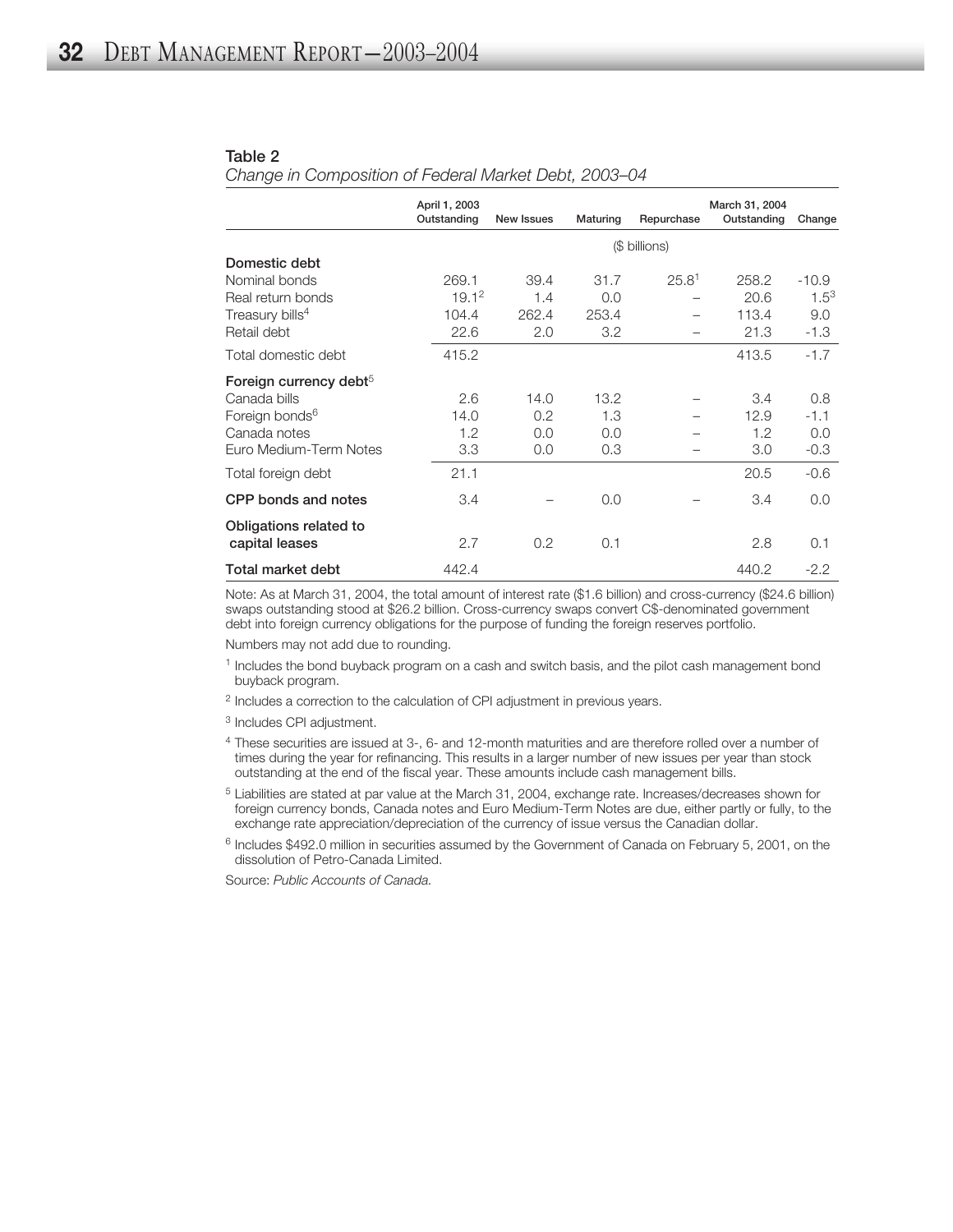#### *Treasury Bills and Cash Management Bills (CMBs)*

The stock of outstanding Treasury bills and CMBs increased by \$9.0 billion during 2003–04 to \$113.4 billion at March 31, 2004 (see Table 2), consistent with the orderly move to a lower fixed-rate share of debt. For the entire fiscal year \$262.4 billion in Treasury bills and CMBs were auctioned, an increase of \$25.7 billion from the previous year (see Table 3). There were \$4.0 billion of CMBs outstanding at the beginning of fiscal 2003–04 and \$4.7 billion outstanding at the end of the year. Throughout the year the Government issued \$28.5 billion of CMBs of various short-term maturities.

#### Table 3

#### *Treasury Bill and CMB Program*

|                         | 1998–99 | 1999–00       | 2000-01 | $2001 - 02$ | $2002 - 03$ | 2003-04 |
|-------------------------|---------|---------------|---------|-------------|-------------|---------|
|                         |         | $$$ millions) |         |             |             |         |
| <b>CMBs</b>             | 25,750  | 19.700        | 9.000   | 7.500       | 23,750      | 28,500  |
| 3-month Treasury bills  | 90,800  | 100.700       | 88.100  | 103,300     | 117.400     | 129,700 |
| 6-month Treasury bills  | 42,600  | 46,600        | 38,600  | 43,100      | 47,800      | 51,900  |
| 12-month Treasury bills | 39,500  | 46,600        | 38,600  | 43,100      | 47,800      | 51,900  |
|                         | 172,900 | 193.900       | 165.300 | 189,500     | 213,000     | 233,450 |
| Total                   | 198,650 | 213,600       | 174,300 | 197,000     | 236,750     | 262,416 |

Note: Sub-categorization of Government of Canada debt is in accordance with Bank of Canada reports, which may vary slightly from Public Accounts categories due to differences in classification methods. The total outstanding market debt may not equal the sum of the parts due to slight differences between the Bank of Canada's and Department of Finance's numbers.

Sources: Bank of Canada and *Public Accounts of Canada*.

#### *Retail Debt*

The level of outstanding debt held by domestic retail investors—Canada Savings Bonds and Canada Premium Bonds—decreased from \$22.6 billion to \$21.3 billion in 2003–04. Gross sales and redemptions were \$2.0 billion and \$3.2 billion, respectively, for a net reduction of \$1.3 billion in the stock of retail debt.

#### *Bill and Bond Auction Results Indicators*

The two conventional measures of auction performance are the auction coverage and tail. These two measures, combined with the yield of the securities issued, describe the quality of an auction in terms of its competitiveness and its impact on the cost of borrowing.

The auction coverage is defined as the total size of bids received divided by the auction size. A cover statistic of one is essential and a higher statistic is generally better, as it indicates active bidding and therefore lower costs for the Government. The auction tail is the number of basis points between the highest yield accepted and the average yield. In this case, smaller is better as it indicates strong bidding and therefore lower costs.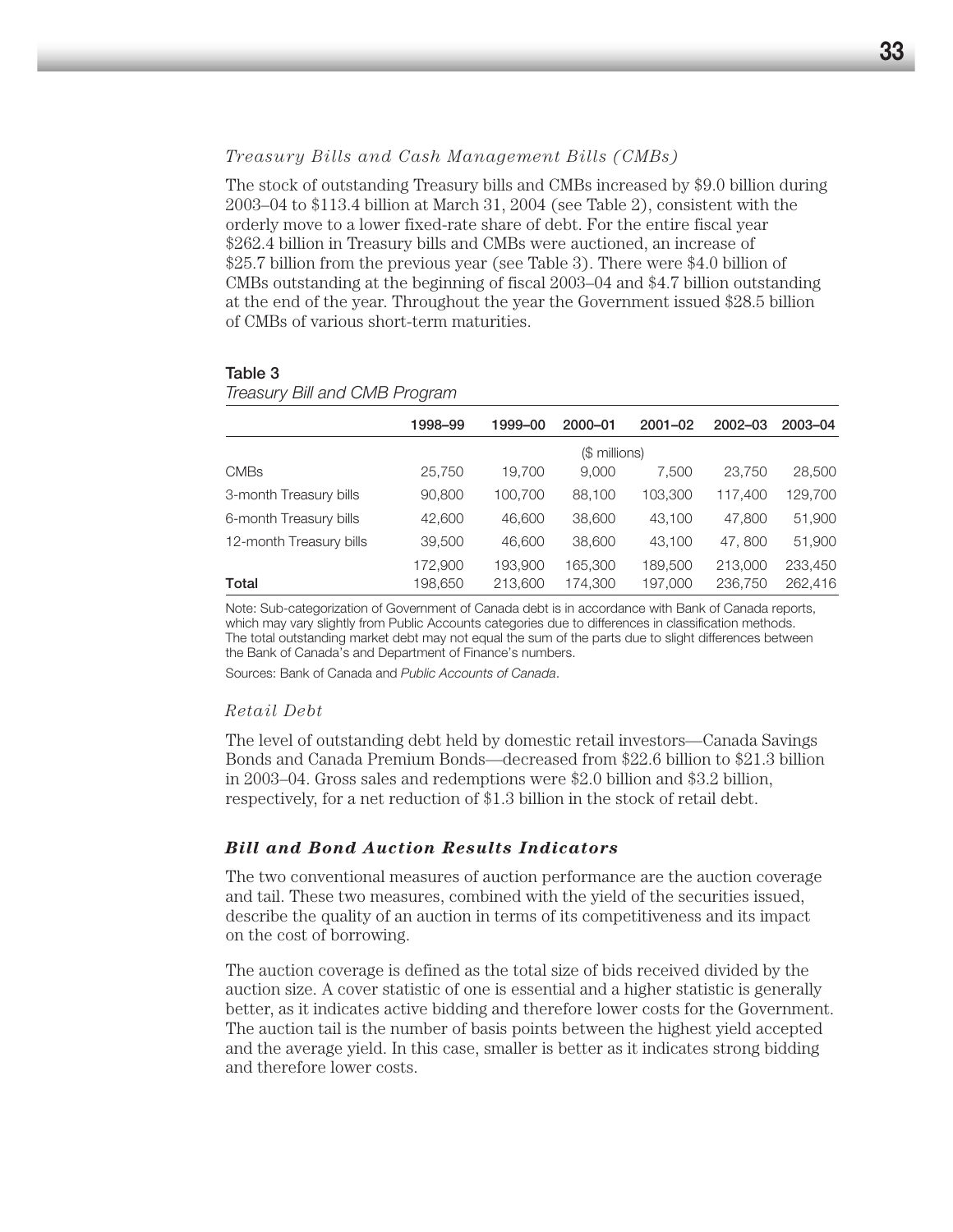The terms of participation in government auctions require larger dealers (primary dealers) to bid 50 per cent of their calculated bidding limit at reasonable prices. Maximum coverage ratios from primary dealers (which represent about 85 per cent of winning bids) could reach a maximum of about 2.6 for bond auctions and 2.4 for Treasury bill and CMB auctions, while minimum coverage, assuming that all primary dealers bid at their minimum bidding limit, would total about 1.4 for bond auctions and 1.2 for Treasury bill and CMB auctions.

In 2003–04 coverage remained generally stable for CMB, Treasury bill and bond auctions and declined slightly for RRB auctions compared to the previous fiscal year. Overall, coverage has remained stable over the last four years (see Table 4).

In 2003–04 tails were generally narrower for Treasury bill and bond auctions than in the previous year. Overall, tails were narrower in 2003–04 than the 4-year average for all auctions, indicating relatively more competitive bidding at auctions (see Table 4).

|--|--|--|--|--|

*Performance at Auctions*

|                      | Coverage       |                |                |                  | Tail         |                  |                |                |                |              |
|----------------------|----------------|----------------|----------------|------------------|--------------|------------------|----------------|----------------|----------------|--------------|
|                      | $2000 -$<br>01 | $2001 -$<br>02 | $2002 -$<br>03 | $2003 -$<br>04   | 4-yr<br>avg. | 2000-<br>01      | $2001 -$<br>02 | $2002 -$<br>03 | $2003 -$<br>04 | 4-yr<br>avg. |
| Treasury bills       |                |                |                |                  |              |                  |                |                |                |              |
| 3-month              | 2.1            | 2.0            | $2.2\,$        | $2.2\phantom{0}$ | 2.1          | 1.1              | 1.3            | 0.6            | 0.5            | 0.8          |
| 6-month              | 2.3            | 2.2            | 2.3            | 2.2              | 2.2          | 0.9              | 0.8            | 0.7            | 0.5            | 0.7          |
| 12-month             | 2.2            | 2.0            | 2.1            | 2.1              | 2.1          | 1.0              | 0.9            | 0.7            | 0.7            | 0.8          |
| <b>CMBs</b>          | 2.0            | 1.9            | 2.0            | 2.0              | 2.0          | 2.3              | 1.4            | 1.4            | 1.4            | 1.5          |
| Nominal bonds        |                |                |                |                  |              |                  |                |                |                |              |
| 2-year               | 2.5            | 2.3            | 2.3            | 2.5              | 2.4          | 0.6              | 0.7            | 0.7            | 0.5            | 0.6          |
| 5-year               | 2.6            | 2.4            | 2.5            | 2.6              | 2.5          | 0.5              | 0.7            | 0.7            | 0.5            | 0.6          |
| 10-year              | 2.7            | 2.5            | 2.5            | 2.5              | 2.5          | 1.1              | 0.9            | 0.8            | 0.5            | 0.8          |
| 30-year              | 2.4            | 2.5            | 2.5            | 2.6              | 2.5          | 2.8 <sup>1</sup> | 1.1            | 0.7            | 0.4            | 1.3          |
| Real return          |                |                |                |                  |              |                  |                |                |                |              |
| bonds <sup>2</sup>   | 3.1            | 2.8            | 3.2            | 2.9              | 3            | n.a.             | n.a.           | n.a.           | n.a.           | n.a.         |
| Weighted             |                |                |                |                  |              |                  |                |                |                |              |
| average <sup>3</sup> | 2.3            | 2.1            | 2.2            | 2.2              | 2.2          | 1.0              | 1.1            | 0.7            | 0.5            | 0.8          |

<sup>1</sup> The peak in the average tail for 30-year auctions in 2000–01 is due to one of the two 30-year auctions (April 19, 2000 auction) that had an unusually large tail of 4.4 basis points, which increased the annual average to 2.75 basis points.

<sup>2</sup> Auction tails for RRBs are not relevant since RRBs are distributed through single-price auctions.

<sup>3</sup> Weighted average excludes CMBs.

Source: Bank of Canada.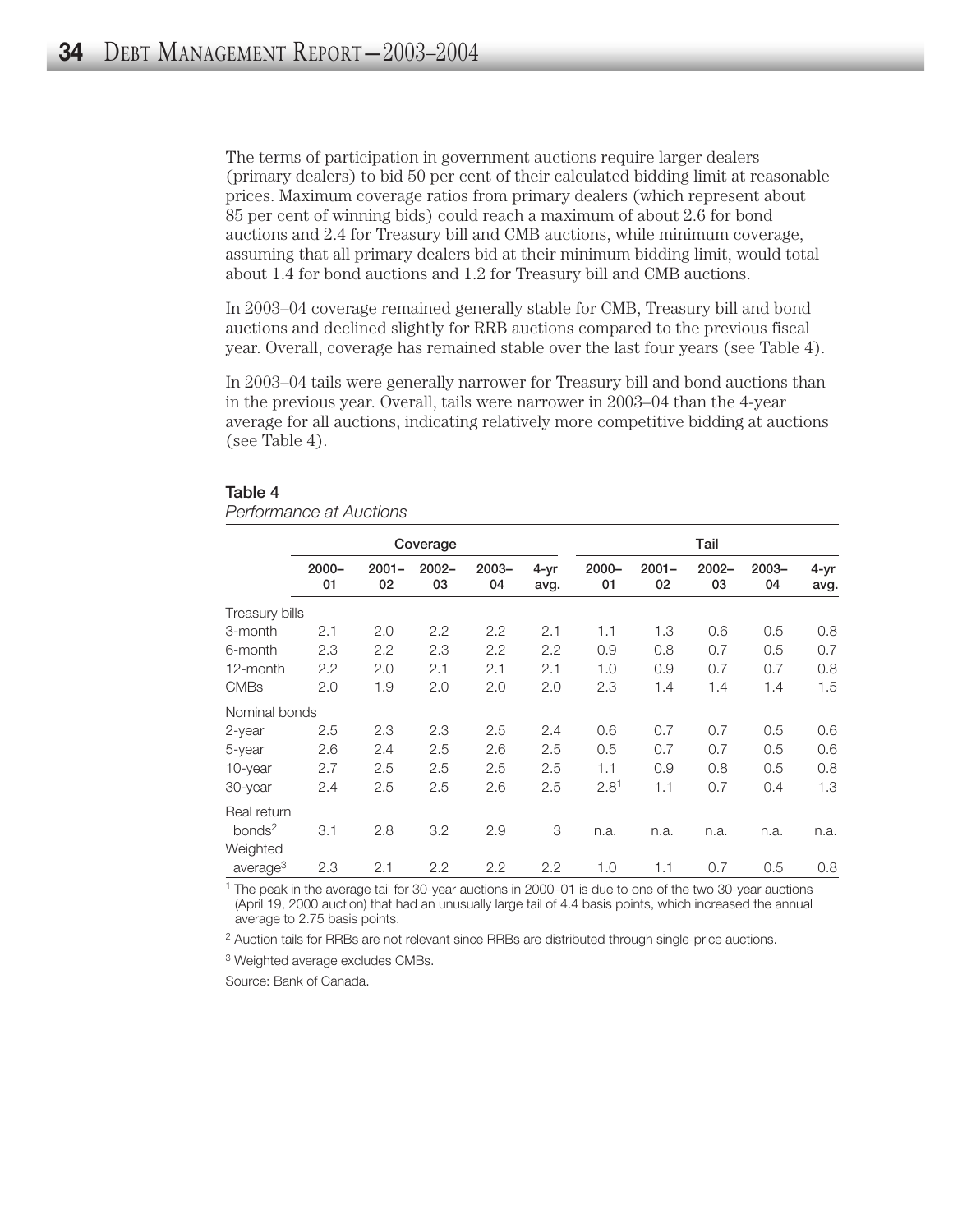#### *Participation at Auctions*

This section provides information on participation of government securities distributors (primary dealers and other government securities dealers) and customers (institutional investors) in the primary market for Government of Canada securities. Primary market activity shares are calculated using participants' allotments at auctions during the fiscal year.

#### *Nominal Bonds*

In 2003–04 primary dealers (PDs) were allotted 93.4 per cent of nominal bond auctions while customers were allotted 4.7 per cent (see Table 5). The 10 most active participants bought 90.9 per cent of the bonds on average. These percentages show a slight increase in concentration of primary dealer allotments from previous years, continuing a trend of increasing auction shares by the larger participants.

#### Table 5

| <b>Participant Type</b> | 2000-01 | $2001 - 02$ | 2002-03 | 2003-04 |  |
|-------------------------|---------|-------------|---------|---------|--|
|                         | (%)     |             |         |         |  |
| PDs                     | 91.5    | 83.7        | 91.8    | 93.4    |  |
| Non-PDs                 | 2.7     | 6.4         | 2.5     | 1.8     |  |
| Customers               | 5.8     | 9.8         | 5.6     | 4.7     |  |
| Top 10 participants     | 86.1    | 84.0        | 88.7    | 90.9    |  |

*Bond Auctions Share of Amount Allotted to Participants (Excluding Real Return Bonds)*

Source: Bank of Canada.

#### *Bond Buybacks*

Primary dealers are the most active participants in bond buyback operations. Customers' share of allotments at buybacks is shown as zero, but this likely underestimates the level of participation of customers, as they may participate in buyback operations through dealers without identifying themselves (see Table 6).

#### Table 6

*Bond Buyback Operations Share of Amount Allotted to Participants (Excludes Cash Management Bond Buybacks)*

| <b>Participant Type</b> | $2000 - 01$ | $2001 - 02$ | 2002-03 | 2003-04 |  |
|-------------------------|-------------|-------------|---------|---------|--|
|                         | (%)         |             |         |         |  |
| <b>PDs</b>              | 94.1        | 86.2        | 96.4    | 97.9    |  |
| Non-PDs                 | 2.4         | 0.0         | 1.7     | 2.1     |  |
| Customers <sup>1</sup>  | 3.5         | 13.8        | 1.9     | 0.0     |  |
| Top 10 participants     | 97.1        | 98.4        | 94.5    | 97.4    |  |

<sup>1</sup> Results may underestimate customer participation. Contrary to Treasury bill and bond auctions,

customers do not have to inform the Bank of Canada about their participation at buyback operations. Source: Bank of Canada.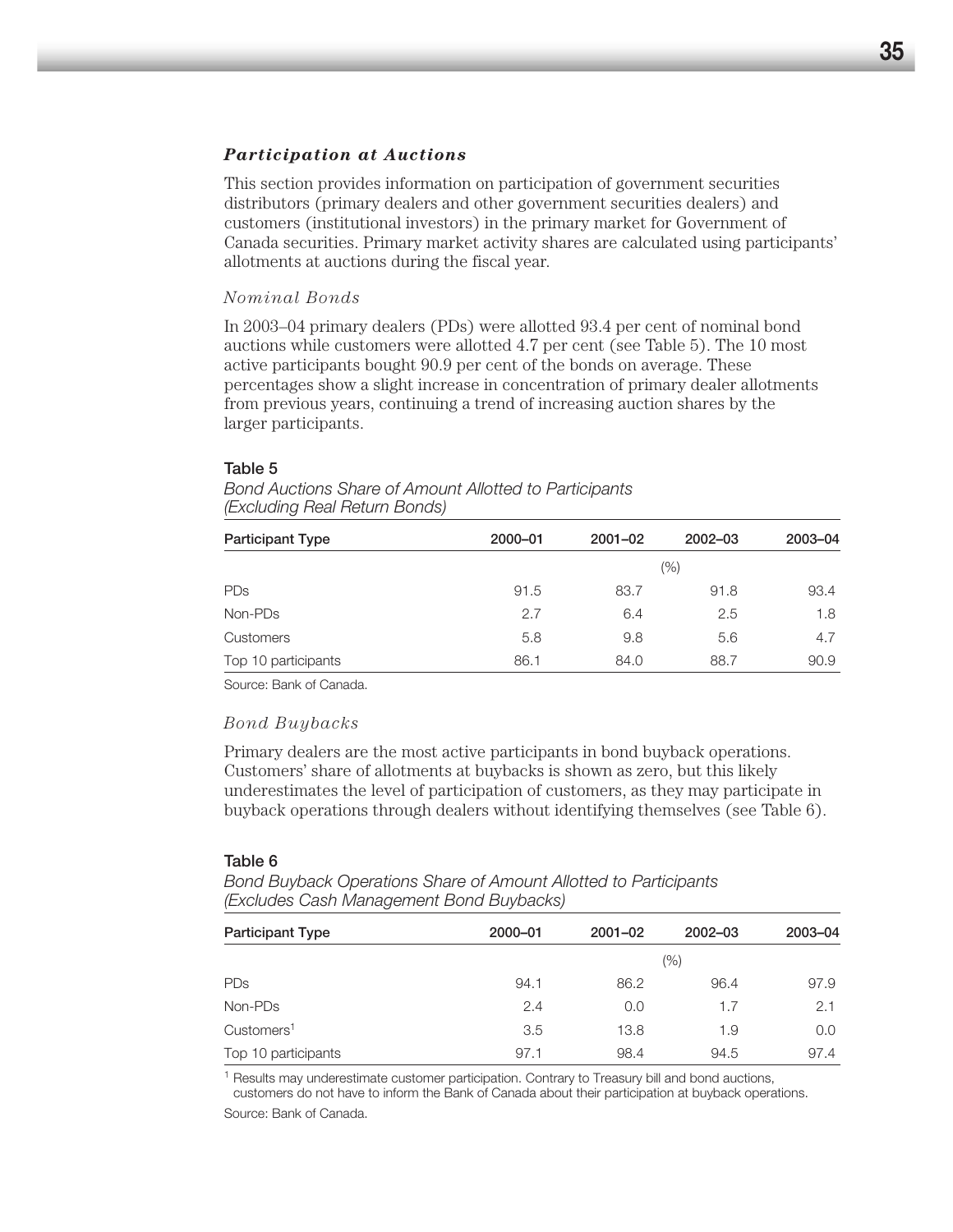#### *Real Return Bonds*

Unlike nominal bond auctions, RRB auctions have more active customer participation. Allotments to customers increased from 51.2 per cent in 2002–03 to 63.1 per cent in 2003–04. This is largely due to the continuing lack of product availability in the secondary market, as many RRB investors are buy-and-hold investors. The 10 most active participants in RRB auctions were allotted 69.0 per cent of the auction, which is in line with historical averages (see Table 7).

| <b>Participant Type</b> | 2000-01 | $2001 - 02$ | $2002 - 03$ | 2003-04 |
|-------------------------|---------|-------------|-------------|---------|
|                         |         |             | (%)         |         |
| PDs                     | 45.5    | 39.0        | 47.9        | 36.1    |
| Non-PDs                 | 2.7     | 3.9         | 0.9         | 0.8     |
| Customers               | 51.8    | 57.2        | 51.2        | 63.1    |
| Top 10 participants     | 68.4    | 61.2        | 63.9        | 69.0    |

## Table 7 *RRB Auctions Share of Amount Allotted to Participants*

Source: Bank of Canada.

#### *Treasury Bills*

For 2003–04 primary dealers accounted for 84.2 per cent of amounts allotted at Treasury bill auctions while customers accounted for 14.5 per cent. Customers have steadily seen their share increase over the last four years, while the share held by primary dealers has decreased slightly. In 2003–04 the 10 most active participants accounted for 93.7 per cent of amounts allotted at Treasury bill auctions (see Table 8).

#### Table 8

| Treasury Bills Auctions Share of Amount Allotted to Participants |  |  |
|------------------------------------------------------------------|--|--|
|                                                                  |  |  |

| <b>Participant Type</b> | 2000-01 | $2001 - 02$ | 2002-03 | 2003-04       |
|-------------------------|---------|-------------|---------|---------------|
|                         |         |             |         |               |
|                         | $(\%)$  |             |         |               |
| PDs                     | 87.6    | 86.0        | 84.1    | 84.2          |
| Non-PDs                 | 1.5     | 1.6         | 2.2     | $1.2^{\circ}$ |
| Customers               | 10.9    | 12.4        | 13.6    | 14.5          |
| Top 10 participants     | 92.5    | 93.0        | 91.5    | 93.7          |

Source: Bank of Canada.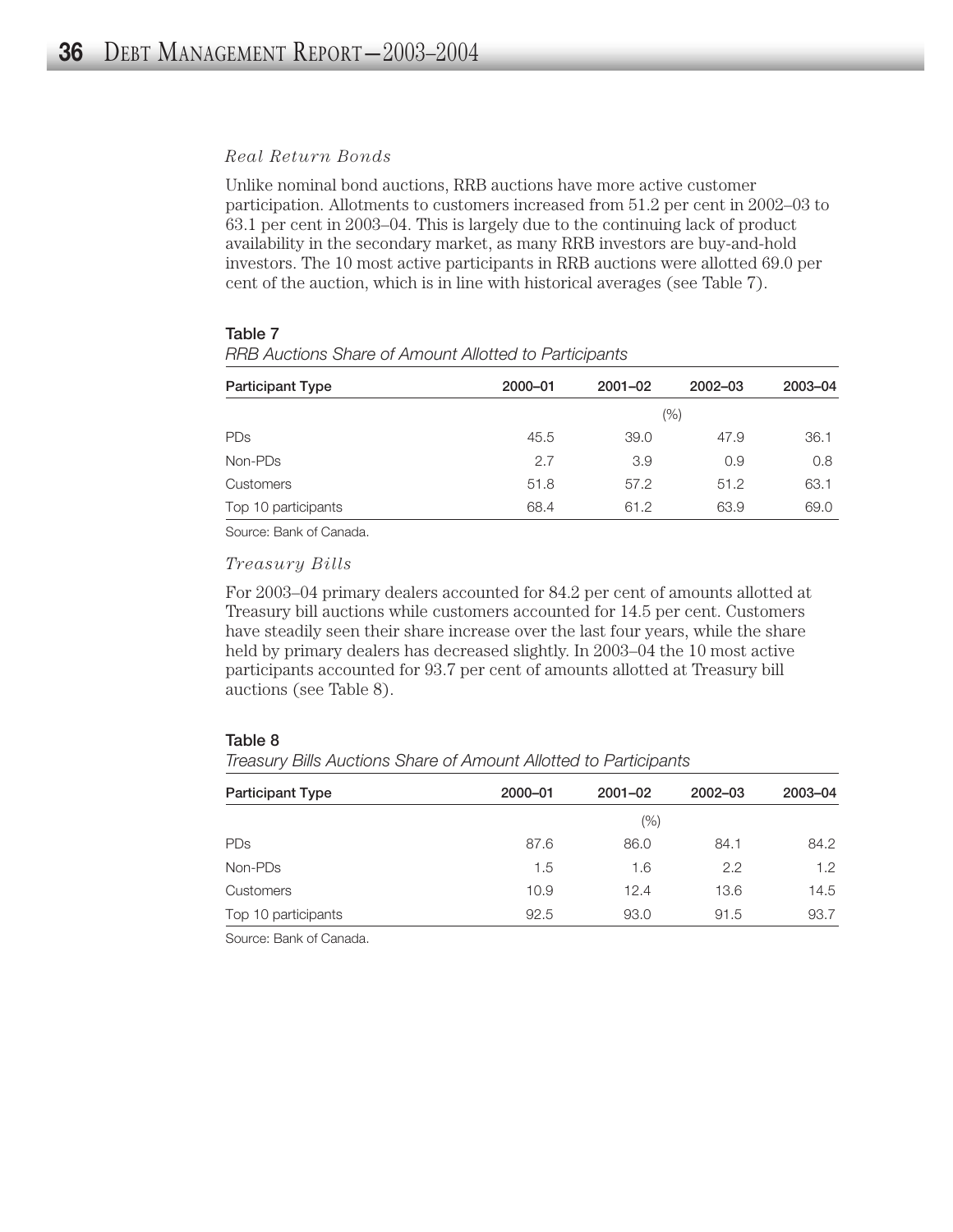#### *Cash Management Bills*

Primary dealers are the most frequent participants at CMB auctions. In 2003–04 primary dealers were awarded 97.8 per cent of the allotted amounts, and the 10 most active participants accounted for 99.2 per cent. The average allotment share of customers fell to 0.8 per cent from 4.5 per cent in the previous fiscal year (see Table 9).

| <b>Participant Type</b> | 2000-01 | $2001 - 02$ | 2002-03 | 2003-04 |
|-------------------------|---------|-------------|---------|---------|
|                         | (%)     |             |         |         |
| <b>PDs</b>              | 92.9    | 95.6        | 93.0    | 97.8    |
| Non-PDs                 | 4.5     | 2.3         | 2.5     | 1.4     |
| Customers               | 2.6     | 2.1         | 4.5     | 0.8     |
| Top 10 participants     | 95.6    | 97.9        | 95.5    | 99.2    |

#### Table 9 *CMBs Auctions Share of Amount Allotted to Participants*

Source: Bank of Canada.

#### **Secondary Market**

The two conventional measures of liquidity and efficiency in the Government of Canada securities market are trading volume and turnover ratio. These two measures are presented for bonds (Chart 10 and, for international comparison, Chart 11), Treasury bills (Chart 12), bond repos (Chart 13) and Treasury bill repos (Chart 14).

Trading volume, which shows the amount of securities traded per period, is a conventional indicator of liquidity. Large trading volume allows participants to buy or sell in the marketplace without a substantial change in the price of the securities.

Turnover ratio, which is the ratio of securities traded relative to the securities outstanding, is a measure of market efficiency. High turnover implies that a large amount of securities changes hands over a given period of time, a hallmark of an efficient securities market.

A number of factors affect trading volume and turnover ratio, such as the extent to which new information changes views in the marketplace and changes in the stock of outstanding securities. Trends in these two measures can be indicators of changes in market liquidity and efficiency.

The presence of liquid repo markets and liquid futures contracts also complements an efficient Government of Canada securities market. A liquid repo market exists in the Government of Canada securities market for Treasury bills and nominal bonds. There is also an active futures contract based on the benchmark 10-year Government of Canada bond. (On May 3, 2004, the Montreal Exchange launched a new futures contract on the benchmark 2-year Government of Canada bond.)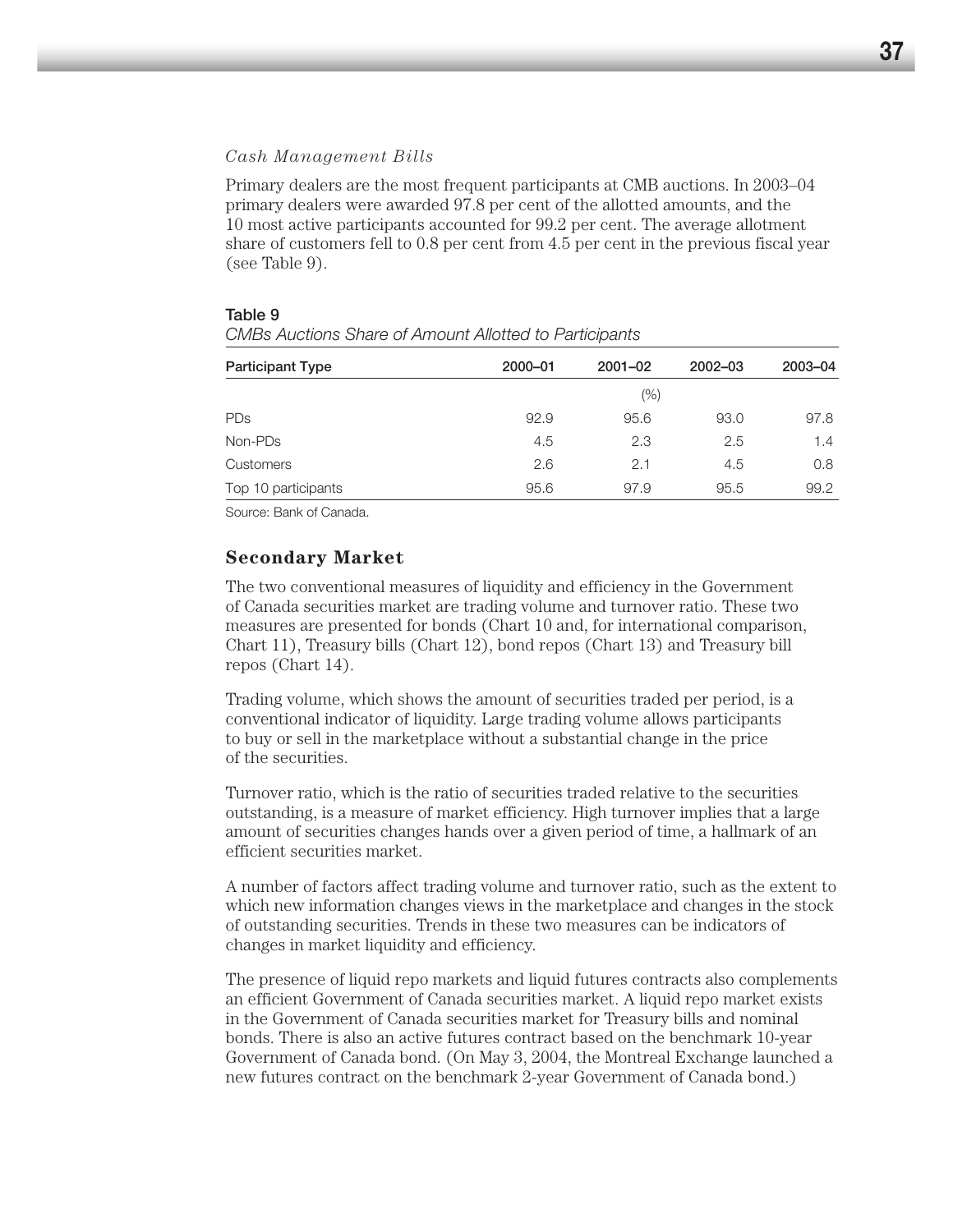#### *Trading Volume and Turnover Ratios*

The volume of transactions in the Government of Canada bond market has grown significantly since 1990. Total marketable bond trading volume was \$4,561 billion in 2003–04, an 18.1-per-cent increase from 2002–03. The average quarterly turnover ratio was 3.8 times the outstanding stock of bonds in 2003–04, compared to 3.1 in 2002–03 (see Chart 10).

#### Chart 10

### **Government of Canada Bonds Trading Volume and Turnover Ratio**



Note: Trading volume is total trading volume in each quarter. Turnover ratio is total trading volume in each quarter/stock.

Source: Bank of Canada.

The Government of Canada bond market compares favourably with other major sovereign bond markets. The market had an annual stock turnover in 2003 of 15.6, behind only the United States, which had a stock turnover level of 41.8 (see Chart 11).



## Chart 11 **Sovereign Bond Turnover Ratios**

Note: Turnover ratio is total trading volume in each quarter/stock. Comparisons with the UK do not take into account higher issuance levels of inflation-linked bonds compared to other sovereigns.

Sources: *Australian Financial Markets Report*, Bank of Canada, Federal Reserve Bank of New York, Japan Ministry of Finance, The Bureau of the Public Debt of the U.S., London Stock Exchange, United Kingdom Debt Management Office, Reserve Bank of New Zealand.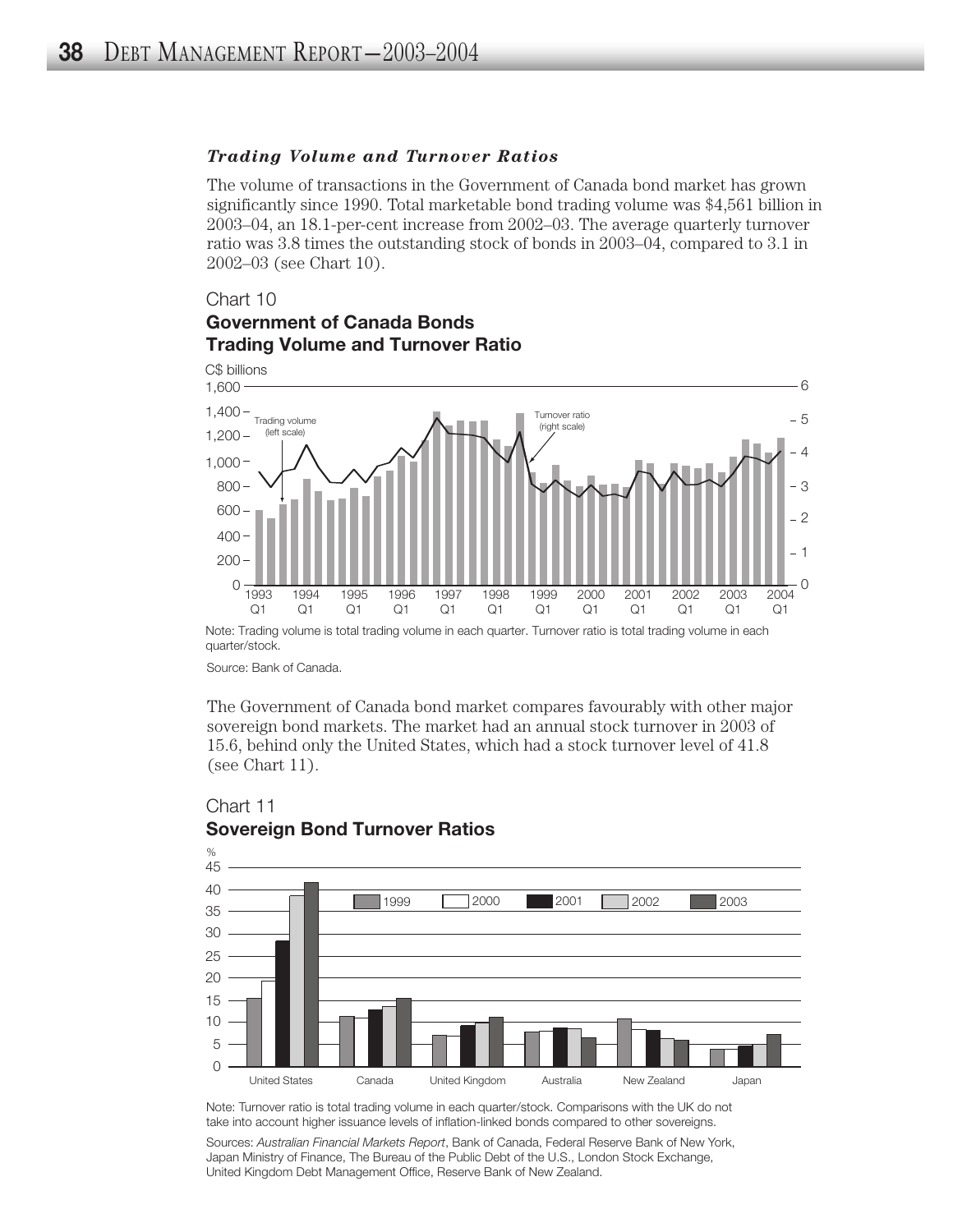The volume of transactions in the Treasury bill market improved from the previous fiscal year but remains below the highs in the mid-1990s, when the level of the Treasury bill stock was at its peak. In 2003–04 total Treasury bill turnover was \$1,290 billion (see Chart 12).

### Chart 12 **Government of Canada Treasury Bills Trading Volume and Turnover Ratio**



Source: Bank of Canada.

Both Government of Canada bond repos and Treasury bill repos remained active in 2003–04. The total turnover for Government of Canada bond repos in 2003–04 was \$17,745 billion, down from \$18,164 billion in 2002–03. The average quarterly turnover ratio for bond repos in 2003–04 was 15.0 times compared to 14.8 times in 2002–03 (see Chart 13). The Treasury bill repo market volume in 2003–04 was \$2,710 billion and the average quarterly turnover ratio was 6.0 (see Chart 14). Turnover and trading volume were in line with the stock of Treasury bill decreases in the late 1990s.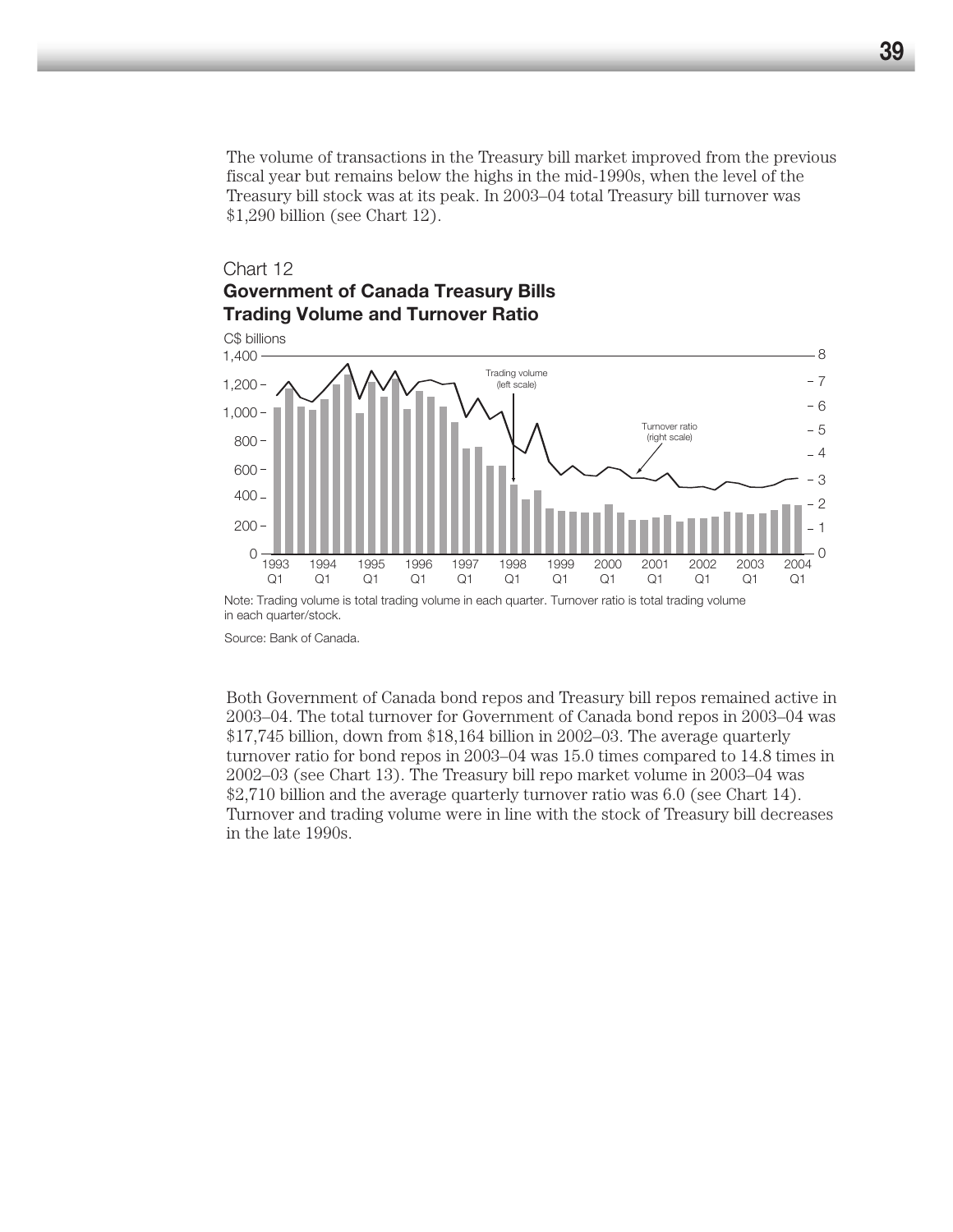

Note: Trading volume is total trading volume in each quarter. Turnover ratio is total trading volume in each quarter/stock.

Source: Bank of Canada.

## Chart 14 **Government of Canada Treasury Bill Repos Trading Volume and Turnover Ratio**



Note: Trading volume is total trading volume in each quarter. Turnover ratio is total trading volume in each quarter/stock.

Source: Bank of Canada.

The trading volume of futures contracts in 2003–04 maintained the levels of previous years. The futures contract based on the 10-year Government of Canada bond (the Canadian Government Bond contract or CGB contract) continues to be actively traded, as trading volume reached 2.4 million in 2003, a 32.9-per-cent increase from 2002.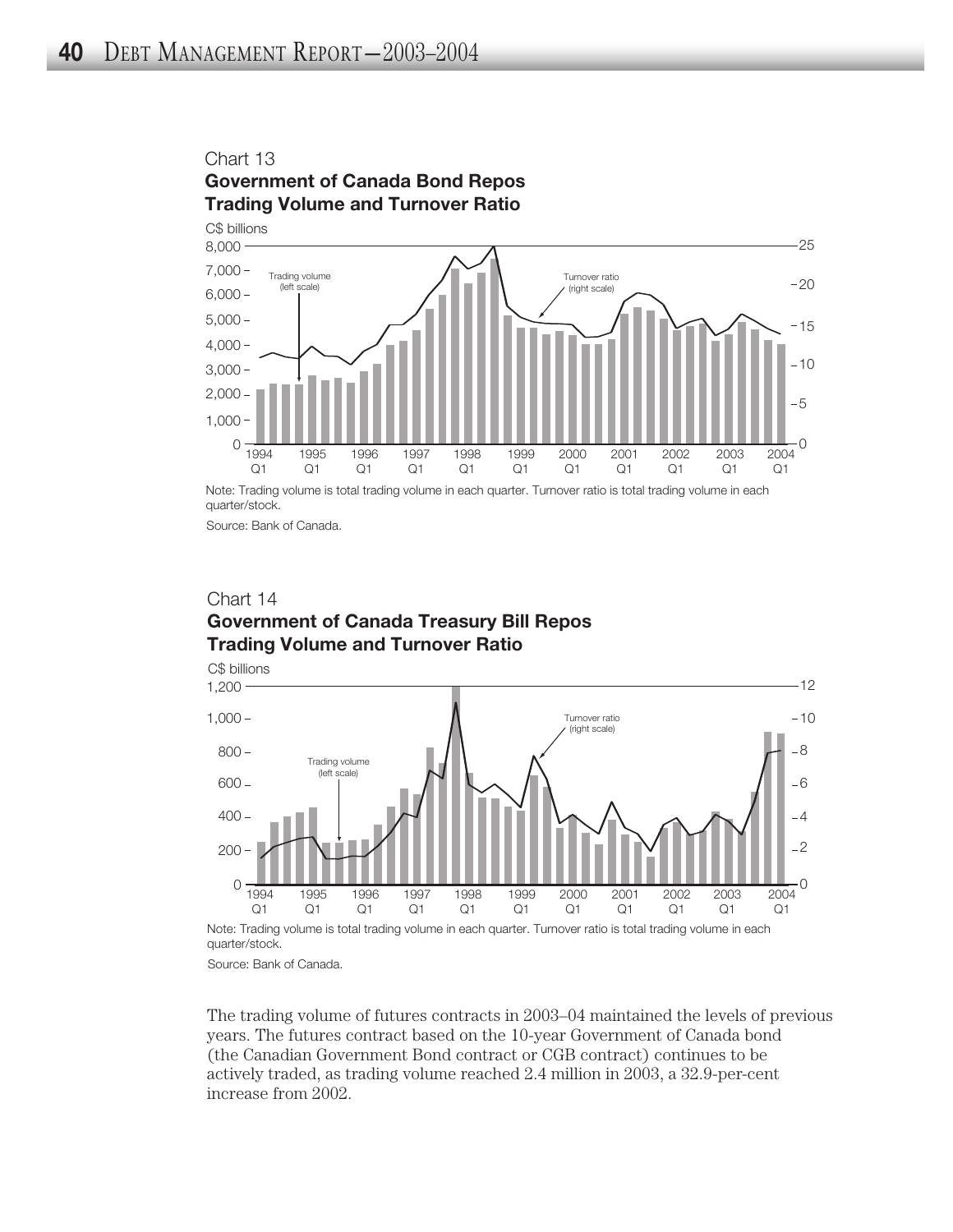#### *Trading by Market Participants*

#### *Bonds*

Primary dealers' share of bond trading decreased from 2002–03 while non-primary dealers' share increased, but the levels have remained fairly stable over the last four years. The 10 most active participants in the bond secondary market represent 95.1 per cent of trading activities (see Table 10).

#### Table 10

*Bonds Trading: Market Share of Participants*

| <b>Participant Type</b> | $2000 - 01$ | $2001 - 02$ | $2002 - 03$ | 2003-04 |
|-------------------------|-------------|-------------|-------------|---------|
|                         |             |             | (% )        |         |
| <b>PDs</b>              | 93.5        | 94.0        | 93.3        | 92.6    |
| Non-PDs                 | 6.5         | 6.0         | 6.7         | 7.4     |
| Top 10 participants     | 91.6        | 96.0        | 95.9        | 95.1    |

Source: Bank of Canada.

#### *Treasury Bills*

Primary dealers have become the main traders in the Treasury bill secondary market and represent 98.4 per cent of total trading volume. The 10 most active participants in the Treasury bill secondary market represent 99.2 per cent of trading activities (see Table 11).

#### Table 11

*Treasury Bill Trading: Market Share of Participants*

| <b>Participant Type</b> | $2000 - 01$ | $2001 - 02$ | $2002 - 03$ | 2003-04 |
|-------------------------|-------------|-------------|-------------|---------|
|                         |             |             | (%)         |         |
| PDs                     | 98.3        | 98.3        | 98.4        | 98.4    |
| Non-PDs                 | 1.7         | 1.7         | 1.6         | 1.6     |
| Top 10 participants     | 98.3        | 99.4        | 99.5        | 99.2    |

Source: Bank of Canada.

# **Cash Management**

Receiver General (RG) cash balances, the Government's Canadian-dollar balances, fluctuate widely over the year with variations in the Government's financial operations, periodic large maturities of Government of Canada bonds, the operations of the Bank of Canada and changes in market conditions. The primary objective is to hold the lowest level of cash balances, consistent with ensuring funds are available to meet daily requirements with an appropriate margin for uncertainty.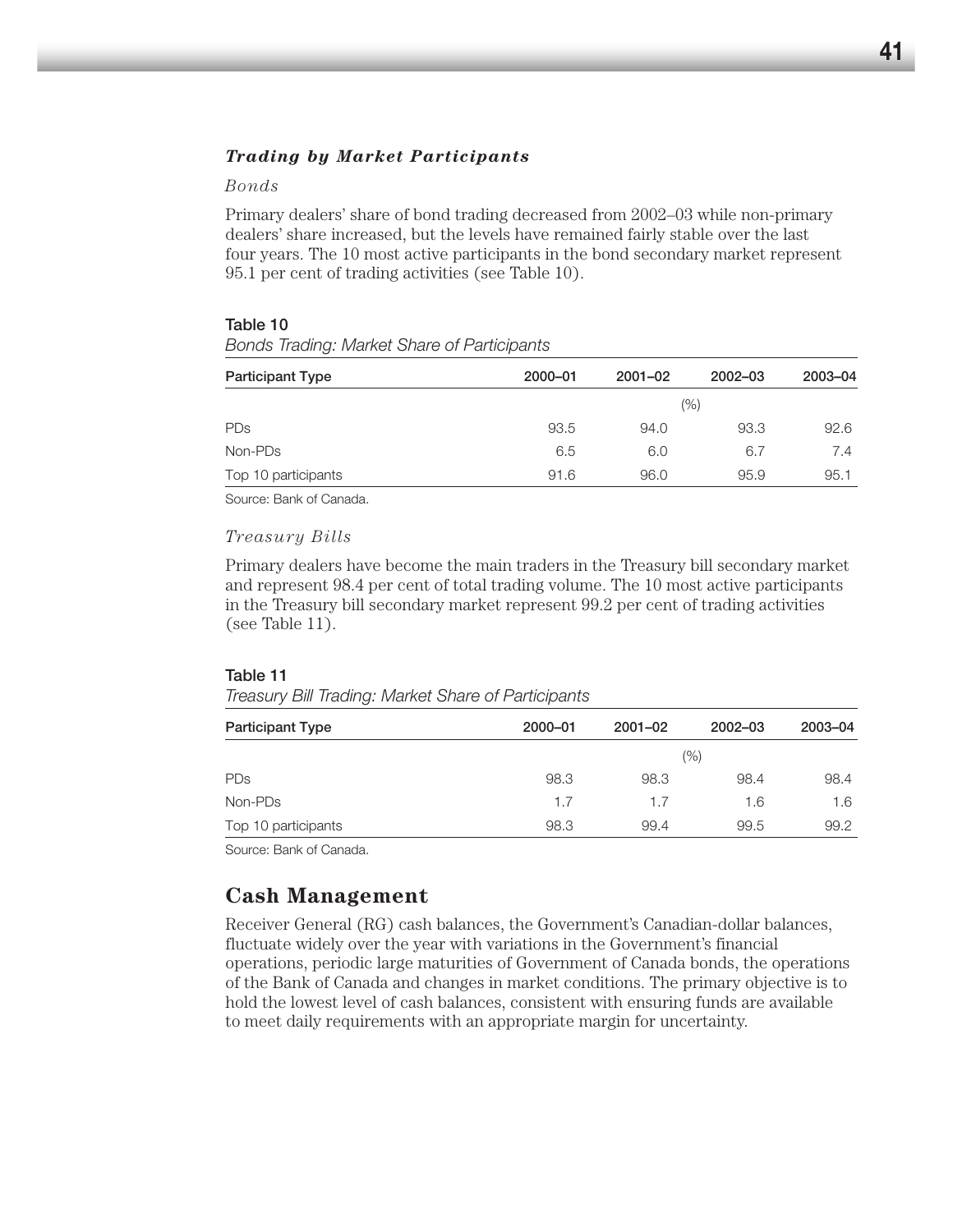Treasury managers use a number of indicators with respect to cash management activities, including the average level of cash balances, coverage and tail at RG auctions, the performance of participants at RG auctions, effectiveness of the cash management bond buyback program, and the cost of carry.

#### **Average Daily Cash Balances**

Average daily cash balances increased in 2003–04 to \$7.9 billion (see Table 12) as a result of larger bond maturities relative to the previous fiscal year.

#### Table 12

|                             | $1999 - 00$ |        | 2000-01 2001-02 2002-03 |       | 2003-04 |
|-----------------------------|-------------|--------|-------------------------|-------|---------|
|                             |             |        | (\$ millions)           |       |         |
| Average daily cash balances | 9.021       | 10.188 | 7.921                   | 6.139 | 7.854   |
| <u>.</u><br>$\sim$          |             |        |                         |       |         |

*Average Daily RG Cash Balances Held at Financial Institutions*

Source: Bank of Canada.

#### **Coverage and Tails**

In 2003–04 RG coverage improved from the previous fiscal year for both AM and PM auctions, and was above the rolling four-year average (see Table 13). The results are a continuation of the trend from the previous year, when the new RG collateralization framework was introduced to encourage more participation in AM auctions.

In 2003–04 AM auction tails widened by more than half a basis point from the previous year but were roughly in line with the four-year average. PM auction tails remained stable, below the average of the last four years.

#### Table 13

*Performance at Receiver General Auctions*

|             | $2000 - 01$ | $2001 - 02$ | 2002-03 | 2003-04 | 4-yr. avg. |
|-------------|-------------|-------------|---------|---------|------------|
| AM auctions |             |             |         |         |            |
| Coverage    | 2.53        | 2.42        | 3.29    | 3.38    | 2.83       |
| Tail        | 1.18        | 2.28        | 0.91    | 1.68    | 1.51       |
| PM auctions |             |             |         |         |            |
| Coverage    | 1.78        | 2.27        | 2.31    | 2.53    | 2.17       |
| Tail        | 4.81        | 2.58        | 3.04    | 3.09    | 3.54       |
|             |             |             |         |         |            |

Source: Bank of Canada.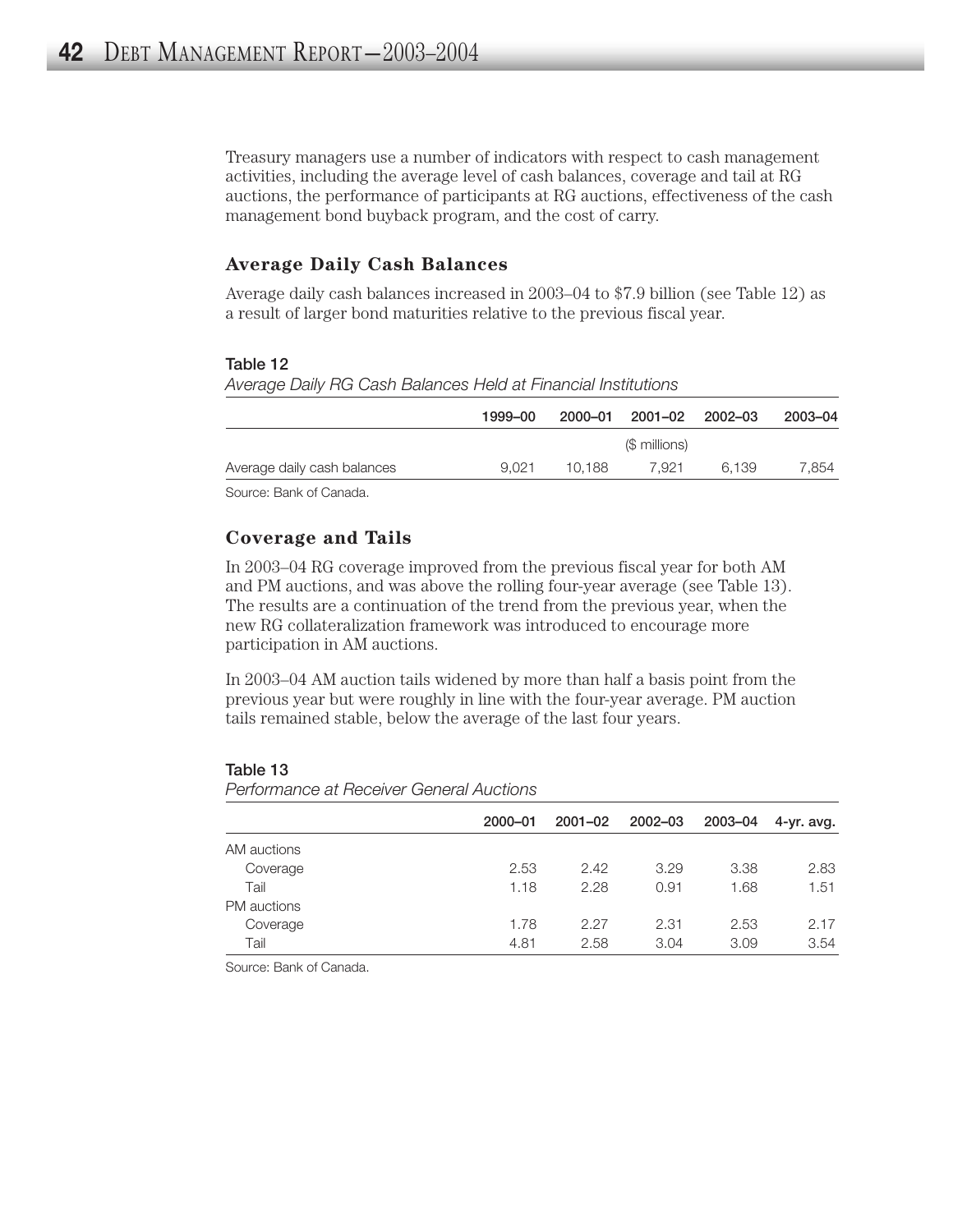#### **Participation**

In the first full year under a collateralized framework, the participant base at RG auctions widened, with non-LVTS (Large Value Transfer System) institutions, which were not eligible participants under the previous framework, becoming more active. The top 10 LVTS participants won 76 per cent of RG auctions on average in 2003–04, while other participants gained 24 per cent of the amount allotted (see Table 14).

#### Table 14

*Receiver General Auctions Share of Amount Allotted Between LVTS and Other Participants*

| <b>Participant Type</b> | 2000-01 | $2001 - 02$ | $2002 - 03$ | 2003-04 |
|-------------------------|---------|-------------|-------------|---------|
|                         |         |             | $(\% )$     |         |
| Top 10 LVTS             | 97.4    | 98.5        | 91.0        | 76.0    |
| Top 10 others           | 0.0     | 0.0         | 7.1         | 23.8    |

Source: Bank of Canada.

## **Cash Management Bond Buyback Program**

The cash management bond buyback (CMBB) program helps manage the Government's cash requirements by reducing the high levels of government cash balances needed. The program also helps to smooth variations in Treasury bill auction sizes over the year.

In 2003–04 the total amount of bonds repurchased through the CMBB program was \$15.7 billion, compared to \$12.9 billion in 2002–03. The CMBB program lowered the December 2003 maturity by 48 per cent to \$6.7 billion. The program also repurchased \$5.4 billion in bonds from the June 2004 bond, reducing the maturing amount to \$10.0 billion. Overall, large maturities in 2003–04 were lowered by 46 per cent, dropping the Government's cost of holding high levels of cash balances for key coupon and maturity payment dates (see Chart 15).

#### Chart 15

## **Impact of CMBB Operations on the Government's Large Payments**  As of March 31, 2004



Source: Department of Finance.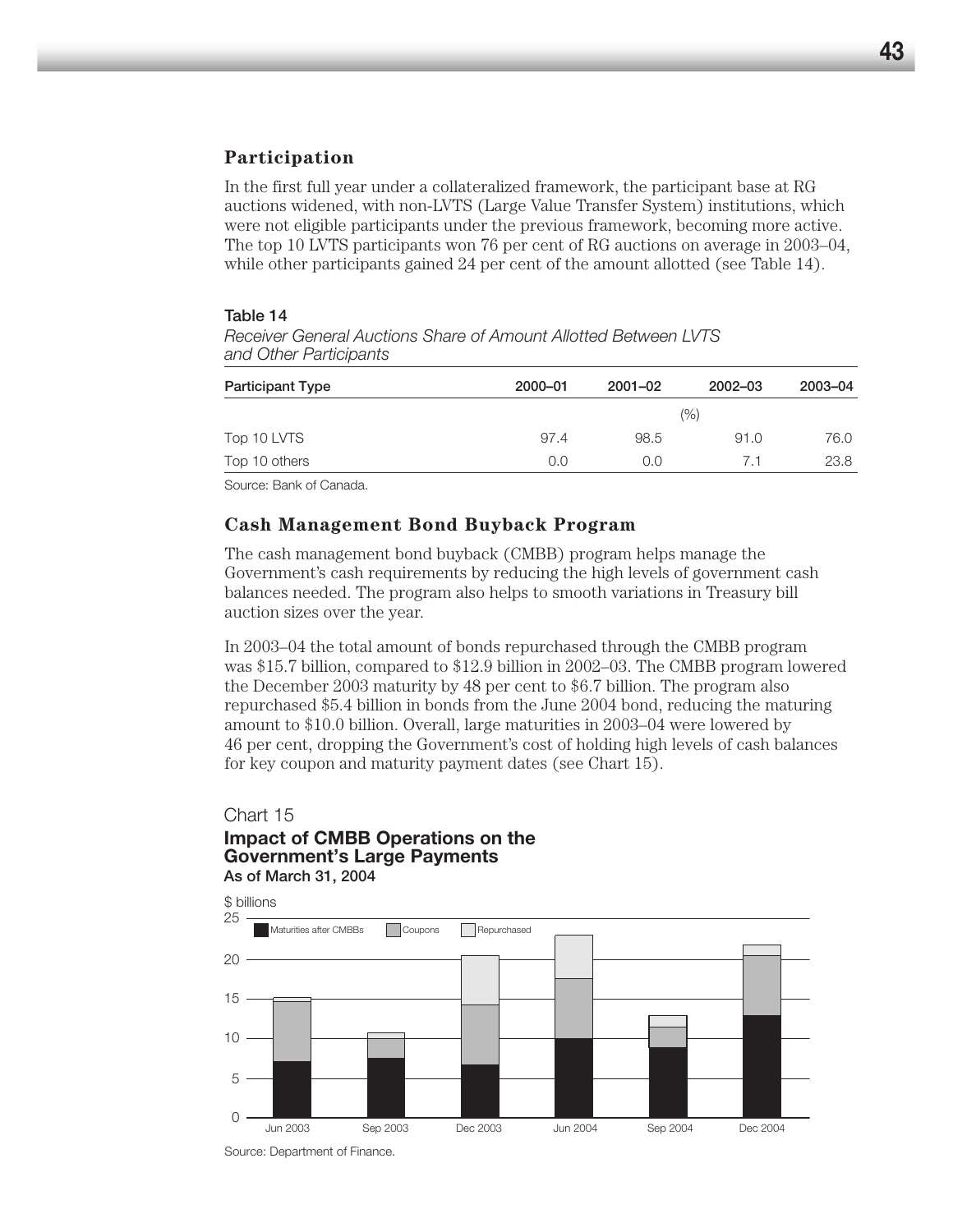#### **Cost of Carry**

The key measure for the management of cash balances is the net return on cash balances: the difference between the return on government balances auctioned to financial institutions (typically around the overnight rate) and the average yield paid on Treasury bills. A normal upward sloping yield curve results in a cost of carry, as financial institutions pay rates of interest for government deposits based on an overnight rate that is lower than the rate paid by the Government to borrow funds. Conversely, under an inverted yield curve, short-term deposit rates are higher than the average of 3- to 12-month Treasury bill rates, which can result in a net gain for the Government.

In 2003–04 the financial impact of holding RG cash balances was a net cost of \$0.4 million, compared to a net cost of \$12.4 million for the prior fiscal year (see Chart 16). The cost of carry was offset by gains during the year made due to shifts in the short end of the yield curve from a normal upward sloping shape to an inverted shape.



Chart 16 **Cost (-) or Gain (+) of Carry for Cash Balances**

Source: Bank of Canada.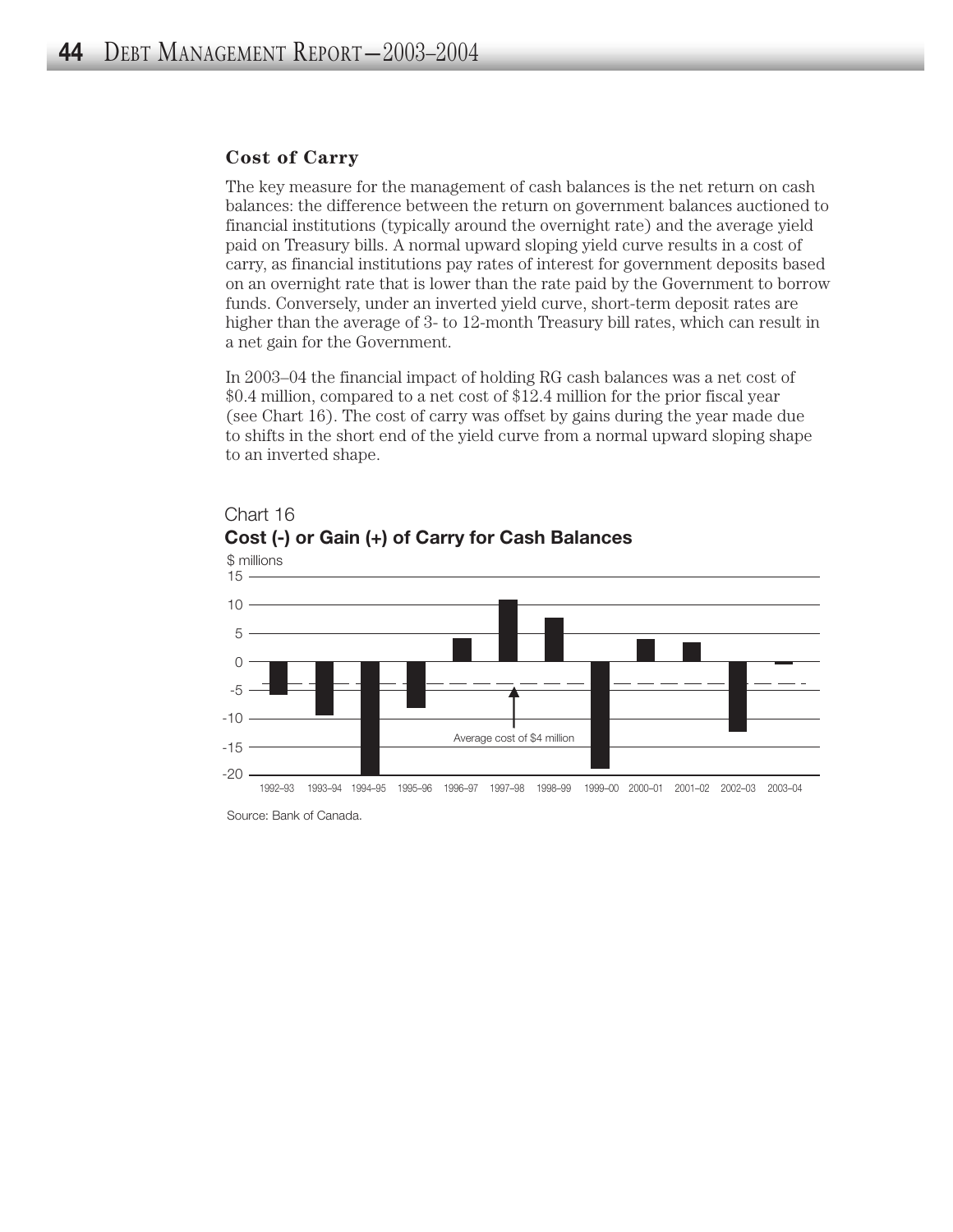# **Foreign Currency Debt Programs**

## **Canada Bills**

In 2003–04 the level of outstanding Canada bills increased from \$2.6 billion (US\$1.8 billion) to \$3.4 billion (US\$2.6 billion)—see Table 2. In 2003–04 Canada bills were issued, on average, at an all-in cost of US\$LIBOR less 15-25 basis points.

## **Foreign Currency Bonds**

There was no new foreign bond issuance and there were no maturities in 2003–04. The total outstanding was \$12.9 billion (US\$9.8 billion).

#### **Canada Notes**

There was no new Canada note issuance and there were no maturities in 2003–04. The total outstanding was \$1.2 billion (US\$1.0 billion).

## **Euro Medium-Term Notes**

In 2003–04 no new Euro Medium-Term Notes were issued, while a total of \$0.09 billion (US\$0.07 billion) matured. The total outstanding decreased from \$3.3 billion (US\$2.2 billion) to \$3.0 billion (US\$2.4 billion).

#### **Cross-Currency Swaps**

In 2003–04 the Government of Canada raised \$0.14 billion (US\$0.1 billion) to fund the foreign exchange reserves by entering into three cross-currency swaps. A limited number of cross-currency swaps were issued compared to previous fiscal years due to the Government's small funding requirements in 2003–04. A total of \$3.3 billion (US\$2.5 billion) of swaps matured in 2003–04. At the end of the 2003–04 fiscal year, the outstanding amount of cross-currency swaps totalled \$24.6 billion (US\$18.8 billion) (see Reference Table XI for transaction details). Taking into account the effect of cross-currency swaps, foreign currency obligations were 10.0 per cent of market debt.

#### **Funding and Investment of Reserves**

The main measures in the area of the funding and investment of reserves are the costs of the liabilities and the cost of carry on the asset/liability portfolio.

*Liability Costs*: In 2003–04 the sources of reserve funding were Canada bills and cross-currency swaps. Canada bills were issued, on average, at an all-in cost of US\$LIBOR less 15-25 basis points—generally in line with funding levels of recent years.

In the case of cross-currency swaps, the Government raised reserve assets at US\$LIBOR less 34 basis points on average in 2003–04, in line with recent years.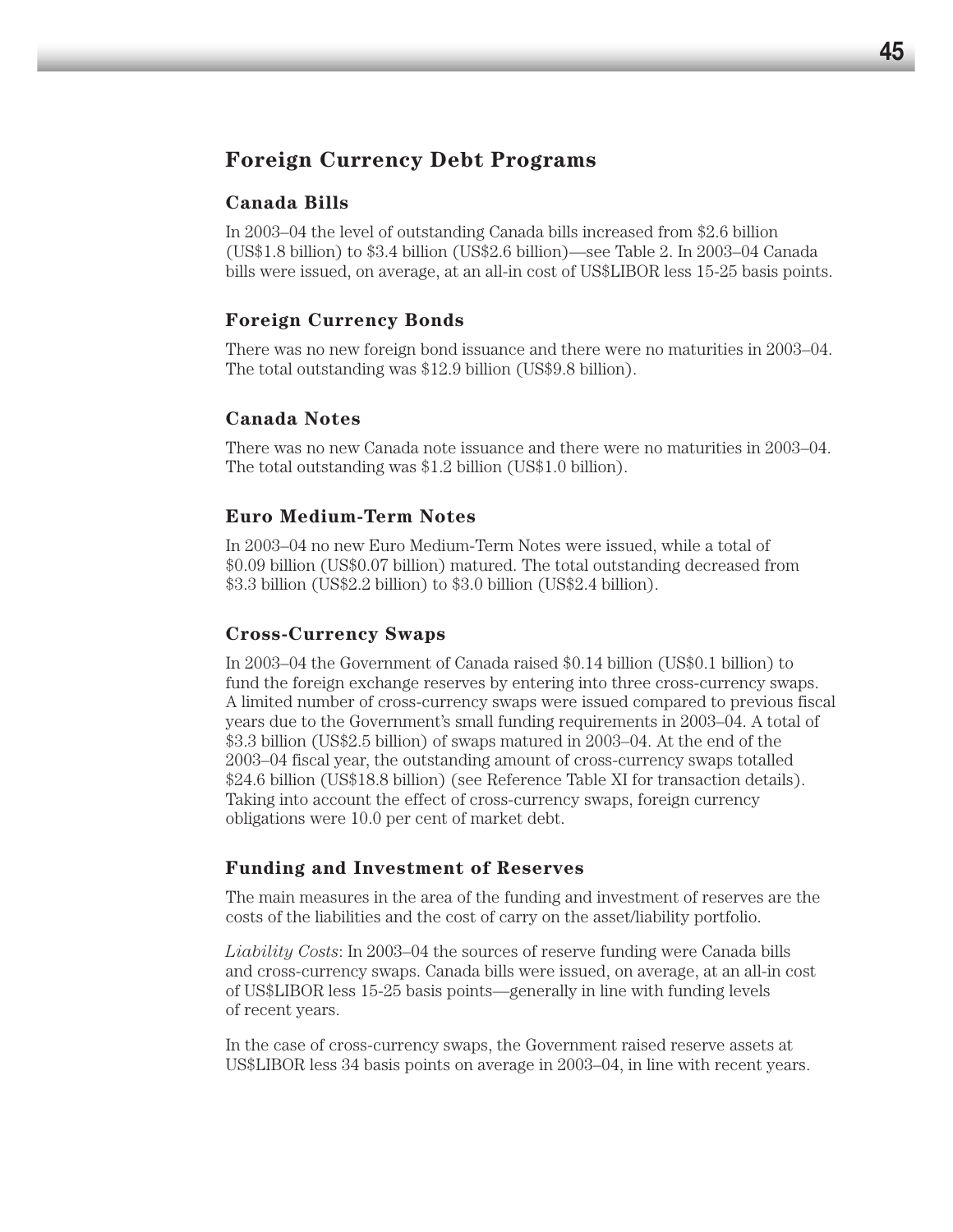*Carry*: One objective in managing the Exchange Fund Account (EFA) is to minimize the cost of carrying reserves. The EFA must be invested in liquid, high-quality, fixed-income securities, which provide a relatively low rate of return. In recent years policy changes have been made to broaden the eligible asset mix, within prudent limits, and to invest more in euro-denominated assets. These measures have helped to increase portfolio returns. Further means used to minimize the carry of the EFA have been the use of cross-currency swaps, which are highly cost-effective compared to other sources of funds, and the securities-lending program.

The carry on the foreign reserves is currently assessed by subtracting the interest paid on Canada's foreign currency liabilities from interest earned on the reserve assets (i.e. the net interest earned or paid) and expressing this value as a percentage of total assets held. When net realized gains (due to gains on US-dollar and euro asset sales) are taken into consideration, the overall carry of the total EFA portfolio in 2003–04 is estimated at +50.3 basis points compared to +64.5 basis points in 2002–03.2 (The 2003 *Report on the Management of Canada's Official International Reserves*, available at www.fin.gc.ca/toce/2004/oir04\_e.html, provides further information on the performance of the EFA.)

## **Holdings of Government of Canada Debt**

A diversified investor base helps to keep funding costs low by ensuring there is active demand for Government of Canada securities. The Government pursues diversification of its investor base by maintaining a domestic wholesale debt program that is attractive to a wide range of investors, offering a retail debt program that provides savings products to suit the needs of individual Canadians, and using a broad array of funding sources in its foreign borrowings.

In 2003 life insurance companies and pension funds accounted for the largest share of holdings of Government of Canada market debt (21.9 per cent). This is followed by public and other financial institutions such as investment dealers and mutual funds (19.6 per cent) and foreign investors (15.9 per cent)—see Chart 17. Taken together, they accounted for close to 60 per cent of total holdings.

Reference Table IV shows the evolution of the distribution of domestic holdings of Government of Canada debt since 1976, and illustrates that the holdings have become more diversified over that period.

<sup>&</sup>lt;sup>2</sup> These numbers are significantly higher than the numbers reported in previous years due to a change in the methodology to include realized gains/losses on the sale of assets.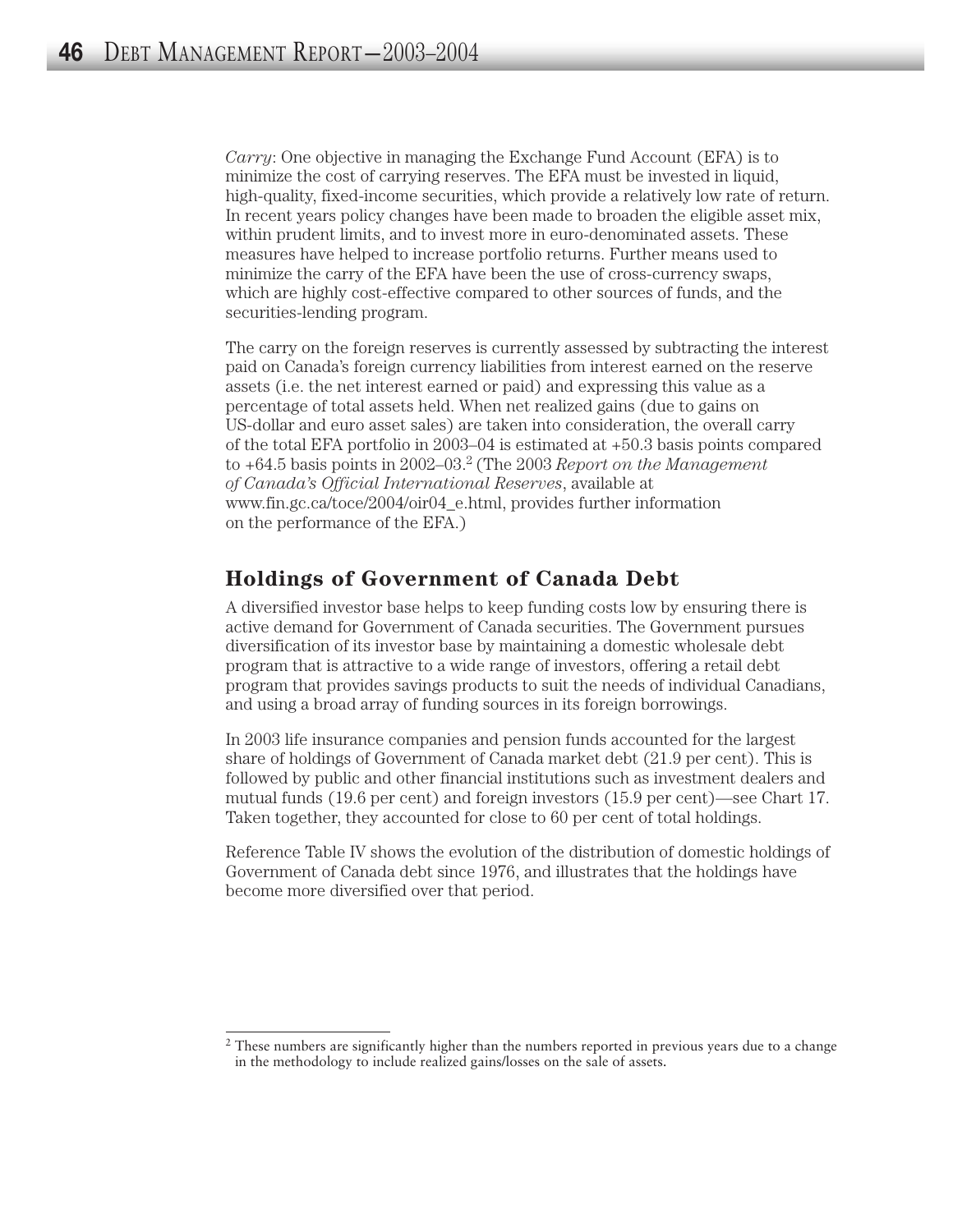

Source: Statistics Canada, *National Balance Sheet Accounts*

## **External Evaluations of Debt Management Policies and Activities**

The Department of Finance has an ongoing treasury evaluation process to assess debt management effectiveness. The Department uses external evaluations to assess policies and operational decisions in the area of debt management in order to inform future decision making and contribute to public transparency and good governance. Independent evaluators are contracted to carry out the evaluations.

As noted earlier in Part II in the section entitled "Governance of Treasury Activities," two evaluations were undertaken in 2002–03, focusing on the retail debt program and on the governance of debt and reserves management. Table 15 lists all of the external studies undertaken of the debt management program.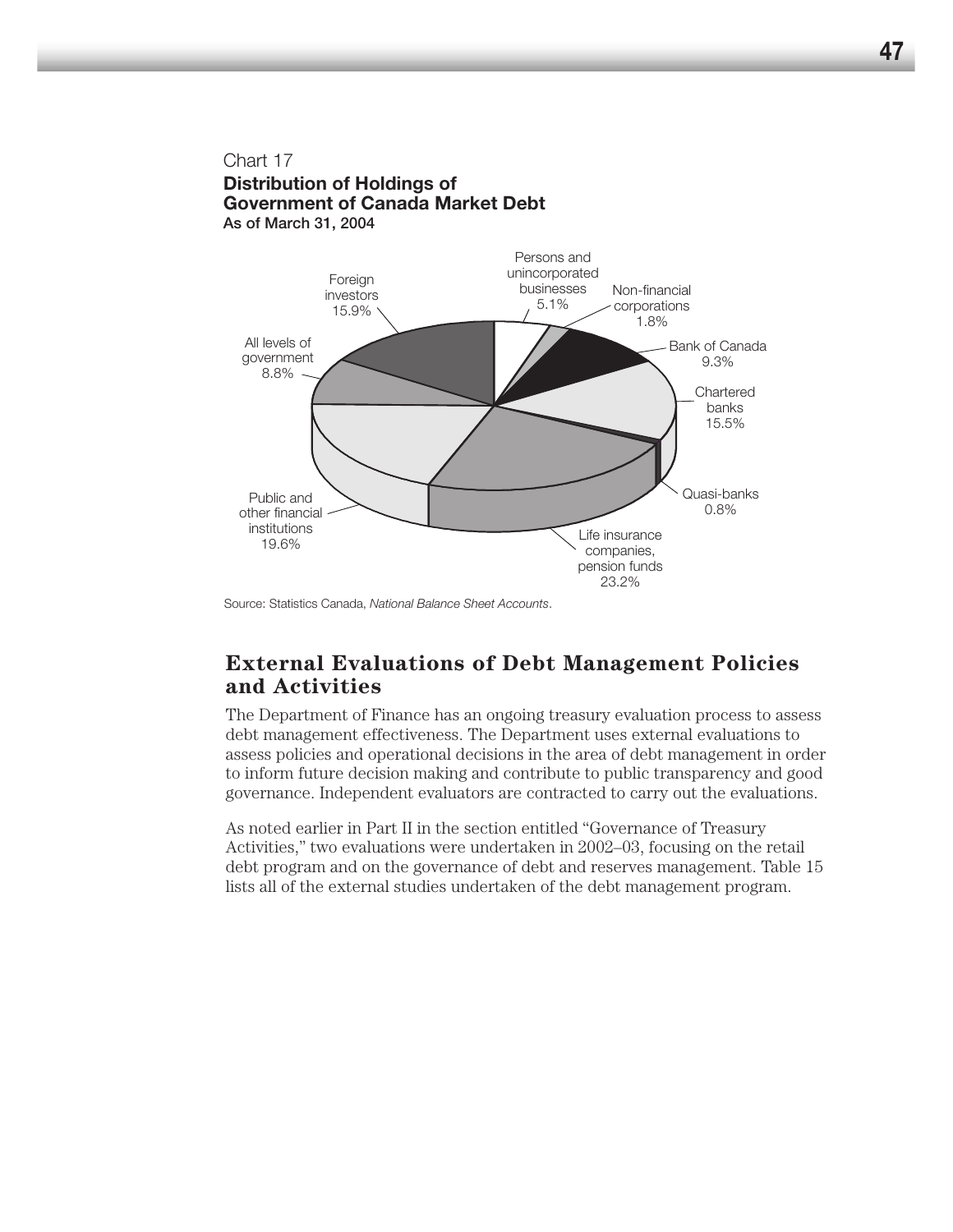#### Table 15 *Treasury Evaluation Reports, 1992–2004*

| Area                                                       | Year |
|------------------------------------------------------------|------|
| Debt Management Objectives                                 | 1992 |
| Debt Structure—Fixed/Floating Mix                          | 1992 |
| Internal Review Process                                    | 1992 |
| <b>External Review Process</b>                             | 1992 |
| Benchmarks and Performance Measures                        | 1994 |
| Foreign Currency Borrowing—Canada Bills Program            | 1994 |
| Developing Well-Functioning Bond and Bill Markets          | 1994 |
| Liability Portfolio Performance Measurement                | 1994 |
| Retail Debt Program                                        | 1994 |
| Guidelines for Dealing With Auction Difficulties           | 1995 |
| Foreign Currency Borrowing—Standby Line of Credit and FRN  | 1995 |
| Treasury Bill Program Design                               | 1995 |
| Real Return Bond Program                                   | 1998 |
| Foreign Currency Borrowing Programs                        | 1998 |
| Initiatives to Support a Well-Functioning Wholesale Market | 2001 |
| Debt Structure Target/Modelling                            | 2001 |
| Reserves Management Framework                              | 2002 |
| <b>Bond Buybacks</b>                                       | 2003 |
| Funds Management Governance Framework                      | 2004 |
| Retail Debt Program                                        | 2004 |

Note: The last two reports are available online at www.fin.gc.ca.

Source: Department of Finance.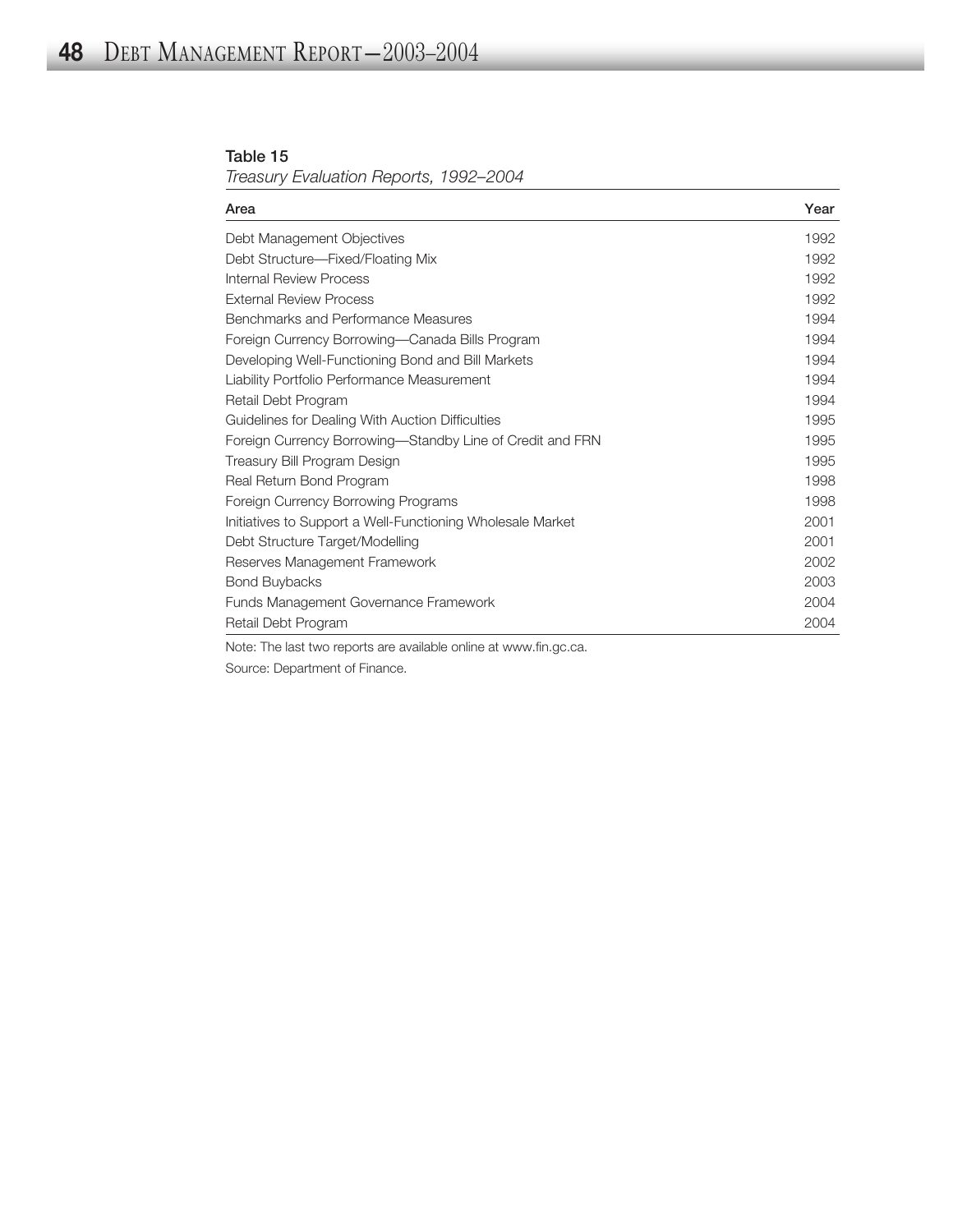#### **Gross Debt**

Gross debt is made up of market debt and non-market debt. At the end of March 2004 gross debt totalled \$701.1 billion, up \$1.0 billion from the previous year and down \$14.7 billion from its peak of \$715.8 billion in 1999–2000.

#### **Market Debt**

Market debt is the portion of gross debt that is funded in the capital markets and managed by the Government. Market debt consists of marketable bonds, Treasury bills, foreign currency denominated bonds and bills, retail debt, bonds held by the Canada Pension Plan (CPP) and obligations related to capital leases. Foreign currency debt is issued on an opportunistic basis. At March 31, 2004, market debt outstanding was \$440.2 billion, down \$2.2 billion from the previous year (see Chart A1).



#### Chart A1 **Evolution of Gross Debt and Market Debt**

Source: *Public Accounts of Canada.*

## **Non-Market Debt**

Non-market debt includes liabilities held by the Government, outside the capital markets. This includes money owed to public sector pensions, the CPP, and employees and veterans for future benefits, as well as other liabilities, accounts payable and accrued liabilities and allowances. In 2003–04 non-market debt amounted to \$260.9 billion, up \$3.2 billion from 2002–03.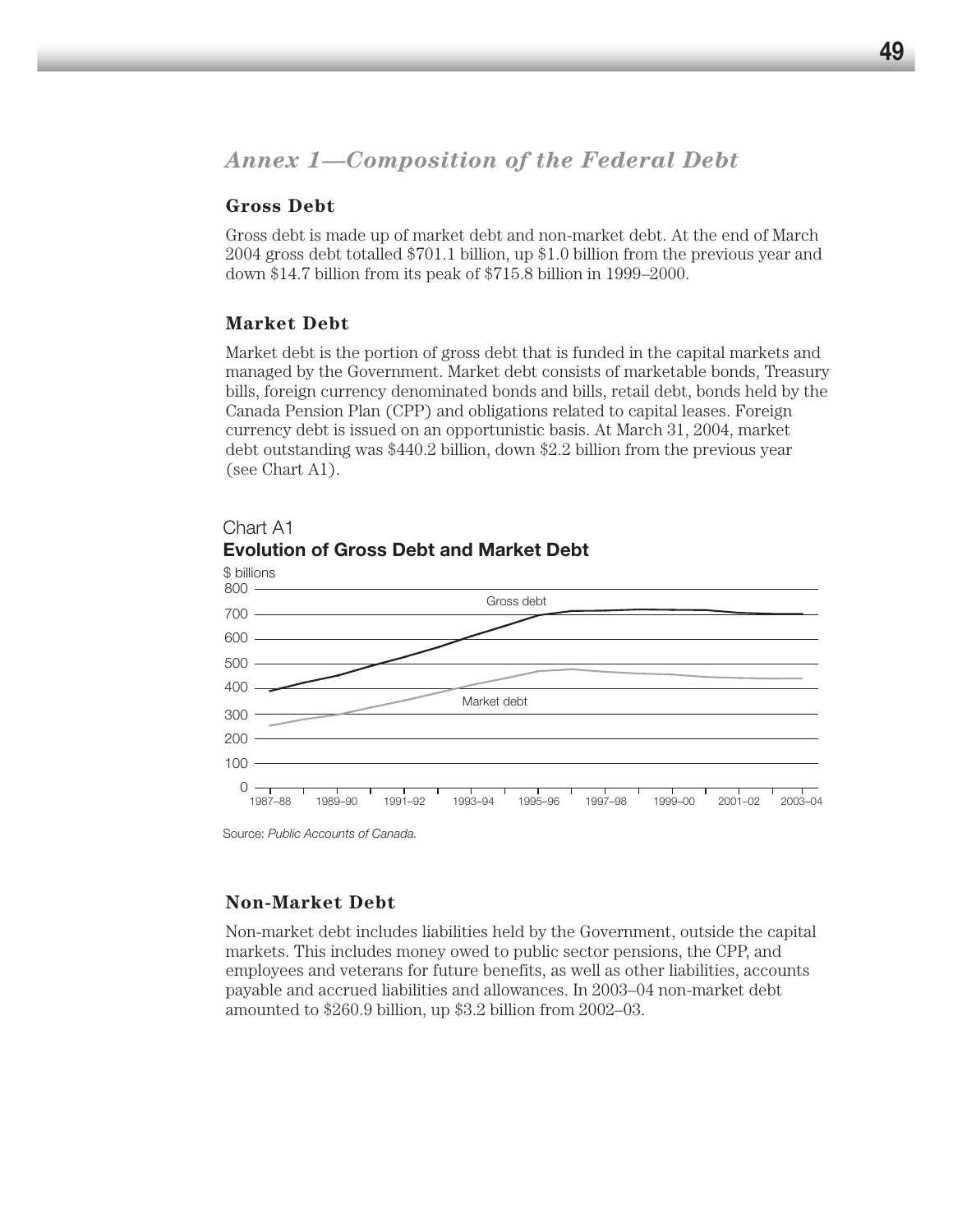#### **Net Debt**

Net debt is gross debt minus financial assets. Financial assets include cash, foreign exchange accounts and loans. Net debt declined by \$8.5 billion, from \$564.8 billion in 2002–03 to \$556.3 billion in 2003–04. The Government's financial assets increased by \$9.5 billion to \$144.8 billion, as the decrease in foreign exchange reserves was more than offset by increases in the Government's cash balances, tax receivable, loans, investments and advances.

#### **Federal Debt**

Federal debt, or the accumulated deficit, is net debt minus non-financial assets. Non-financial assets include tangible capital assets, inventories and prepaid expenses. Federal debt declined by \$9.1 billion, from \$510.6 billion in 2002–03 to \$501.5 billion in 2003–04. The Government's non-financial assets increased by only \$0.6 billion to \$54.8 billion, as the increase in tangible capital assets was offset somewhat by a decrease in prepaid expenses.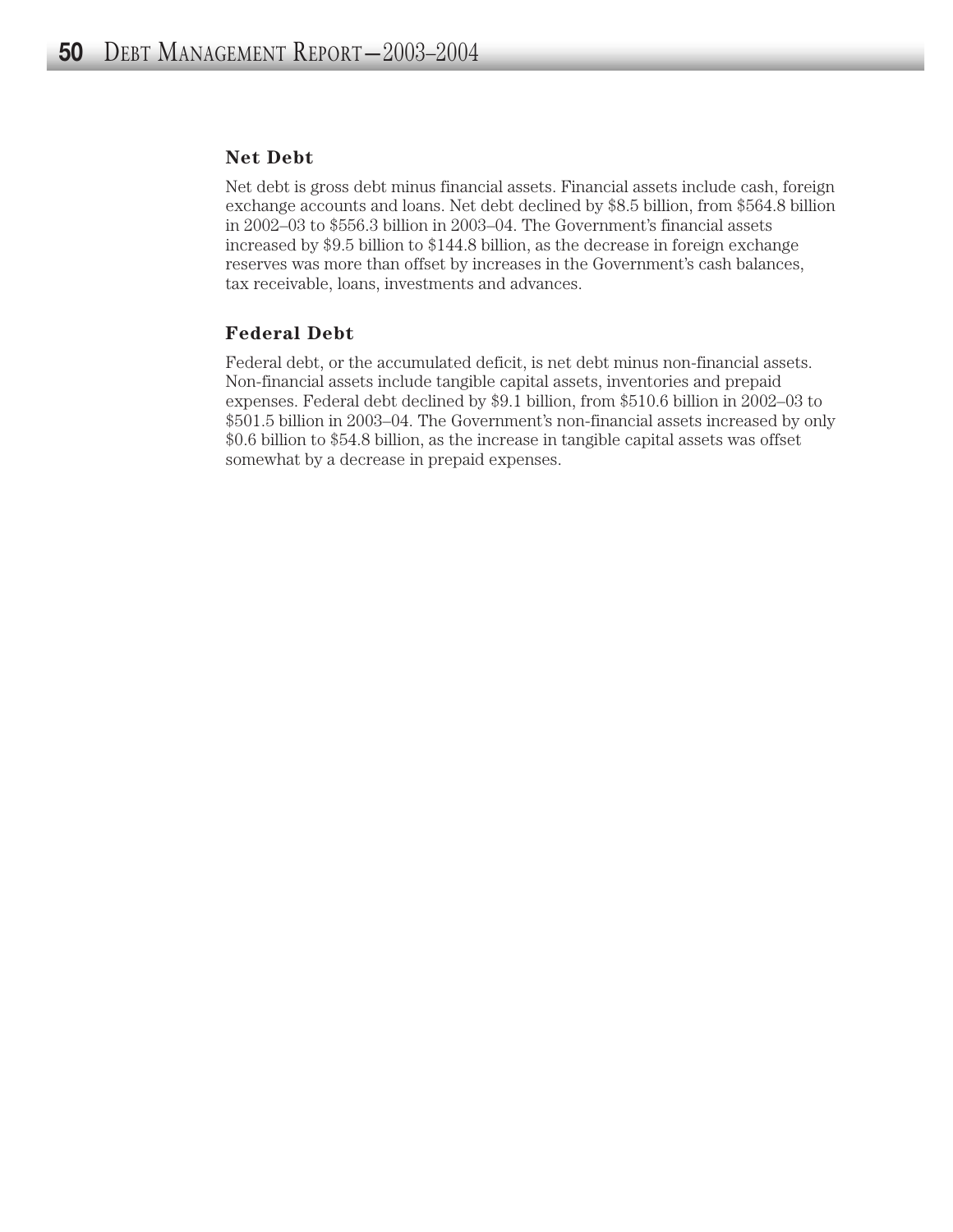# *Annex 2—Managing the Risks of Holding Cash and Reserves*

In recent years the Government has put in place frameworks to manage financial risk, particularly its exposure to the financial institution counterparties with which it transacts in the management of its Receiver General cash balances and foreign exchange reserves.

The Government's risk management policies, supported by a financial risk office at the Bank of Canada, call for prudent management of treasury risks based on best practices. Risk tolerances are low, calling for market risk to be immunized to the greatest extent possible and the maintenance of high credit quality and portfolio diversification standards.

Foreign currency reserve assets and the liabilities financing these assets have been managed together on a portfolio basis since 1998, based on principles used by private sector financial institutions. The Government uses an asset-liability matching framework, whereby assets and liabilities financing these assets are matched (as closely as possible) in currency and duration, so that the Government is not exposed to currency and interest rate risks. The risk of material loss arising from interest and/or currency risk is very low.

In the late 1990s the Government also developed a rigorous, comprehensive credit risk system that is consistent with best practices and includes credit exposure limits pertaining to issuers and counterparties across all lines of business. The management of Canadian-dollar cash balances and the investment of reserve assets are governed by detailed investment and credit guidelines approved by the Minister of Finance. The guidelines limit the Government's credit exposure to commercial financial institution counterparties and to the issuer of securities held by the Government in the foreign currency reserve portfolio.

More recently the Government has further strengthened its risk management framework by implementing collateral management frameworks. Collateral management systems are increasingly the norm in capital markets as a way of managing credit risk. Under these frameworks, high-quality collateral (e.g. cash, securities) is posted to the Government when credit risk to financial institution counterparties exceeds specified limits.

#### **Collateral Framework for Investment of Canadian-Dollar Cash Balances**

A collateralized framework for AM auctions was implemented in September 2002. The new framework strengthens the management of the credit risks involved in the investment of cash balances through the use of credit ratings, credit lines and collateral agreements, and increases competition in the auction of cash balances by opening the AM auctions to a wider range of participants. The number of eligible participants has increased from 13 to 21 institutions. The PM auction remains unchanged. Please see the Bank of Canada Web page at www.bankofcanada.ca/en/auction/rec\_general.pdf for further information.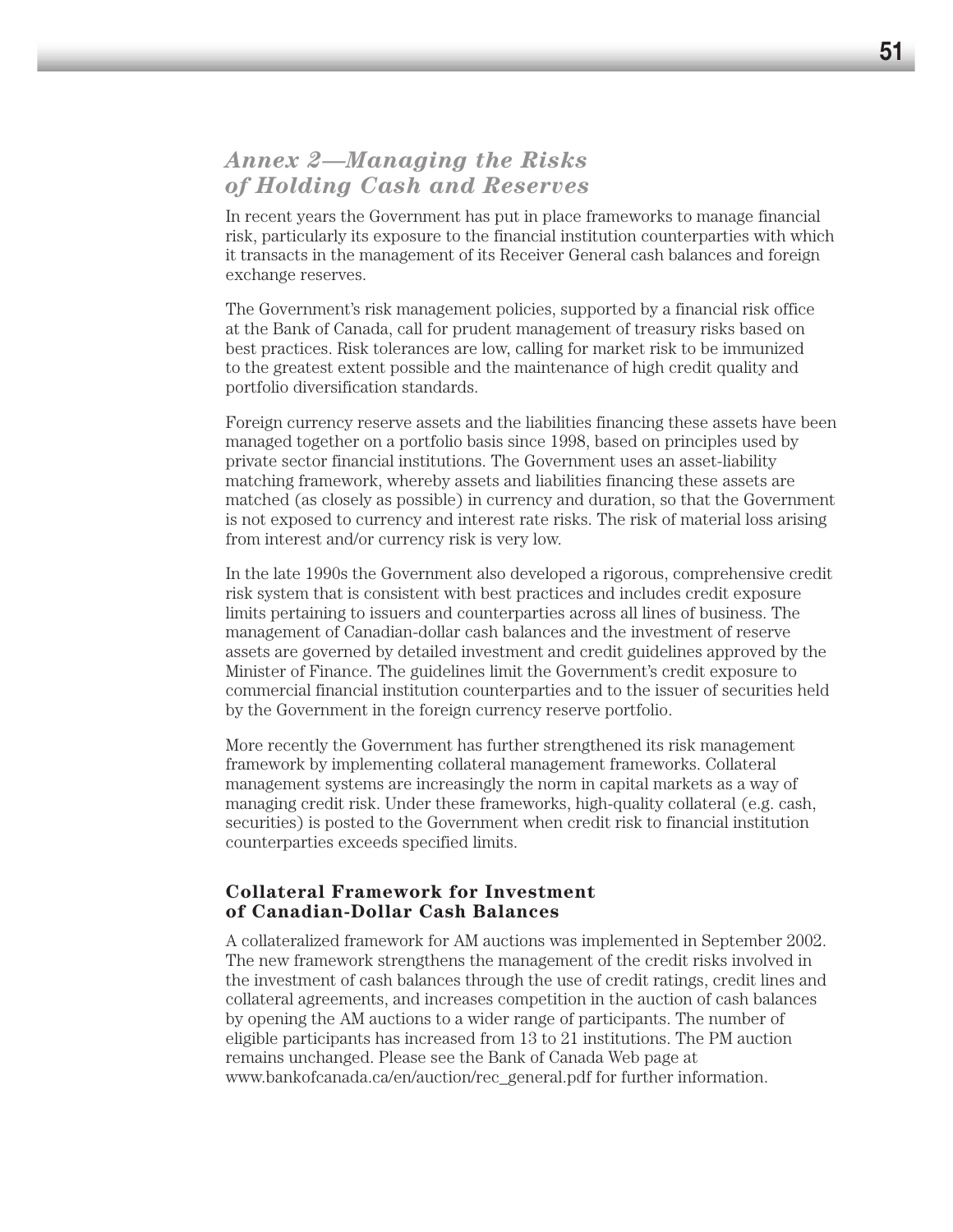#### **Collateral Framework for Swaps and Foreign Currency Cash Balances**

Cross-currency swaps of domestic obligations have been used since March 1995 to fund the foreign exchange reserves. Swaps are highly cost-effective compared to other sources of foreign currency funding. The Government's swap portfolio has increased significantly and as of March 31, 2004, it stood at \$24.6 billion.

To mitigate the counterparty credit risk associated with swaps, the Government implemented a collateral management framework in April 2002. High-quality collateral is posted to the Government if individual credit exposures, arising from changes in the mark-to-market values of swap contracts, exceed pre-set limits. As of March 31, 2004, the swap collateral framework included 12 financial institution counterparties.

In addition to the swap collateral framework, in the latter part of 2002–03, the Government developed a US-dollar repo program to reduce the use of uncollateralized short-term US-dollar deposits with commercial banks. Under the repo framework, collateral is posted to the Government to protect US-dollar cash invested with financial institution counterparties. As of March 31, 2004, the Government had signed seven counterparties to its US-dollar repo framework.

#### **Amendment of Investment and Risk Guidelines**

With the implementation of a collateral management framework for the Government's cross-currency swap program, in 2002 the Government modified its credit guidelines to accept A-rated financial institutions as eligible counterparties for foreign currency deposits and swaps. This change helped the Government further diversify its investments across financial institution counterparties without increasing risk significantly. Credit exposure to A-rated financial institutions is maintained within prudent standards, consistent with best practices of comparable sovereigns and major market participants.

The investment guidelines governing the management of the reserves asset portfolio were also modified in 2002 to allow a limited amount of securities of A-rated sovereigns to be held within prudent limits (previously the Government could only invest in AA- and AAA-rated sovereigns), mirroring the change to allow limited exposure to A-rated financial counterparties involved in reserves management. This change is in line with the investment practices of a number of Organisation for Economic Co-operation and Development sovereigns and allows the Government to further diversify its reserves investment portfolio.

#### **Maintenance of Supplementary Liquidity**

In August 2002 the Government successfully renegotiated its existing US\$6-billion standby credit facility with international banks. The standby facility provides supplementary liquidity to meet the Government's needs in the event that market disruption makes borrowing through securities markets impossible. Under the renewal of the facility, the composition of the banks in the facility was changed, and the maturity date was extended from 2003 to 2007. No other changes were made to the terms of the facility.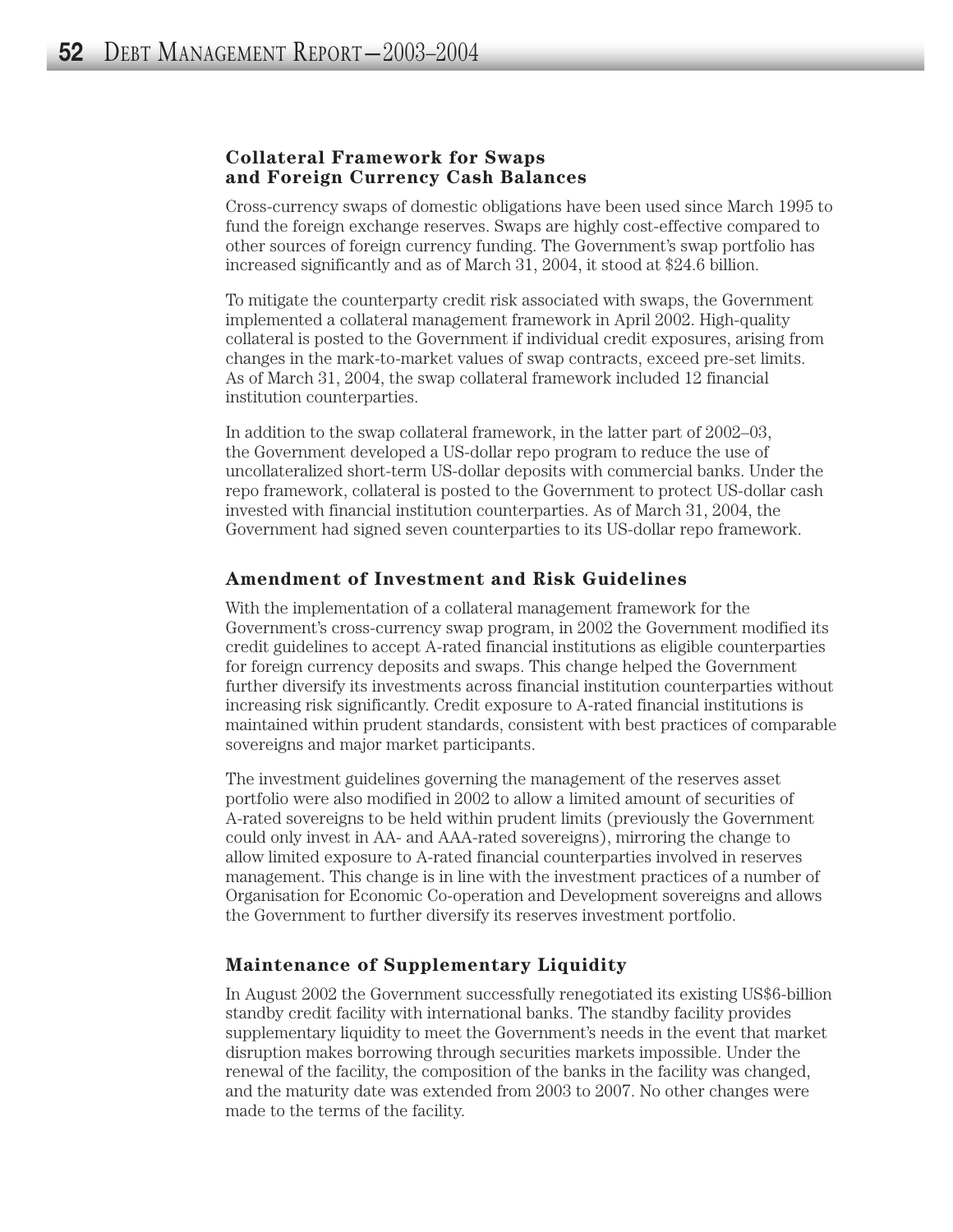## *Annex 3—Glossary*

**basis point:** One-hundredth of a percentage point  $(0.01$  per cent).

**benchmark bond:** Specific issue outstanding within each class of maturities. It is considered by the market to be the standard against which all other bonds issued in that class are evaluated.

**bid:** Price a buyer is willing to pay.

**bid-offer spread:** The difference between bid and offer prices. It is typically measured in basis points.

**budgetary surplus:** Occurs when government annual revenues exceed annual budgetary expenses. A deficit is the shortfall between government annual revenues and annual budgetary expenses.

**cash management:** Control by the Bank of Canada of settlement balances through increases or decreases in the amount of cash balances supplied to LVTS participants in relation to the amount demanded in order to reinforce the Bank's target interest rate.

**compound interest bond (C-bond):** A Canada Savings Bond or Canada Premium Bond on which interest accrues and is compounded annually to maturity or until redeemed.

**Exchange Fund Account:** A fund maintained by the Government of Canada for the purpose of promoting order and stability of the Canadian dollar in the foreign exchange market. This function is fulfilled by purchasing foreign exchange (selling Canadian dollars) when there is upward pressure on the value of the Canadian dollar and selling foreign exchange (buying Canadian dollars) when there is downward pressure on the currency.

**financial source/requirement:** Measures the difference between the cash coming in to the Government and the cash going out. In the case of a financial requirement, it is the amount of new borrowing required from outside lenders to meet the Government's financing needs in any given year.

**foreign exchange reserves:** Stocks of foreign exchange assets (e.g. interest-earning bonds) held by sovereign states to support the value of the domestic currency. Canada's foreign exchange reserves are held in the Exchange Fund Account.

**Government of Canada securities auction:** A process used for selling Government of Canada debt securities (mostly marketable bonds and Treasury bills) in which issues are sold by public tender to government securities distributors.

**government securities distributors (GSDs):** Members of a group of investment dealers and banks through which the Government distributes Government of Canada Treasury bills and marketable bonds.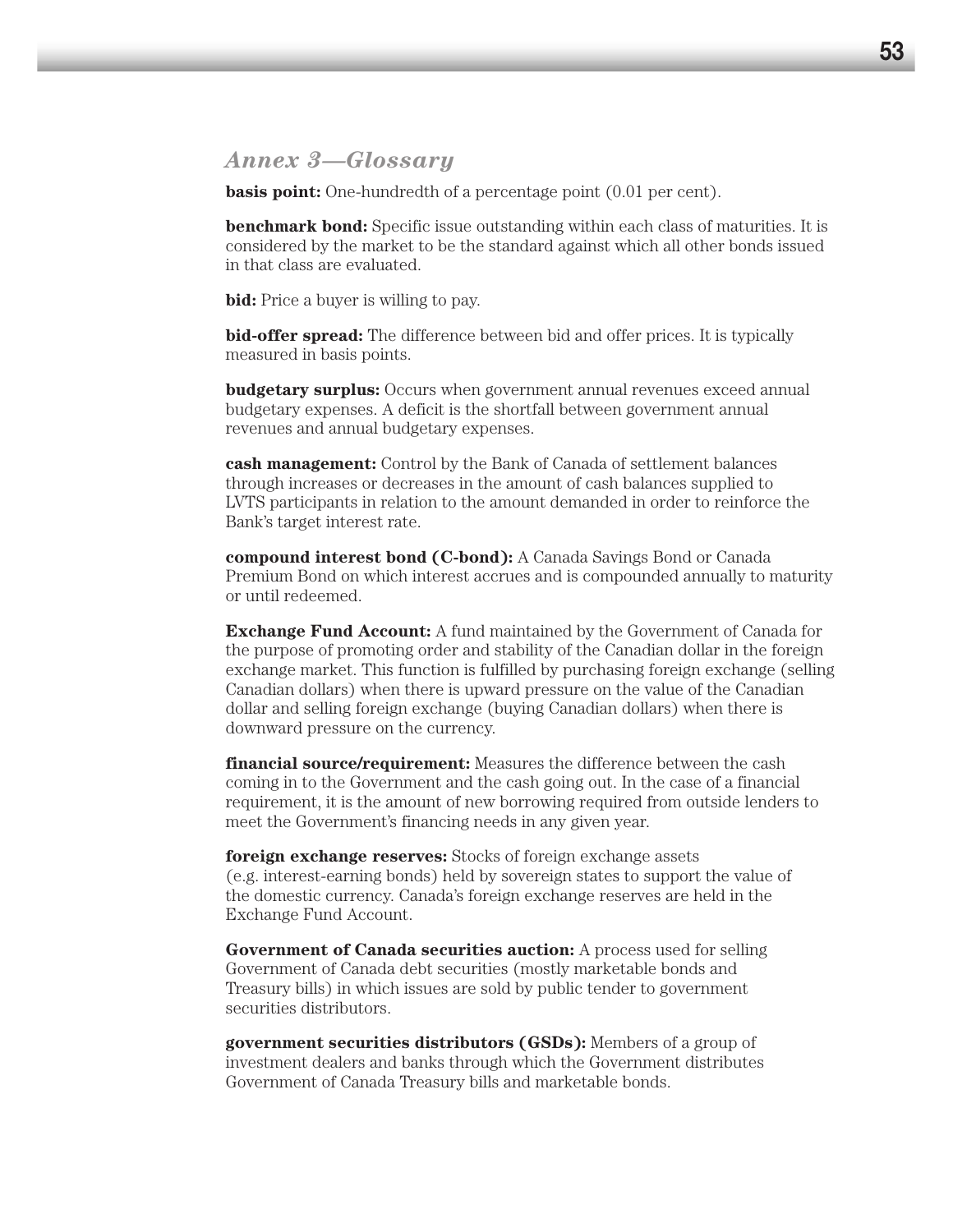**inflation:** A persistent rise over time in the average price of goods and services.

**interest-bearing debt:** Consists of unmatured debt, or market debt, and the Government's liabilities to internally held accounts such as federal employees' pension plans.

**Large Value Transfer System (LVTS):** An electronic system for the transfer of large-value or time-critical payments.

**marketable bond:** A Canadian government debt security that is non-cashable prior to maturity, but whose ownership may be transferred from one holder to another on the open market.

**marketable debt:** Market debt that is issued by the Government of Canada and sold via public tender or syndication. These issues can be traded between investors while outstanding.

**monetary policy:** A policy that seeks to improve the performance of the economy by regulating money supply and credit.

**money market:** The market in which short-term capital is raised, invested and traded using financial instruments such as Treasury bills, bankers' acceptances, commercial paper, and bonds maturing in one year or less.

**offer:** Price at which a seller is willing to sell.

**overnight rate; overnight financing rate; overnight money market rate; overnight lending rate:** The rate at which major participants in the money market borrow and lend one-day funds to each other.

**primary dealers (PDs):** Members of the core group of government securities distributors that maintain a certain threshold of activity in the market for Government of Canada securities. The primary dealer classification can be attained in either Treasury bills or marketable bonds, or both.

**primary market:** The market in which securities are initially sold or offered.

**regular interest bond (R-bond):** A Canada Savings Bond or Canada Premium Bond on which interest is paid annually by cheque or by direct deposit to maturity or until redeemed.

**repo; repurchase agreement:** A transaction in which a party sells a security and simultaneously agrees to repurchase it at a given price after a specified time.

**secondary market:** The market in which previously issued securities are traded, as distinguished from the new issue or primary market.

**turnover ratio:** Volume of securities traded as a percentage of securities outstanding.

**yield curve:** The levels of interest rates from short- to long-term maturities.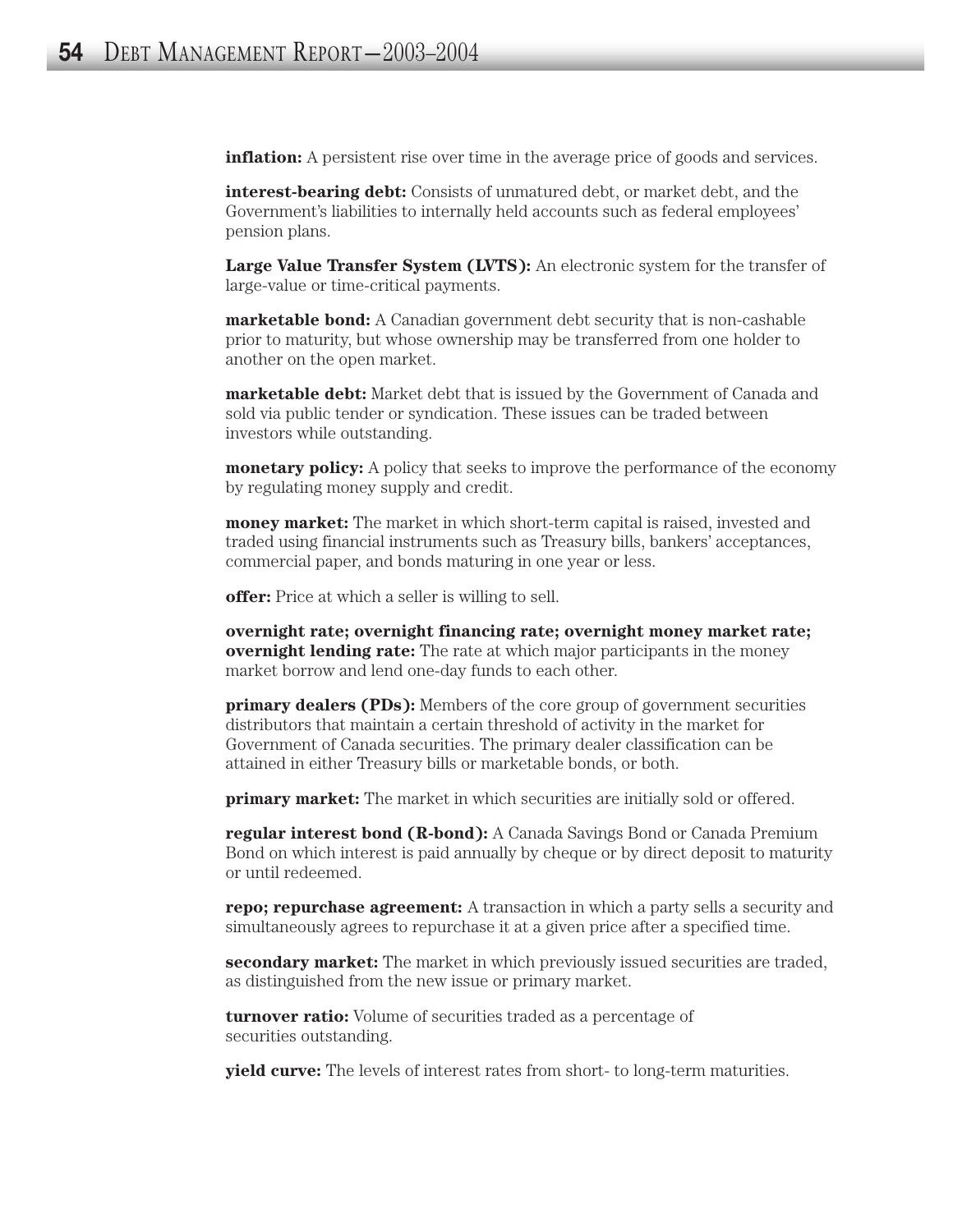# *Annex 4—Contact Information*

## **Department of Finance Canada**

Financial Sector Policy Branch Financial Markets Division 140 O'Connor St., 20th Floor, East Tower Ottawa, Canada K1A 0G5 Telephone: (613) 992-9031 Fax: (613) 943-2039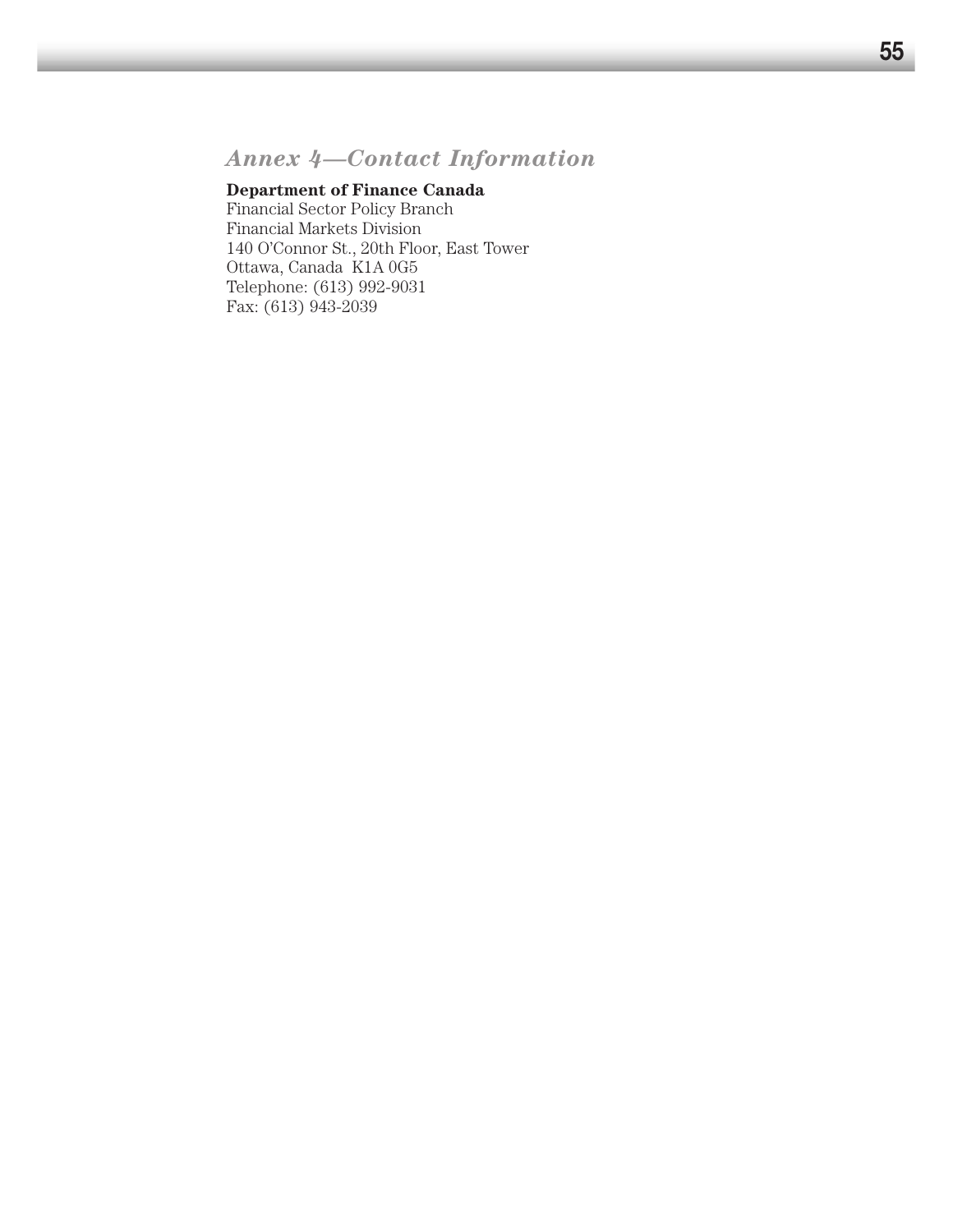# *Reference Tables*

|                         | <b>I</b> Gross Public Debt, Outstanding Market Debt and Debt Charges  | 59 |
|-------------------------|-----------------------------------------------------------------------|----|
| П.                      | Government of Canada Outstanding Market Debt                          | 60 |
| III                     | Average Weekly Domestic Market Trading in Government of Canada        | 61 |
| ${\bf IV}$              | Distribution of Domestic Holdings of Government of Canada Securities. | 62 |
| V                       | Non-Resident (Direct) Holdings of Government of Canada Debt           | 68 |
| VI                      |                                                                       | 69 |
| VII                     |                                                                       | 71 |
| VIII                    | Fiscal 2003–04 Canadian-Dollar Marketable Bond Program                | 72 |
| $\mathbf{I} \mathbf{X}$ |                                                                       |    |
| $\mathbf{X}$            | Outstanding Government of Canada Canadian-Dollar                      | 75 |
| XI                      | Government of Canada Swaps Outstanding as at March 31, 2004           | 77 |
| XII                     |                                                                       |    |
| XIII                    | Canada Savings Bonds and Canada Premium Bonds,                        |    |
|                         |                                                                       |    |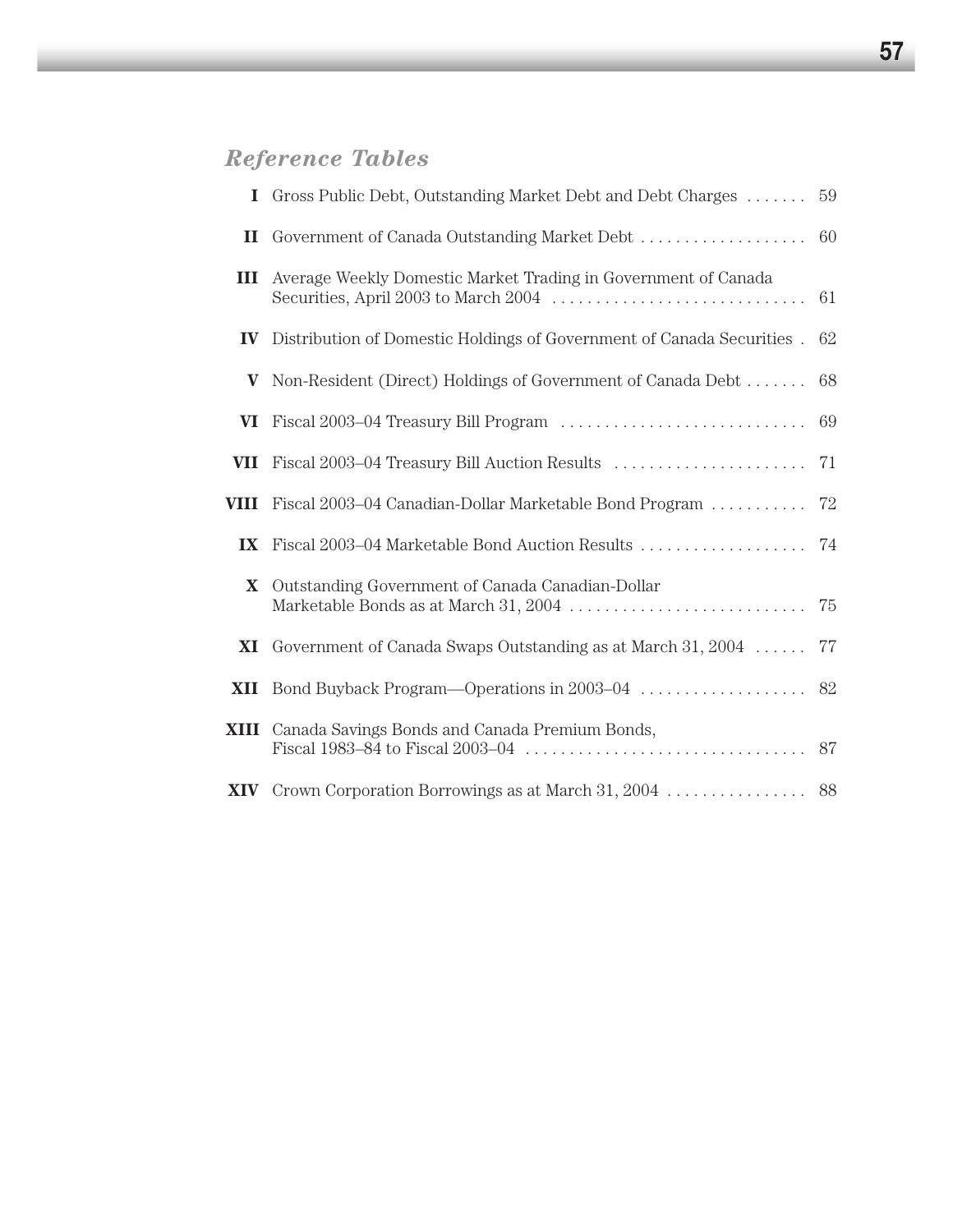|                                                    | しょうこく<br>١<br>et Debt and Debt Cl                              |
|----------------------------------------------------|----------------------------------------------------------------|
|                                                    | ر اسہ<br>1 No.10 0 10 11 11 11                                 |
| <b>Mance Table</b><br>$\frac{5}{2}$<br>erere.<br>ń | くさく<br>ノンソンー<br>L<br>C<br>.<br>נ<br>ړ<br>c<br>)<br>)<br>ؘ<br>ا |

|                                          |               | Gross public debt                      |                                               |                       |                          | Outstanding market debt |                       |                             |
|------------------------------------------|---------------|----------------------------------------|-----------------------------------------------|-----------------------|--------------------------|-------------------------|-----------------------|-----------------------------|
| Fiscal years                             | Outstanding   | Fixed-rate<br><b>Idion</b><br><u>o</u> | fixed-rate<br>Average<br>portion <sup>2</sup> | Total debt<br>charges | Outstanding <sup>3</sup> | Fixed-rate<br>portion   | Total debt<br>charges | Average<br>interest<br>rate |
|                                          | (\$ billions) | $\mathcal{S}$                          | (%)                                           | (\$ billions)         | (\$ billions)            | (%)                     | (\$ billions)         | (%)                         |
| 985-86                                   |               |                                        |                                               | 27.7                  | 202.3                    | 36.7                    | 20.7                  | 10.66                       |
| 1986-87<br>1987-88                       |               | 5 1 0<br>5 0 0 1 0<br>5 1 0            |                                               | 28.7                  | 229.7                    | 36.9                    | 21.5                  | 9.34                        |
|                                          |               |                                        |                                               | 31.2                  | 251.9                    | 38.2                    | 23.1                  | 9.61                        |
| 1988-89                                  |               | 49.6                                   |                                               | 35.5                  |                          | 37.2                    | 26.5                  | 10.82                       |
| 1989-90                                  |               | 49.9                                   |                                               | 41.2                  | 277.4<br>295.7           | 38.1                    | 31.4                  | 11.20                       |
| 1990-91                                  |               |                                        |                                               | 45.0                  | 325.0                    | 38.5                    | 34.3                  | 10.72                       |
|                                          |               | 50.7<br>50.7                           | $\circ$                                       | 43.9                  | 353.0                    | 38.9                    | 32.4                  | 8.86                        |
| 1991-92<br>1992-93                       |               |                                        | $\circ$                                       | 41.3                  | 383.9                    | 39.0                    |                       |                             |
| 1993-94<br>1994-95                       |               |                                        | O                                             |                       |                          | 42.7                    | 20<br>2021<br>2022    | 7.88<br>6.75                |
|                                          |               |                                        |                                               | 40.1<br>44.2          |                          | 44.4                    |                       |                             |
| 1995-96                                  |               |                                        |                                               | 49.4                  | 415.1<br>442.8<br>471.4  | 47.9                    |                       | 7.34<br>7.34                |
| 1996-97                                  |               | 5055657<br>2055677<br>205567           |                                               | 47.3                  | 478.8                    | 53.8                    | 33.0                  | 6.66                        |
|                                          |               |                                        | $\circ$                                       | 43.1                  | 469.2                    | 56.8                    | 31.0                  | 6.64                        |
| 00-6661<br>66-8661<br>66-8661            |               | 64.5                                   | 66.6                                          | 43.3                  | 463.0                    | 58.5                    | 30.8                  | 6.70                        |
|                                          |               | 66.5                                   | 66.6                                          | 43.4                  | 459.0                    | 59.1                    | 30.5                  | 6.15                        |
|                                          |               | 67.8                                   | 67.6                                          | 43.9                  | 449.0                    | 60.5                    | 30.7                  | 6.11                        |
|                                          |               | 67.4                                   | 67.6                                          | 39.7                  | 444.9                    | 60.1                    | 27.4                  | 5.56                        |
| 2000-01<br>2001-02<br>2002-03<br>2003-04 |               | 65.8                                   | 65.8                                          | 37.3                  | 442.4                    | 61.2                    | 25.2                  | 5.32                        |
|                                          |               | 63.8                                   | 64.4                                          | 35.7                  | 440.2                    | 58.7                    | 23.4                  | 4.91                        |

1 For interest-bearing debt as of March 31. Calculation methodology may vary slightly from year to year. The definition of interest-bearing debt has changed<br>slightly in 2002–03 to reflect the adoption of the full accrual b For interest-bearing debt as of March 31. Calculation methodology may vary slightly from year to year. The definition of interest-bearing debt has changed slightly in 2002–03 to reflect the adoption of the full accrual basis of accounting.

<sup>2</sup> Average over the year. Comparative figures for prior years are not available. Average over the year. Comparative figures for prior years are not available.

<sup>3</sup> Includes capital lease obligations. Includes capital lease obligations.

Sources: Public Accounts of Canada, Bank of Canada Review, Department of Finance estimates. Sources: *Public Accounts of Canada*, *Bank of Canada Review*, Department of Finance estimates.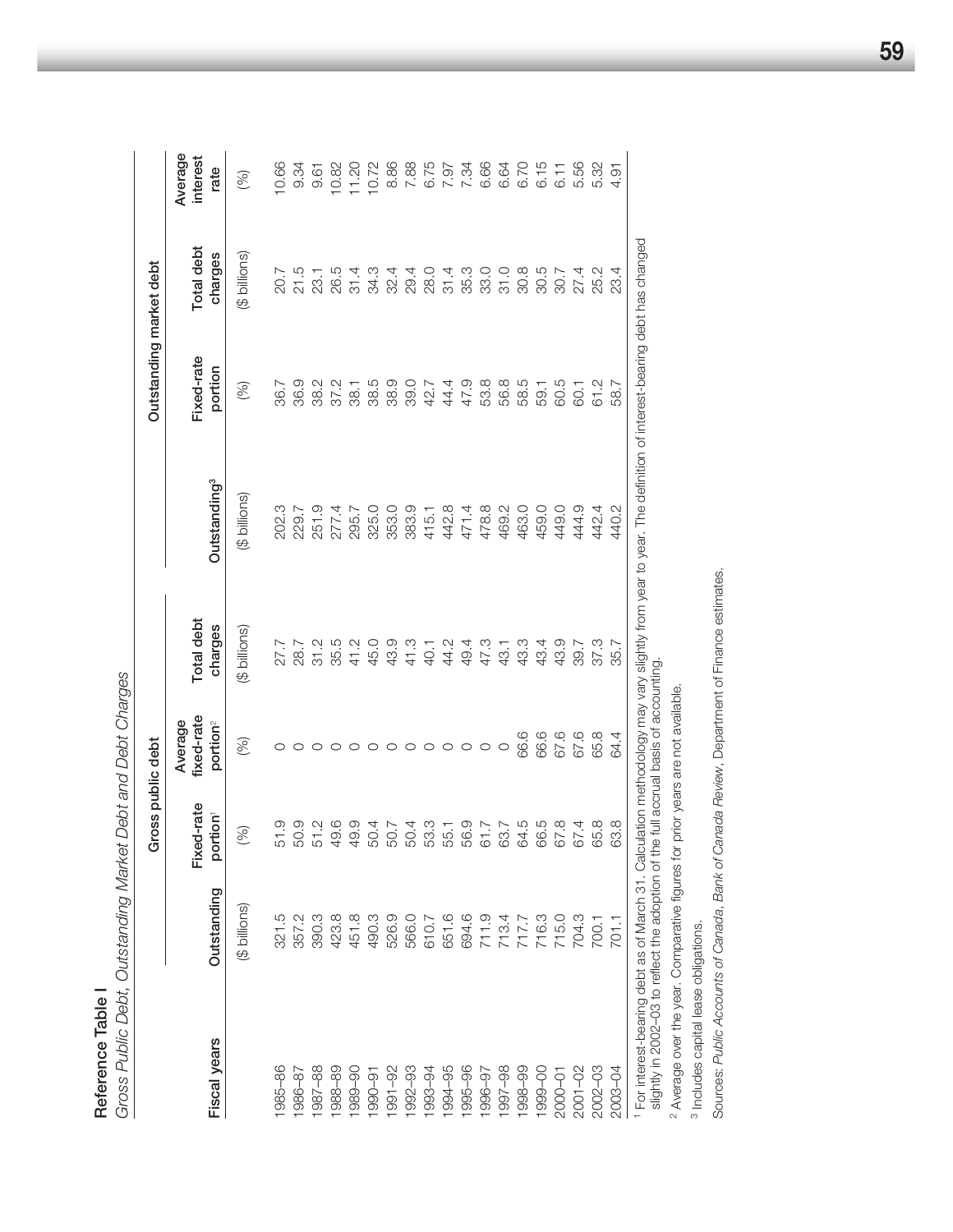|        | ٦                                                     |
|--------|-------------------------------------------------------|
|        | ataalina                                              |
| .<br>, | s<br>s<br>Ş<br>ĭ<br>.<br>J<br>Ï<br>١<br>דמו והאמי המד |
| ľ      |                                                       |

|                                      |                   | Payable in Canadian                                                                                                                                            | dollars                |                     |             |                                                                                                                   |                 | Payable in foreign currencies |                     |                 |        |                         |
|--------------------------------------|-------------------|----------------------------------------------------------------------------------------------------------------------------------------------------------------|------------------------|---------------------|-------------|-------------------------------------------------------------------------------------------------------------------|-----------------|-------------------------------|---------------------|-----------------|--------|-------------------------|
| Fiscal years                         | Treasury<br>bills | Marketable<br>bonds                                                                                                                                            | Retail<br>debt         | bonds<br><b>CPP</b> | Total       | Marketable<br>bonds                                                                                               | Canada<br>bills | Canada<br>notes <sup>1</sup>  | drawings<br>Standby | loans<br>Term   | Total  | market<br>Total<br>debt |
|                                      |                   |                                                                                                                                                                |                        |                     |             | (C\$ millions)                                                                                                    |                 |                               |                     |                 |        |                         |
| $87 - 78$                            | 11,295            | 21,645                                                                                                                                                         | 036<br>$\infty$        | $\frac{8}{4}$       | 51,060      | 181                                                                                                               |                 |                               | 850                 | O               | 1,031  | 51,664                  |
| 1978-79                              | 13,535            | 26,988                                                                                                                                                         | 443<br><u>଼ି</u><br>1  | 86                  | 60,062      | 3,319                                                                                                             | O               |                               | 2,782               | ,115            | 7,216  | 66,640                  |
| 1979-80                              | 16,325            | 33,387                                                                                                                                                         | 182<br>$\frac{1}{10}$  | $\frac{1}{2}$       | 68,007      | 3,312                                                                                                             | $\circ$         | $\circ$                       | 359                 | ,030            | 4,701  | 72,021                  |
| 1980-81                              | 21,770            | 40,976                                                                                                                                                         | 966<br>$\overline{5}$  | 86                  | 78,848      | 3,236                                                                                                             | $\circ$         | $\circ$                       | 355                 | 1,046           | 4,637  | 83,138                  |
| $1981 - 82$                          | 19,375            | 43,605                                                                                                                                                         | 108<br>25,             | 54                  | 88,242      | 3,867                                                                                                             | $\circ$         | $\circ$                       | O                   | 550             | 4,417  | 93,167                  |
| $1982 - 83$                          | 29,125            | 48,473                                                                                                                                                         | 753<br>32,             | 171                 | 10,522      | 4,872                                                                                                             | $\circ$         | $\circ$                       | $\circ$             | 362             | 5,234  | 116,562                 |
| 1983-84                              | 41,700            | 56,976                                                                                                                                                         | 403<br>38,             | 189                 | 137,268     | 4,306                                                                                                             | $\circ$         | $\circ$                       | 510                 | 398             | 5,214  | 142,901                 |
| 1984-85                              | 52,300            | 69,354                                                                                                                                                         | 167<br>42,             | 205                 | 164,026     | 4,972                                                                                                             | $\circ$         | $\circ$                       | 1,909               | 1,172           | 8,053  | 172,719                 |
| 1985-86                              | 61,950            | 81,163                                                                                                                                                         | 607<br>44,             | 445                 | 165<br>188, | 9,331                                                                                                             | $\circ$         | $\circ$                       | 2,233               | 2,247           | 13,811 | 201,229                 |
| 1986-87                              | 76,950            | 94,520                                                                                                                                                         | 854<br>43,             | 1,796               | 217,120     | 9,120                                                                                                             | ,045            | $\circ$                       |                     | 2,047           | 12,212 | 228,611                 |
| 987-88                               | 81,050            | 103,899                                                                                                                                                        | 558<br>52,             | 2,492               | 239,999     | 8,438                                                                                                             | ,045            | $\circ$                       |                     | 2,257           | 11,740 | 250,809                 |
| 88-88                                | 102,700           | 115,748                                                                                                                                                        | 47,048                 | 3,005               | 268,501     | 6,672                                                                                                             | 131             | $\circ$                       |                     | 934             | 8,737  | 276,301                 |
| 1989-90                              | 118,550           | 127,681                                                                                                                                                        | 207<br>40,             | 3,072               | 289,510     | 4,364                                                                                                             | 1,446           | $\circ$                       |                     | 0               | 5,810  | 294,562                 |
| 990-91                               | 139,150           | 143,601                                                                                                                                                        | 782<br>33,             | 3,492               | 320,025     | 3,555                                                                                                             | 1,008           |                               |                     | $\circ$         | 4,563  | 323,903                 |
| $991 - 92$                           | 152,300           | 158,059                                                                                                                                                        | 031<br>35,             | 3,501               | 348,891     | 3,535                                                                                                             |                 | $\circ$                       | O                   | $\circ$         | 3,535  | 351,885                 |
| 992-93                               | 162,050           | 178,436                                                                                                                                                        | 884<br>33,             | 3,505               | 377,875     | 2,926                                                                                                             | 2,552           | $\circ$                       | O                   | $\circ$         | 5,478  | 382,741                 |
| 993-94                               | 66,000            | 203,373                                                                                                                                                        | 866<br>30,             | 3,497               | 403,736     | 5,019                                                                                                             | 5,649           | O                             |                     | $\circ$         | 10,668 | 413,975                 |
| 994–95                               | 64,450            | 225,513                                                                                                                                                        | 756<br>30,             | 3,488               | 424,207     | 7,875                                                                                                             | 9,046           | $\circ$                       |                     | $\circ$         | 16,921 | 440,998                 |
| 995-96                               | 66,100            | 252,411                                                                                                                                                        | 801<br>30,             | 3,478               | 452,790     | 9,514                                                                                                             | 6,986           | 310                           | ⌒                   | O               | 16,810 | 469,547                 |
| 996-97                               | 135,400           | 282,059                                                                                                                                                        | $-51$<br>32,           | 3,468               | 453,838     | 2,460                                                                                                             | 8,436           | 2,121                         | O                   | $\circ$         | 23,017 | 476,852                 |
| 997-98                               | 112,300           | 293,987                                                                                                                                                        | 302<br>30,             | 3,456               | 440,045     | 14,590                                                                                                            | 9,356           | 3,176                         | O                   | $\circ$         | 27,122 | 467,291                 |
| 998-99                               | 96,950            | 294,914                                                                                                                                                        | $\frac{810}{2}$<br>28, | 4,063               | 424,737     | 19,655                                                                                                            | 0,171           | 6,182                         | O                   | $\circ$         | 36,008 | 460,427                 |
| 00-666                               | 99,850            | 293,250                                                                                                                                                        | 27,115                 | 3,427               | 423,642     | 21,464                                                                                                            | 6,008           | 5,168                         | $\circ$             | $\circ$         | 32,640 | 456,406                 |
| 2000-01                              | 88,700            | 293,879                                                                                                                                                        | 457<br>26,             | 3,404               | 412,440     | 20,509                                                                                                            | 7,228           | 5,695                         | $\circ$             | $\circ$         | 33,432 | 445,724                 |
| $2001 - 02$                          | 94,200            | 292,910                                                                                                                                                        | 229<br>24,             | 3,386               | 414,725     | 19,652                                                                                                            | 3,355           | 4,405                         | $\circ$             | $\circ$         | 27,412 | 442,137                 |
| 2002-03                              | 104,600           | 286,289                                                                                                                                                        | 878<br>22,             | 3,369               | 417,136     | 14,412                                                                                                            | 2,603           | 4,533                         | $\circ$             | $\circ$ $\circ$ | 21,548 | 436,684                 |
| 2003-04                              | 113,400           | 276,022                                                                                                                                                        | .521                   | 3,351               | 414,294     | 20,523                                                                                                            | 3,364           | 1,085                         | C                   |                 | 24,972 | 439,266                 |
|                                      |                   | Note: Subcategorization of Government of Canada debt is in accordance with Bank of Canada reports, which may vary slightly from Public Accounts categories due |                        |                     |             |                                                                                                                   |                 |                               |                     |                 |        |                         |
| and Department of Finance's numbers. |                   | to differences in classification methods. The total                                                                                                            |                        |                     |             | outstanding market debt may not equal the sum of the parts due to slight differences between the Bank of Canada's |                 |                               |                     |                 |        |                         |
|                                      |                   |                                                                                                                                                                |                        |                     |             |                                                                                                                   |                 |                               |                     |                 |        |                         |

Sources: Bank of Canada Review, Department of Finance. Sources: *Bank of Canada Review,* Department of Finance.

<sup>1</sup> Includes EMTNs. <sup>1</sup> Includes EMTNs.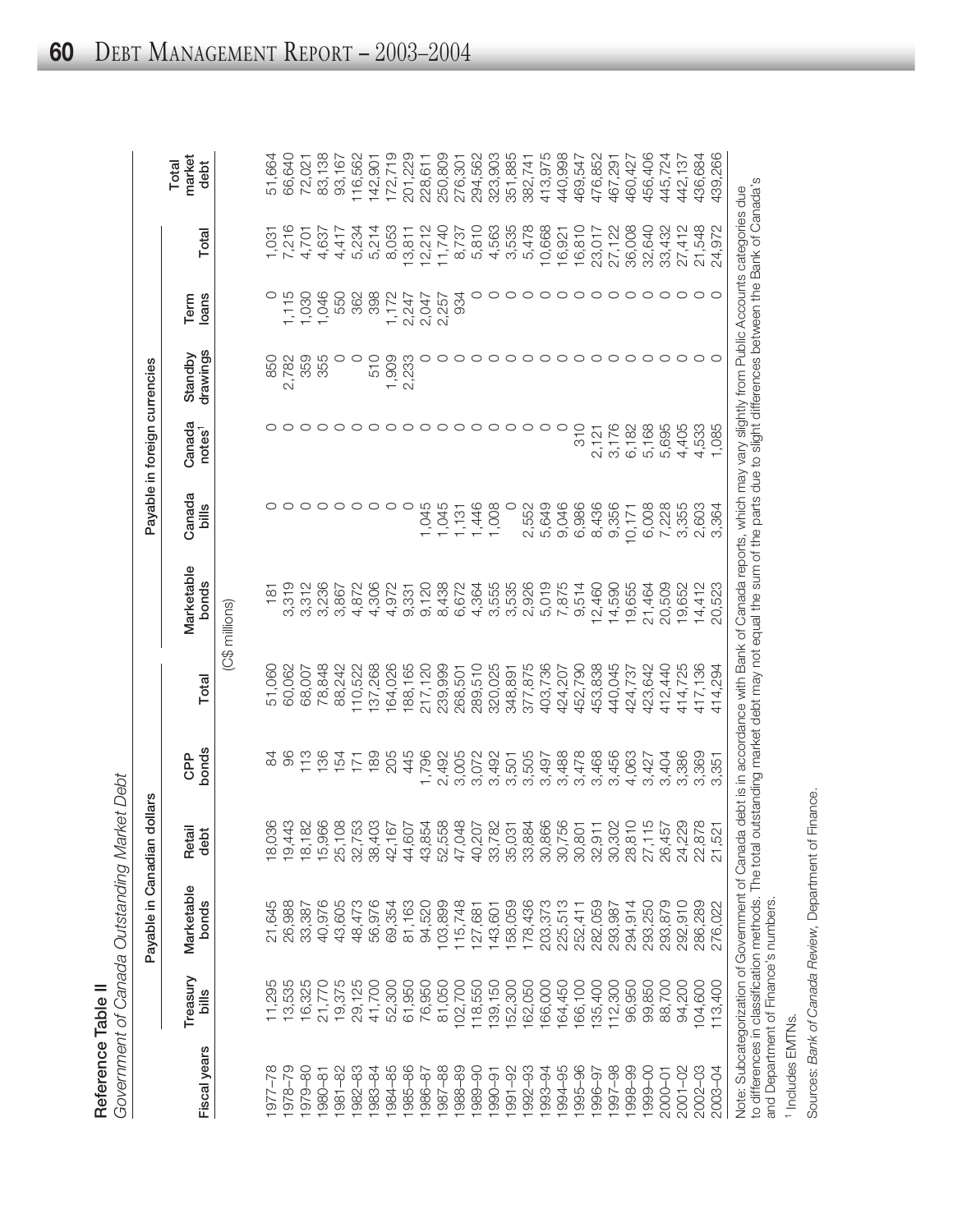**Reference Table III**<br>Average Weekly Domestic Market Trading in Government of Canada Securities, April 2003 to March 2004 *Average Weekly Domestic Market Trading in Government of Canada Securities, April 2003 to March 2004*

|                |                                                           |                      |                  | Marketable bonds |                         |                              |         |
|----------------|-----------------------------------------------------------|----------------------|------------------|------------------|-------------------------|------------------------------|---------|
|                | Treasury bills                                            | and under<br>3 years | 3 to 10<br>years | 10 years<br>Over | bonds<br>return<br>Real | marketable<br>bonds<br>Total | Total   |
|                |                                                           |                      |                  | (\$ millions)    |                         |                              |         |
| April 2003     | 22,555                                                    | 35,109               | 36,682           | 6,871            | 377                     | 79,039                       | 101,594 |
| May 2003       | 20,535                                                    | 37,425               | 41,998           | 10,732           | 303                     | 90,458                       | 110,993 |
| June 2003      | 22,976                                                    | 39,559               | 54,823           | 9,430            | 468                     | 104,280                      | 127,256 |
| July 2003      | 24,091                                                    | 34,857               | 53,167           | 7,920            | 332                     | 96,276                       | 120,367 |
| August 2003    | 22,738                                                    | 29,844               | 41,307           | 6,514            | 228                     | 77,893                       | 100,631 |
| September 2003 | 24,686                                                    | 39,767               | 39,831           | 6,231            | 267                     | 86,096                       | 110,782 |
| October 2003   | 23,631                                                    | 35,954               | 39,675           | 7,645            | 299                     | 83,573                       | 107,204 |
| November 2003  | 23,744                                                    | 32,658               | 37,109           | 7,562            | 212                     | 77,541                       | 101,285 |
| December 2003  | 27,154                                                    | 26,908               | 33,554           | 6,040            | 453                     | 66,955                       | 94,109  |
| January 2004   | 25,009                                                    | 38,429               | 42,207           | 10,718           | 477                     | 91,831                       | 116,840 |
| February 2004  | 26,511                                                    | 38,920               | 42,681           | 8,033            | 392                     | 90,026                       | 116,537 |
| March 2004     | 27,671                                                    | 36,903               | 45,891           | 8,777            | 343                     | 91,914                       | 119,585 |
|                | Source: Bank of Canada, Banking and Financial Statistics. |                      |                  |                  |                         |                              |         |

**61**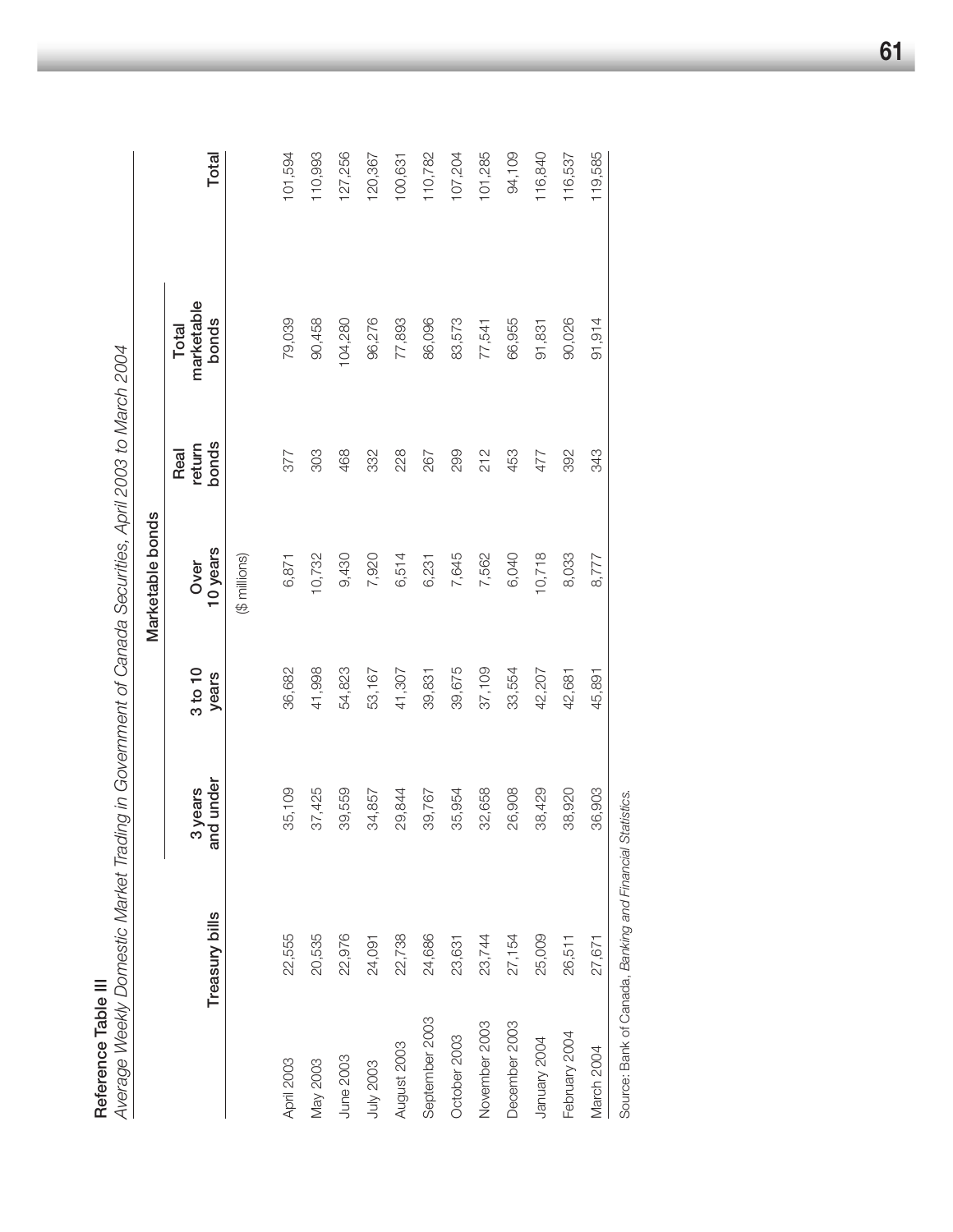| í |
|---|
|   |
| c |
|   |
|   |
|   |
|   |
|   |
|   |
|   |

 $\propto$ *Distrib utio n of D o m estic H oldin gs of G overn m e nt of C a n a da S e c urities*  $\overline{\mathcal{L}}$ ਹ

|                    | PART A —Treasury Bills, Canada Bills,       |                                  |                   |                    |                              | Bonds, <sup>1</sup> Canada Savings Bonds and Canada Premium Bonds |                                                               |                                           |         |                    |
|--------------------|---------------------------------------------|----------------------------------|-------------------|--------------------|------------------------------|-------------------------------------------------------------------|---------------------------------------------------------------|-------------------------------------------|---------|--------------------|
| Year<br><b>Due</b> | unincorporated<br>Persons and<br>businesses | Non-financial<br>corporations    | Canada<br>Bank of | Chartered<br>banks | banks <sup>2</sup><br>Quasi- | Life insurance<br>and pension<br>companies<br>funds               | institutions <sup>3</sup><br>and other<br>financial<br>Public | government <sup>4</sup><br>levels of<br>₹ | Foreign | Total <sup>5</sup> |
|                    |                                             |                                  |                   |                    |                              | (\$ millions)                                                     |                                                               |                                           |         |                    |
| 976                | 17,932                                      | 395                              | 8,242             | 8,666              | 716                          | 1,436                                                             | 2,273                                                         | 730                                       | 1,652   | 42,042             |
| 977                | 20,277                                      | 321                              | 10,268            | 9,601              | 1,048                        | 2,271                                                             | 3,114                                                         | 1,014                                     | 2,185   | 50,099             |
| 1978               | 22,723                                      | 403                              | 12,001            | 9,896              | 1,537                        | 3,738                                                             | 4,017                                                         | 1,721                                     | 4,770   | 60,806             |
| 1979               | 23,144                                      | 374                              | 13,656            | 10,156             | 1,684                        | 6,716                                                             | 4,103                                                         | 2,878                                     | 5,956   | 68,667             |
| 080                | 24,253                                      | 555                              | 15,858            | 10,002             | 2,771                        | 9,274                                                             | 5,561                                                         | 4,248                                     | 7,630   | 80,152             |
| 987                | 33,425                                      | 520                              | 17,100            | 10,003             | 2,452                        | 10,569                                                            | 5,342                                                         | 4,194                                     | 9,102   | 92,707             |
| 982                | 42,320                                      |                                  | 15,428            | 11,233             | 3,288                        | 13,151                                                            | 9,177                                                         | 4,654                                     | 10,737  | 112,255            |
| 1983               | 50,306                                      |                                  | 16,859            | 5,107              | 5,551                        | 17,816                                                            | 9,984                                                         | 5,321                                     | 12,091  | 138,537            |
| 1984               | 60,748                                      | 2,267<br>5,502<br>6,783<br>7,387 | 17,184            | 15,164             | 4,887                        | 24,039                                                            | 11,978                                                        | 7,166                                     | 16,205  | 164,154            |
| 1985               | 74,331                                      |                                  | 15,668            | 15,198             | 5,706                        | 31,068                                                            | 15,086                                                        | 10,106                                    | 21,608  | 196,158            |
| 1986               | 71,073                                      | 6,259                            | 18,374            | 17,779             | 7,277                        | 34,887                                                            | 18,414                                                        | 11,293                                    | 33,060  | 218,416            |
| 1987               | 83,732                                      | 8,591                            | 20,201            | 16,012             | 6,400                        | 38,870                                                            | 19,547                                                        | 13,918                                    | 36,462  | 243,733            |
| 1988               | 86,591                                      | 8,634                            | 20,606            | 21,115             | 7,492                        | 42,460                                                            | 19,028                                                        | 17,186                                    | 51,134  | 274,246            |
| 1989               | 81,566                                      | 11,402                           | 21,133            | 20,804             | 9,854                        | 48,037                                                            | 23,950                                                        | 17,840                                    | 61,707  | 296,293            |
| 0661               |                                             | 11,797                           | 20,325            | 24,224             | 10,460                       | 52,984                                                            | 26,051                                                        | 19,574                                    | 72,586  | 318,080            |
| 1991               | 80,079<br>72,945<br>70,930                  | 11,580<br>13,696                 | 22,370            | 35,792             | 12,091                       | 57,846                                                            | 33,054                                                        | 21,015                                    | 82,553  | 349,246            |
| 1992               |                                             |                                  | 22,607            | 44,555             | 12,428                       | 62,042                                                            | 39,396                                                        | 20,222                                    | 88,878  | 374,754            |
| 1993               | 61,221                                      | 10,359                           | 23,498            | 60,242             | 11,229                       | 69,917                                                            | 45,321                                                        | 18,397                                    | 108,847 | 409,031            |
| 1994               | 52,842                                      | 12,039                           | 24,902            | 70,063             | 9,992                        | 78,545                                                            | 52,847                                                        | 24,967                                    | 110,080 | 436,277            |
| 1995               | 48,867                                      | 12,048                           | 23,590            | 76,560             | 10,947                       | 87,467                                                            | 59,044                                                        | 26,324                                    | 116,543 | 461,390            |
| 1996               | 46,187                                      | 10,013                           | 25,556            | 74,789             | 10,952                       | 90,174                                                            | 71,514                                                        | 24,828                                    | 118,474 | 472,487            |
| 1997               | 39,924                                      | 10,470                           | 27,198            | 67,715             | 7,054                        | 94,991                                                            | 79,445                                                        | 25,509                                    | 112,865 | 465,171            |
| 1998               | 33,537                                      | 8,525                            | 27,911            | 66,375             | 6,659                        | 99,687                                                            | 79,895                                                        | 28,174                                    | 106,763 | 457,526            |
| 1999               | 37,118                                      | 9,290                            | 29,075            | 54,080             | 7,944                        | 108,656                                                           | 81,257                                                        | 28,394                                    | 102,263 | 458,07             |
| 2000               | 33,259                                      | 9,062                            | 31,726            | 58,269             | 2,842                        | 08,752                                                            | 73,911                                                        | 30,280                                    | 91,477  | 439,578            |
| 2001               | 33,979                                      | 7,643                            | 37,204            | 65,396             | 3,561                        | 99,744                                                            | 76,482                                                        | 34,341                                    | 80,974  | 439,324            |
| 2002               | 22,860                                      | 8,417                            | 38,859            | 66,057             | 3,307                        | 97,463                                                            | 81,521                                                        | 33,436                                    | 88,237  | 440,157            |
| 2003               | 21,455                                      | 7,827                            | 40,398            | 67,434             | 3,605                        | 101,096                                                           | 85,176                                                        | 38,184                                    | 68,065  | 433,240            |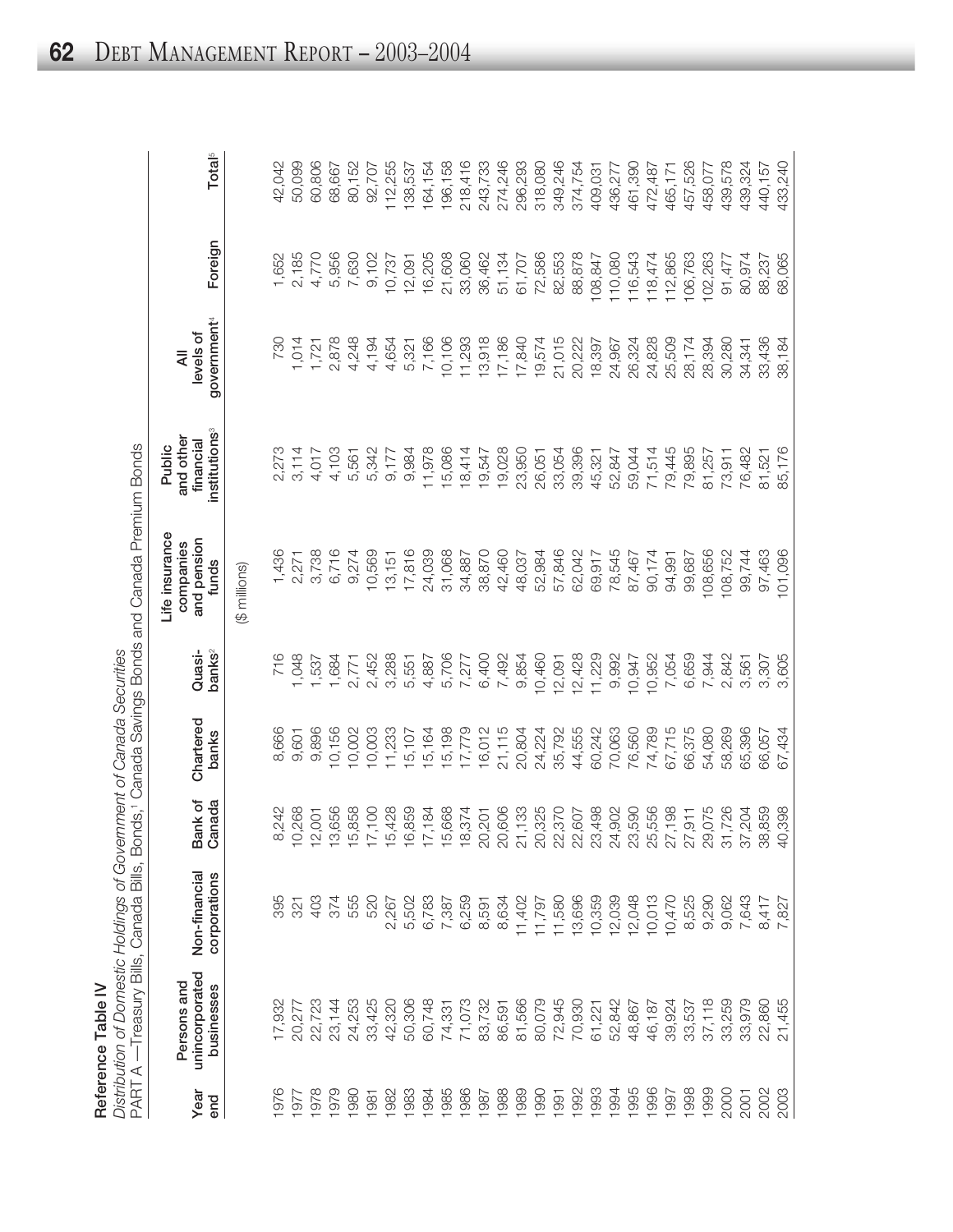Reference Table IV *(cont'd)*

Ĺ  $\overline{\phantom{a}}$ ÷. **Reference Table IV** (cont'd)<br>Distribution of Domestic Holdings of Government of Canada Securities<br>Distribution of Domestic Holdings of Government of Canada Securities *Distribution of Domestic Holdings of Government of Canada Securities*

|              | PART B — Treasury Bills, Canada Bills,  |                                                                                                                                                                                                                                                                                                                                                                                                                                                                                         |                  |              |                                                                                                              | Bonds,1 and Canada Savings Bonds and Canada Premium Bonds |                                  |                         |          |                    |
|--------------|-----------------------------------------|-----------------------------------------------------------------------------------------------------------------------------------------------------------------------------------------------------------------------------------------------------------------------------------------------------------------------------------------------------------------------------------------------------------------------------------------------------------------------------------------|------------------|--------------|--------------------------------------------------------------------------------------------------------------|-----------------------------------------------------------|----------------------------------|-------------------------|----------|--------------------|
| Year         | unincorporated<br>Persons and           | Non-financial                                                                                                                                                                                                                                                                                                                                                                                                                                                                           | Bank of          | Chartered    | Quasi-                                                                                                       | Life insurance<br>and pension<br>companies                | and other<br>financial<br>Public | levels of<br>$\bar{z}$  |          |                    |
| end          | businesses                              | corporations                                                                                                                                                                                                                                                                                                                                                                                                                                                                            | Canada           | banks        | banks <sup>2</sup>                                                                                           | funds                                                     | institutions <sup>3</sup>        | government <sup>4</sup> | Foreign  | Total <sup>5</sup> |
|              |                                         |                                                                                                                                                                                                                                                                                                                                                                                                                                                                                         |                  |              |                                                                                                              | (%)                                                       |                                  |                         |          |                    |
| ِ٥<br>50     | 65<br>$\frac{1}{4}$                     | $\overline{9}$<br>ö                                                                                                                                                                                                                                                                                                                                                                                                                                                                     | 9.60             | 20.61        | 1.70                                                                                                         | 3.42                                                      | 5.41                             | 1.74                    | 93<br>က် | 00.00              |
| 1977         | 47<br>$\overline{Q}$                    | 0.64                                                                                                                                                                                                                                                                                                                                                                                                                                                                                    | 20.50            | 19.16        | 2.09                                                                                                         | 4.53                                                      | 6.22                             | 2.02                    | 4.36     | 100.00             |
| 1978         | 37.37                                   | 0.66                                                                                                                                                                                                                                                                                                                                                                                                                                                                                    | 19.74            | 16.27        | 2.53                                                                                                         | 6.15                                                      | 6.61                             | 2.83                    | 7.84     | 100.00             |
| 1979         | 33.70                                   | 0.54                                                                                                                                                                                                                                                                                                                                                                                                                                                                                    | 19.89            | 14.79        | 2.45                                                                                                         | 9.78                                                      | 5.98                             | 4.19                    | 8.67     | 100.00             |
| 1980         | 30.26                                   | 0.69                                                                                                                                                                                                                                                                                                                                                                                                                                                                                    | 19.78            | 12.48        | 3.46                                                                                                         | 11.57                                                     | 6.94                             | 5.30                    | 9.52     | 100.00             |
| 1981         | 36.05                                   | 0.56                                                                                                                                                                                                                                                                                                                                                                                                                                                                                    | 18.45            | 10.79        | 2.64                                                                                                         | 11.40                                                     | 5.76                             | 4.52                    | 9.82     | 100.00             |
| 1982         | 37.70                                   |                                                                                                                                                                                                                                                                                                                                                                                                                                                                                         | 13.74            | 10.01        | 2.93                                                                                                         | 11.72                                                     | 8.18                             | 4.15                    | 9.56     | 100.00             |
| 1983         |                                         |                                                                                                                                                                                                                                                                                                                                                                                                                                                                                         | 12.17            | 10.90        | 4.01                                                                                                         | 12.86                                                     | 7.21                             | 3.84                    | 8.73     | 100.00             |
| 1984         | 36.31<br>37.01<br>$\overline{\text{O}}$ |                                                                                                                                                                                                                                                                                                                                                                                                                                                                                         | 10.47            | 9.24<br>7.75 |                                                                                                              | 14.64                                                     | 7.30                             | 4.37                    | 9.87     | 100.00             |
| 1985         | .89<br>57                               |                                                                                                                                                                                                                                                                                                                                                                                                                                                                                         | 7.99             |              |                                                                                                              | 15.84                                                     | 7.69                             | 5.15                    | 11.02    | 100.00             |
| 1986         | 32.54<br>34.35                          |                                                                                                                                                                                                                                                                                                                                                                                                                                                                                         | 8.41             | 8.14         |                                                                                                              | 15.97                                                     | 8.43                             | $5.77$<br>5.71          | 15.14    | 100.00             |
| 1987         |                                         |                                                                                                                                                                                                                                                                                                                                                                                                                                                                                         | 8.29             | 6.57         |                                                                                                              | 15.95                                                     | 8.02                             |                         | 14.96    | 100.00             |
| 1988         | -57<br>$\overline{5}$                   |                                                                                                                                                                                                                                                                                                                                                                                                                                                                                         | $7.51$<br>$7.13$ | 7.70         |                                                                                                              | 15.48                                                     | 6.94                             | 6.27                    | 18.65    | 100.00             |
| 1989         | .53<br>$\overline{27}$                  |                                                                                                                                                                                                                                                                                                                                                                                                                                                                                         |                  | 7.02         |                                                                                                              | 16.21                                                     | 8.08                             | 6.02                    | 20.83    | 100.00             |
| 1990         | 25.18                                   |                                                                                                                                                                                                                                                                                                                                                                                                                                                                                         | 6.39             | 7.62         |                                                                                                              | 16.66                                                     | 8.19                             | 6.15                    | 22.82    | 100.00             |
| 1991         | 20.89                                   |                                                                                                                                                                                                                                                                                                                                                                                                                                                                                         | 6.41             | 10.25        |                                                                                                              | 16.56                                                     | 9.46                             | 6.02<br>5.40            | 23.64    | 100.00             |
| 1992         |                                         |                                                                                                                                                                                                                                                                                                                                                                                                                                                                                         | 6.03             | 11.89        |                                                                                                              | 16.56                                                     | 10.51                            |                         | 23.72    | 100.00             |
| 1993         | $18.93$<br>$14.97$<br>$12.11$           | $\begin{array}{l} \mathcal{Q} \cup \mathcal{Q} \cup \mathcal{Q} \cup \mathcal{Q} \cup \mathcal{Q} \cup \mathcal{Q} \cup \mathcal{Q} \cup \mathcal{Q} \cup \mathcal{Q} \cup \mathcal{Q} \cup \mathcal{Q} \cup \mathcal{Q} \cup \mathcal{Q} \cup \mathcal{Q} \cup \mathcal{Q} \cup \mathcal{Q} \cup \mathcal{Q} \cup \mathcal{Q} \cup \mathcal{Q} \cup \mathcal{Q} \cup \mathcal{Q} \cup \mathcal{Q} \cup \mathcal{Q} \cup \mathcal{Q} \cup \mathcal{Q} \cup \mathcal{Q} \cup \mathcal{Q$ | 5.74             | 14.73        | 8 — E E E E E E E E E E E E E E E E<br>D. D. E E E E E E E E E E E E E E E<br>R. E E E E E E E E E E E E E E | 17.09                                                     | 11.08                            | 4.50                    | 26.61    | 100.00             |
| 1994         |                                         |                                                                                                                                                                                                                                                                                                                                                                                                                                                                                         | 5.71             | 16.06        |                                                                                                              | 18.00                                                     | 12.11                            | 5.72                    | 25.23    | 100.00             |
| 1995         | 0.59                                    |                                                                                                                                                                                                                                                                                                                                                                                                                                                                                         | 5.11             | 16.59        |                                                                                                              | 18.96                                                     | 12.80                            | 5.71                    | 25.26    | 100.00             |
| 1996         | 9.78                                    |                                                                                                                                                                                                                                                                                                                                                                                                                                                                                         | 5.41             | 15.83        |                                                                                                              | 19.08                                                     | 15.14                            | 5.25                    | 25.07    | 100.00             |
| 1997         | 8.58<br>7.33                            |                                                                                                                                                                                                                                                                                                                                                                                                                                                                                         | 5.85             | 14.56        | 59.<br>$\overline{ }$                                                                                        | 20.42                                                     | 17.08                            | 5.48                    | 24.26    | 100.00             |
| 1998         |                                         |                                                                                                                                                                                                                                                                                                                                                                                                                                                                                         | 6.10             | 14.51        | 46                                                                                                           | 21.79                                                     | 17.46                            | 6.16                    | 23.33    | 100.00             |
| 1999         |                                         |                                                                                                                                                                                                                                                                                                                                                                                                                                                                                         | 6.35             | 11.81        | 1.73                                                                                                         | 23.72                                                     | 17.74                            | 6.20                    | 22.32    | 100.00             |
| 2000         | 8.157<br>7.57<br>7.73                   | 2.08<br>2.06<br>1.74                                                                                                                                                                                                                                                                                                                                                                                                                                                                    | 7.22             | 13.26        | 0.65                                                                                                         | 24.74                                                     | 16.81                            | 6.89                    | 20.81    | 100.00             |
| 2001         |                                         |                                                                                                                                                                                                                                                                                                                                                                                                                                                                                         | 8.47             | 14.89        | $\overline{\infty}$<br>$\circ$                                                                               | 22.70                                                     | 17.41                            | 7.82                    | 18.43    | 100.00             |
| 2002<br>2003 | $\circ$ $\circ$<br>$\frac{1}{5}$        | $\frac{1}{2}$ 80                                                                                                                                                                                                                                                                                                                                                                                                                                                                        | 8.83<br>9.31     | 5.01         | $\overline{O}$ .7                                                                                            | 22.14                                                     | 18.52                            | 7.60                    | 20.05    | 100.00             |
|              |                                         |                                                                                                                                                                                                                                                                                                                                                                                                                                                                                         |                  | 5.54         | 83<br>$\circ$                                                                                                | 23.30                                                     | 19.63                            | 80<br>$\infty$          | 15.69    | 100.00             |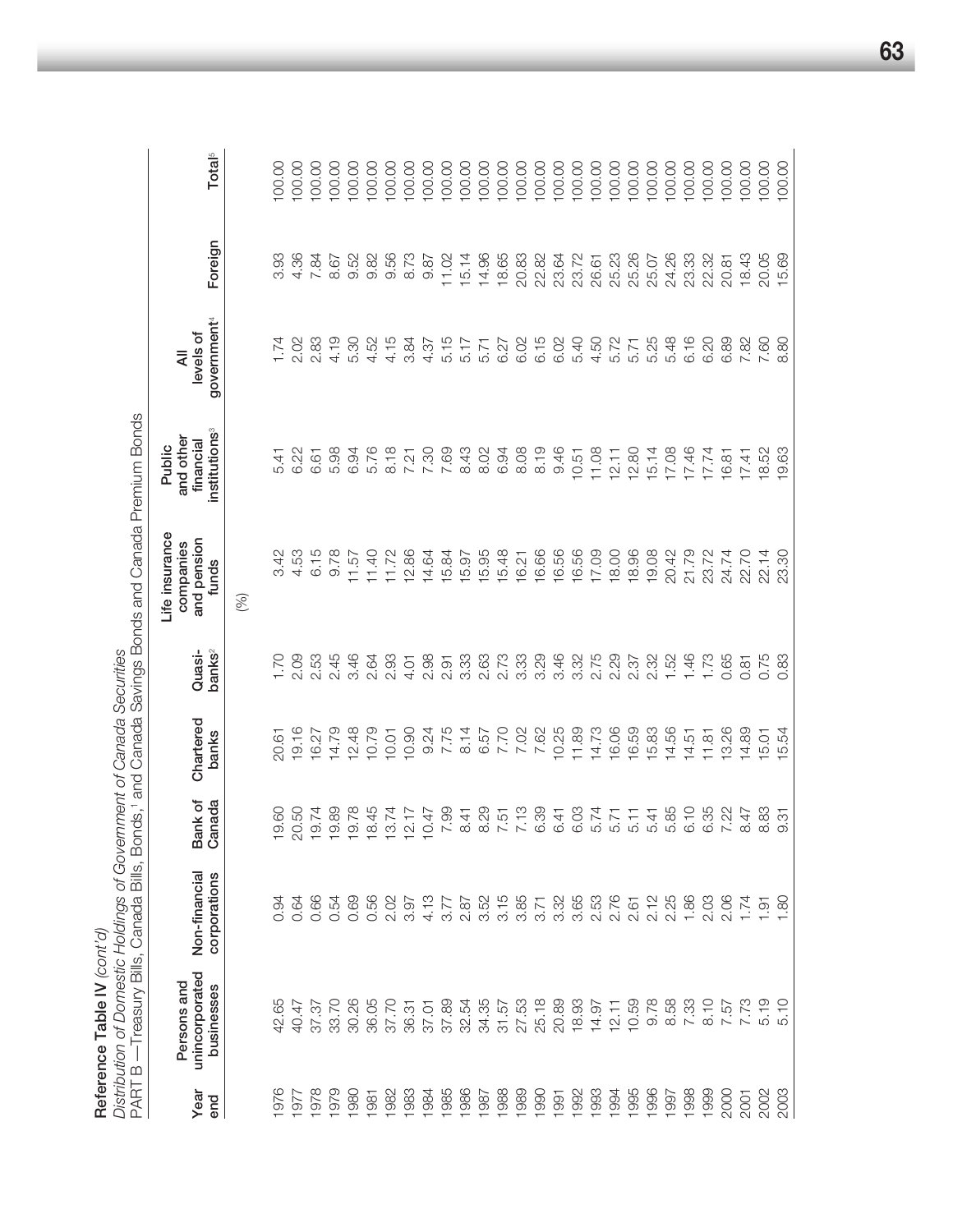| Reference Table IV (cont'd)                                          |
|----------------------------------------------------------------------|
| Distribution of Domestic Holdings of Government of Canada Securities |
| PART C — Treasury Bills and Canada Bills                             |

|              | PART C — I reasury Bills and Canada Bills   |                                   |                   |                    |                              |                                                     |                                                               |                                           |                    |
|--------------|---------------------------------------------|-----------------------------------|-------------------|--------------------|------------------------------|-----------------------------------------------------|---------------------------------------------------------------|-------------------------------------------|--------------------|
| Year end     | unincorporated<br>Persons and<br>businesses | nancial<br>corporations<br>Non-fi | Canada<br>Bank of | Chartered<br>banks | banks <sup>2</sup><br>Quasi- | Life insurance<br>and pension<br>companies<br>funds | institutions <sup>3</sup><br>and other<br>financial<br>Public | government <sup>4</sup><br>levels of<br>₹ | Total <sup>5</sup> |
|              |                                             |                                   |                   |                    | (\$ millions)                |                                                     |                                                               |                                           |                    |
| 1976         |                                             | 125                               | 1,964             | 4,219              | 52                           |                                                     | 515                                                           | 193                                       | 7,283              |
| 1977         | $171$<br>394                                | 136                               | 2,461             | 4,949              | 143                          | 88                                                  | 1,020                                                         | 311                                       | 9,512              |
| 1978         | 576                                         | 198                               | 3,567             | 5,517              | 193                          | 261                                                 | 1,554                                                         | 519                                       | 12,385             |
| 1979         | 785                                         | 165                               | 4,345             | 6,690              | 65                           | 245                                                 | 1,550                                                         | 843                                       | 14,688             |
| 1980         | 1,493                                       | 288                               | 5,317             | 7,500              | 619                          | 460                                                 | 2,431                                                         | 1,512                                     | 19,620             |
| 1981         | 1,019                                       | 369                               | 5,431             | 8,597              | 343                          | 560                                                 | 2,187                                                         | 1,082                                     | 19,588             |
| 1982         | 1,237                                       |                                   | 2,483             | 10,034             | 1,357                        | 1,244                                               | 5,008                                                         | 1,199                                     | 24,492             |
| 1983         | 3,766                                       |                                   | 2,595             | 12,879             | 3,180                        | 2,587                                               | 5,376                                                         | 1,286                                     | 36,815             |
| 1984         | 7,454                                       |                                   | 3,515             | 12,997             | 2,792                        | 3,876                                               | 6,544                                                         | 2,498                                     | 45,951             |
| 1985         | 13,340                                      |                                   | 3,985             | 12,629             | 3,651                        | 3,924                                               | 8,129                                                         | 4,136                                     | 56,311             |
| 1986         |                                             |                                   | 7,967             | 15,161             | 4,709                        | 3,592                                               | 10,164                                                        | 3,416                                     | 66,042             |
| 1987         | 16,158<br>17,733                            |                                   | 9,682             | 11,498             | 3,725                        | 4,806                                               | 9,589                                                         | 5,002                                     | 69,267             |
| 1988         | 20,213                                      |                                   | 9,945             | 15,224             | 5,614                        | 7,648                                               | 9,133                                                         | 7,726                                     | 82,917             |
| 1989         | 29,156                                      |                                   | 11,124            | 17,410             | 8,116                        | 9,664                                               | 12,908                                                        | 9,251                                     | 107,297            |
| 1990         | 36,461                                      |                                   | 10,574            | 17,841             | 8,976                        | 11,737                                              | 13,298                                                        | 9,388                                     | 119,031            |
| 1991         | 30,423<br>32,901<br>27,459                  |                                   | 13,093            | 24,382             | 9,089                        | 12,386                                              | 17,636                                                        | 10,417                                    | 127,863            |
| 1992         |                                             |                                   | 14,634            | 27,989             | 9,646                        | 13,639                                              | 19,907                                                        | 8,726                                     | 138,696            |
| 1993         |                                             |                                   | 6,876             | 29,901             | 9,222                        | 17,085                                              | 22,336                                                        | 7,151                                     | 139,687            |
| 1994         | 17,562                                      |                                   | 8,973             | 30,415             | 6,879                        | 14,376                                              | 22,021                                                        | 10,631                                    | 129,356            |
| 1995         | 16,296                                      |                                   | 18,298            | 30,865             | 7,760                        | 15,315                                              | 25,183                                                        | 10,603                                    | 133,524            |
| 1996         | 10,474                                      |                                   | 17,593            | 23,470             | 5,493                        | 13,520                                              | 32,752                                                        | 6,264                                     | 117,851            |
| 1997         | 5,966                                       |                                   | 14,233            | 19,448             | 3,133                        | 8,944                                               | 32,653                                                        | 3,803                                     | 95,038             |
| 1998         | 1,291                                       |                                   | 10,729            | 16,713             | 2,392                        | 4,529                                               | 32,508                                                        | 3,578                                     | 77,955             |
| 1999         | 8,539                                       |                                   | 8,584             | 9,814              | 3,234                        | 8,128                                               | 36,932                                                        | 3,497                                     | 85,390             |
| 2000         | 7,568                                       |                                   | 8,090             | 6,188              | 685                          | 7,222                                               | 31,087                                                        | 5,108                                     | 72,683             |
| 2001         | 8,744                                       |                                   | 11,427            | 9,969              | 675                          | 10,401                                              | 37,154                                                        | 6,838                                     | 92,198             |
| 2002<br>2003 | 551<br>987                                  | 894                               | 11,639            | 18,869             | 708                          | 12,768                                              | 40,087                                                        | 7,115                                     | 97,631             |
|              |                                             | 268                               | 11,733            | 26,150             | 863                          | 15,196                                              | 40,843                                                        | 7,647                                     | 108,687            |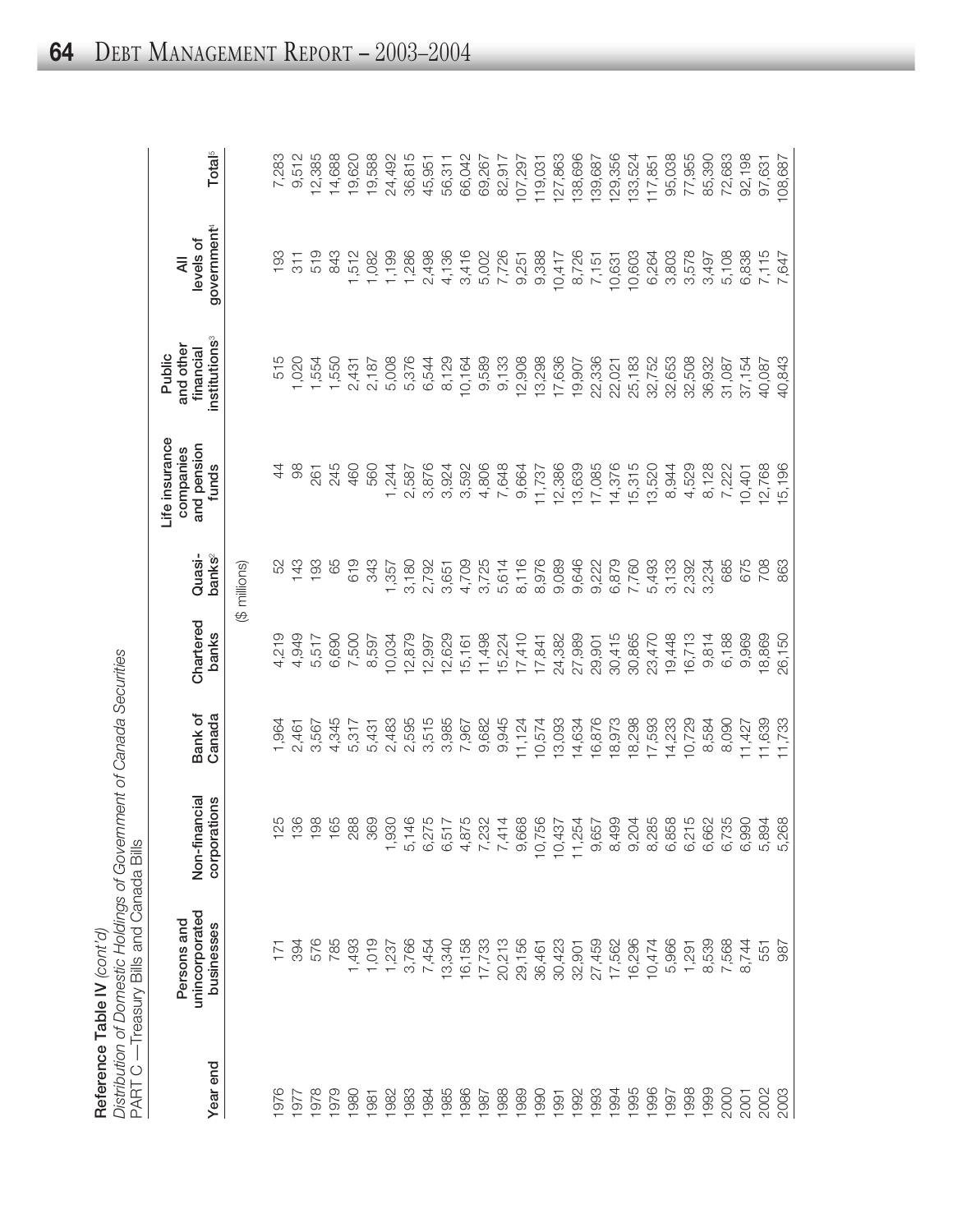Distribution of Domestic Holdings of Government of Canada Securities *Distribution of Domestic Holdings of Government of Canada Securities* PART D-Treasury Bills and Canada Bills Reference Table IV (cont'd) Reference Table IV *(cont'd)*

100.00 Total<sup>5</sup> 00.00 100.00 100.00 100.00 100.00 100.00 100.00 100.00 100.00 100.00 100.00 100.00 100.00 100.00 100.00 100.00 100.00 100.00 100.00 100.00 100.00 100.00 100.00 100.00 100.00 100.00 100.00 Year end businesses corporations Canada banks banks and the corporations sous proteins institutions sous busine 1976 2.35 2.35 2.35 1.72 26.97 57.12 2.67 2.671 0.60 0.60 7.071 2.65 100.00 1977 4.14 1.43 25.87 52.03 1.50 1.03 10.72 3.27 100.00 1978 4.65 1.60 28.80 44.55 1.56 2.11 12.55 4.19 100.00 1979 5.34 1.12 29.58 45.55 0.44 1.67 10.55 5.74 100.00 1980 7.61 1.47 27.10 38.23 3.15 2.34 12.39 7.71 100.00 1981 5.20 1.88 27.73 43.89 1.75 2.86 11.16 5.52 100.00 1982 5.05 7.88 10.14 40.97 5.54 5.08 20.45 4.90 100.00 1983 10.23 13.98 7.05 34.98 8.64 7.03 14.60 3.49 100.00 1984 16.22 13.66 7.65 28.28 6.08 8.44 14.24 5.44 100.00 1985 23.69 11.57 7.08 22.43 6.48 6.97 14.44 7.34 100.00 1986 24.47 7.38 12.06 22.96 7.13 5.44 15.39 5.17 100.00 1987 25.60 10.44 13.98 16.60 5.38 6.94 13.84 7.22 100.00 00.00.001 11.01 11.01 11.01 11.01 11.01 12.04 8.96.17 12.01 8.32 10.001 8.32 10.01 11.01 11.01 11.01 11.01 11. 1989 1989 27.17 27.17 19.01 19.01 19.01 19.01 19.01 12.03 19.03 10.01 27.17 19.01 12.03 100.00 1990 30.63 9.04 8.88 14.99 7.54 9.86 11.17 7.89 100.00 1991 23.79 8.16 10.24 19.07 7.11 9.69 13.79 8.15 100.00 1992 23.72 8.11 10.55 20.18 6.95 9.83 14.35 6.29 100.00 19.03 19.66 19.66 6.91 12.08 12.11 12.00 6.60 6.60 5.23 15.99 15.99 5.12 1994 13.58 6.57 14.67 23.51 5.32 11.11 17.02 8.22 100.00 1995 12.20 6.89 13.70 23.12 5.81 11.47 18.86 7.94 100.00 1996 8.89 19.22 14.47 14.47 14.47 14.47 14.47 14.47 14.47 14.47 14.47 14.47 14.47 14.47 14.47 14.47 14.47 14.4 001001 001 391.36 14.98 14.98 0.223 14.98 20.31 20.31 20.31 20.31 20.324 20.324 20.31 20.31 20.324 20.41 20.41 1998 1.66 7.97 13.76 21.44 3.07 5.81 41.70 4.59 100.00 00.001 10.001 14 10.001 10.000 10.000 10.000 10.000 10.000 10.000 10.000 10.000 10.000 10.000 10.000 10.000 10 2000 10.42.77 12.77 9.94 9.95 9.40 9.95 9.41 0.95 9.95 9.95 9.95 11.14 100 9.95 9.95 11.13 12.77 9.95 9.94 9.9 2001 9.48 12.42 12.00 12.48 12.48 12.48 12.48 12.48 12.48 12.42 12.59 12.59 12.59 12.59 12.59 12.59 12.59 12.5 2002 0.56 6.04 12.09 12.04 13.04 13.04 19.09 0.93.09 14.08 13.09 14.08 19.09 14.08 13.08 13.08 14.08 14.08 14.0 2003 0.91 4.85 10.80 24.06 0.79 13.98 37.58 7.04 100.00 government<sup>4</sup> levels of unincorporated Non-financial Bank of Chartered Quasi- and pension financial levels of 8.15 5.12 2.65 4.19 5.52 4.90 3.49 5.44 7.34 5.17 7.22 9.32 8.62 7.89 6.29 8.22 7.94 5.32 4.00 4.59 4.10 7.03 7.42 7.04<br>7.04 3.27 5.74 7.71  $\bar{a}$  $P_{\rm C}$  and  $P_{\rm C}$  and  $P_{\rm C}$  and  $P_{\rm C}$  and  $P_{\rm C}$  and  $P_{\rm C}$  and  $P_{\rm C}$  and  $P_{\rm C}$  and  $P_{\rm C}$ institutions<sup>3</sup> and other financial Public Life insurance Public 10.72  $12.55$ 10.55  $12.39$  $11.16$ 20.45 14.60 14.24 14.44 15.39 13.84 12.03  $11.17$ 13.79 14.35 15.99 17.02 18.86 27.79 34.36 41.70 43.25 42.77 40.30 41.06 37.58 7.07  $11.01$ Life insurance and pension companies 9.86 9.69 9.83 12.23 1.03 1.67 2.34 2.86 5.08 7.03 8.44 6.97 5.44 6.94  $9.22$  $11.47$  $11.47$ 9.52 1.28 13.08 13.98 0.60  $2.11$  $9.01$  $11.11$  $9.41$ 5.81 9.94 funds Quasi-<br>banks<sup>2</sup> 0.44  $3.15$ 1.75 5.54 8.64 6.08 6.48 7.13 5.38 6.77 7.56 7.54  $7.11$ 6.95 6.60 5.32 5.81 4.66 3.30  $3.07$ 3.79 0.94 0.79  $0.71$ 1.50 1.56 0.73 0.73 (%) Chartered banks 20.18 20.46 57.93 52.03 44.55 45.55 38.23 43.89 40.97 34.98 28.28 22.43 22.96 16.60 18.36 16.23 14.99 19.07 23.12  $19.91$ 21.44  $11.49$ 19.33 24.06  $21.41$ 23.51  $8.51$  $10.81$ Bank of<br>Canada 13.76 26.97 25.87 28.80 29.58 27.10 27.73  $10.14$ 7.05 7.65 7.08 12.06 13.98 11.99 10.37 8.88 10.24 10.55 12.08 14.67 13.70 14.93 14.98 10.05  $11.13$ 12.39  $11.92$ 10.80 corporations Non-financial 1.88 7.88 8.16 6.57 6.89 7.03 7.22 7.80  $1.72$  $1.43$ 1.60  $1.12$ 1.47 13.98 13.66  $11.57$ 7.38 10.44 8.94  $9.01$ 9.04  $8.11$  $6.91$ 9.27 7.58 6.04 4.85 PART D—Treasury Bills and Canada Bills unincorporated Persons and businesses 4.65 5.20 5.05 10.23 16.22 23.69 24.47 25.60 24.38 27.17 30.63 23.79 23.72 19.66 13.58 12.20 8.89 6.28 1.66 9.48 2.35 4.14 5.34 7.61 10.00  $10.41$ 0.56<br>0.91 Year end 1976 1978 1979 1983 1985 1986 1987 1988 1989 1990 1992 1993 1995 1996 1997 1998 1999 1980 1982 1984 1994 2000 2002 2003 1977 1981 1991 2001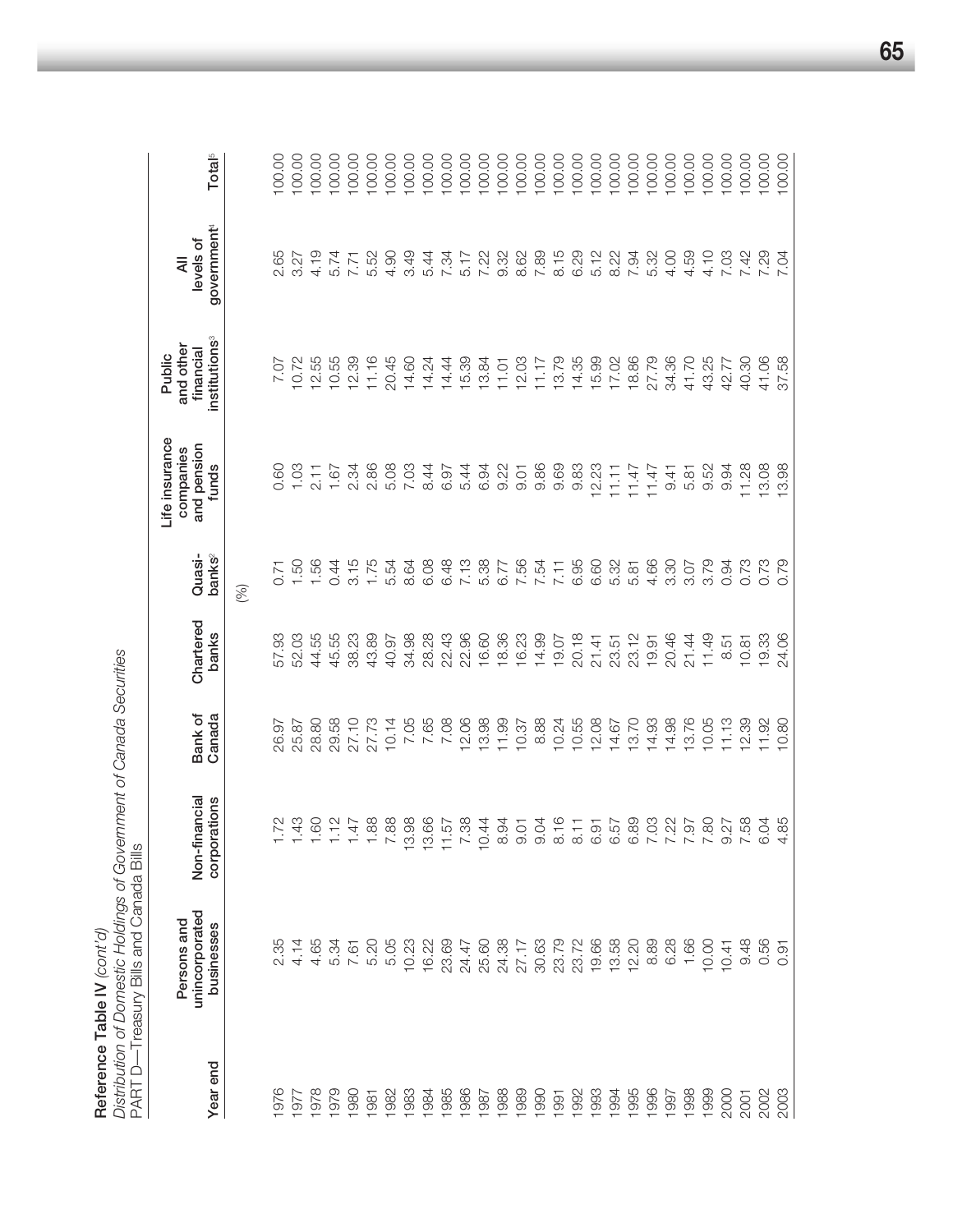| Reference Table IV $\langle \text{cont'} \text{d} \rangle$           |
|----------------------------------------------------------------------|
| Distribution of Domestic Holdings of Government of Canada Securities |
| PART E—Bonds                                                         |

 $\propto$ 

| PART E—Bonds' |                                             |                                        |                   |                    |                              |                                                     |                                                               |                                           |                    |
|---------------|---------------------------------------------|----------------------------------------|-------------------|--------------------|------------------------------|-----------------------------------------------------|---------------------------------------------------------------|-------------------------------------------|--------------------|
| Year end      | unincorporated<br>Persons and<br>businesses | corporations<br>inancial<br>Non-fi     | Bank of<br>Canada | Chartered<br>banks | banks <sup>2</sup><br>Quasi- | Life insurance<br>and pension<br>companies<br>funds | institutions <sup>3</sup><br>and other<br>financial<br>Public | government <sup>4</sup><br>levels of<br>₹ | Total <sup>5</sup> |
|               |                                             |                                        |                   |                    | (\$ millions)                |                                                     |                                                               |                                           |                    |
| 976           | 17,76                                       | 270                                    | 6,278             | 4,447              | 664                          | 1,392                                               | 1,758                                                         | 537                                       | 33,107             |
| 1977          | 19,883                                      | 185                                    | 7,807             | 4,652              | 905                          | 2,173                                               | 2,094                                                         | 703                                       | 38,402             |
| 1978          | 22,147                                      | 205                                    | 8,434             | 4,379              | 1,344                        | 3,477                                               | 2,463                                                         | 1,202                                     | 43,651             |
| 1979          | 22,359                                      | 209                                    | 9,311             | 3,466              | 1,619                        | 6,471                                               | 2,553                                                         | 2,035                                     | 48,023             |
| 1980          | 22,760                                      | 267                                    | 10,541            | 2,502              | 2,152                        | 8,814                                               | 3,130                                                         | 2,736                                     | 52,902             |
| 1981          | 32,406                                      | 151                                    | 11,669            | 1,406              | 2,109                        | 10,009                                              | 3,155                                                         | 3,112                                     | 64,017             |
| 1982          | 41,083                                      | 337                                    | 12,945            | 1,199              | 1,931                        | 11,907                                              | 4,169                                                         | 3,455                                     | 77,026             |
| 1983          | 46,540                                      | 356                                    | 14,264            | 2,228              | 2,371                        | 15,229                                              | 4,608                                                         | 4,035                                     | 89,631             |
| 1984          | 53,294                                      | 508                                    | 13,669            | 2,167              | 2,095                        | 20,163                                              | 5,434                                                         | 4,668                                     | 101,998            |
| 1985          | 60,991                                      | 870                                    | 11,683            | 2,569              | 2,055                        | 27,144                                              | 6,957                                                         | 5,970                                     | 118,239            |
| 1986          | 54,915                                      | 384                                    | 10,407            | 2,618              | 2,568                        | 31,295                                              | 8,250                                                         | 7,877                                     | 119,314            |
| 1987          | 65,999                                      | 359                                    | 10,519            | 4,514              | 2,675                        | 34,064                                              | 9,958                                                         | 8,916                                     | 138,004            |
| 1988          | 66,378                                      | 220                                    | 10,661            | 5,891              | 1,878                        | 34,812                                              | 9,895                                                         | 9,460                                     | I40,195            |
| 1989          | 52,410                                      | 734                                    | 10,009            | 3,394              | 1,738                        | 38,373                                              | 11,042                                                        | 8,589                                     | 127,289            |
| 1990          | 43,618                                      | <b>B41</b><br>$\overline{\phantom{0}}$ | 9,751             | 6,383              | 1,484                        | 41,247                                              | 12,753                                                        | 10,186                                    | 126,463            |
| 1991          | 42,522                                      | 143<br>$\vdash$ $\land$                | 9,277             | 11,410             | 3,002                        | 45,460                                              | 15,418                                                        | 10,598                                    | 138,830            |
| 1992          | 38,029                                      | 442                                    | 7,973             | 16,566             | 2,782                        | 48,403                                              | 19,489                                                        | 11,496                                    | 147,180            |
| 1993          | 33,762                                      | 702                                    | 6,622             | 30,341             | 2,007                        | 52,832                                              | 22,985                                                        | 11,246                                    | 160,497            |
| 1994          | 35,280                                      | 540                                    | 5,929             | 39,648             | 3,113                        | 64,169                                              | 30,826                                                        | 14,336                                    | 196,841            |
| 1995          | 32,571                                      | 844                                    | 5,292             | 45,695             | 3,187                        | 72,152                                              | 33,861                                                        | 15,721                                    | 211,323            |
| 1996          | 35,713                                      | ,728                                   | 7,963             | 51,319             | 5,459                        | 76,654                                              | 38,762                                                        | 18,564                                    | 236,162            |
| 1997          | 33,958                                      | 612                                    | 2,965             | 48,267             | 3,921                        | 86,047                                              | 46,792                                                        | 21,706                                    | 257,268            |
| 1998          | 32,246                                      | 310                                    | 17,182            | 49,662             | 4,267                        | 95,158                                              | 47,387                                                        | 24,596                                    | 272,808            |
| 1999          | 28,579                                      | 628<br>$0.0 - 0.0 - 0.0$               | 20,491            | 44,266             | 4,710                        | 100,528                                             | 44,325                                                        | 24,897                                    | 270,424            |
| 2000          | 25,691                                      | 327                                    | 23,636            | 52,081             | 2,157                        | 101,530                                             | 42,824                                                        | 25,172                                    | 275,418            |
| 2001          | 25,235                                      | 653                                    | 25,777            | 55,427             | 2,886                        | 89,343                                              | 39,328                                                        | 27,503                                    | 266,152            |
| 2002          | 22,309                                      | 523<br>$\sim$ $\sim$                   | 27,220            | 47,188             | 2,599                        | 84,695                                              | 41,434                                                        | 26,321                                    | 254,289            |
| 2003          | 20,468                                      | 559                                    | 28,665            | 41,284             | 2,742                        | 85,900                                              | 44,333                                                        | 30,537                                    | 256,488            |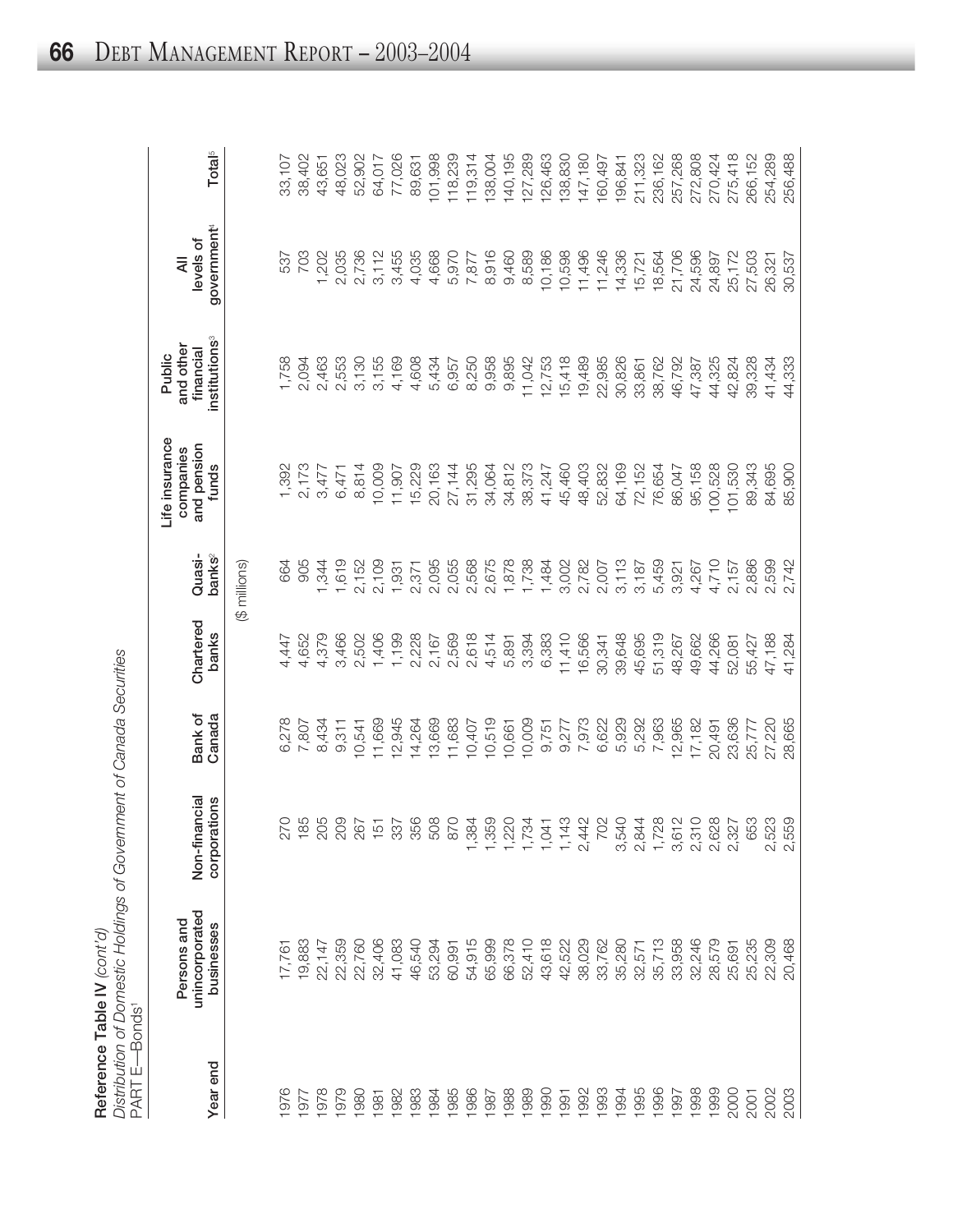Distribution of Domestic Holdings of Government of Canada Securities *Distribution of Domestic Holdings of Government of Canada Securities* Reference Table IV (cont'd) Reference Table IV *(cont'd)* PART F-Bonds<sup>1</sup> PART F—Bonds1

| Year end             | unincorporated<br>Persons and<br>businesses | inancial<br>rations<br>Non-fi  | Canada<br>Bank of                                                             | Chartered<br>banks                                                            | Quasi-<br>banks <sup>2</sup>              | Life insurance<br>and pension<br>companies<br>funds        | institutions <sup>3</sup><br>and other<br>financial<br>Public | levels of<br>₹                                         | Total <sup>5</sup>                                        |
|----------------------|---------------------------------------------|--------------------------------|-------------------------------------------------------------------------------|-------------------------------------------------------------------------------|-------------------------------------------|------------------------------------------------------------|---------------------------------------------------------------|--------------------------------------------------------|-----------------------------------------------------------|
|                      |                                             | corpo                          |                                                                               |                                                                               | (%)                                       |                                                            |                                                               | government <sup>4</sup>                                |                                                           |
| 976                  | Ю<br>53.6                                   |                                |                                                                               |                                                                               |                                           |                                                            |                                                               |                                                        | 100.00                                                    |
|                      |                                             | 0.82<br>0.48                   |                                                                               |                                                                               |                                           | $4.80$<br>$7.97$<br>$7.97$                                 |                                                               |                                                        |                                                           |
| 1977                 | 51.78                                       |                                |                                                                               |                                                                               |                                           |                                                            |                                                               |                                                        | 100.00                                                    |
| 978                  | 50.74                                       | 0.47                           |                                                                               |                                                                               |                                           |                                                            |                                                               |                                                        | 100.00                                                    |
| 1979                 | 46.56                                       |                                |                                                                               |                                                                               | ดี ซี ซี ซี<br>อี ซี ซี ซี<br>อี จี ซี ซี | 13.47                                                      |                                                               |                                                        | 100.00                                                    |
| 080                  | 43.02                                       | 0000<br>48944                  |                                                                               |                                                                               |                                           | 16.66                                                      |                                                               |                                                        |                                                           |
| 981                  |                                             |                                |                                                                               |                                                                               |                                           |                                                            |                                                               |                                                        |                                                           |
| 1982                 |                                             |                                |                                                                               |                                                                               |                                           | 15.63<br>15.46                                             |                                                               |                                                        |                                                           |
| 983                  |                                             |                                |                                                                               |                                                                               |                                           | 16.99                                                      |                                                               |                                                        |                                                           |
| 1984                 |                                             |                                | 13.40<br>9.88                                                                 |                                                                               |                                           | 19.77                                                      |                                                               |                                                        | 100.00<br>100.00<br>100.00<br>100.1                       |
| 1985                 |                                             |                                |                                                                               |                                                                               |                                           | 22.96                                                      |                                                               |                                                        | 100.00                                                    |
| 1986                 | 5<br>031910000000117<br>031910000000117     |                                | 8.72<br>7.62                                                                  |                                                                               |                                           | 26.23                                                      |                                                               |                                                        | 100.00                                                    |
| 1987                 |                                             |                                |                                                                               |                                                                               |                                           |                                                            |                                                               |                                                        |                                                           |
| 1988                 |                                             |                                |                                                                               |                                                                               |                                           |                                                            |                                                               |                                                        |                                                           |
| 1989                 |                                             |                                |                                                                               |                                                                               |                                           |                                                            | 8.67                                                          |                                                        |                                                           |
| 0661                 |                                             |                                |                                                                               |                                                                               |                                           |                                                            |                                                               |                                                        |                                                           |
| 991                  |                                             |                                |                                                                               |                                                                               |                                           |                                                            |                                                               |                                                        |                                                           |
| 1992                 |                                             |                                | 8 8 5 8 9 5 5 8 9 9 9 8<br>6 8 5 6 9 5 6 9 9 9 9 9<br>6 8 5 9 9 9 9 9 9 9 9 9 | 12 けいとするようについているといいかいでいい。おけいとうについていいかいかいかいかいかいかいかいかいかいかいかいかいかいかいかいとうしょうかいかいかい |                                           | 8<br>8 3 5 6 7 8 9 9<br>8 3 5 6 7 8 9 9<br>8 9 9 9 9 9 9 9 |                                                               |                                                        |                                                           |
| 1993                 |                                             |                                |                                                                               |                                                                               |                                           |                                                            |                                                               |                                                        |                                                           |
| 1994                 |                                             |                                |                                                                               |                                                                               |                                           | 32.60                                                      |                                                               |                                                        |                                                           |
| 1995                 |                                             | $0 + 10$<br>$48000$<br>$48000$ |                                                                               |                                                                               |                                           | 34.14                                                      |                                                               |                                                        | 100.00                                                    |
| 1996                 |                                             |                                |                                                                               |                                                                               |                                           |                                                            |                                                               |                                                        | 100.00                                                    |
| 1997                 |                                             |                                |                                                                               |                                                                               |                                           |                                                            |                                                               |                                                        |                                                           |
| 1998                 |                                             | 100000<br>1809809<br>1909      |                                                                               |                                                                               |                                           | $3245$<br>$3345$<br>$357$<br>$37$<br>$37$                  |                                                               |                                                        | $\begin{array}{c} 100.00 \\ 100.00 \\ 100.00 \end{array}$ |
| 1999                 | 10.57                                       |                                |                                                                               |                                                                               |                                           |                                                            |                                                               |                                                        |                                                           |
| 2000                 | 9.33<br>9.48                                |                                | 8.58                                                                          |                                                                               |                                           | 36.86                                                      |                                                               |                                                        | 100.00                                                    |
|                      |                                             |                                | 9.69                                                                          |                                                                               |                                           |                                                            | 14.78                                                         |                                                        | 100.00                                                    |
| 2001<br>2002<br>2003 | 8.77<br>7.98                                |                                | 10.70                                                                         |                                                                               |                                           | 33.57<br>33.31                                             | 16.29                                                         | $\begin{array}{c} 10.33 \\ 10.35 \\ 11.91 \end{array}$ | 100.00                                                    |
|                      | 98                                          | S                              |                                                                               |                                                                               |                                           | 33.49                                                      |                                                               |                                                        | $\overline{O}$ .                                          |
|                      |                                             |                                |                                                                               |                                                                               |                                           |                                                            |                                                               |                                                        |                                                           |

Note: Because of timing and valuation differences, The National Balance Sheet Accounts data contained in this table are not necessarily on the same basis as other data Note: Because of timing and valuation differences, The National Balance Sheet Accounts data contained in this table are not necessarily on the same basis as other data elsewhere in this publication (most of the data in this report are on a par-value basis-that is, outstanding securities are valued at par). For this reason, although the elsewhere in this publication (most of the data in this report are on a par-value basis—that is, outstanding securities are valued at par). For this reason, although the two sets of data yield very similar information, the data in this table are not strictly comparable with other data in this publication. two sets of data yield very similar information, the data in this table are not strictly comparable with other data in this publication.

<sup>1</sup> Includes bonds denominated in foreign currencies. <sup>1</sup> Includes bonds denominated in foreign currencies.

<sup>2</sup> Includes Quebec savings banks, credit unions and caisses populaires, trust companies and mortgage loan companies. Includes Quebec savings banks, credit unions and caisses populaires, trust companies and mortgage loan companies.

- <sup>3</sup> Includes investment dealers, mutual funds, property and casualty insurance companies, sales, finance and consumer loan companies, accident and sickness branches Includes investment dealers, mutual funds, property and casualty insurance companies, sales, finance and consumer loan companies, accident and sickness branches of life insurance companies, other private financial institutions (not elsewhere included), federal public financial institutions, and provincial financial institutions. of life insurance companies, other private financial institutions (not elsewhere included), federal public financial institutions, and provincial financial institutions.
- <sup>4</sup> Includes Government of Canada holdings of its own debt, provincial, municipal and hospital holdings, and holdings of the Canada Pension Plan Includes Government of Canada holdings of its own debt, provincial, municipal and hospital holdings, and holdings of the Canada Pension Plan and the Quebec Pension Plan. and the Quebec Pension Plan.

<sup>5</sup> May not add due to rounding. May not add due to rounding.

Source: Statistics Canada, The National Balance Sheet Accounts. Source: Statistics Canada, *The National Balance Sheet Accounts*.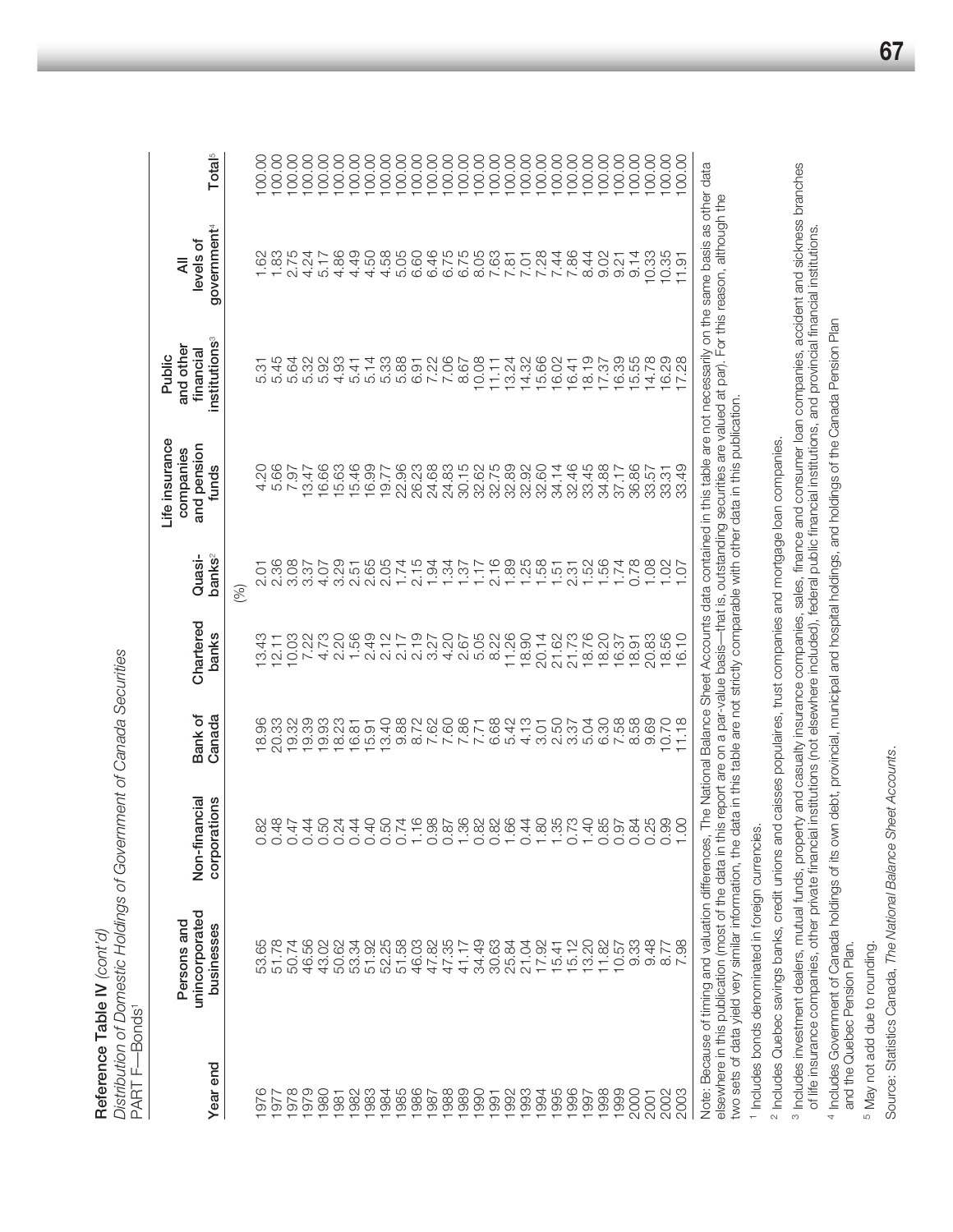|                                            | Non-Resident (Direct) Holdings of Government of Canada Debt |                                    |                                                                                                                                                                                                                                                                                                       | Total                                            |
|--------------------------------------------|-------------------------------------------------------------|------------------------------------|-------------------------------------------------------------------------------------------------------------------------------------------------------------------------------------------------------------------------------------------------------------------------------------------------------|--------------------------------------------------|
| As at March 31                             | Marketable bonds <sup>1</sup>                               | Treasury bills and<br>Canada bills | Total                                                                                                                                                                                                                                                                                                 | total market debt <sup>2</sup><br>as per cent of |
|                                            |                                                             | (C\$ billions)                     |                                                                                                                                                                                                                                                                                                       | (%)                                              |
| 979                                        |                                                             |                                    |                                                                                                                                                                                                                                                                                                       |                                                  |
| 080                                        |                                                             |                                    |                                                                                                                                                                                                                                                                                                       |                                                  |
| 981                                        |                                                             | 0.7700                             |                                                                                                                                                                                                                                                                                                       |                                                  |
| 1982                                       |                                                             |                                    |                                                                                                                                                                                                                                                                                                       |                                                  |
| 1983                                       |                                                             | $7.0000$<br>$7.000$                |                                                                                                                                                                                                                                                                                                       |                                                  |
| 1984                                       |                                                             |                                    |                                                                                                                                                                                                                                                                                                       |                                                  |
| 1985                                       |                                                             |                                    |                                                                                                                                                                                                                                                                                                       |                                                  |
| 1986                                       | 22.1                                                        | 3.0                                | 25.1                                                                                                                                                                                                                                                                                                  | 12.4                                             |
| 1987                                       | 30.3                                                        | 4.7                                | 35.0                                                                                                                                                                                                                                                                                                  | 15.2                                             |
| 1988                                       |                                                             |                                    | 42.3                                                                                                                                                                                                                                                                                                  | 16.8                                             |
| 1989                                       | $33.4978887788777$                                          | $9.3$<br>15.7                      | 57.0                                                                                                                                                                                                                                                                                                  | 20.5                                             |
| 1990                                       |                                                             | 13.3                               |                                                                                                                                                                                                                                                                                                       | 21.4                                             |
| 1991                                       |                                                             | 16.1                               |                                                                                                                                                                                                                                                                                                       | 22.7                                             |
| 1992                                       |                                                             |                                    |                                                                                                                                                                                                                                                                                                       |                                                  |
| 1993                                       |                                                             | 23.3<br>28.3                       |                                                                                                                                                                                                                                                                                                       |                                                  |
| 1994                                       |                                                             | 34.0                               |                                                                                                                                                                                                                                                                                                       |                                                  |
| 1995                                       |                                                             |                                    |                                                                                                                                                                                                                                                                                                       |                                                  |
| 1996                                       |                                                             | 712<br>275<br>8977                 | $\begin{array}{l} 63.7 \\ 63.7 \\ 73.6 \\ 86.4 \\ 95.9 \\ 96.9 \\ 12.7 \\ 121.8 \\ 121.8 \\ 121.8 \\ 121.8 \\ 121.8 \\ 121.8 \\ 121.8 \\ 121.8 \\ 121.8 \\ 122.8 \\ 122.8 \\ 123.8 \\ 124.8 \\ 124.8 \\ 123.8 \\ 124.8 \\ 124.8 \\ 125.8 \\ 124.8 \\ 125.8 \\ 124.8 \\ 124.8 \\ 124.8 \\ 124.8 \\ 12$ | 2222223<br>23222323<br>23222323                  |
| 1997                                       | 91.8                                                        |                                    |                                                                                                                                                                                                                                                                                                       |                                                  |
| 1998                                       | 94.3                                                        | 20.0                               | 119.4<br>114.3                                                                                                                                                                                                                                                                                        | 24.4                                             |
| 1999                                       | 86.6<br>85.7                                                | 19.4                               | 106.0                                                                                                                                                                                                                                                                                                 | 22.9                                             |
| 2000                                       |                                                             | $14.2$<br>$10.5$                   |                                                                                                                                                                                                                                                                                                       | 21.8                                             |
|                                            | 83.5                                                        |                                    | 99.0<br>94.0                                                                                                                                                                                                                                                                                          | 20.9                                             |
| 2001<br>2002<br>2003                       | 74.0                                                        | $\overline{74}$                    | 81.4                                                                                                                                                                                                                                                                                                  | 18.3                                             |
|                                            | 80.7                                                        | 5.<br>6.<br>9.<br>9.               | 89.2<br>66.2                                                                                                                                                                                                                                                                                          | 20.2                                             |
| 2004                                       | 57.0                                                        |                                    |                                                                                                                                                                                                                                                                                                       | 15.0                                             |
| Note: Numbers may not add due to rounding. |                                                             |                                    |                                                                                                                                                                                                                                                                                                       |                                                  |

ת<br>ה Note: Numbers may not add due to rounding.  $\frac{1}{2}$ 

1 Includes bonds denominated in foreign currencies. <sup>1</sup> Includes bonds denominated in foreign currencies.

<sup>2</sup> Includes capital lease obligations. For the 1979-1985 period, market debt data (includes capital leases) is unavailable. Includes capital lease obligations. For the 1979–1985 period, market debt data (includes capital leases) is unavailable. Source: Statistics Canada, Canada's International Transactions in Securities. Source: Statistics Canada, *Canada's International Transactions in Securities.*

 $\mathbf{\alpha}$ 

eference

T a ble  $\,>$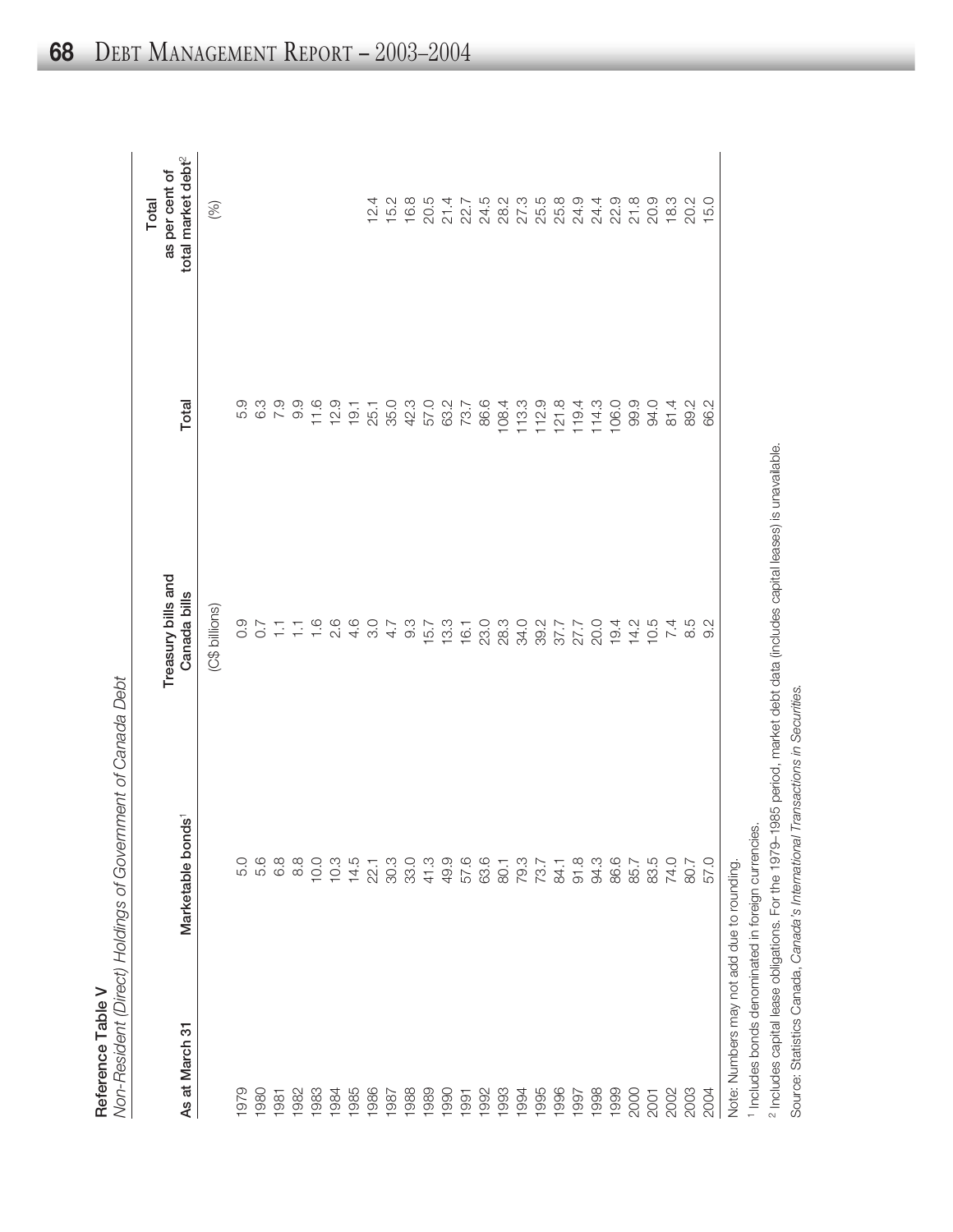| Fiscal 2003-04 Treasury Bill Program |                  |                |                 |                 |         |                  |                |               |                 |          |          |               |                 |                  |                |                       |                 |
|--------------------------------------|------------------|----------------|-----------------|-----------------|---------|------------------|----------------|---------------|-----------------|----------|----------|---------------|-----------------|------------------|----------------|-----------------------|-----------------|
| Settlement                           |                  |                | Maturing        |                 |         |                  |                | New issues    |                 |          |          | Net increment |                 |                  |                | Average tender yields |                 |
| date                                 | CMB <sup>1</sup> | $3 \text{ mo}$ | 6 <sub>mo</sub> | $12 \text{ mo}$ | Total   | CMB <sup>1</sup> | $3 \text{ mo}$ | 6 mo          | $12 \text{ mo}$ | Total    | Total    | Cumulative    | OS <sup>2</sup> | CMB <sup>1</sup> | $3 \text{ mo}$ | 6 <sub>mo</sub>       | $12 \text{ mo}$ |
|                                      |                  |                |                 |                 |         |                  |                | (\$ millions) |                 |          |          |               |                 |                  | (%)            |                       |                 |
| 0-Apr-2003                           | 4,000            | 3,800          | 3,800           |                 | 1,600   | 4,100            | ,700           | ,700          | 7,500           | $-4,100$ | $-4,100$ | 00,500        |                 |                  | 3.19           | 3.36                  | 3.62            |
| 24-Apr-2003                          |                  | 4,100          |                 | 3,800           | 7,900   | 4,700            | 006            | 006           | 8,500           | 600      | $-3,500$ | 101,100       |                 |                  | 3.24           | 3.36                  | 3.55            |
| 8-May-2003                           |                  | 4,700          | 3,900           |                 | 8,600   | 4,700            | 1,900          | 1,900         | 8,500           | $-100$   | $-3,600$ | 101,000       |                 |                  | 3.22           | 3.35                  | 3.55            |
| 22-May-2003                          |                  | 4,100          |                 | 3,800           | 7,900   | 3,000            | 5,000          | 2,000         | 2,000           | 12,000   | 4,100    | 500           | 105,100         | 3.22             | 3.20           | 3.32                  | 3.43            |
| 29-May-2003                          |                  |                |                 |                 | $\circ$ | 2,000            |                |               |                 | 2,000    | 2,000    | 2,500         | 07,100          | 3.19             |                |                       |                 |
| 5-Jun-2003                           | 3,000            | 4,700          | 3,500           |                 | 11,200  | 5,000            | 2,000          | 2,000         | 9,000           | $-2,200$ | 300      | 104,900       |                 |                  | 3.15           | 3.19                  | 3.17            |
| 19-Jun-2003                          |                  | 4,700          |                 | 3,700           | 8,400   | 5,000            | 2,000          | 2,000         | 9,000           | 600      | 900      | 105,500       |                 |                  | 3.13           | 3.08                  | 2.97            |
| 26-Jun-2003                          |                  |                |                 |                 | $\circ$ | 2,000            |                |               |                 | 2,000    | 2,000    | 2,900         | 107,500         | 3.08             |                |                       |                 |
| 3-Jul-2003                           | 2,000            | 4,700          | 3,300           |                 | 10,000  | 5,000            | 2,000          | 2,000         | 9,000           | $-1,000$ | 1,900    | 106,500       |                 |                  | 3.08           | 3.04                  | 2.99            |
| 17-Jul-2003                          |                  | 4,100          |                 | 3,700           | 7,800   | 5,300            | 2,100          | 2,100         | 9,500           | 1,700    | 3,600    | 108,200       |                 |                  | 2.87           | 2.89                  | 2.89            |
| 29-Jul-2003                          |                  |                |                 |                 | $\circ$ | 1,000            |                |               |                 | 1,000    | 1,000    | 4,600         | 09,200          | 2.95             |                |                       |                 |
| $31 - Jul - 2003$                    |                  | 4,700          | 3,600           |                 | 8,300   | 5,300            | 2,100          | 2,100         | 9,500           | 1,200    | 5,800    | 110,400       |                 |                  | 2.81           | 2.72                  | 2.69            |
| 5-Aug-2003                           | 1,000            |                |                 |                 | 1,000   |                  |                |               |                 | $\circ$  | $-1,000$ | 4,800         | 09,400          |                  |                |                       |                 |
| 14-Aug-2003                          | 2,000            | 4,700          |                 | 3,600           | 10,300  |                  | 5,300          | 2,100         | 2,100           | 9,500    | $-800$   | 4,000         | 108,600         |                  | 2.82           | 2.78                  | 2.84            |
| 21-Aug-2003                          |                  |                |                 |                 | $\circ$ | 3,000            |                |               |                 | 3,000    | 3,000    | 7,000         | 11,600          | 2.79             |                |                       |                 |
| 28-Aug-2003                          |                  | 5,000          | 3,800           |                 | 8,800   | 2,000            | 5,300          | 2,100         | 2,100           | 11,500   | 2,700    | 9,700         | 14,300          | 2.91             | 2.70           | 2.74                  | 2.85            |
| 4-Sep-2003                           | 2,000            |                |                 |                 | 2,000   |                  |                |               |                 | $\circ$  | $-2,000$ | 7,700         | 12,300          |                  |                |                       |                 |
| 11-Sep-2003                          |                  | 5,000          |                 | 3,600           | 8,600   |                  | 5,000          | 2,000         | 2,000           | 9,000    | 400      | 8,100         | 12,700          |                  | 2.65           | 2.68                  | 2.80            |
| 25-Sep-2003                          | 3,000            | 5,000          | 3,600           |                 | 11,600  | 1,500            | 5,300          | 2,100         | 2,100           | 11,000   | $-600$   | 7,500         | 12,100          | 2.69             | 2.60           | 2.59                  | 2.67            |
| 2-Oct-2003                           | 1,500            |                |                 |                 | 1,500   |                  |                |               |                 | $\circ$  | $-1,500$ | 6,000         | 10,600          |                  |                |                       |                 |
| 9-Oct-2003                           |                  | 5,000          |                 | 3,800           | 8,800   |                  | 5,000          | 2,000         | 2,000           | 9,000    | 200      | 6,200         | 10,800          |                  | 2.59           | 2.62                  | 2.68            |
| 23-Oct-2003                          |                  | 5,300          | 3,800           |                 | 9,100   |                  | 5,300          | 2,100         | 2,100           | 9,500    | 400      | 6,600         | 11,200          |                  | 2.65           | 2.70                  | 2.83            |
| 29-Oct-2003                          |                  |                |                 |                 | $\circ$ | 500              |                |               |                 | 500      | 500      | 7,100         | 111,700         | 2.63             |                |                       |                 |

Bill Dr Reference Table VI<br>Fiscal 2003–04 Treas Reference Table VI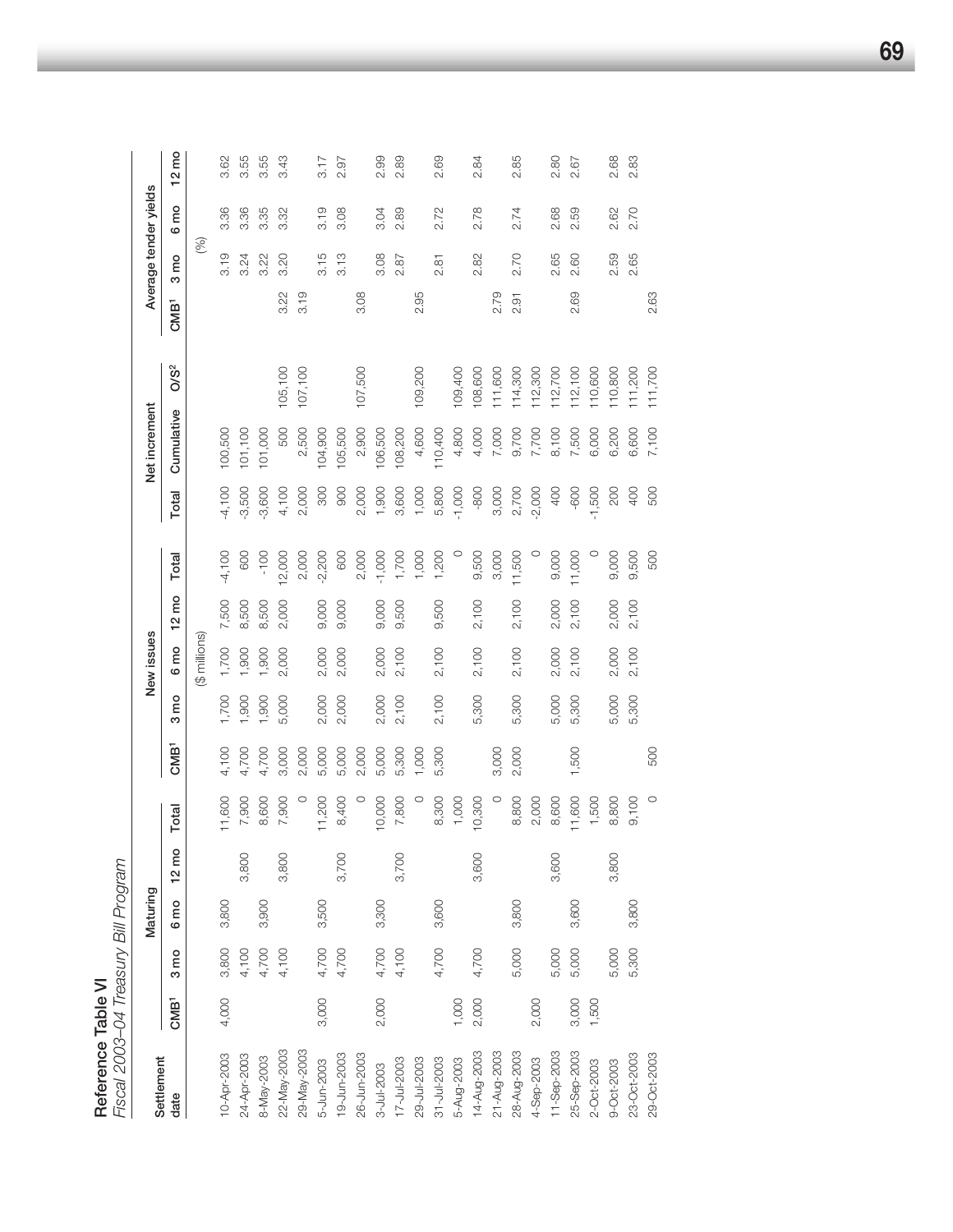$\propto$ eference ⊦≖ ble VI *(c o nt'd) Fis c al 2 0 0 3 – 0 4 Tre a s ury Bill Pro gra*

| Fiscal zuus-u4 Ireasury Bill Program |                  |                              |                 |                 |         |                  |         |                 |                 |         |          |               |                 |                  |         |                       |                 |
|--------------------------------------|------------------|------------------------------|-----------------|-----------------|---------|------------------|---------|-----------------|-----------------|---------|----------|---------------|-----------------|------------------|---------|-----------------------|-----------------|
| Settlement                           |                  |                              | Maturing        |                 |         |                  |         | New issues      |                 |         |          | Net increment |                 |                  |         | Average tender yields |                 |
| date                                 | CMB <sup>1</sup> | $3 \text{ mo}$               | 6 <sub>mo</sub> | $12 \text{ mo}$ | Total   | CMB <sup>1</sup> | mo<br>က | 6 <sub>mo</sub> | $12 \text{ mo}$ | Total   | Total    | Cumulative    | OS <sup>2</sup> | CMB <sup>1</sup> | mo<br>က | ρg<br>ဖ               | $12 \text{ mo}$ |
|                                      |                  |                              |                 |                 |         |                  |         | (\$ millions)   |                 |         |          |               |                 |                  | (%)     |                       |                 |
| 6-Nov-2003                           | 500              | 5,300                        |                 | 3,900           | 9,700   |                  | 5,600   | 2,200           | 2,200           | 10,000  | 300      | 7,400         | 112,000         |                  | 2.66    | 2.67                  | 2.81            |
| 20-Nov-2003                          |                  | 5,300                        | 4,000           |                 | 9,300   | 3,000            | 5,900   | 2,300           | 2,300           | 13,500  | 4,200    | 11,600        | 16,200          | 2.73             | 2.71    | 2.77                  | 2.93            |
| 26-Nov-2003                          |                  |                              |                 |                 |         | 2,000            |         |                 |                 | 2,000   | 2,000    | 13,600        | 118,200         | 2.68             |         |                       |                 |
| 27-Nov-2003                          |                  |                              |                 |                 | O       | 1,250            |         |                 |                 | 1,250   | 1,250    | 14,850        | 119,450         | 2.69             |         |                       |                 |
| 4-Dec-2003                           | 1,250            | 5,300                        |                 | 3,500           | 10,050  |                  | 5,300   | 2,100           | 2,100           | 9,500   | -550     | 14,300        | 118,900         |                  | 2.68    | 2.71                  | 2.86            |
| 18-Dec-2003                          | 3,000            | 5,000                        | 4,000           |                 | 12,000  | 1,500            | 5,000   | 2,000           | 2,000           | 10,500  | $-1,500$ | 12,800        | 17,400          | 2.69             | 2.64    | 2.63                  | 2.68            |
| 30-Dec-2003                          |                  | 5,300                        |                 | 3,300           | 8,600   |                  | 4,400   | 1,800           | 1,800           | 8,000   | $-600$   | 12,200        | 116,800         |                  | 2.59    | 2.59                  | 2.63            |
| 5-Jan-2004                           | 1,500            |                              |                 |                 | 1,500   |                  |         |                 |                 | $\circ$ | $-1,500$ | 10,700        | 115,300         |                  |         |                       |                 |
| 7-Jan-2004                           | 2,000            |                              |                 |                 | 2,000   |                  |         |                 |                 | $\circ$ | $-2,000$ | 8,700         | 113,300         |                  |         |                       |                 |
| 15-Jan-2004                          |                  | 5,000                        | 4,200           |                 | 9,200   |                  | 3,800   | 1,600           | 1,600           | 7,000   | $-2,200$ | 6,500         | 111,100         |                  | 2.47    | 2.47                  | 2.50            |
| 28-Jan-2004                          |                  |                              |                 |                 | $\circ$ | 1,000            |         |                 |                 | 1,000   | 1,000    | 7,500         | 112,100         | 2.44             |         |                       |                 |
| 29-Jan-2004                          |                  | 5,300                        |                 | 3,600           | 8,900   |                  | 3,800   | 1,600           | 1,600           | 7,000   | $-1,900$ | 5,600         | 10,200          |                  | 2.26    | 2.26                  | 2.25            |
| 2-Feb-2004                           | 1,000            |                              |                 |                 | 1,000   |                  |         |                 |                 | $\circ$ | $-1,000$ | 4,600         | 109,200         |                  |         |                       |                 |
| 12-Feb-2004                          |                  | 5,600                        | 4,200           |                 | 9,800   |                  | 4,400   | 1,800           | 1,800           | 8,000   | $-1,800$ | 2,800         | 107,400         |                  | 2.23    | 2.23                  | 2.25            |
| 26-Feb-2004                          |                  | 5,900                        |                 | 3,800           | 9,700   |                  | 5,000   | 2,000           | 2,000           | 9,000   | $-700$   | 2,100         | 106,700         |                  | 2.13    | 2.14                  | 2.17            |
| 11-Mar-2004                          |                  | 5,300                        | 4,100           |                 | 9,400   |                  | 5,600   | 2,200           | 2,200           | 10,000  | 600      | 2,700         | 107,300         |                  | 2.10    | 2.10                  | 2.11            |
| 18-Mar-2004                          |                  |                              |                 |                 | $\circ$ | 1,200            |         |                 |                 | 1,200   | 1,200    | 3,900         | 108,500         | 2.16             |         |                       |                 |
| 25-Mar-2004                          |                  | 5,000                        |                 | 3,600           | 8,600   | 2,500            | 5,600   | 2,200           | 2,200           | 12,500  | 3,900    | 7,800         | 112,400         | 2.16             | 1.99    | 1.98                  | 2.01            |
| 29-Mar-2004                          |                  |                              |                 |                 | $\circ$ | 1,000            |         |                 |                 | 1,000   | 1,000    | 8,800         | 113,400         | 2.22             |         |                       |                 |
| Total                                |                  | 27,750 127,900 49,800 47,700 |                 |                 | 253,150 | 28,450           | 129,700 | 51,900          | 51,900          | 261,950 | 8,800    |               |                 |                  |         |                       |                 |

1 Cash management bill.<br><sup>2</sup> Outstanding.

<sup>1</sup> Cash management bill.<br><sup>2</sup> Outstanding.<br>Source: Bank of Canada. Source: Bank of Canada.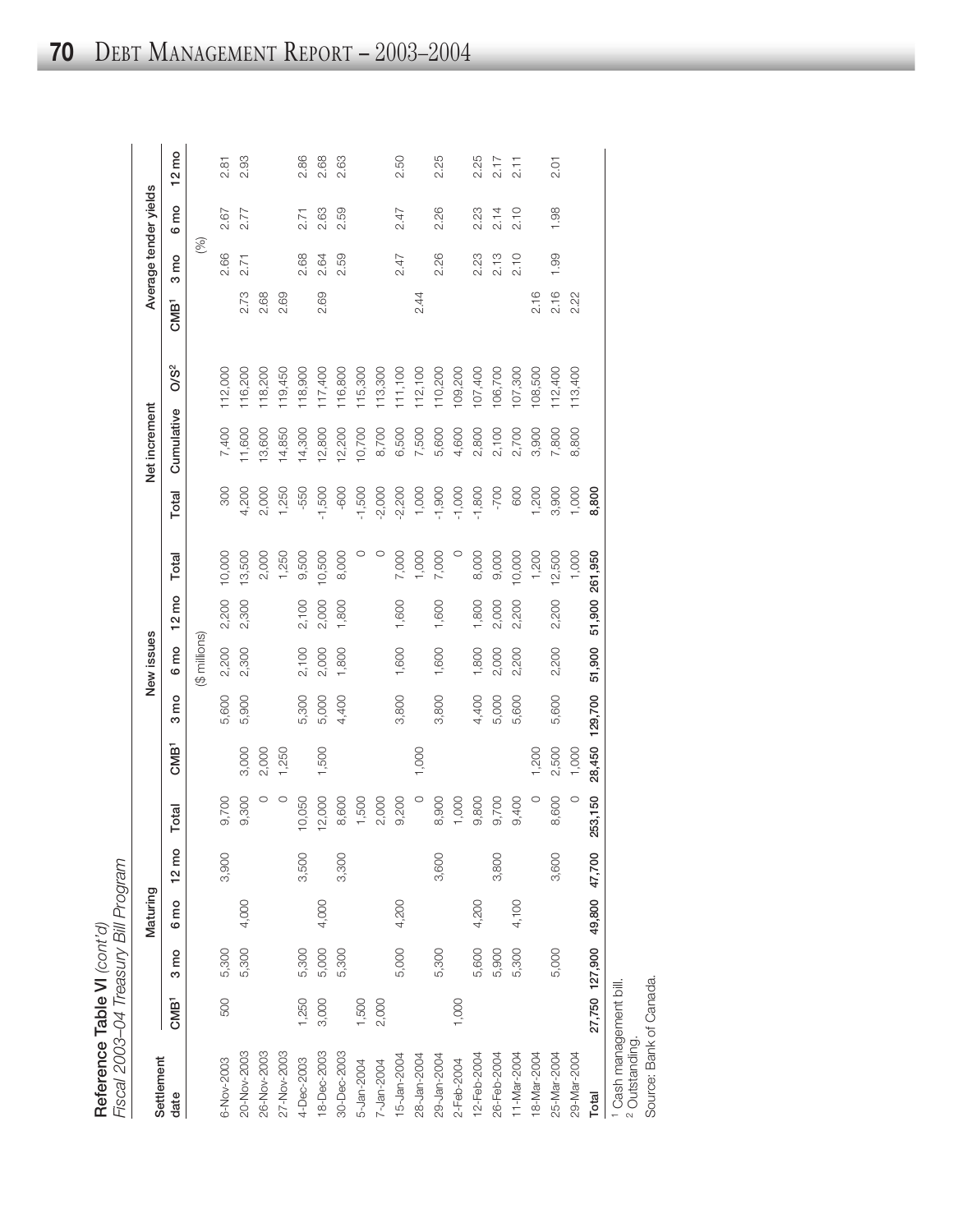Fiscal 2003-04 Treasury Bill Auction Results *Fiscal 2003–04 Treasury Bill Auction Results* Reference Table VII Reference Table VII

| Tail             | points)<br>(basis      |                        | ب بہ بہ<br>$\circ$        | 0                                                                                   | ယ္                                   |                  | $\ddot{\circ}$ $\ddot{\circ}$ $\ddot{\circ}$<br>$\circ$ |                      |                | r.            | 0.7                                                           | တ္          | က္                                                                                                                     |                        | 9<br>ယ္                         | Ņ                      |                | 4           |                |                            |                |                     | က္               | Ņ                        | $\sim 4$         |                                      | $^\circ$         | တ္            | က္               | က္<br>က္                   | 0.4                        | 0.6           | œ                    | 0.4                    | 4                | တ္<br>4<br>O               | က္<br>$\circ$                   |             |                            |         |
|------------------|------------------------|------------------------|---------------------------|-------------------------------------------------------------------------------------|--------------------------------------|------------------|---------------------------------------------------------|----------------------|----------------|---------------|---------------------------------------------------------------|-------------|------------------------------------------------------------------------------------------------------------------------|------------------------|---------------------------------|------------------------|----------------|-------------|----------------|----------------------------|----------------|---------------------|------------------|--------------------------|------------------|--------------------------------------|------------------|---------------|------------------|----------------------------|----------------------------|---------------|----------------------|------------------------|------------------|----------------------------|---------------------------------|-------------|----------------------------|---------|
| coverage<br>Bid  |                        | $-291$                 | 2.076                     | 2.049                                                                               | 2.128                                | 1.718            | 2.258<br>1.839                                          | 1.893                | 1.826          | 1.994         | 1.885<br>1.946                                                | 2.107       | 1.821                                                                                                                  | 2.222                  | 2.180<br>2.015                  | 2.148                  | 2.484          | 2.267       | 1.921          | 2.024<br>2.028             | 2.224          | 2.398               | 2.238            | 2.376                    | 2.460            | 2.475<br>2.502                       | 1.778            | 2.446         | 2.329            | 2.509<br>2.348             | 2.063                      | 2.068         | 1.787                | 2.124                  | 2.303            | 2.130<br>2.325             | 2.181                           | 2.259       | 1.588<br>.805              |         |
| Average<br>yield | (%)                    | 2.595                  | 2.620<br>2.833            | 2.651                                                                               | 2.699                                | 2.634            | 2.812<br>2.665                                          | 2.673                | 2.933          | 2.714         | 2.726<br>2.773                                                | 2.680       | 2.687                                                                                                                  | 2.858                  | 2.710<br>2.681                  | 2.683                  | 2.641          | 2.626       | 2.688          | 2.590<br>2.632             | 2.585          |                     | 2.498<br>2.472   | 2.468<br>2.249           |                  | 2.260<br>2.258                       | 2.443            | 2.246         | 2.233<br>2.234   | 2.172                      | 2.133                      | 2.142         | 2.110                | 2.100                  | 2.099            | 2.158<br>2.006             | 1.990                           | 1.976       | 2.158<br>2.222             |         |
| Average<br>price | $\bigoplus$            | 99.308                 | 98.710<br>97.355          | 99.293                                                                              | 98.773                               | 99.942           | 97.272<br>99.290                                        | 98.685               | 97.264         | 99.277        | 98.740<br>99.791                                              | 99.693      | 99.948                                                                                                                 | 97.229                 | 98.667                          | 97.492                 | 99.296         | 98.806      | 99.868         | 97.429<br>99.295           | 98.721         | 97.661              | 99.341           | 98.883                   | 97.806           | 99.397<br>98.887                     | 99.967           | 97.892        | 99.404           | 98.982<br>97.880           | 99.431                     | 98.943        | 98.017               | 99.439                 | 99.043           | 98.039<br>99.917           | 99.474                          | 99.024      | 99.982<br>99.917           |         |
| amount<br>Issue  | (\$ millions)          | 5,000<br>2,000         |                           | 2,100<br>5,300                                                                      | 2,100                                | 500              | 2,200<br>5,600                                          | 2,200                | 2,300<br>5,900 |               | 2,300<br>3,000                                                |             | 2,000<br>1,250                                                                                                         | 2,100                  | 5,300<br>2,100                  | 2,000                  | 5,000          | 2,000       | 1,500<br>1,800 |                            | 4,400<br>1,800 | 1,600               | 3,800            | 1,600                    | 1,600            | 1,600<br>3,800                       | 1,000            | 1,800         | 4,400            | 1,800<br>2,000             | 5,000                      | 2,000         | 2,200                | 5,600                  | 2,200            | 1,200<br>2,200             | 5,600                           | 2,200       | 1,000<br>2,500             | 261,950 |
| Term             | (months)               |                        |                           | $\begin{array}{c}\n\alpha & \alpha & \beta \\ \alpha & \beta & \alpha\n\end{array}$ |                                      |                  |                                                         |                      |                |               | $\circ$<br>$\circ$                                            | $\circ$     | $\circ$                                                                                                                | $\frac{1}{2}$ $\infty$ | $\circ$                         | $\frac{1}{2}$ $\infty$ |                | $\circ$     | $\circ$        | $\frac{1}{2}$ $\infty$     |                | $O \n\cap \n\infty$ |                  |                          |                  | $\frac{1}{6}$ $\omega$ $\infty$      | O                | $\frac{N}{2}$ |                  |                            | $OQ$ $OQ$                  |               | $\frac{1}{\sqrt{2}}$ | က                      | $\circ$          | $\frac{\infty}{\infty}$    |                                 |             |                            |         |
| Auction<br>date  |                        | 7-Oct-2003             | 21-Oct-2003<br>7-Oct-2003 | 21-Oct-2003                                                                         | 21-Oct-2003                          | 28-Oct-2003      | 4-Nov-2003<br>4-Nov-2003                                | 4-Nov-2003           | 18-Nov-2003    | 18-Nov-2003   | 18-Nov-2003<br>19-Nov-2003                                    | 25-Nov-2003 | 26-Nov-2003                                                                                                            | 2-Dec-2003             | 2-Dec-2003<br>2-Dec-2003        | 16-Dec-2003            | 16-Dec-2003    | 16-Dec-2003 | 17-Dec-2003    | 29-Dec-2003<br>29-Dec-2003 | 29-Dec-2003    | 13-Jan-2004         | 13-Jan-2004      | 13-Jan-2004              | 27-Jan-2004      | 27-Jan-2004<br>27-Jan-2004           | 28-Jan-2004      | 10-Feb-2004   | 10-Feb-2004      | 24-Feb-2004<br>10-Feb-2004 | 24-Feb-2004                | 24-Feb-2004   | 9-Mar-2004           | 9-Mar-2004             | 9-Mar-2004       | 18-Mar-2004<br>23-Mar-2004 | 23-Mar-2004                     | 23-Mar-2004 | 29-Mar-2004<br>25-Mar-2004 | Total   |
| Tail             | points)<br>(basis      | 0.4                    | 0.5<br>0.5                |                                                                                     | 0.5<br>0.0                           | ro co<br>$\circ$ | Ņ<br>Ö<br>$\circ$                                       | $\frac{2}{\sqrt{2}}$ | 0.4            | ယ္<br>$\circ$ | တ္                                                            | တ္          | $\sim$                                                                                                                 | ယ္<br>Õ                | $0.\overline{3}$<br>0.6         | $0.\overline{3}$       | 0.5            | 0.4         | ā              | $\overline{0}$<br>0.4      | $\overline{2}$ | $\frac{0}{1}$       | $0.\overline{3}$ | $\overline{\mathcal{E}}$ | $0.\overline{8}$ | $\overline{0.7}$<br>$\overline{0.7}$ | $0.\overline{6}$ | 0.6           | $0.\overline{3}$ | 0.6<br>$\overline{0}$ .    | 0.4                        | $\frac{3}{2}$ | 3.6                  | 0.5                    | $0.\overline{3}$ | 0.6<br>$0.\overline{6}$    | 0.6                             |             |                            |         |
| coverage<br>Bid  |                        | 2.344                  | 2.292<br>2.187            | 1.958                                                                               | 2.242                                | 1.986            | 2.285<br>1.987                                          | 2.462                | 2.051          | 2.177         | 2.175<br>1.841                                                | 2.168       | 2.006                                                                                                                  | 1.947                  | 2.355<br>1.924                  | 2.260                  | 2.254<br>2.304 |             | 1.689          | 2.153<br>2.181             | 2.013          | 2.217               | 2.460            | 2.128                    | 2.025            | 1.963<br>2.080                       | 1.992            | 2.126         | 2.048            | 2.009<br>2.120             | 2.030                      | 2.519         | 1.818                | 2.116                  | 2.379            | 2.060<br>2.269             | 2.042                           | 2.204       | 2.080<br>2.027             |         |
| Average<br>yield | (%)                    | 3.625                  | 3.190<br>3.358            | 3.554                                                                               | 3.241                                | 3.365            | 3.218<br>3.548                                          | 3.352                | 3.431          | 3.197         | 3.315<br>3.221                                                | 3.191       | 3.168                                                                                                                  | 3.155                  | 3.189<br>2.969                  | 3.127                  | 3.077          | 3.076       | 2.993          | 3.044<br>3.077             | 2.894          | 2.869               | 2.887            | 2.949                    | 2.690            | 2.808<br>2.715                       | 2.840            | 2.819         | 2.779            | 2.853<br>2.794             | 2.700                      | 2.741         | 2.914                | 2.805                  | 2.654            | 2.684<br>2.671             | 2.597                           | 2.592       | 2.676<br>2.689             |         |
| Average<br>price | ⊕                      | 96.641                 | 98.478<br>99.151          | 96.57                                                                               | 99.137                               | 98.350           | 96.710<br>99.143                                        | 98.481               | 96.692         | 99.149        | 98.374<br>99.877                                              | 99.695      | 97.052                                                                                                                 | 99.160                 | 98.553<br>97.124                | 99.167                 | 98.489         | 99.589      | 97.210         | 98.618<br>99.181           | 97.195         | 99.236              | 98.581           | 99.943                   | 97.485           | 99.252<br>98.766                     | 97.246           | 99.249        | 98.633           | 99.733<br>97.337           | 99.280                     | 98.754        | 99.944               | 97.279                 | 99.292           | 98.679<br>97.503           | 99.322                          | 98.821      | 99.948<br>97.401           |         |
| amount<br>Issue  | (months) (\$ millions) | 1,700                  | 4,100<br>002'1            | 1,900                                                                               | 4,700                                | 1,900            | 1,900<br>4,700                                          | 1,900                | 2,000          | 5,000         | 2,000<br>3,000                                                | 2,000       | 2,000                                                                                                                  | 5,000                  | 2,000                           | 2,000                  | 2,000<br>2,000 |             | 2,000<br>5,000 |                            | 2,000<br>2,100 | 5,300               | 2,100            | 1,000                    | 2,100            | 5,300<br>2,100                       | 2,100            | 5,300         | 2,100            | 3,000                      | 2,100<br>5,300             | 2,100         | 2,000                | 2,000                  | 5,000            | 2,000<br>2,100             | 5,300                           | 2,100       | 1,500<br>2,000             |         |
| Term             |                        | $\frac{1}{2}$ $\infty$ |                           |                                                                                     | $\stackrel{\sim}{\leftarrow} \infty$ |                  | $\circ$ $\frac{1}{2}$ $\circ$ $\circ$                   |                      |                |               | $\overset{\sim}{\sim}$ $\overset{\sim}{\sim}$ $\circ$ $\circ$ | $\circ$     | $P$ $\alpha$ $\alpha$ $\alpha$ $\beta$ $\alpha$ $\alpha$ $\alpha$ $\beta$ $\alpha$ $\alpha$ $\alpha$ $\alpha$ $\alpha$ |                        |                                 |                        |                |             |                |                            |                |                     |                  |                          |                  | $O \underset{t}{\sim} \infty$        |                  |               | $\sum_{i=1}^{n}$ |                            | $\sum_{i=1}^{n}$           |               |                      | $\frac{1}{2}$ $\infty$ |                  |                            | $\frac{1}{2}$ $\omega$ $\infty$ |             | $\circ$<br>$\frac{1}{2}$   |         |
| Auction<br>date  |                        | 8-Apr-2003             | 8-Apr-2003<br>8-Apr-2003  | 22-Apr-2003                                                                         | 22-Apr-2003                          | 22-Apr-2003      | 6-May-2003<br>6-May-2003                                | 6-May-2003           | 20-May-2003    | 20-May-2003   | 21-May-2003<br>20-May-2003                                    | 28-May-2003 | 3-Jun-2003                                                                                                             | 3-Jun-2003             | $17 - Jun - 2003$<br>3-Jun-2003 | 17-Jun-2003            | 17-Jun-2003    | 25-Jun-2003 | 2-Jul-2003     | 2-Jul-2003<br>2-Jul-2003   | 15-Jul-2003    | 15-Jul-2003         | 15-Jul-2003      | 28-Jul-2003              | 29-Jul-2003      | 29-Jul-2003<br>29-Jul-2003           | 12-Aug-2003      | 12-Aug-2003   | 12-Aug-2003      | 21-Aug-2003                | 26-Aug-2003<br>26-Aug-2003 | 26-Aug-2003   | 28-Aug-2003          | 9-Sep-2003             | 9-Sep-2003       | 23-Sep-2003<br>9-Sep-2003  | 23-Sep-2003                     | 23-Sep-2003 | 24-Sep-2003<br>7-Oct-2003  |         |

Source: Bank of Canada.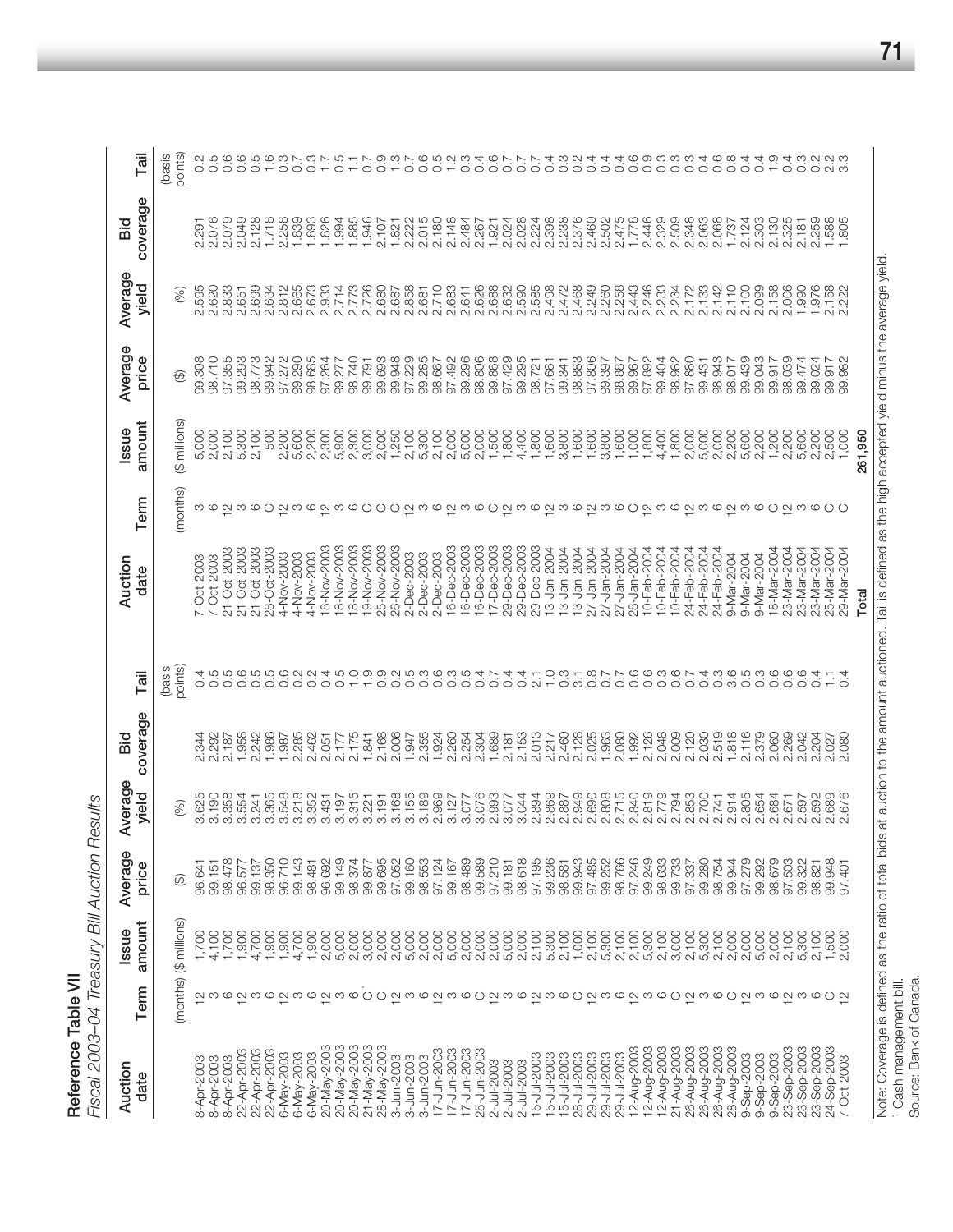| í      |
|--------|
|        |
| I<br>i |
|        |
|        |
|        |
| ı      |
| ı      |
|        |
|        |
| ı      |
|        |
|        |
|        |
|        |
|        |

 $\mathbf{\alpha}$ *Fis c al 2 0 0 3 – 0 4 C a n a dia n-D ollar Marketa ble B o n d Pro gra*

*m*

| Offering date      | Delivery date        | Maturity date                | Maturing | Gross         | Bond repurchase   | Net                  |
|--------------------|----------------------|------------------------------|----------|---------------|-------------------|----------------------|
| Fixed-coupon bonds |                      |                              |          | (\$ millions) |                   |                      |
| 2003               | 2003                 |                              |          |               |                   |                      |
| April 9            | April 14             | June 1, 2033                 |          | 300           | 293               |                      |
| April 24           | April 29             | September 1, 2008            |          | 400           | 410               | $-10$                |
| Nay 7              | May 12               | June 1, 2013                 |          | 2,400         | 154               | 2,246                |
| May 14             | May 16               | June 1, 2005                 |          | 400           | 319               | $\overline{6}$       |
|                    | June 2<br>June 2     |                              | 7,097    |               |                   | $-7,097$             |
| May 28             |                      | September 1, 2008            |          | 2,300         |                   | 1,800                |
|                    | June 13              | December 1, 2005             |          | 2,700         |                   | 2,000                |
| June 11<br>June 19 | June 25              | June 1, 2013                 |          | 600           | 800<br>000<br>000 | 182                  |
| July 9<br>July 16  | July 14              | June 1, 2033                 |          | 1,600         | 301               | 1,299                |
|                    | July 21              | September 1, 2008            |          | 400           | 441               | $-41$                |
| July 30            | August 1             | December 1, 2005             |          | 300           | 185               | 115                  |
| August 6           | August 11            | June 1, 2013                 |          | 2,400         | $\frac{5}{29}$    | 2,319                |
| August 20          | August 25            | June 1, 2033                 |          | 300           |                   |                      |
|                    | September            |                              | 7,480    |               |                   |                      |
| August 27          | September            | September 1, 2008            |          | 2,300         | 500               | $-7,480$<br>1,800    |
| September 17       | င္<br>September      | December 1, 2005             |          | 2,500         | 247               | 2,253                |
| September 25       | September            | June 1, 2013                 |          | 600           | 464               | 136                  |
|                    | October <sub>1</sub> |                              | 452      |               |                   | $-452$               |
| October 8          | October 14           | September 1, 2008            |          | 400           | 392               | $\infty$             |
| October 15         | October 20           | June 1, 2014<br>June 1, 2033 |          | 2,400         |                   | 2,036                |
| November 5         | November 10          |                              |          | 210           | 364<br>199        | $\overline{+}$       |
|                    | December             |                              | 8,358    |               |                   | $-8,358$             |
| November 26        | December             | September 1, 2009            |          | 2,300         | 600               | 1,700                |
| December 10        | December             | June 1, 2014                 |          | 407           | 488               | $\overline{\varphi}$ |
| December 17        | December 19          | June 1, 2006                 |          | 3,500         | 414               | 3,086                |
| 2004               | 2004                 |                              |          |               |                   |                      |
| January 14         | January 19           | June 1, 2033                 |          | 1,500         | 105               | 1,395                |
| January 21         | January 26           | September 1, 2009            |          | 400           | 473               | $-73$                |
|                    | February 2           |                              | 929      |               |                   | $-929$               |
| February 4         | February 9           | June 1, 2014                 |          | 2,300         | 354               | 1,946                |
| February 11        | February 13          | June 1, 2006                 |          | 138           |                   | 38                   |
| February 18        | February 23          | September 1, 2009            |          | 2,200         | 1580              | 2,045                |
| February 25        | March <sub>1</sub>   | June 1, 2033                 |          | 300           |                   | $\overline{+}$       |
| March 10           | March 12             | June 1, 2006                 |          | 3,500         | 696<br>221        | 2,804<br>140         |
| March 17           | March 22             | June 1, 2014                 |          | 361           |                   |                      |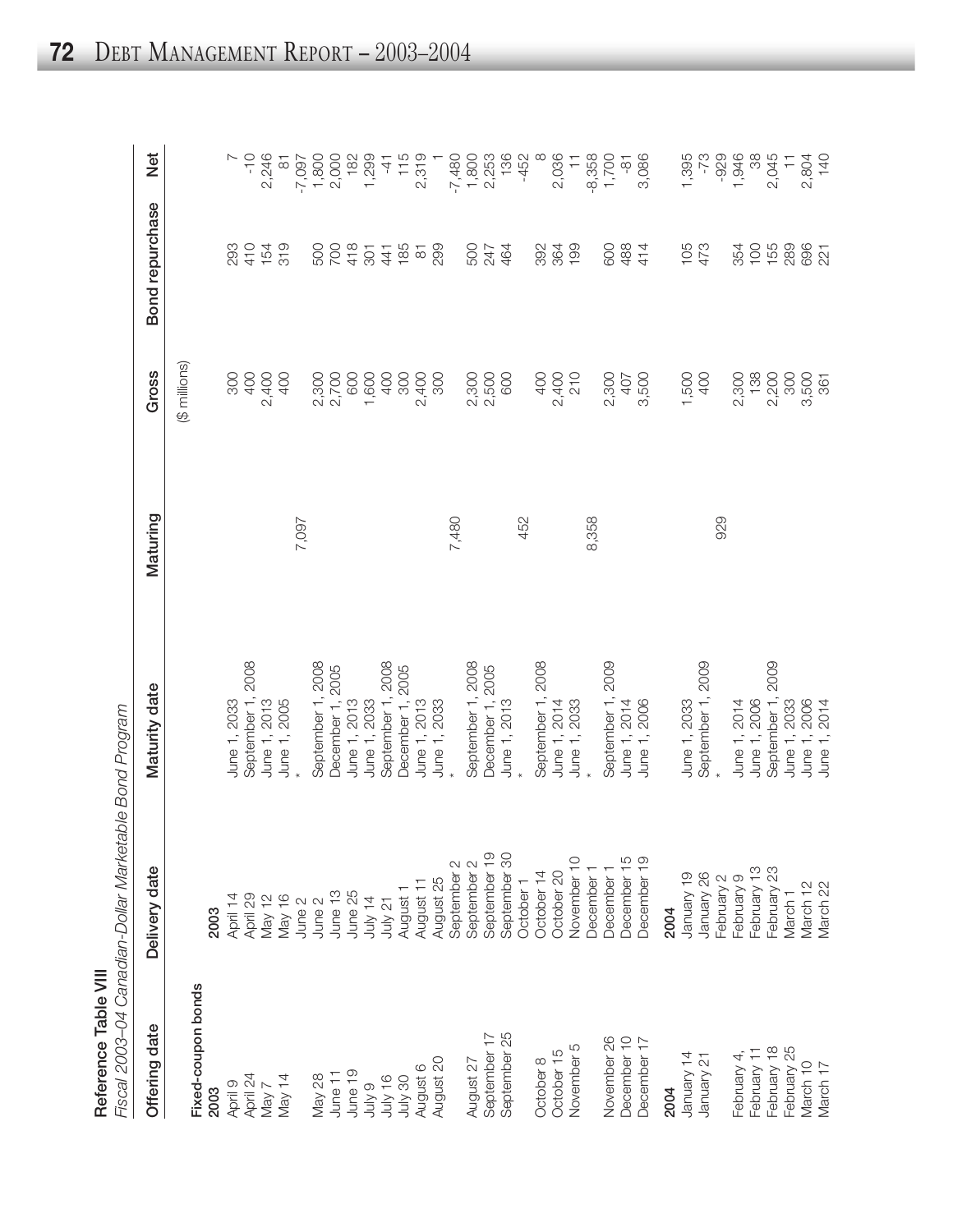| Fiscal 2003-04 Canadian-Dollar Marketable Bond Program<br>Reference Table VIII (cont'd) |               |                                      |          |               |                 |                            |
|-----------------------------------------------------------------------------------------|---------------|--------------------------------------|----------|---------------|-----------------|----------------------------|
| Offering date                                                                           | Delivery date | Maturity date                        | Maturing | Gross         | Bond repurchase | Net                        |
|                                                                                         |               |                                      |          | (\$ millions) |                 |                            |
| Real return bonds                                                                       |               |                                      |          |               |                 |                            |
| 2003                                                                                    | 2003          |                                      |          |               |                 |                            |
| June $4$                                                                                | June 9        | December 1, 2036                     |          |               |                 |                            |
| September 10                                                                            | September 15  |                                      |          | 2880          |                 | 8<br>8<br>8<br>8<br>8<br>8 |
| December 3                                                                              | December 8    | December 1, 2036<br>December 1, 2036 |          |               |                 |                            |
| 2004                                                                                    | 2004          |                                      |          |               |                 |                            |
| March 3                                                                                 | Vlarch 8      | December 1, 2036                     |          | 300           |                 | 300<br>6.337               |
| Total fiscal year 2003-04                                                               |               |                                      | 24,317   | 40,816        | 10,162          |                            |
|                                                                                         |               |                                      |          |               |                 |                            |

\* Maturing date. Maturing date.

Source: Bank of Canada. Source: Bank of Canada.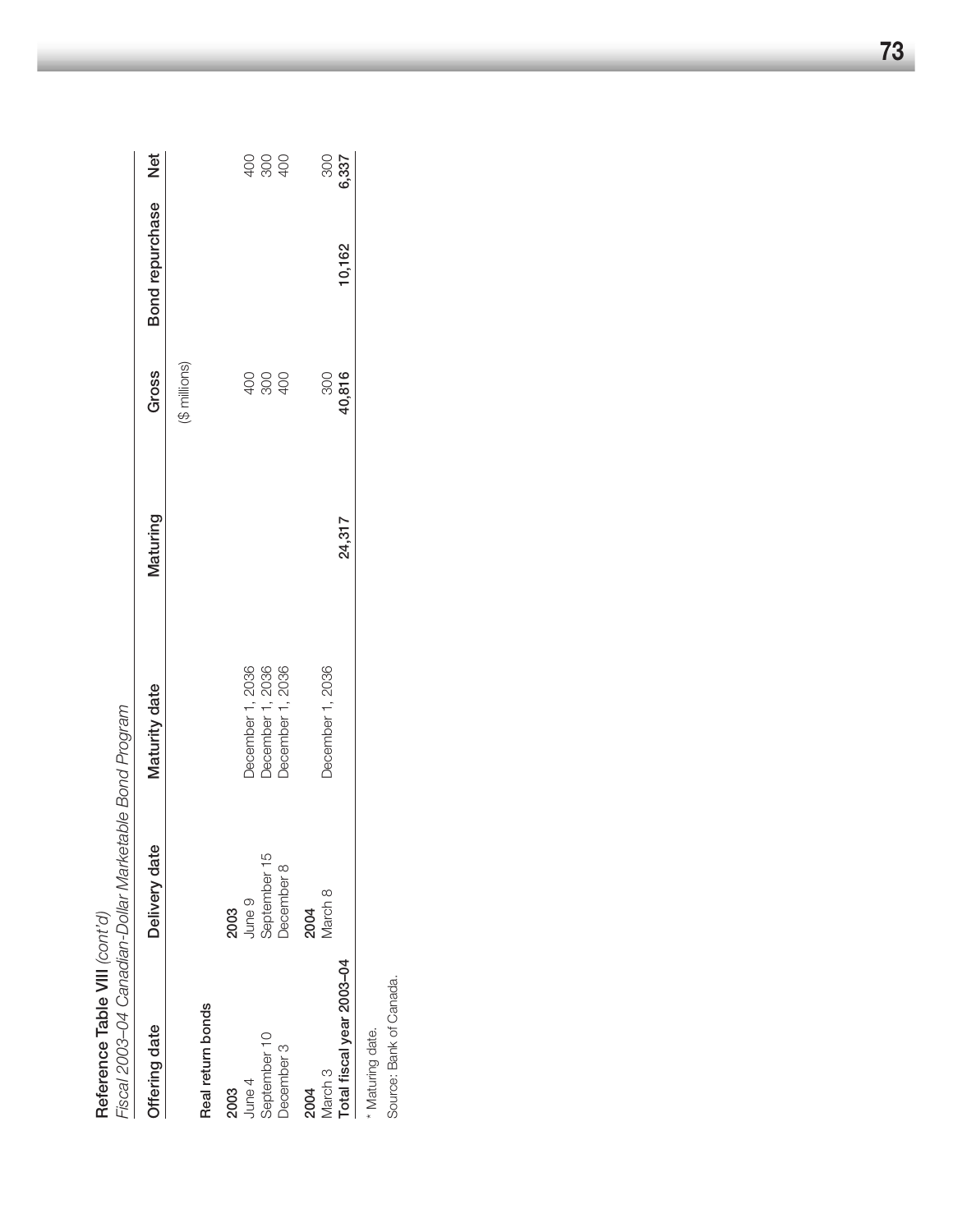|                        | )<br>)<br>)<br>o<br>Pac,<br>i nhinni<br>うっりり<br>e Bond      |
|------------------------|-------------------------------------------------------------|
|                        | こんしょくごう こ<br>Ividinu.<br>Ξ                                  |
| ֡֡֡<br>l.<br>こくこく<br>ĺ | <<br><<<br><<<br>5<br>)<br>)<br> <br>3)<br>2)<br>2)<br>よしいこ |

| Auction<br>date | Term        | Maturity<br>date   | Coupon<br>rate | amount<br>Issue         | Average<br>price   | Average<br>yield                                              | coverage<br>Auction | Tail              |
|-----------------|-------------|--------------------|----------------|-------------------------|--------------------|---------------------------------------------------------------|---------------------|-------------------|
|                 | (years      |                    | 8              | (\$ millions)           | $\widehat{\Theta}$ | (%)                                                           |                     | (basis<br>points) |
| 7-May-2003      |             | 1-Jun-201          |                |                         | 102.558            | 4.924                                                         | 2.52                | 0.4               |
| 28-May-2003     |             | $1 -$ Sep-200      | 5.25<br>4.25   |                         | 101.243            | 3.984                                                         | 2.60                | 0.6               |
| 4-Jun-2003      |             | ≌<br>$1 - Dec-203$ | $3.00*$        |                         | 101.810            | 2.915                                                         | 2.91                |                   |
| $11 - Jun-2003$ |             | $1 - Dec-2OC$      | 3.00           |                         | 99.913             | 3.037                                                         | 2.47                | $0.\overline{8}$  |
| 9-Jul-2003      |             | 1-Jun-203          |                |                         | 107.715            | 5.236                                                         | 2.56                | $\overline{0.7}$  |
| 6-Aug-2003      |             | $-$ Jun-201        |                |                         | 101.912            | 5.000                                                         | 2.47                |                   |
| 27-Aug-2003     |             | 1-Sep-200          |                |                         | 100.044            | 4.240                                                         | 2.63                | 0.5<br>0.5        |
| 10-Sep-2003     |             | $1 - Dec-203$      |                | 300                     | 98.239             | 3.085                                                         | 2.69                |                   |
| I7-Sep-2003     |             | $1-Dec-2OC$        |                |                         | 99.612             |                                                               |                     | C.C               |
| 15-Oct-2003     |             | 1-Jun-201          |                | 2,500<br>2,400<br>2,300 | 99.615             | 3.183<br>5.048                                                |                     | G.5               |
| 26-Nov-2003     |             | $1 -$ Sep-200      |                |                         | 99.607             |                                                               |                     | 0.6               |
| 3-Dec-2003      |             | 1-Dec-203          |                | 400                     | 101.793            |                                                               |                     |                   |
| 17-Dec-2003     |             | 1-Jun-200          |                | 3,500                   | 99.522             | $4.329$<br>$2.915$<br>$2.05$<br>$5.113$<br>$4.642$<br>$4.642$ |                     |                   |
| 14-Jan-2004     |             | -Jun-2033          |                |                         | 109.623            |                                                               |                     |                   |
| 4-Feb-2004      | $\supseteq$ | $1 - Jun-201$      |                | 1,500<br>2,300          | 102.900            |                                                               | 2.55                |                   |
| 18-Feb-2004     |             | $1 -$ Sep-200      |                | 2,200                   | 102.272            | 3.790                                                         | 2.64                |                   |
| 3-Mar-2004      |             | 1-Dec-2036         | $3.00*$        | 300                     | 11.177             | 2.498                                                         | 3.09                |                   |
| 10-Mar-2004     |             | $1 - Jun - 2006$   | 3.00           | 3,500                   | 101.152            | .463                                                          | 2.35                | $0.\overline{2}$  |
| Total           |             |                    |                | 35,300                  |                    |                                                               |                     |                   |
|                 |             |                    |                |                         |                    |                                                               |                     |                   |

Note: Coverage is defined as the ratio of total bids at auction to the amount auctioned. Tail is defined as the high accepted yield minus the average yield. Note: Coverage is defined as the ratio of total bids at auction to the amount auctioned. Tail is defined as the high accepted yield minus the average yield. \* Real return bonds. Real return bonds.

Source: Department of Finance. Source: Department of Finance.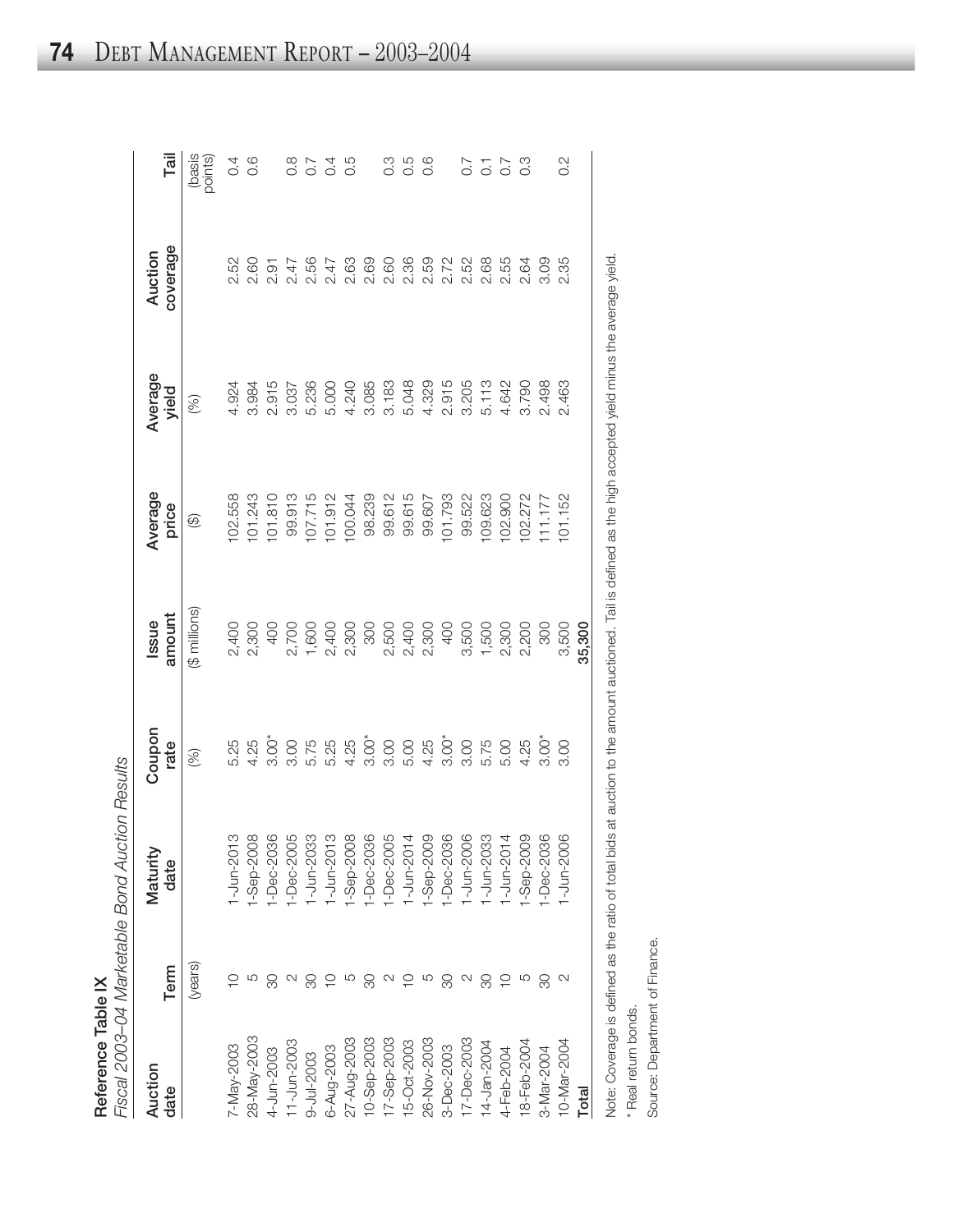| ٢<br>١ |
|--------|
|        |
|        |
|        |
|        |
|        |
|        |
|        |
|        |

| Reference Table X    |               | Outstanding Government of Canada Canadian-Dollar Marketable Bonds as at March 31, 2004 |                           |               |             |
|----------------------|---------------|----------------------------------------------------------------------------------------|---------------------------|---------------|-------------|
| Maturity date        | Amount        | Coupon rate                                                                            | Maturity date             | Amount        | Coupon rate |
|                      | (\$ millions) | (%)                                                                                    |                           | (\$ millions) | (%)         |
| Fixed-coupon bonds   |               |                                                                                        |                           |               |             |
| 01-Jun-04            | 1,703         | 3.50                                                                                   | 01-Oct-08                 | 401           | 11.75       |
| 01-Jun-04            |               | 6.50                                                                                   | $01 - \text{Mar} - 09$    | 149           | 11.50       |
| 01-Jun-04            | 7,770<br>541  | 13.50                                                                                  | $01 - Jun - 09$           | 9,145         | 5.50        |
| $01 - \text{Sep-04}$ | 8,886         | 5.00                                                                                   | $01 - Jun - 09$           | 641           | 11.00       |
| 01-Oct-04            | 274           | 10.50                                                                                  | $01 -$ Sep-09             | 4,900         | 4.25        |
| 01-Dec-04            | 5,300         | 4.25                                                                                   | 01-Oct-09                 | 266           | 10.75       |
| 01-Dec-04            | 7,559         | 9.00                                                                                   | $01 - \text{Mar} - 10$    | 83            | 9.75        |
| 01-Mar-05            | 496           | 12.00                                                                                  | $01 - Jun - 10$           | 9,745         | 5.50        |
| $01 - Jun - 05$      | 7,800         | 3.50                                                                                   | $01 - Jun - 10$           | 2,444         | 9.50        |
| $01 - \text{Sep-05}$ | 10,327        | 6.00                                                                                   | $01 - Oct - 10$           | 132           | 8.75        |
| $01 - \text{Sep-05}$ | 1,037         | 12.25                                                                                  | $01 - \text{Mar-11}$      | 632           | 9.00        |
| $01 - Dec - 05$      | 5,500         | 3.00                                                                                   | $01 - Jun - 11$           | 14,450        | 6.00        |
| $01 - Dec - 05$      | 6,373         | 8.75                                                                                   | $01 - Jun-1+$             | 642           | 8.50        |
| 01-Mar-06            | 267           | 12.50                                                                                  | $01 - Jun - 12$           | 11,600        | 5.25        |
| $01 - Jun - 06$      | 7,138         | 3.00                                                                                   | $01 - Jun - 13$           | 12,000        | 5.25        |
| $01 - \text{Sep-06}$ | 9,625         | 5.75                                                                                   | $15 - \frac{14}{3}$       | 1,700         | 10.25       |
| 01-Oct-06            | 770           | 14.00                                                                                  | 01-Jun-14                 | 5,468         | 5.00        |
| $01 - Dec -06$       | 5,867         | 7.00                                                                                   | $01 - Jun - 15$           | 483           | 11.25       |
| $01 - Max - 07$      | 196           | 13.75                                                                                  | $15 - \text{Mar} - 2^{-}$ | 1,106         | 10.50       |
| $01 - Jun-07$        | 7,710         | 7.25                                                                                   | $01 - Jun-21$             | 1,241         | 9.75        |
| $01 - \text{Sep-07}$ | 10,400        | 4.50                                                                                   | $01 - Jun - 22$           | 625           | 9.25        |
| $01 - Oct - 07$      | 475           | 13.00                                                                                  | $01 - Jun - 23$           | 7,872         | 8.00        |
| $01 - Max - 08$      | 581           | 12.75                                                                                  | $01 - Jun-25$             | 8,485         | 9.00        |
| $01 - Jun - 08$      | 6,845         | 6.00                                                                                   | $01 - Jun-27$             | 8,976         | 8.00        |
| $01 - Jun - 08$      | 3,061         | 10.00                                                                                  | 01-Jun-29                 | 13,900        | 5.75        |
| $01 - \text{Sep-08}$ | 11,400        | 4.25                                                                                   | $01 - Jun - 33$           | 13,410        | 5.75        |
|                      |               |                                                                                        | Total                     | 258,397       |             |

**75**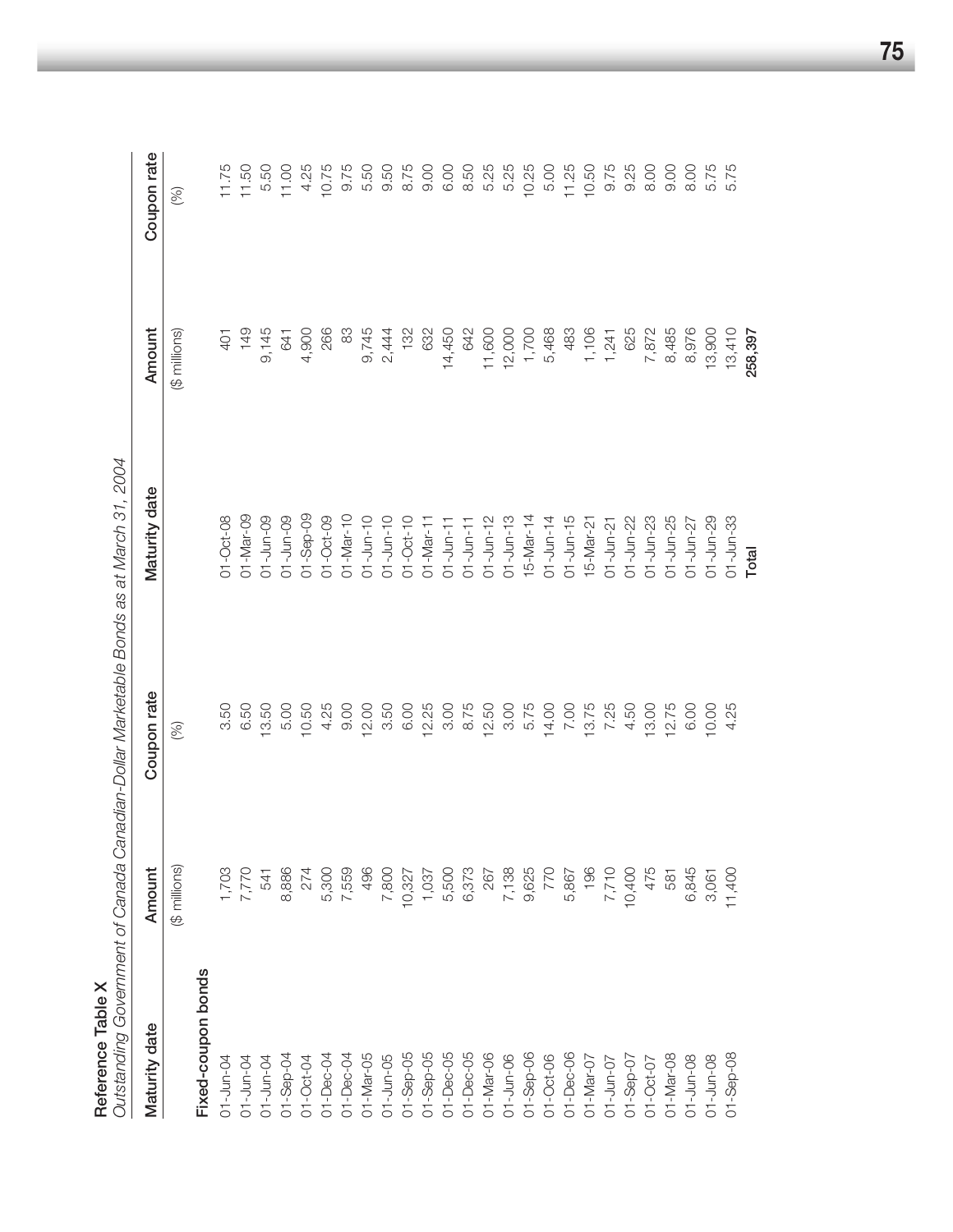| バナバ       | Ì                           |
|-----------|-----------------------------|
| ć         | P                           |
| ⊭         | vernment                    |
| čanc<br>à | alic<br>totor/<br>צו<br>המר |

*din Gnt of C da Cdia n-D ollar Marketa ble Bds at Marc h*

|                         |               | Outstanding Government of Canada Canadian-Dollar Marketable Bonds as at March 31, 2004 |
|-------------------------|---------------|----------------------------------------------------------------------------------------|
| Maturity date           | Amount        | Coupon rate                                                                            |
|                         | (\$ millions) | (%)                                                                                    |
| Real return bonds       |               |                                                                                        |
| 01-Dec-2021             | 175<br>ιó     | 4.25                                                                                   |
| 01-Dec-2026             | ,250<br>5     |                                                                                        |
| 01-Dec-2031             | 800<br>5      | $4.800$<br>$4.800$                                                                     |
| 01-Dec-2036             | 400           |                                                                                        |
| Total                   | 625           |                                                                                        |
| Source: Bank of Canada. |               |                                                                                        |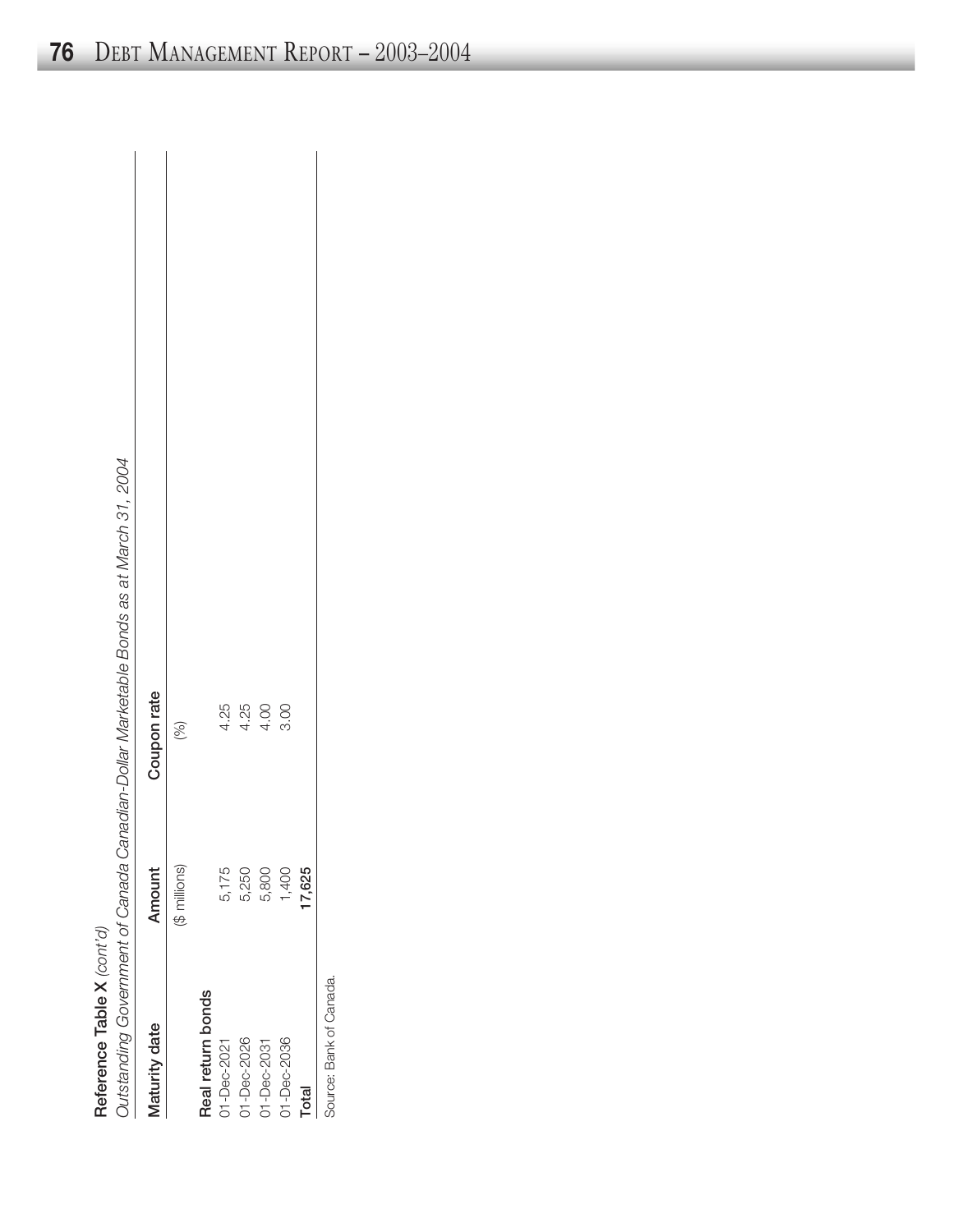| Reference Table XI                                                         |                        | Government of Canada Swaps Outstanding as at March 31, 2004 |                   |                                             |
|----------------------------------------------------------------------------|------------------------|-------------------------------------------------------------|-------------------|---------------------------------------------|
|                                                                            | Domestic interest-rate | swaps                                                       |                   | Cross-currency swaps of foreign obligations |
| Maturity date                                                              | Coupon <sup>1</sup>    | Notional amount                                             | Maturity date     | Notional amount                             |
|                                                                            | (%)                    | (\$ millions)                                               |                   | (US\$ millions)                             |
| Total                                                                      |                        |                                                             | 26-Nov-2004       | 495                                         |
|                                                                            |                        |                                                             | 26-Nov-2004       | 341                                         |
|                                                                            |                        |                                                             | 30-Nov-2004       | $\mathbb{S}^3$                              |
|                                                                            | Foreign interest-rate  | swaps                                                       | 30-Nov-2004       | 25                                          |
| Maturity date                                                              | Coupon <sup>1</sup>    | Notional amount                                             | 22-Dec-2004       | 76                                          |
|                                                                            | (%)                    | (US\$ millions)                                             | 03-Oct-2007       | 319                                         |
|                                                                            |                        |                                                             | $31 - Jan - 2008$ | $\overline{4}$                              |
| 19-Nov-2007                                                                | 4.00                   | 25                                                          | Total             | 1,363                                       |
| 05-Nov-2008                                                                | 5.25                   | 200                                                         |                   |                                             |
| 05-Nov-2008                                                                | 5.25                   | 500                                                         |                   |                                             |
| 05-Nov-2008                                                                | 5.25                   | 500                                                         |                   |                                             |
| Total                                                                      |                        | 1,225                                                       |                   |                                             |
| <sup>1</sup> Refers to the coupon of the underlying bond that was swapped. |                        |                                                             |                   |                                             |

 Refers to the coupon of the underlying bond that was swapped.  $\frac{1}{2}$ 3 שוועו השג 5  $\frac{1}{2}$  $\frac{D}{2}$  $\frac{1}{2}$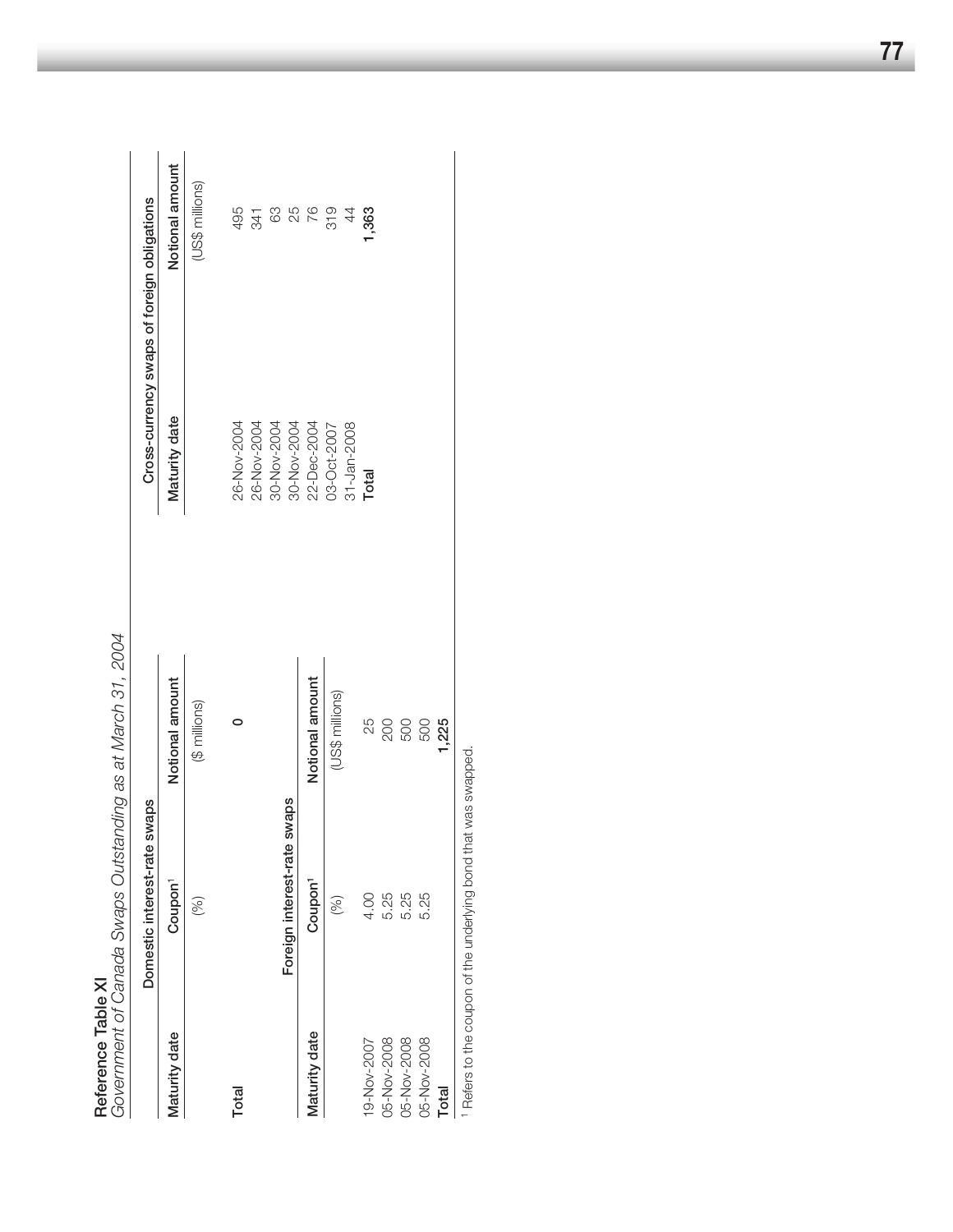|                      | Cross-currency swaps of domestic obligations |                  |                        | Cross-currency swaps of domestic obligations |                  |
|----------------------|----------------------------------------------|------------------|------------------------|----------------------------------------------|------------------|
| Maturity<br>date     | Notional<br>amount                           | Currency<br>paid | Maturity<br>date       | amount<br>Notiona                            | Currency<br>paid |
|                      | (US\$ millions)                              |                  |                        | (US\$ millions)                              |                  |
| 01-Jun-04            | 92.00                                        | EUR              | 01-Sep-05              | 62.00                                        | n⊟<br>⊟          |
| 01-Jun-04            | 62.00                                        |                  | $01 - \text{Sep-05}$   | 92.00                                        | 5<br>巴           |
| 01-Jun-04            | 62.00                                        | B<br>B<br>B      | $01 -$ Sep-05          | 92.00                                        | $rac{1}{2}$      |
| 01-Jun-04            | 92.00                                        | $rac{1}{2}$      | $01 - \text{Sep-05}$   | 92.00                                        | EUR              |
| 01-Jun-04            | 62.00                                        | $rac{1}{2}$      | $01 -$ Sep-05          | 92.00                                        | $rac{1}{2}$      |
| 01-Jun-04            | 62.00                                        | EUR              | $01 -$ Sep-05          | 92.00                                        | EUR              |
| 01-Jun-04            | 62.00                                        | EUR              | 01-Sep-05              | 100.00                                       | GSD              |
| 01-Jun-04            | 62.00                                        | EUR              | 23-Nov-05              | 150.00                                       | go               |
| 01-Jun-04            | 62.00                                        | EUR              | $01 - Dec -05$         | 62.00                                        | EUR              |
| 01-Jun-04            | 62.00                                        | $E$ UR           | $01 - Dec - 05$        | 62.00                                        | EUR              |
| 01-Jun-04            | 100.00                                       | <b>GSD</b>       | 01-Dec-05              | 62.00                                        | EUR              |
| 01-Jun-04            | 50.00                                        | <b>GSD</b>       | $01 - Dec -05$         | 62.00                                        | EUR              |
| 01-Jun-04            | 100.00                                       | asp              | 01-Dec-05              | 62.00                                        | EUR              |
| 01-Jun-04            | 50.00                                        | asp              | 01-Dec-05              | 62.00                                        | EUR              |
| 01-Jun-04            | 50.00                                        | go               | $01 - Dec-05$          | 92.00                                        | EUR              |
| $01 - \text{Sep-04}$ | 62.00                                        | EUR              | $01 - Dec -05$         | 62.00                                        | EUR              |
| $01 - \text{Sep-04}$ | 69.00                                        | EUR              | 01-Dec-05              | 62.00                                        | EUR              |
| $01 - \text{Sep-04}$ | 62.00                                        | EUR              | $01 - Dec -05$         | 62.00                                        | EUR              |
| $01 - \text{Sep-04}$ | 62.00                                        | EUR              | $J1-Dec-05$            | 62.00                                        | EUR              |
| 01-Oct-04            | 62.00                                        | E                | 01-Dec-05              | 62.00                                        | E                |
| 01-Oct-04            | 50.00                                        | go               | $01 - Dec-05$          | 62.00                                        | EUR              |
| 01-Oct-04            | 75.00                                        | <b>USD</b>       | $01 - Dec -05$         | 62.00                                        | EUR              |
| 01-Oct-04            | 111.00                                       | JSD              | $01 - Dec -05$         | 62.00                                        | EUR              |
| 01-Oct-04            | 55.00                                        | asp              | $01 - Dec -05$         | 62.00                                        | EUR              |
| 23-Nov-04            | 100.00                                       | asp              | $01 - Dec -05$         | 62.00                                        | EUR              |
| 01-Dec-04            | 62.00                                        | EUR              | $01 - Dec -05$         | 92.00                                        | E                |
| 01-Dec-04            | 92.00                                        | E                | $01 - Dec -05$         | 82.00                                        | EUR              |
| 01-Mar-05            | 62.00                                        | $E$ UR           | $01 - Dec -05$         | 50.00                                        | go               |
| 01-Mar-05            | 250.00                                       | <b>USD</b>       | 01-Dec-05              | 50.00                                        | GSD              |
| 01-Mar-05            | 65.00                                        | asp              | $01 - Dec -05$         | 50.00                                        | asu              |
| 01-Mar-05            | 250.00                                       | go               | 01-Dec-05              | 54.00                                        | GSU              |
| $01 - \text{Sep}-05$ | 62.00                                        | $\frac{1}{2}$    | $01 - Dec -05$         | 500.00                                       | GSU              |
| $01 -$ Sep-05        | 62.00                                        | E                | $01 - \text{Mar} - 06$ | 62.00                                        | E                |
| $01 -$ Sep-05        | 37.00                                        | EUR              | $01 - \text{Mar-OS}$   | 92.00                                        | EUR              |
| $01 -$ Sep-05        | 37.00                                        | $E$ UR           | $01 - \text{Mar-OS}$   | 92.00                                        | EUR              |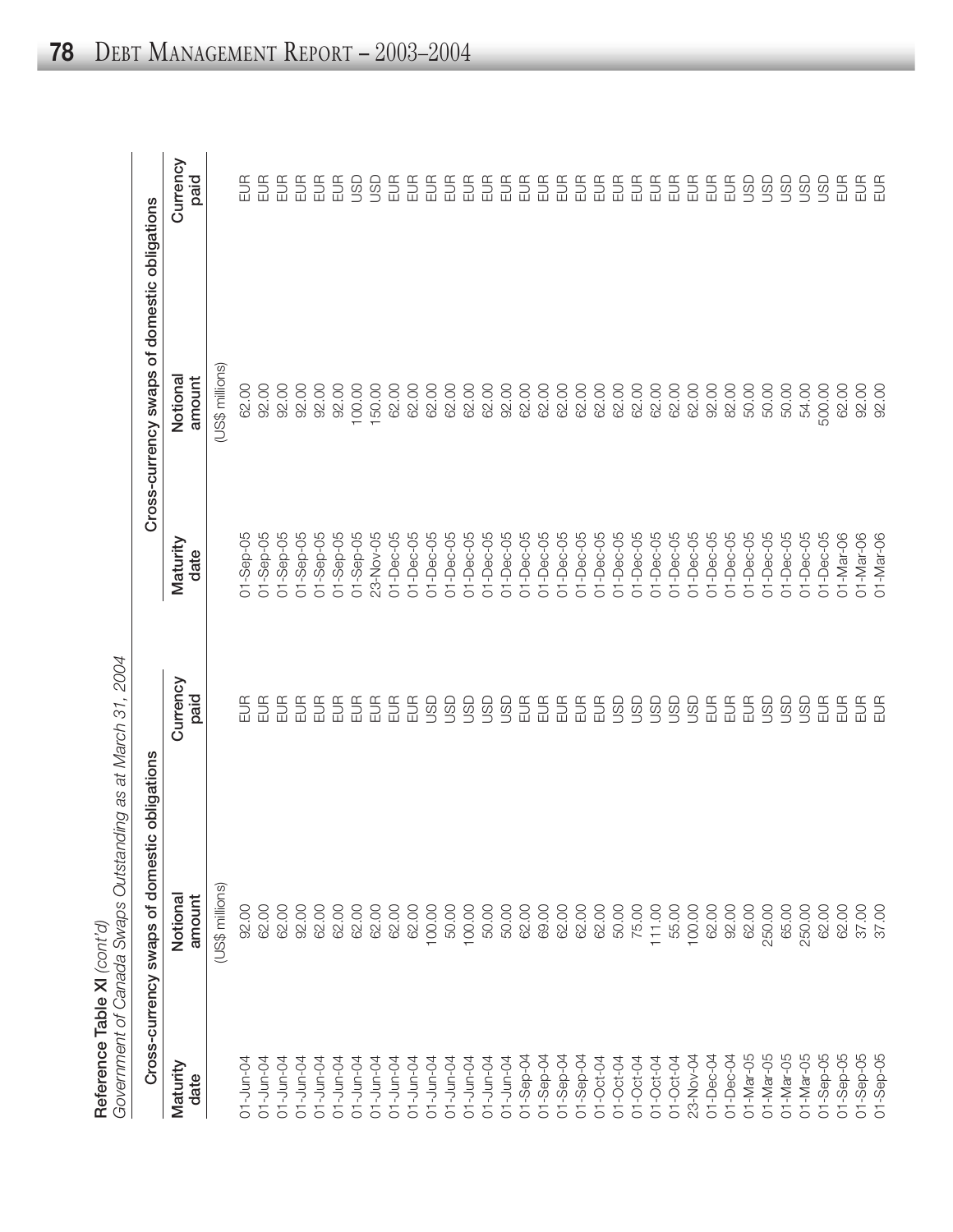|                        | Government of Canada Swaps Outstanding as at March 31, | 2004             |                        |                                              |                  |
|------------------------|--------------------------------------------------------|------------------|------------------------|----------------------------------------------|------------------|
|                        | Cross-currency swaps of domest                         | c obligations    |                        | Cross-currency swaps of domestic obligations |                  |
| Maturity<br>date       | Notional<br>amount                                     | Currency<br>paid | Maturity<br>date       | Notiona<br>amount                            | Currency<br>paid |
|                        | (US\$ millions)                                        |                  |                        | (US\$ millions)                              |                  |
| 01-Mar-06              | 92.00                                                  | EUR<br>E         | 01-Mar-08              | 50.00                                        | $\frac{5}{5}$    |
| 01-Mar-06              | 62.00                                                  | EUR              | 01-Jun-08              | 62.00                                        | EUR              |
| $01 - Max - OS$        | 62.00                                                  | EUR              | $01 - Jun - 08$        | 62.00                                        | EUR<br>E         |
| 01-Mar-06              | 50.00                                                  | go               | $01 - Jun - 08$        | 62.00                                        | EUR              |
| 01-Mar-06              | 54.00                                                  | go               | $01 - Jun - 08$        | 62.00                                        | EUR              |
| $01 - \text{Sep}-06$   | 62.00                                                  | E                | 01-Jun-08              | 250.00                                       | go               |
| $01 - Oct - 06$        | 62.00                                                  | EUR              | 01-Jun-08              | 100.00                                       | asp              |
| 01-Oct-06              | 50.00                                                  | asp              | $01 - Jun - 08$        | 100.00                                       | asp              |
| 01-Oct-06              | 50.00                                                  | go               | 01-Jun-08              | 100.00                                       | asp              |
| 30-Oct-06              | 250.00                                                 | <b>USD</b>       | $01 - Jun - 08$        | 50.00                                        | GSD              |
| 11-Nov-06              | 150.00                                                 | asp              | 01-Jun-08              | 100.00                                       | asp              |
| $01 - Dec -06$         | 62.00                                                  | EUR              | 01-Jun-08              | 50.00                                        | asp              |
| 01-Dec-06              | 62.00                                                  | $rac{1}{2}$      | 01-Jun-08              | 50.00                                        | <b>GSD</b>       |
| $01 - Dec -OE$         | 92.00                                                  |                  | 30-Sep-08              | 50.00                                        | <b>GSD</b>       |
| $01 - Dec -OE$         | 92.00                                                  | EUR              | 01-Oct-08              | 92.00                                        | EUR              |
| $01 - Dec -OE$         | 55.00                                                  | JSD              | 01-Oct-08              | 92.00                                        | EUR              |
| $01 - Max - 07$        | 31.00                                                  |                  | 01-Oct-08              | 62.00                                        | EUR              |
| $O1 - Jun - O7$        | 62.00                                                  | 555              | 01-Oct-08              | 62.00                                        | EUR              |
| $01 - Jun - 07$        | 62.00                                                  |                  | 01-Oct-08              | 70.00                                        | asp              |
| $01 - Jun - 07$        | 123.00                                                 | EUR              | 01-Oct-08              | 70.00                                        | asp              |
| $01 - Jun - 07$        | 62.00                                                  | EUR              | 01-Oct-08              | 50.00                                        | asp              |
| $01 - Jun-07$          | 250.00                                                 | JSD              | $01 - \text{Mar} - 09$ | 92.00                                        | EUR              |
| $01 - Jun - 07$        | 250.00                                                 | go               | 01-Mar-09              | 62.00                                        | EUR              |
| $01 - Jun-07$          | 250.00                                                 | JSD              | $01 - Max - 09$        | 70.00                                        | GSD              |
| $01 - Oct - 07$        | 62.00                                                  | EUR              | $01 - \text{Mar} - 09$ | 65.00                                        | go               |
| $01 - Oct - 07$        | 62.00                                                  | EUR              | $01 - \text{Mar} - 09$ | 50.00                                        | go               |
| $01 - Oct - 07$        | 62.00                                                  | EUR              | $01 - \text{Mar} - 09$ | 75.00                                        | asp              |
| $01 - Oct - 07$        | 31.00                                                  | EUR              | 01-Mar-09              | 50.00                                        | go               |
| $01 - Max - OB$        | 92.00                                                  | E                | $01 - \text{Mar} - 09$ | 50.00                                        | go               |
| 01-Mar-08              | 62.00                                                  | $rac{1}{2}$      | $01 - \text{Mar} - 09$ | 100.00                                       | GSD              |
| 01-Mar-08              | 75.00                                                  | <b>GSD</b>       | $01 - \text{Mar} - 09$ | 75.00                                        | go               |
| 01-Mar-08              | 100.00                                                 | go               | 01-Jun-09              | 62.00                                        | EUR              |
| $01 - Max - OB$        | 50.00                                                  | <b>GSD</b>       | $01 - Jun - 09$        | 92.00                                        | EUR              |
| $01 - \text{Mar} - 08$ | 200.00                                                 | GSU              | $01 - Jun-09$          | 62.00                                        | EUR              |
| $01 - Max - OB$        | 50.00                                                  | go               | 01-Jun-09              | 92.00                                        | EUR              |

Reference Table XI (cont'd) Reference Table XI *(cont'd)*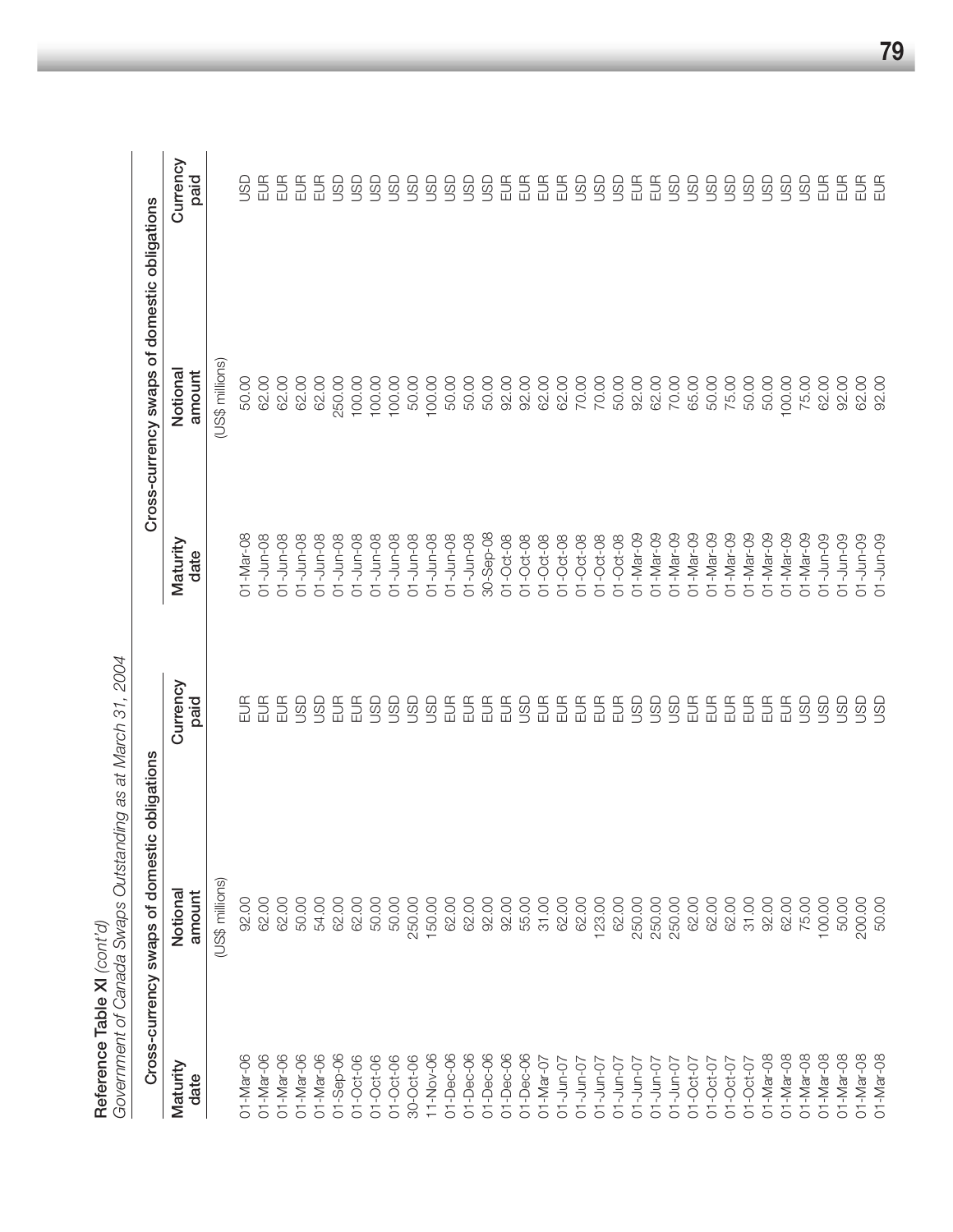|                        | Cross-currency swaps of domest | ic obligations                                                                                                                                                                                                                                                                                                                                                                                                                                |                        | Cross-currency swaps of domestic obligations |                  |
|------------------------|--------------------------------|-----------------------------------------------------------------------------------------------------------------------------------------------------------------------------------------------------------------------------------------------------------------------------------------------------------------------------------------------------------------------------------------------------------------------------------------------|------------------------|----------------------------------------------|------------------|
| Maturity<br>date       | Notional<br>amount             | Currency<br>paid                                                                                                                                                                                                                                                                                                                                                                                                                              | Maturity<br>date       | Notional<br>amount                           | Currency<br>paid |
|                        | (US\$ millions)                |                                                                                                                                                                                                                                                                                                                                                                                                                                               |                        | (US\$ millions)                              |                  |
| 01-Jun-09              | 92.00                          |                                                                                                                                                                                                                                                                                                                                                                                                                                               | $01 - \text{Mar} - 10$ | 62.00                                        | EUR<br>E         |
| 01-Jun-09              | 92.00                          | EUR<br>EUR                                                                                                                                                                                                                                                                                                                                                                                                                                    | $01 - \text{Mar} - 10$ | 62.00                                        | $rac{1}{2}$      |
| 01-Jun-09              | 62.00                          | EUR                                                                                                                                                                                                                                                                                                                                                                                                                                           | $01 - \text{Mar} - 10$ | 92.00                                        | E                |
| 01-Jun-09              | 92.00                          | EUR                                                                                                                                                                                                                                                                                                                                                                                                                                           | $01 - Jun - 10$        | 62.00                                        | $rac{1}{2}$      |
| 01-Jun-09              | 50.00                          | <b>GSD</b>                                                                                                                                                                                                                                                                                                                                                                                                                                    | $01 - Jun - 10$        | 62.00                                        | EUR              |
| 01-Jun-09              | 70.00                          | <b>USD</b>                                                                                                                                                                                                                                                                                                                                                                                                                                    | $01 - Jun - 10$        | 49.00                                        | EUR              |
| 01-Jun-09              | 100.00                         | <b>GSD</b>                                                                                                                                                                                                                                                                                                                                                                                                                                    | $01 - Jun - 10$        | 37.00                                        | EUR              |
| $01 - Jun - 09$        | 50.00                          | <b>GSD</b>                                                                                                                                                                                                                                                                                                                                                                                                                                    | $01 - Jun - 10$        | 62.00                                        | EUR              |
| $01 - Jun - 09$        | 100.00                         | asp                                                                                                                                                                                                                                                                                                                                                                                                                                           | $01 - Jun - 10$        | 62.00                                        | EUR              |
| $01 - Jun - 09$        | 70.00                          | asp                                                                                                                                                                                                                                                                                                                                                                                                                                           | $01 - Jun - 10$        | 62.00                                        | EUR              |
| 01-Jun-09              | 65.00                          | asp                                                                                                                                                                                                                                                                                                                                                                                                                                           | $01 - Jun - 10$        | 62.00                                        | EUR              |
| 01-Oct-09              | 123.00                         |                                                                                                                                                                                                                                                                                                                                                                                                                                               | $01 - Jun - 10$        | 62.00                                        | B<br>B<br>B      |
| 01-Oct-09              | 62.00                          |                                                                                                                                                                                                                                                                                                                                                                                                                                               | $01 - Jun - 10$        | 62.00                                        |                  |
| 01-Oct-09              | 62.00                          |                                                                                                                                                                                                                                                                                                                                                                                                                                               | $01 - Jun - 10$        | 62.00                                        | EUR              |
| 01-Oct-09              | 62.00                          | 555555                                                                                                                                                                                                                                                                                                                                                                                                                                        | $01 - Jun - 10$        | 62.00                                        | EUR              |
| 01-Oct-09              | 62.00                          |                                                                                                                                                                                                                                                                                                                                                                                                                                               | $01 - Jun - 10$        | 62.00                                        | EUR              |
| 01-Oct-09              | 62.00                          |                                                                                                                                                                                                                                                                                                                                                                                                                                               | $01 - Jun - 10$        | 62.00                                        | EUR              |
| 01-Oct-09              | 92.00                          |                                                                                                                                                                                                                                                                                                                                                                                                                                               | $01 - Jun - 10$        | 62.00                                        | EUR              |
| 01-Oct-09              | 62.00                          | $\begin{array}{c} \Xi \Xi \\ \Xi \Xi \end{array}$                                                                                                                                                                                                                                                                                                                                                                                             | $01 - Jun - 10$        | 62.00                                        | EUR              |
| 01-Oct-09              | 62.00                          | $\begin{array}{c} 2 \overline{1} \\ 2 \overline{1} \\ 3 \overline{1} \\ 4 \overline{1} \\ 5 \overline{1} \\ 5 \overline{1} \\ 6 \overline{1} \\ 7 \overline{1} \\ 8 \overline{1} \\ 9 \overline{1} \\ 16 \overline{1} \\ 17 \overline{1} \\ 18 \overline{1} \\ 19 \overline{1} \\ 19 \overline{1} \\ 19 \overline{1} \\ 19 \overline{1} \\ 19 \overline{1} \\ 19 \overline{1} \\ 19 \overline{1} \\ 19 \overline{1} \\ 19 \overline{1} \\ 19$ | $01 - Jun - 10$        | 62.00                                        | EUR              |
| 01-Oct-09              | 62.00                          |                                                                                                                                                                                                                                                                                                                                                                                                                                               | $01 - Jun - 10$        | 62.00                                        | E                |
| 01-Oct-09              | 62.00                          |                                                                                                                                                                                                                                                                                                                                                                                                                                               | $01 - Jun - 10$        | 77.00                                        | $\cong$          |
| 01-Oct-09              | 62.00                          |                                                                                                                                                                                                                                                                                                                                                                                                                                               | $01 - Oct - 10$        | 49.00                                        | EUR              |
| 01-Oct-09              | 62.00                          | EUR                                                                                                                                                                                                                                                                                                                                                                                                                                           | $01 - Oct - 10$        | 92.00                                        | EUR              |
| 01-Oct-09              | 62.00                          | EUR                                                                                                                                                                                                                                                                                                                                                                                                                                           | $01 - Oct - 10$        | 62.00                                        | EUR              |
| 01-Oct-09              | 92.00                          | EUR                                                                                                                                                                                                                                                                                                                                                                                                                                           | $01 - Oct - 10$        | 62.00                                        | EUR              |
| 01-Oct-09              | 81.00                          | <b>GSD</b>                                                                                                                                                                                                                                                                                                                                                                                                                                    | $01 - Oct - 10$        | 62.00                                        | EUR              |
| 01-Oct-09              | 81.00                          | JSD                                                                                                                                                                                                                                                                                                                                                                                                                                           | $01 - Oct - 10$        | 62.00                                        | EUR              |
| 01-Oct-09              | 70.00                          | <b>GSD</b>                                                                                                                                                                                                                                                                                                                                                                                                                                    | $01 - Oct - 10$        | 92.00                                        | EUR              |
| 01-Oct-09              | 83.00                          | JSD                                                                                                                                                                                                                                                                                                                                                                                                                                           | $01 - Oct - 10$        | 92.00                                        | $E$ UR           |
| $01 - Oct - 09$        | 75.00                          | go                                                                                                                                                                                                                                                                                                                                                                                                                                            | $01 - Oct - 10$        | 92.00                                        | $E$ UR           |
| $01 - \text{Mar} - 10$ | 62.00                          | EUR                                                                                                                                                                                                                                                                                                                                                                                                                                           | $01 - Oct - 10$        | 50.00                                        | GSU              |
| $01 - \text{Mar} - 10$ | 62.00                          | $rac{1}{2}$                                                                                                                                                                                                                                                                                                                                                                                                                                   | $01 - \text{Mar} - 11$ | 75.00                                        | GSD              |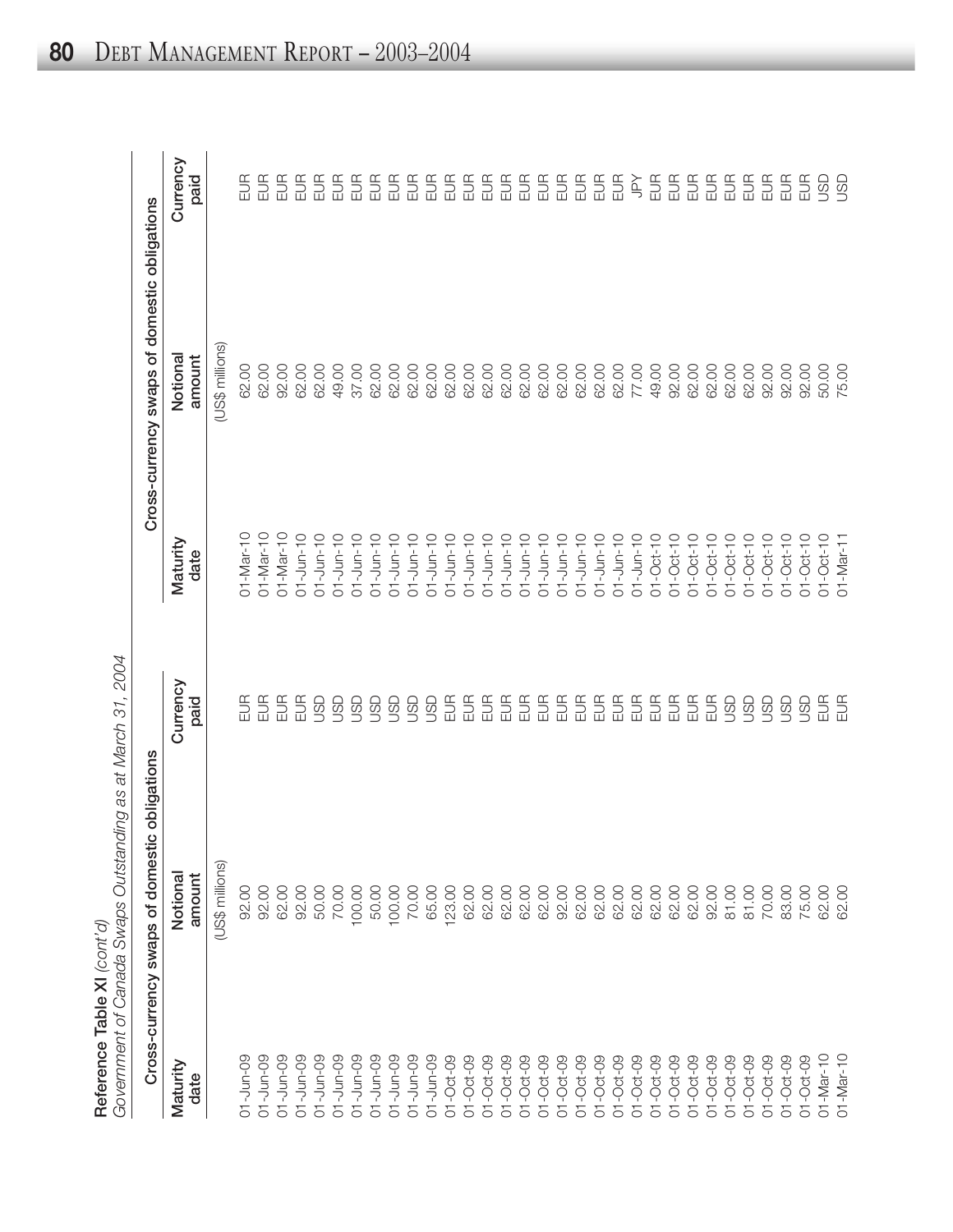| Reference Table XI (cont'd) | Government of Canada Swaps Outstanding as at March 31, 2004 |                                                                                                                                                                                                                                                                                                               |                  |                                              |                  |
|-----------------------------|-------------------------------------------------------------|---------------------------------------------------------------------------------------------------------------------------------------------------------------------------------------------------------------------------------------------------------------------------------------------------------------|------------------|----------------------------------------------|------------------|
|                             | Cross-currency swaps of domest                              | ic obligations                                                                                                                                                                                                                                                                                                |                  | Cross-currency swaps of domestic obligations |                  |
| Maturity<br>date            | Notional<br>amount                                          | Currency<br>paid                                                                                                                                                                                                                                                                                              | Maturity<br>date | Notional<br>amount                           | Currency<br>paid |
|                             | (US\$ millions)                                             |                                                                                                                                                                                                                                                                                                               |                  | US\$ millions)                               |                  |
| $01 - \text{Mar} - 11$      | 75.00                                                       | 95<br>20                                                                                                                                                                                                                                                                                                      | $D1$ -Jun-11     |                                              | g                |
| $01 - \text{Mar} - 11$      | 75.00                                                       |                                                                                                                                                                                                                                                                                                               | $11$ -Jun-11     |                                              | $95599999999$    |
| $01 - \text{Mar} - 11$      | 50.00                                                       |                                                                                                                                                                                                                                                                                                               | $31 - Jun - 12$  |                                              |                  |
| $01 - Max - 11$             | 50.00                                                       |                                                                                                                                                                                                                                                                                                               | $31 - Jun - 12$  |                                              |                  |
| $01 - Jun - 11$             | 62.00                                                       |                                                                                                                                                                                                                                                                                                               | $31 - Jun - 12$  |                                              |                  |
| $01 - Jun-11$               | 62.00                                                       |                                                                                                                                                                                                                                                                                                               | $21 - Jun - 12$  |                                              |                  |
| $01 - Jun-11$               | 92.00                                                       |                                                                                                                                                                                                                                                                                                               | $31 - Jun - 12$  |                                              |                  |
| $01 - Jun - 11$             | 75.00                                                       | $\begin{array}{c} 9995 \\ 2011 \\ 3021 \\ 4031 \\ 5041 \\ 6051 \\ 6061 \\ 6071 \\ 6081 \\ 6091 \\ 6091 \\ 6091 \\ 6091 \\ 6091 \\ 6091 \\ 6091 \\ 6091 \\ 6091 \\ 6091 \\ 6091 \\ 6091 \\ 6091 \\ 6091 \\ 6091 \\ 6091 \\ 6091 \\ 6091 \\ 6091 \\ 6091 \\ 6091 \\ 6091 \\ 6091 \\ 6091 \\ 6091 \\ 6091 \\ 60$ | $21 - Jun - 12$  |                                              |                  |
| $01 - Jun-11$               | 50.00                                                       |                                                                                                                                                                                                                                                                                                               | $31 - Jun - 12$  |                                              |                  |
| $01 - Jun-11$               | 50.00                                                       |                                                                                                                                                                                                                                                                                                               | $31 - Jun - 12$  | 50.00                                        |                  |
| $01 - Jun-11$               | 50.00                                                       |                                                                                                                                                                                                                                                                                                               | $21 - Jun - 13$  | 25.00                                        |                  |
| $01 - Jun-11$               | 50.00                                                       | ğ                                                                                                                                                                                                                                                                                                             | $1 - Jun - 13$   | 25.00                                        |                  |
| $01 - Jun - 11$             | 50.00                                                       | $\frac{50}{5}$                                                                                                                                                                                                                                                                                                | <b>Total</b>     | 17,405.00                                    |                  |
|                             | Note: Numbers may not add due to rounding.                  |                                                                                                                                                                                                                                                                                                               |                  |                                              |                  |

Source: Department of Finance. Source: Department of Finance.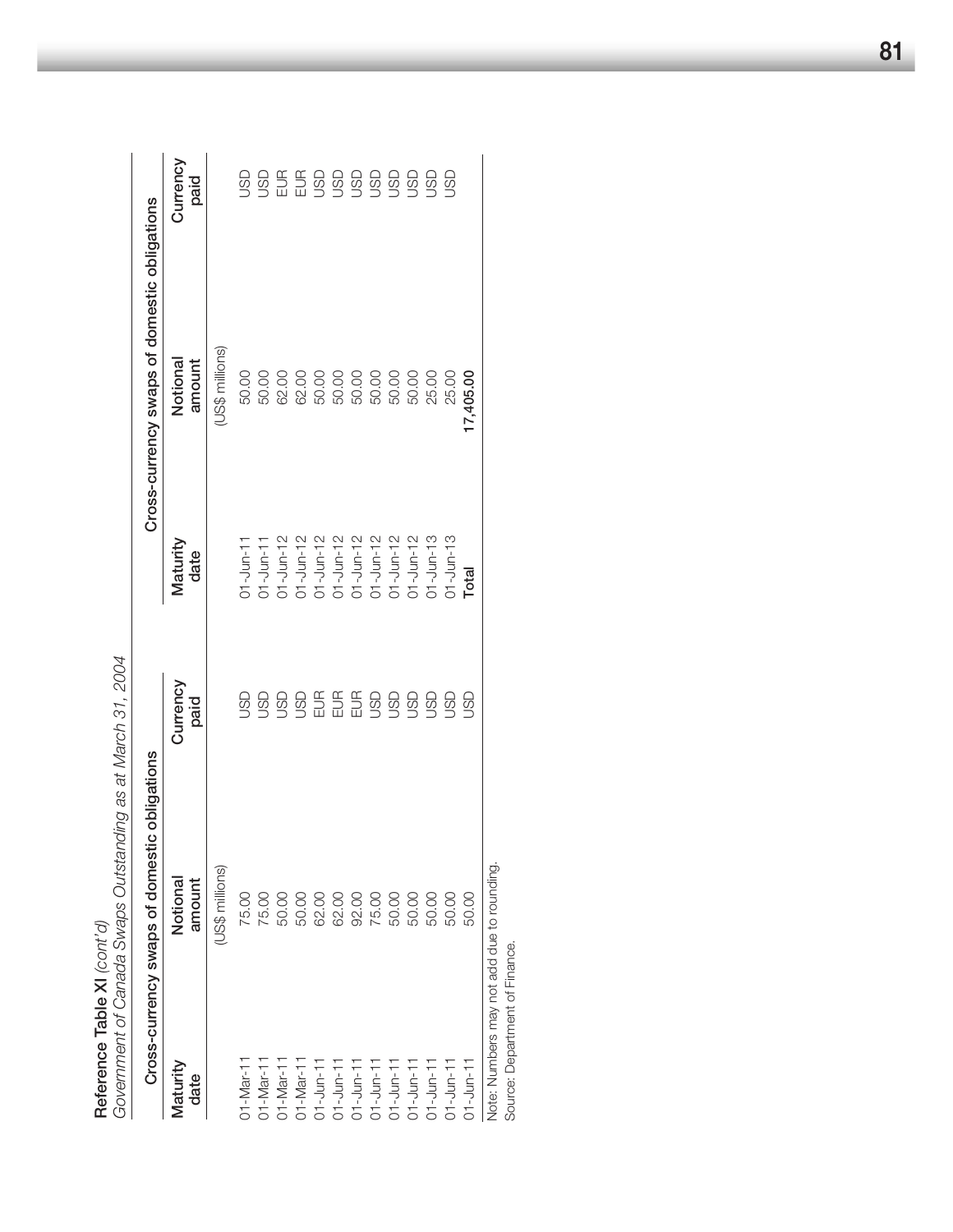**Reference Table XII**<br>Bond Buyback Program—Operations in 2003–04

| <b>Buyback</b><br>date | Maturity<br>date                                                                               | Coupon | Repurchased<br>amount         | <b>Buyback</b><br>date | Maturity<br>date | Coupon             | Repurchased<br>amount |
|------------------------|------------------------------------------------------------------------------------------------|--------|-------------------------------|------------------------|------------------|--------------------|-----------------------|
|                        |                                                                                                | (%)    | (\$ millions)                 |                        |                  | $($ math>          | (\$ millions)         |
| Buyback on cash basis  |                                                                                                |        |                               | August 6, 2003         | Vlarch 15, 2014  |                    |                       |
| May 7, 2003            |                                                                                                | 0.00   | 80                            |                        | March 15, 2021   | $10.25$<br>$10.50$ | 38<br>35              |
|                        | March 1, 2011<br>March 15, 2014                                                                | 0.25   | $\overline{\top}$             |                        | June 1, 2021     | 9.75               | $\infty$              |
|                        | March 15, 2021                                                                                 | 0.50   | 53                            |                        | Total            |                    | $\overline{\infty}$   |
|                        | June 1, 2021<br>June 1, 2022<br><b>Total</b>                                                   | 9.75   | 27                            | August 27, 2003        | June 1, 2007     | 7.25               | 228                   |
|                        |                                                                                                | 9.25   | 34                            |                        | June 1, 2008     | 6.00               | 265                   |
|                        |                                                                                                |        | 154                           |                        | October 1, 2008  | 11.75              |                       |
| May 28, 2003           | June 1, 2007<br>October 1, 2007                                                                | 7.25   | $\infty$                      |                        | Total            |                    | 500                   |
|                        |                                                                                                | 13.00  |                               | September 17, 2003     | December 1, 2006 |                    | 112                   |
|                        | June 1, 2008<br>October 1, 2008<br>March 1, 2009<br>June 1, 2009                               | 6.00   | 381                           |                        | June 1, 2007     | 7.25               |                       |
|                        |                                                                                                | 11.75  |                               |                        | Total            |                    | $135$<br>247          |
|                        |                                                                                                | 1.50   |                               |                        |                  |                    |                       |
|                        |                                                                                                | 5.50   | $\frac{5}{1}$                 | October 15, 2003       | March 1, 2010    | 9.75<br>5.50       | $\overline{a}$        |
|                        | October 1, 2009                                                                                | 0.75   | $\overline{C}$                |                        | June 1, 2010     |                    | 200                   |
|                        | Total                                                                                          |        | 500                           |                        | June 1, 2011     | 6.00               | 25                    |
|                        |                                                                                                |        |                               |                        | June 1, 2011     | 8.50               | $\infty$              |
| June 11, 2003          | March 1, 2005                                                                                  | 2.00   | $\overline{a}$                |                        | March 15, 2014   | 10.25              |                       |
|                        | September 1, 2005                                                                              | 6.00   | 276                           |                        | June 1, 2015     | 11.25              |                       |
|                        | September 1, 2005                                                                              | 2.25   | $4\sigma$                     |                        | March 15, 2021   | 10.50              |                       |
|                        | March 1, 2006                                                                                  | 12.50  |                               |                        | June 1, 2021     | 9.75               | 2720                  |
|                        | December 1, 2006                                                                               | 7.25   | 392                           |                        | Total            |                    | 364                   |
|                        | June 1, 2007                                                                                   |        | 25                            |                        |                  |                    |                       |
|                        | Total                                                                                          |        | 700                           | November 26, 2003      | June 1, 2008     | 6.00               | 162                   |
| July 9, 2003           |                                                                                                | 0.50   | $\overline{C}$                |                        | October 1, 2008  | $11.75$<br>$11.50$ |                       |
|                        |                                                                                                |        |                               |                        | March 1, 2009    |                    |                       |
|                        |                                                                                                | 9.75   | $\frac{1}{4}$ & $\frac{4}{4}$ |                        | June 1, 2009     | 5.50               | 145                   |
|                        |                                                                                                | 9.25   |                               |                        | June 1, 2009     | 11.00              | 22                    |
|                        |                                                                                                | 8.00   |                               |                        | October 1, 2009  | 10.75              |                       |
|                        | March 15, 2021<br>June 1, 2021<br>June 1, 2022<br>June 1, 2023<br>June 1, 2025<br>June 1, 2027 | 9.00   | $\overline{c}$                |                        | June 1, 2010     | 5.50               |                       |
|                        |                                                                                                | 8.00   | 8                             |                        | June 1, 2010     | 9.50               | $250$<br>$+6$<br>600  |
|                        | <b>Total</b>                                                                                   |        | $\overline{5}$                |                        | Total            |                    |                       |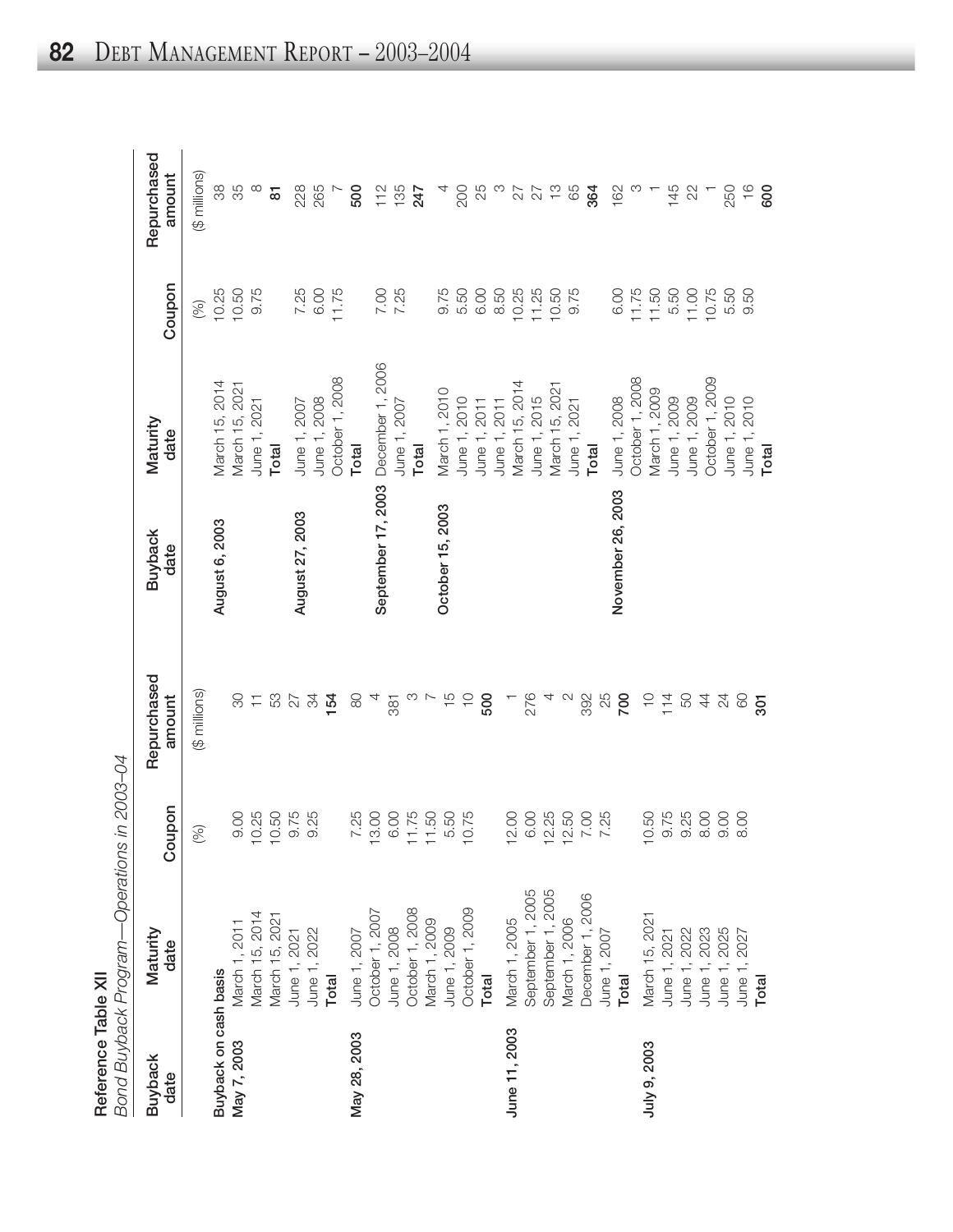|                        | Bond Buyback Program-Operations     | in 2003-04  |                          |                         |                      |               |                       |
|------------------------|-------------------------------------|-------------|--------------------------|-------------------------|----------------------|---------------|-----------------------|
| <b>Buyback</b><br>date | Maturity<br>date                    | Coupon      | Repurchased<br>amount    | <b>Buyback</b><br>date  | Maturity<br>date     | Coupon        | Repurchased<br>amount |
|                        |                                     | (96)        | (\$ millions)            |                         |                      | (%)           | (\$ millions)         |
|                        | December 17, 2003 September 1, 2005 | 6.00        | 147                      | March 10, 2004          | March 1, 2006        | 12.50         |                       |
|                        | September 1, 2006                   | 5.75        | 150                      |                         | September 1, 2006    | 5.75          | $\frac{8}{225}$       |
|                        | October 1, 2006                     |             | 14.00                    |                         | March 1, 2007        | 13.75         | $\overline{a}$        |
|                        | June 1, 2007                        | 7.25        | SO                       |                         | June 1, 2007         | 7.25          | 200                   |
|                        | October 1, 2007                     | 3.00        | S                        |                         | March 1, 2008        | 12.75         | $\overline{a}$        |
|                        | June 1, 2008                        | 6.00        | 50                       |                         | June 1, 2008         | 6.00          | 216                   |
|                        | June 1, 2008                        | 0.00        | $\overline{\top}$        |                         | June 1, 2008         | 10.00         | 43                    |
|                        | <b>Total</b>                        |             | 414                      |                         | Total                |               | 696                   |
| January 14, 2004       | March 15, 2021                      | 0.50        | $\mathbb{C}$             |                         | <b>Grand Total</b>   |               | 5,170                 |
|                        | June 1, 2021                        | 9.75        |                          | Buyback on switch basis |                      |               |                       |
|                        | June 1, 2022                        | 9.25        | $\mathbb{C}$             | April 9, 2003           | March 15, 2021       | 10.50         | $\mathcal{L}$         |
|                        | June 1, 2023                        | 8.00        | 25                       |                         | June 1, 2021         | 9.75          | $\frac{18}{1}$        |
|                        | June 1, 2025                        | 9.00        | $\mathcal{Q}$            |                         | 2022<br>June 1,      | 9.25          | $\overline{r}$        |
|                        | June 1, 2027                        | 8.00        | P <sub>2</sub>           |                         | 2023<br>June 1,      | 8.00          |                       |
|                        | Total                               |             | 105                      |                         | 2025<br>June 1,      | 9.00          | $\overline{\circ}$    |
| February 4, 2004       | March 1, 2011                       | 0.00        | $\mathbb{C}$             |                         | 2027<br>June 1,      | 8.00          | $\overline{a}$        |
|                        | June 1, 2011                        | 6.00        |                          |                         | Total                |               | 293                   |
|                        | March 15, 2014                      | 0.25        | <b>50</b><br>51          | April 24, 2003          | December 1, 2006     |               | 25                    |
|                        | June 1, 2015                        | 1.25        | $\overline{\mathcal{C}}$ |                         | March 1, 2007        | 7.00<br>13.75 | $\infty$              |
|                        | June 1, 2021                        | 9.75        | 239                      |                         | June 1, 2007         | 7.25          | 149                   |
|                        | June 1, 2022                        | 9.25        | $\frac{5}{3}$            |                         | <b>March 1, 2008</b> | 12.75         | $\infty$              |
|                        | <b>Total</b>                        |             |                          |                         | June 1, 2008         | 6.00          | 165                   |
| February 18, 2004      | March 1, 2008                       | 2.75        | $\mathbb{Q}$             |                         | June 1, 2008         | 10.00         |                       |
|                        | June 1, 2008                        | <b>6.00</b> | 25                       |                         | Vlarch 1, 2009       | 11.50         | 86                    |
|                        | June 1, 2008                        | 0.00        | 32                       |                         | October 1, 2009      | 10.75         | $\frac{1}{2}$         |
|                        | March 1, 2009                       | 1.50        | $\infty$                 |                         | Total                |               | 410                   |
|                        | June 1, 2009                        | 5.50        | 75                       | May 14, 2003            | September 1, 2005    | <b>6.00</b>   | 120                   |
|                        | June 1, 2009                        | 1.00        | O                        |                         | September 1, 2005    | 12.25         | 24                    |
|                        | March 1, 2010                       | 9.75        | $\sim$                   |                         | December 1, 2005     | 8.75          | 175                   |
|                        | June 1, 2010                        | 5.50        | $\overline{C}$           |                         | Total                |               | 319                   |
|                        | Total                               |             | 155                      |                         |                      |               |                       |

J  $\ddot{r}$ Reference Table XII (cont'd)<br>Bond Burback Brown Reference Table XII *(cont'd)*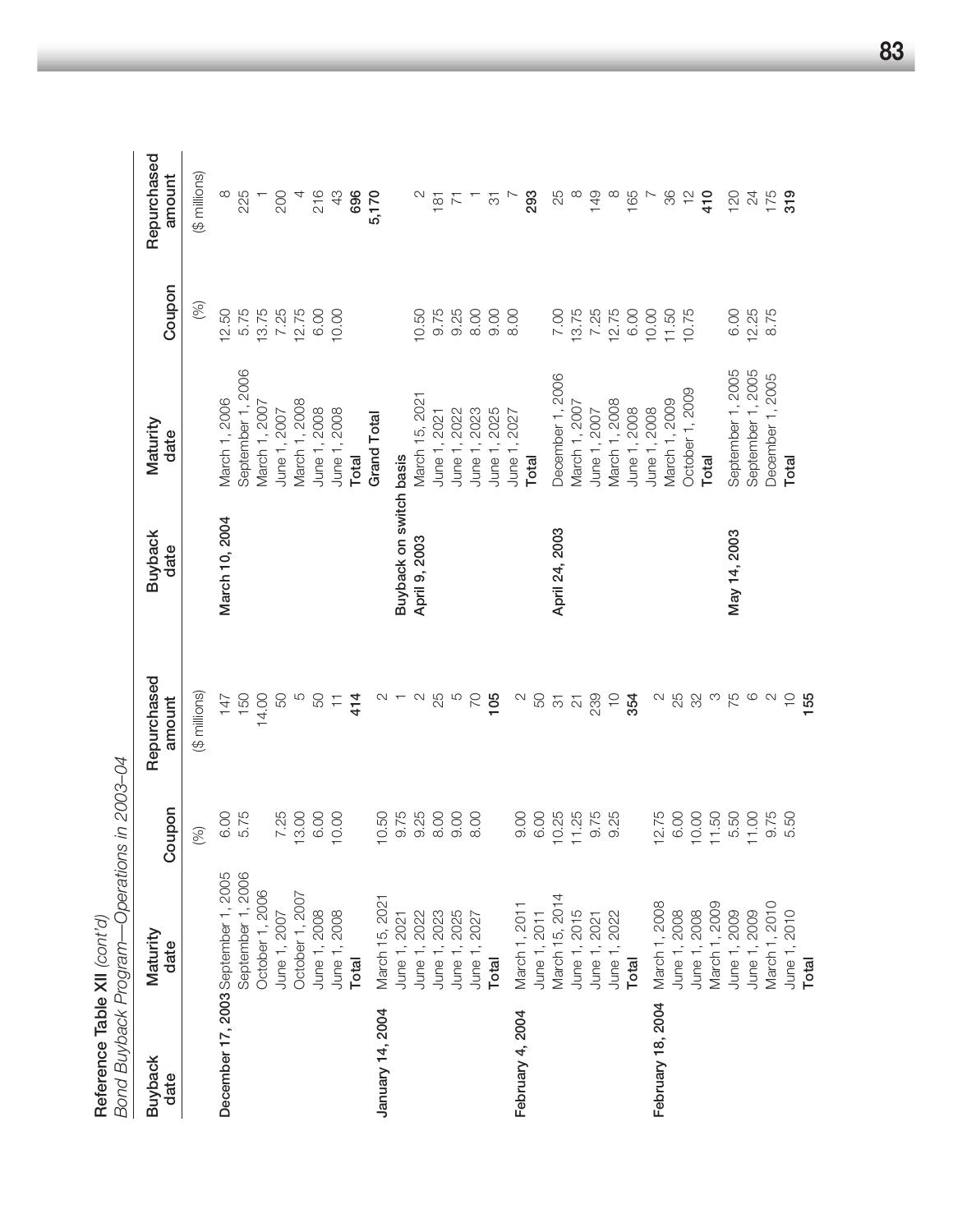**Reference Table XII** (cont'd)<br>Bond Buyback Program—Operations in 2003–04

| <b>Buyback</b><br>date          | Maturity<br>date | Coupon      | Repurchased<br>amount | <b>Buyback</b><br>date | Maturity<br>date  | Coupon      | Repurchased<br>amount     |
|---------------------------------|------------------|-------------|-----------------------|------------------------|-------------------|-------------|---------------------------|
|                                 |                  | (%)         | (\$ millions)         |                        |                   | $\circledS$ | (\$ millions)             |
| June 19, 2003                   | March 1, 2011    | 0.00        | $\frac{1}{4}$         | November 5, 2003       | March 15, 2021    | 10.50       | $\circ$                   |
|                                 | March 15, 2014   | 10.25       | 148                   |                        | 2021<br>June 1,   | 9.75        | $\overline{\mathfrak{S}}$ |
|                                 | June 1, 2015     | 11.25       | 256                   |                        | 2022<br>June 1,   | 9.25        | 27                        |
|                                 | Total            |             | 418                   |                        | 2025<br>June 1,   | 0.00        | 135                       |
| July 16, 2003                   | December 1, 2006 | <b>7.00</b> | 125                   |                        | Total             |             | 199                       |
|                                 | June 1, 2007     | 7.25        | SO                    | December 10, 2003      | 2011<br>June 1,   | 6.00        | 450                       |
|                                 | June 1, 2008     | 6.00        | 265                   |                        | 2011<br>June 1,   | 8.50        | $\rm{S}$                  |
|                                 | October 1, 2009  | 0.75        |                       |                        | 2015<br>June 1,   | 11.25       | $\frac{1}{2}$             |
|                                 | Total            |             | 441                   |                        | 2021<br>June 1,   | 9.75        | 4                         |
| July 30, 2003                   | December 1, 2006 | 7.00        | 75                    |                        | 2022<br>June 1,   | 9.25        | $\sim$                    |
|                                 | June 1, 2007     | 7.25        | 110                   |                        | Total             |             | 488                       |
|                                 | Total            |             | 185                   | January 21, 2004       | 2007<br>June 1,   | 7.25        |                           |
| August 20, 2003                 | March 15, 2021   | 0.50        | 75                    |                        | 2008<br>June 1,   | 6.00        | 419                       |
|                                 | June 1, 2021     | 9.75        | $^{28}$               |                        | 2008<br>June 1,   | 10.00       | SO                        |
|                                 | June 1, 2022     | 9.25        | 25                    |                        | Total             |             | 473                       |
|                                 | June 1, 2023     | 8.00        | 113                   | February 11, 2004      | September 1, 2005 | 6.00        | 50                        |
|                                 | June 1, 2025     | 0.00        | 58                    |                        | June 1, 2008      | 10.00       | SO                        |
|                                 | Total            |             | 299                   |                        | Total             |             | 100                       |
| September 25, 2003 June 1, 2010 |                  | 5.50        | 100                   | February 25, 2004      | 2021<br>June 1,   | 9.75        | $\mathcal{Q}$             |
|                                 | June 1, 2010     | 9.50        | $\frac{1}{2}$         |                        | 2022<br>June 1,   | 9.25        | $\frac{5}{1}$             |
|                                 | March 1, 2011    | 9.00        | $\circ$               |                        | 2027<br>June 1,   | 8.00        | 210                       |
|                                 | March 15, 2014   | 10.25       | 153                   |                        | <b>Total</b>      |             | 289                       |
|                                 | June 1, 2015     | 11.25       | 166                   | March 17, 2004         | June 1, 2010      | 5.50        | 25                        |
|                                 | June 1, 2022     | 9.25        | 27                    |                        | June 1, 2011      | <b>6.00</b> | 25                        |
|                                 | Total            |             | 464                   |                        | June 1, 2011      | 8.50        | 4                         |
| October 8, 2003                 | June 1, 2007     | 7.25        | 65                    |                        | Vlarch 15, 2014   | 10.25       | $\overline{C}$            |
|                                 | March 1, 2008    | 12.75       | $\infty$              |                        | March 15, 2021    | 10.50       | $\overline{C}$            |
|                                 | June 1, 2008     | 6.00        | 237                   |                        | June 1, 2021      | 9.75        |                           |
|                                 | June 1, 2008     | 10.00       |                       |                        | 2022<br>June 1,   | 9.25        | Ξ                         |
|                                 | March 1, 2009    | 11.50       | 50                    |                        | Total             |             | 221                       |
|                                 | October 1, 2009  | 10.75       |                       |                        | Grand Total       |             | 4,993                     |
|                                 | Total            |             | 392                   |                        |                   |             |                           |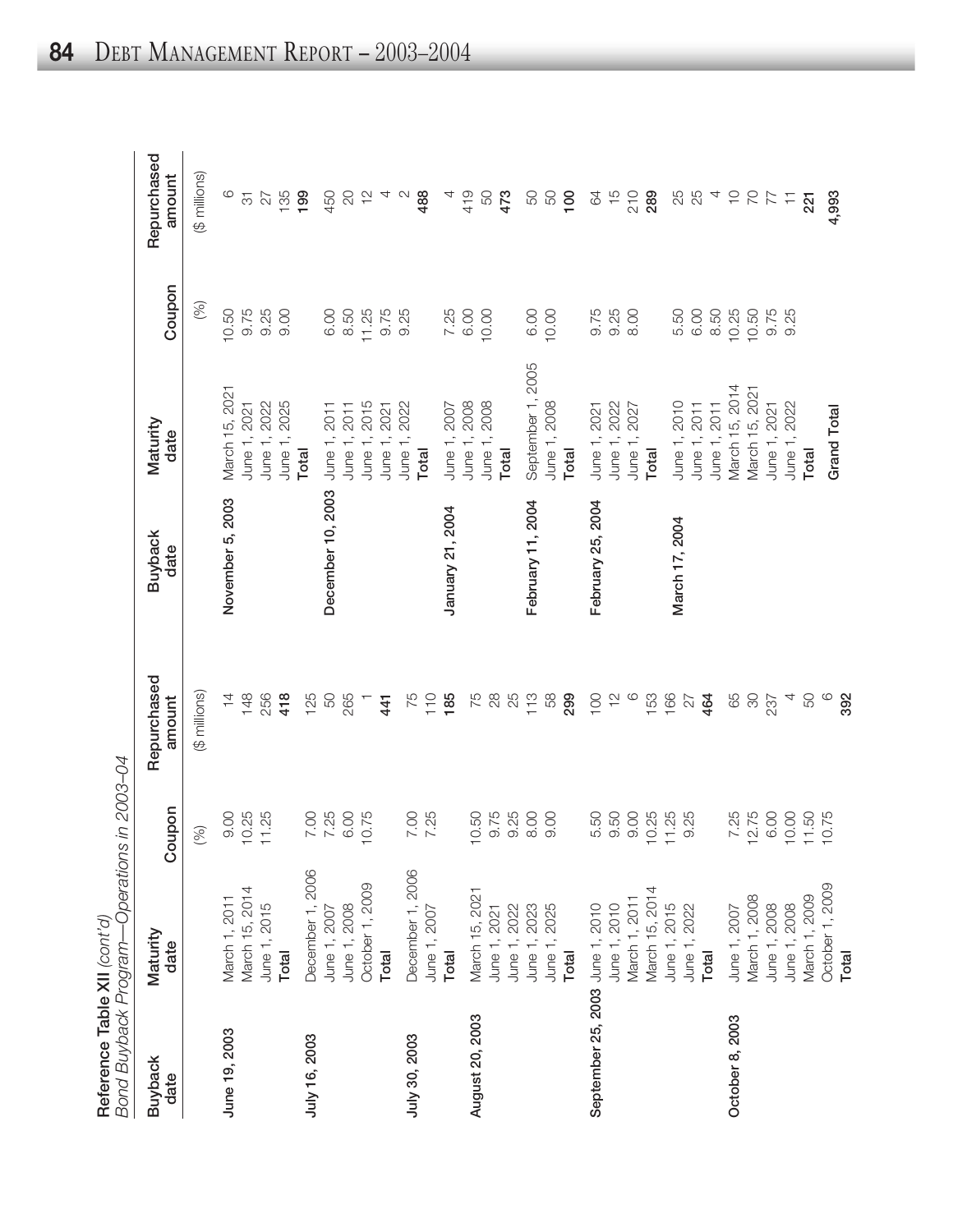|                              | Bona Buyoack Programoranons in 2003–04                           |        |                           |                                     |                           |              |                          |
|------------------------------|------------------------------------------------------------------|--------|---------------------------|-------------------------------------|---------------------------|--------------|--------------------------|
| <b>Buyback</b><br>date       | Maturity<br>date                                                 | Coupon | Repurchased<br>amount     | <b>Buyback</b><br>date              | Maturity<br>date          | Coupon       | Repurchased<br>amount    |
|                              |                                                                  | (%)    | (\$ millions)             |                                     |                           | (%)          | (\$ millions)            |
| Cash management bond buyback |                                                                  |        |                           | July 29, 2003                       | December 1, 2003          | 5.00         | 1,000                    |
| April 8, 2003                | June 1, 2003                                                     | 7.25   | 450                       |                                     | Total                     |              |                          |
|                              | September 1, 2003<br>Total                                       | 5.25   | 100<br>550                | August 12, 2003                     | September 1, 2003         | 5.25         | 100                      |
| April 22, 2003               | June 1, 2003                                                     | 7.25   | 69                        |                                     | December 1, 2003<br>Total | 5.00         | 1,000<br>900             |
|                              | September 1, 2003                                                | 5.25   | 100                       | September 9, 2003                   | December 1, 2003          |              | 210                      |
|                              | December 1, 2003                                                 | 5.00   | 101                       |                                     | December 1, 2003          | 5.00<br>7.50 | 85                       |
|                              | December 1, 2003                                                 | 7.50   | 230                       |                                     | June 1, 2004              | 3.50         | 150                      |
|                              | Total                                                            |        | 500                       |                                     | Total                     |              | 395                      |
| May 6, 2003                  | June 1, 2003<br>June 1, 2003                                     | 5.75   | တ                         | September 23, 2003 December 1, 2003 |                           |              |                          |
|                              |                                                                  | 7.25   | S                         |                                     | December 1, 2003          | 5.00<br>7.50 |                          |
|                              | December 1, 2003                                                 | 5.00   | 457                       |                                     | Total                     |              | 205<br>215<br><b>420</b> |
|                              |                                                                  | 7.50   | $\overline{\mathfrak{S}}$ |                                     |                           |              |                          |
|                              | December 1, 2003<br><b>Total</b>                                 |        | 500                       | October 7, 2003                     | December 1, 2003          | 5.00         | 50<br>50                 |
| June 3, 2003                 | December 1, 2003                                                 | 5.00   | 300                       |                                     | Total                     |              |                          |
|                              |                                                                  | 3.50   | 136                       | October 21, 2003                    | June 1, 2004              | 3.50         | 550                      |
|                              |                                                                  | 6.50   | 64                        |                                     | September 1, 2004         | 5.00         | 450                      |
|                              | June 1, 2004<br>June 1, 2004<br><b>Total</b>                     |        | 500                       |                                     | Total                     |              | 1,000                    |
| June 17, 2003                | December 1, 2003                                                 | 5.00   | 500                       | November 4, 2003                    | December 1, 2003          | 5.00         | 315                      |
|                              | Total                                                            |        | 500                       |                                     | December 1, 2003          | 7.50         | 105                      |
|                              |                                                                  |        |                           |                                     | June 1, 2004              | 3.50         | $\frac{5}{1}$            |
| July 2, 2003                 | December 1, 2003<br>Total                                        | 5.00   | 1,000                     |                                     | June 1, 2004              | 6.50         | $^{24}$                  |
|                              |                                                                  |        | 1,000                     |                                     | Total                     |              | 459                      |
| July 15, 2003                | September 1, 2003                                                | 5.25   | 450                       | December 2, 2003                    | June 1, 2004              | 3.50         | 500                      |
|                              |                                                                  | 5.00   | 475                       |                                     | September 1, 2004         | 5.00         | 350                      |
|                              |                                                                  | 3.50   | 50                        |                                     | December 1, 2004          | 9.00         | $\infty$                 |
|                              | December 1, 2003<br>June 1, 2004<br>June 1, 2004<br><b>Total</b> | 6.50   | 25                        |                                     | Total                     |              | 930                      |
|                              |                                                                  |        | 1,000                     |                                     |                           |              |                          |

 $-$ Onerations in 2003–04 *Bond Buyback Program—Operations in 2003–04* **Reference Table XII** (cont'd)<br>Bond Buyback Program—Or Reference Table XII *(cont'd)*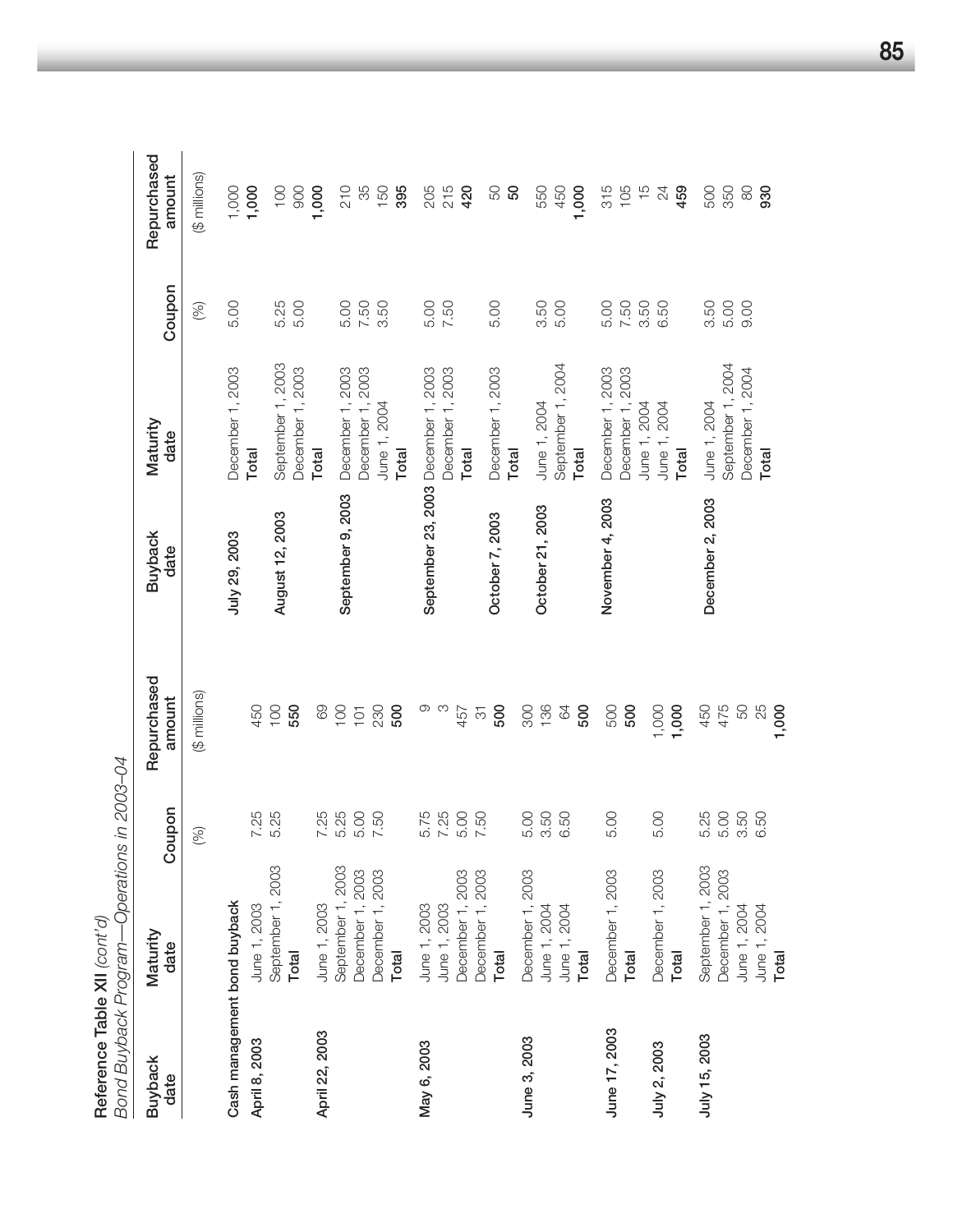| <u>द्व</u> | <b>Buyback</b><br>$\frac{1}{2}$ | Repurchased | $\ddot{\phantom{a}}$                       | Maturity<br>$\frac{1}{2}$                                   | <b>Buyback</b><br>$\frac{1}{2}$ |
|------------|---------------------------------|-------------|--------------------------------------------|-------------------------------------------------------------|---------------------------------|
|            |                                 |             | Bond Buyback Program—Operations in 2003-04 |                                                             |                                 |
|            |                                 |             |                                            | Reference Table XII $\langle \text{cont}' \text{d} \rangle$ |                                 |

| <b>Buyback</b><br>date         | Maturity<br>date                                      | noal<br>Cou          | Repurchased<br>amount              | <b>Buyback</b><br>date | Maturity<br>date                                      | Coupon               | Repurchased<br>amount              |
|--------------------------------|-------------------------------------------------------|----------------------|------------------------------------|------------------------|-------------------------------------------------------|----------------------|------------------------------------|
|                                |                                                       | (%)                  | (\$ millions)                      |                        |                                                       |                      |                                    |
| December 16, 2003 June 1, 2004 | Total                                                 | 3.50                 | 1,000<br>1,000                     | February 24, 2004      | September 1, 2004<br>June 1, 2004                     | 3.50<br>5.00         | $\frac{28}{280}$                   |
| January 13, 2004               | June 1, 2004<br>Total                                 | 3.50                 | 200<br>200                         |                        | December 1, 2004<br>December 1, 2004<br>Total         | 4.25<br>0.00         | 979<br>$\mathcal{S}^{\mathcal{O}}$ |
| January 27, 2004               | June 1, 2004<br>June 1, 2004<br>Total                 | 3.50<br>6.50         | $\infty$<br>1,198<br>1,200         | March 9, 2004          | September 1, 2004<br>December 1, 2004<br>June 1, 2004 | 3.50<br>5.00<br>4.25 | 50<br>300<br>500                   |
| February 10, 2004              | June 1, 2004                                          | 3.50                 | 937                                |                        | Total                                                 |                      | 850                                |
|                                | September 1, 2004<br>December 1, 2004<br>June 1, 2004 | 6.50<br>5.00<br>0.00 | 163<br>$\approx$<br>$\overline{4}$ | March 23, 2004         | June 1, 2004<br>Total                                 | 3.50                 | 500<br>500                         |
|                                | Total                                                 |                      | 1,136                              |                        | Grand Total                                           |                      | 15,669                             |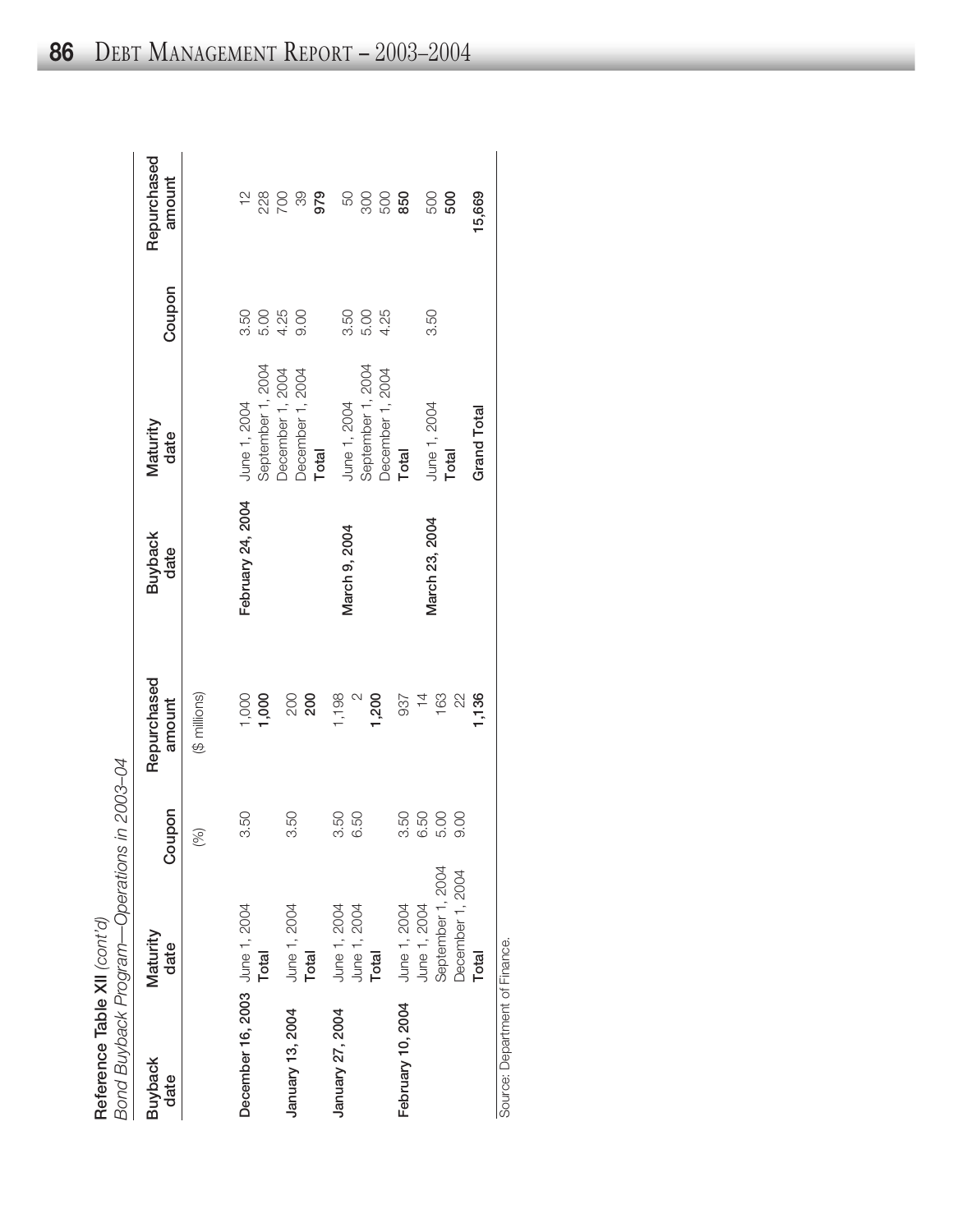| Canada Savings Bonds and Canada | Premium Bonds, Fiscal 1983-84 to Fiscal 2003-04 |                                                                                                                                                        |                                   |
|---------------------------------|-------------------------------------------------|--------------------------------------------------------------------------------------------------------------------------------------------------------|-----------------------------------|
| Fiscal year                     | Gross sales                                     | Net change                                                                                                                                             | Outstanding at<br>fiscal year end |
|                                 |                                                 | (\$ millions)                                                                                                                                          |                                   |
| 983-84                          | 11,584                                          | 5,650                                                                                                                                                  | 38,403                            |
| 1984-85                         | 12,743                                          | 3,764                                                                                                                                                  | 42,167                            |
| 1985-86                         | 15,107                                          | 2,440                                                                                                                                                  | 44,607                            |
| 1986-87                         | 9,191                                           | $-22$                                                                                                                                                  | 44,585                            |
| 1987-88                         | 17,450                                          | 8,921                                                                                                                                                  | 53,506                            |
| 1988-89                         | 14,962                                          | $-5,456$                                                                                                                                               | 48,050                            |
| 1989-90                         | 9,338                                           | $-6,813$                                                                                                                                               | 41,237                            |
| 1990-91                         | 6,720                                           | $-6,500$                                                                                                                                               | 34,737                            |
| 1991-92                         | 9,588                                           | 1,151                                                                                                                                                  | 35,888                            |
| 1992-93                         | 9,235                                           | $-1,172$                                                                                                                                               | 34,716                            |
| 1993-94                         | 5,364                                           | $-3,089$                                                                                                                                               | 31,627                            |
| 1994-95                         | 7,506                                           | -96                                                                                                                                                    | 31,531                            |
| 1995-96                         | 4,612                                           | $\frac{0}{1}$                                                                                                                                          | 31,541                            |
| 1996-97                         | 5,747                                           | 2,050                                                                                                                                                  | 33,591                            |
| 1997-98                         | 4,951                                           | $-2,796$                                                                                                                                               | 30,795                            |
| 1998-99                         | 4,844                                           | $-2,187$                                                                                                                                               | 28,608                            |
| 1999-00                         | 2,669                                           | $-1,510$                                                                                                                                               | 27,098                            |
| 2000-01                         | 3,188                                           | $-531$                                                                                                                                                 | 26,567                            |
| $2001 - 02$                     | 2,728                                           | $-2,283$                                                                                                                                               | 24,284                            |
| 2002-03                         | 3,523                                           | $-1,406$                                                                                                                                               | 22,878                            |
| 2003-04                         | 2,881                                           | $-1,350$                                                                                                                                               | 21,528                            |
|                                 |                                                 | Note: Figures are in accordance with Bank of Canada audited reports, which may vary from Public Accounts reports due to differences in classification. |                                   |

Source: Bank of Canada.

Source: Bank of Canada.

Reference Table XIII Reference Table XIII